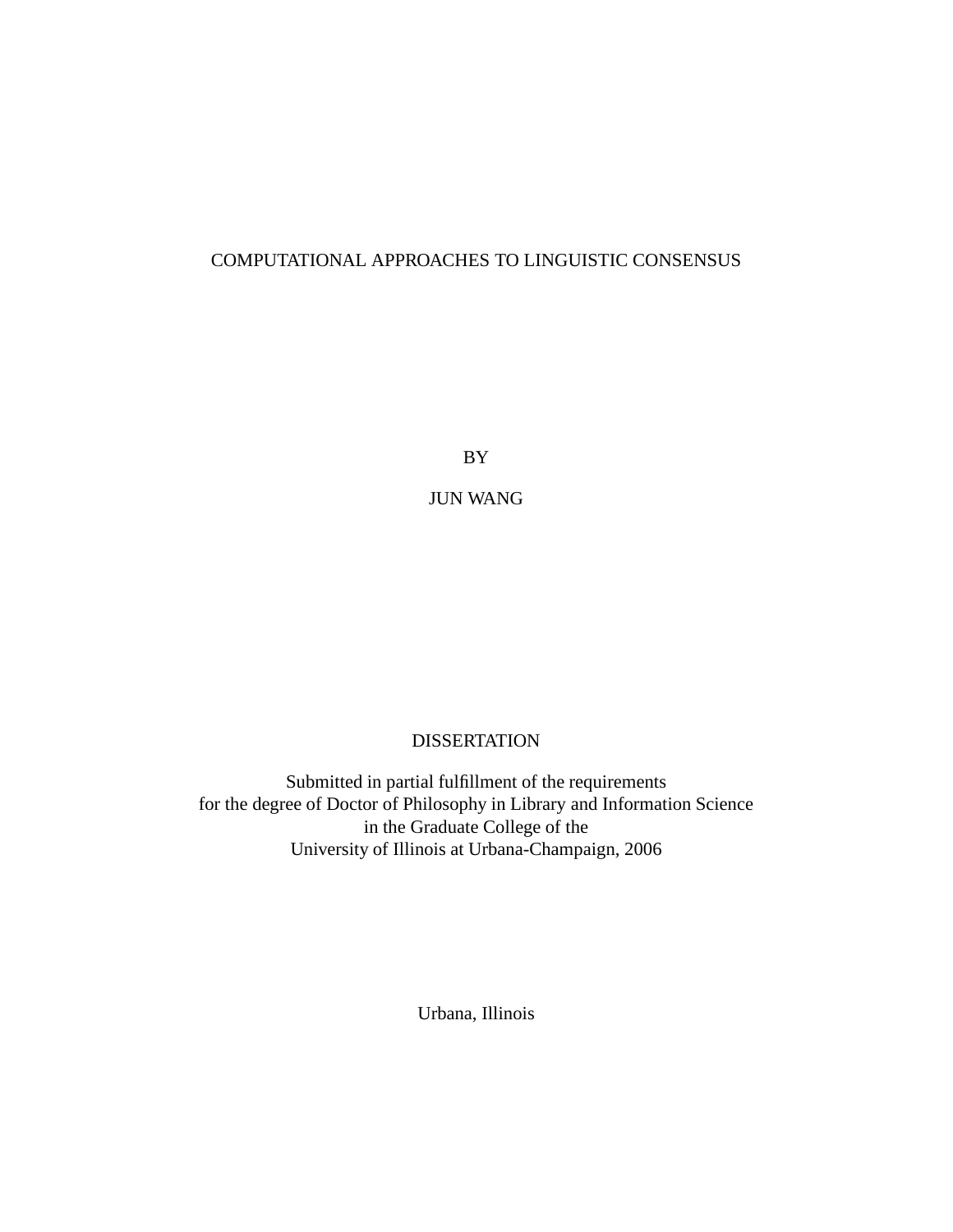### **Abstract**

The main question we ask is how a common language might come about in complex adaptive language systems comprising many agents. Our primary objective is to analyze and design complex language models so that a group of agents can converge on a common language from their initially different languages by using reinforcement learning, a minimal information approach. Towards this end, we present a game-based self-organizing language framework, and study three important cases of reaching linguistic consensus: word consensus, coherent communication, and grammar consensus.

The study of word consensus concerns how agents can converge to a common word to reliably express a single shared meaning from their initially different words. We have proposed a win-stay lose-shift learning model, and have shown by computer simulation and mathematical analysis the conditions under which the agents in the model can converge to a common word.

The study of coherent communication concerns how agents can converge on a communication system in which the word used by a sender to represent some meaning can be interpreted correctly by a receiver to extract the same meaning. We have proposed a minimum reinforcement learning model comprising two agents (a sender and a receiver), and have shown by computer simulation and mathematical analysis the conditions under which agents in the model can converge to a coherent communication system.

The study of grammar consensus concerns how agents can converge to a common grammar. In the converged state, the sentences generated by one agent using his grammar can be recognized by another agent using her grammar. We have proposed a mutual perceptron learning model in which grammars are modeled as Boolean functions that can be used to classify or recognize Boolean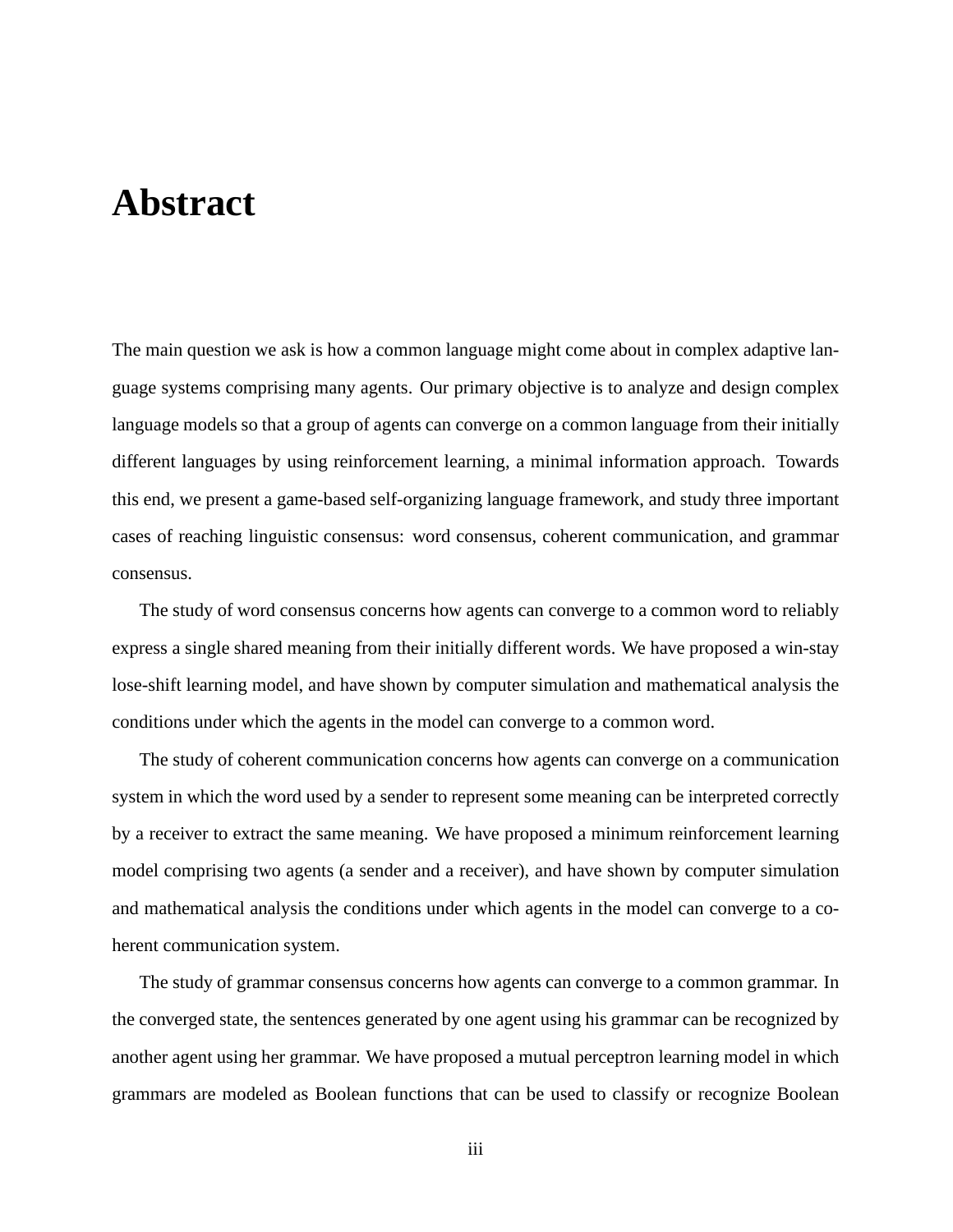instances (sentences), and have shown by mathematical analysis the conditions under which agents in this model can converge to a common grammar (i.e., a common Boolean function).

This work has important implications for many kinds of distributed semantic systems, such as shared web ontologies, agent communication protocols, collaborative tagging, database schema integration, and biological networks.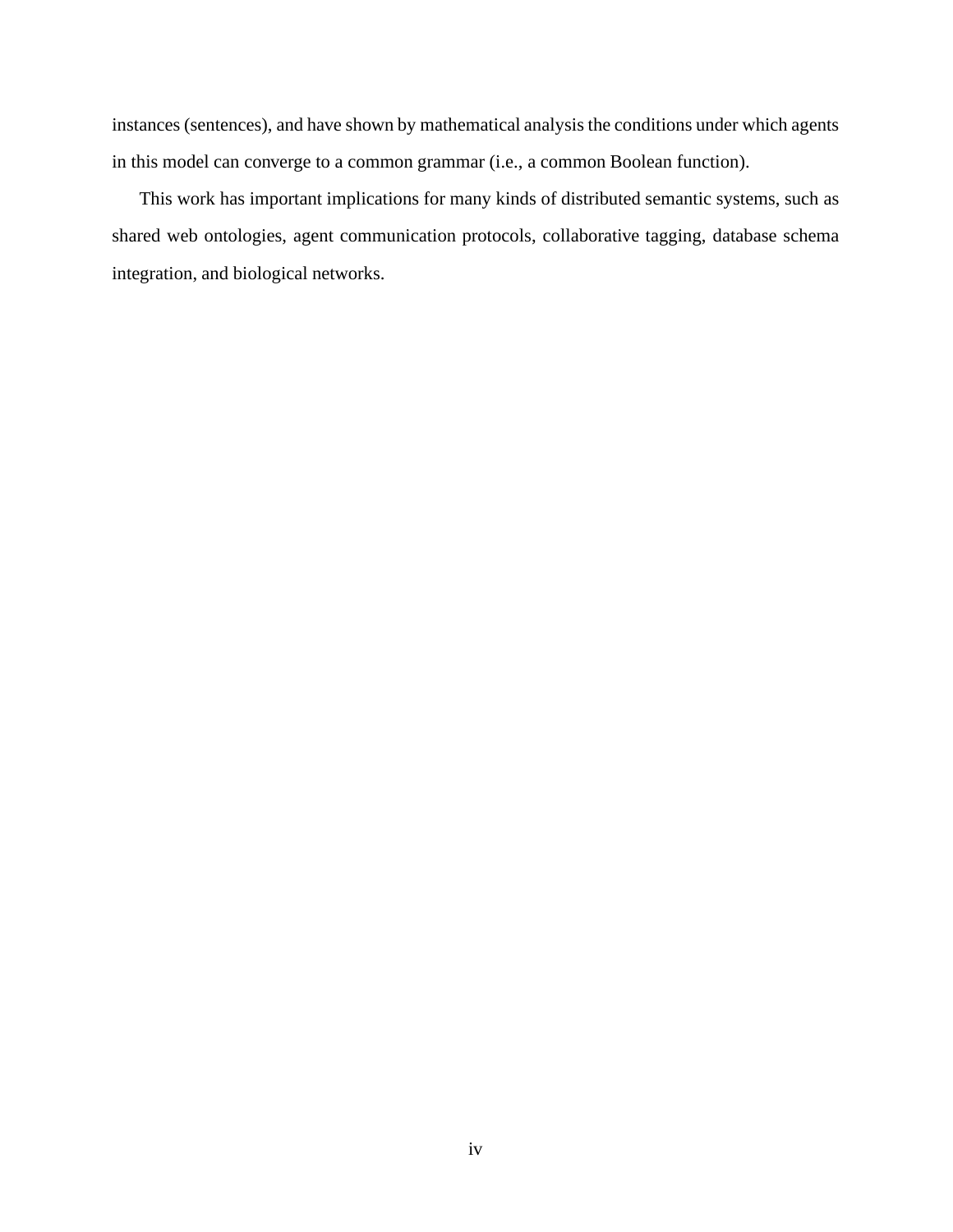# **Acknowledgments**

I wish to express my greatest thanks to my advisor, Professor Les Gasser. This thesis would not have been possible without his guidance throughout my long journey of doctoral study. Since I came to GSLIS, Les has treated me as an independent researcher. He supported my exploration of various thesis topics and spent a lot of time helping me shape my ideas with numerous discussions. I also improved my scientific writing skills significantly during the experience of co-authoring papers with him.

I am also grateful to my other committee members—Linda Smith, J. Stephen Downie, and Dave Dubin. Their valuable, detailed comments and assistance help me immensely in clarifying my presentation.

Finally, thanks to my wife Bei and our son Albert for their love and support. This thesis is dedicated to them.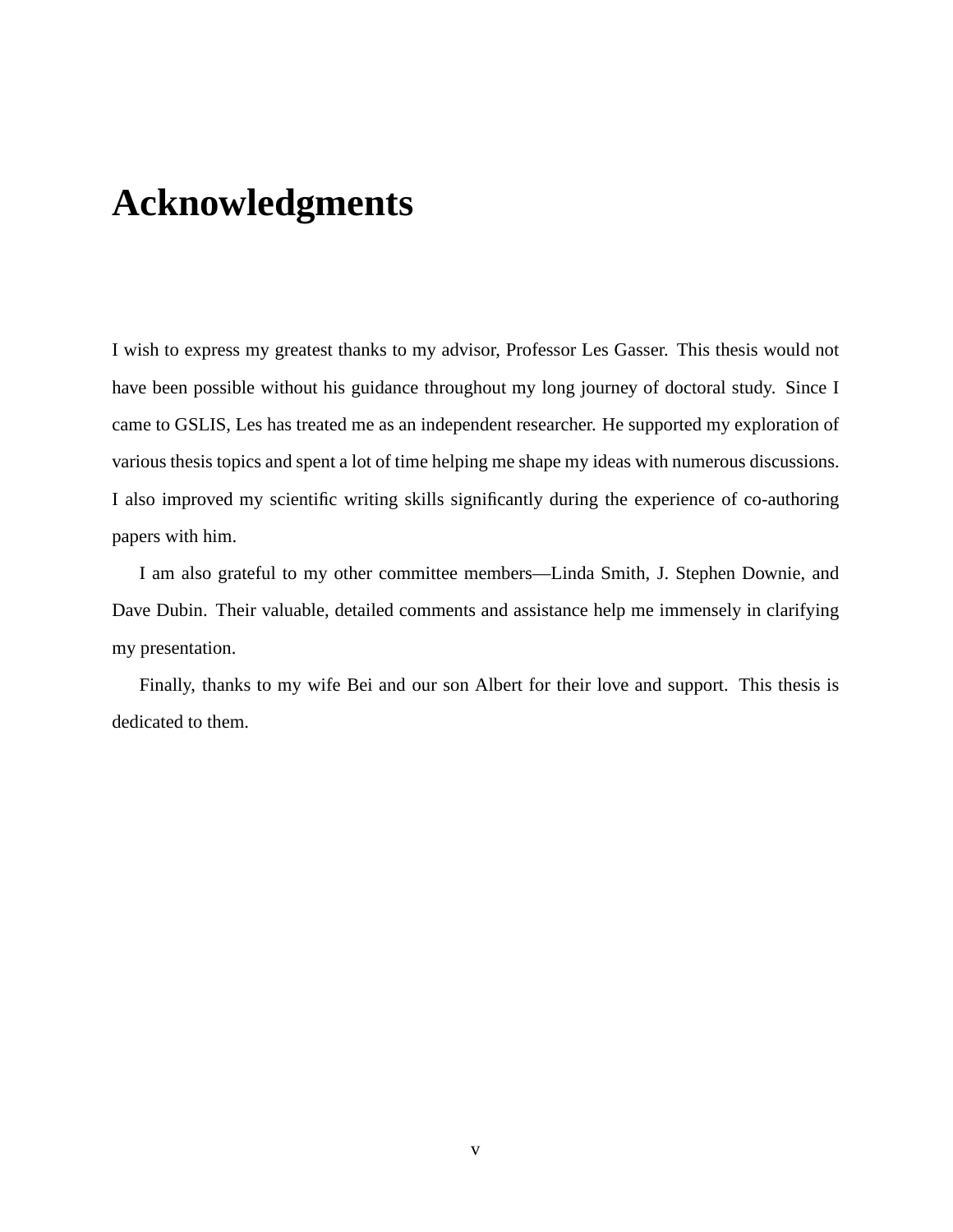# **Table of Contents**

|                  |                                                                                                     | 1              |
|------------------|-----------------------------------------------------------------------------------------------------|----------------|
| 1.1              |                                                                                                     | $\overline{1}$ |
| 1.2              | The general research question $\ldots \ldots \ldots \ldots \ldots \ldots \ldots \ldots \ldots$      | 3              |
| 1.3              |                                                                                                     | 5              |
| 1.4              |                                                                                                     | 6              |
| 1.5              |                                                                                                     | 8              |
| 1.6              |                                                                                                     | 10             |
| <b>Chapter 2</b> | A Game-Based Self-Organizing Language Framework                                                     | 11             |
| 2.1              |                                                                                                     | 11             |
| 2.2              |                                                                                                     | 12             |
|                  | 2.2.1                                                                                               | 12             |
|                  | 2.2.2                                                                                               | 14             |
|                  | 2.2.3                                                                                               | 15             |
| 2.3              |                                                                                                     | 17             |
| 2.4              |                                                                                                     | 20             |
| 2.5              |                                                                                                     | 22             |
| 2.6              |                                                                                                     | 23             |
| 2.7              |                                                                                                     | 23             |
| 2.8              |                                                                                                     | 25             |
| <b>Chapter 3</b> |                                                                                                     | 26             |
| 3.1              |                                                                                                     | 26             |
| 3.2              |                                                                                                     | 27             |
| 3.3              | Reaching word consensus using win-stay lose-shift learning                                          | 29             |
| 3.4              | Specific research questions $\ldots \ldots \ldots \ldots \ldots \ldots \ldots \ldots \ldots \ldots$ | 32             |
| 3.5              |                                                                                                     | 34             |
| 3.6              |                                                                                                     | 37             |
|                  | Settings for the analysis $\ldots \ldots \ldots \ldots \ldots \ldots \ldots \ldots \ldots$<br>3.6.1 | 37             |
|                  | 3.6.2                                                                                               | 40             |
|                  | 3.6.3                                                                                               | 45             |
| 3.7              |                                                                                                     |                |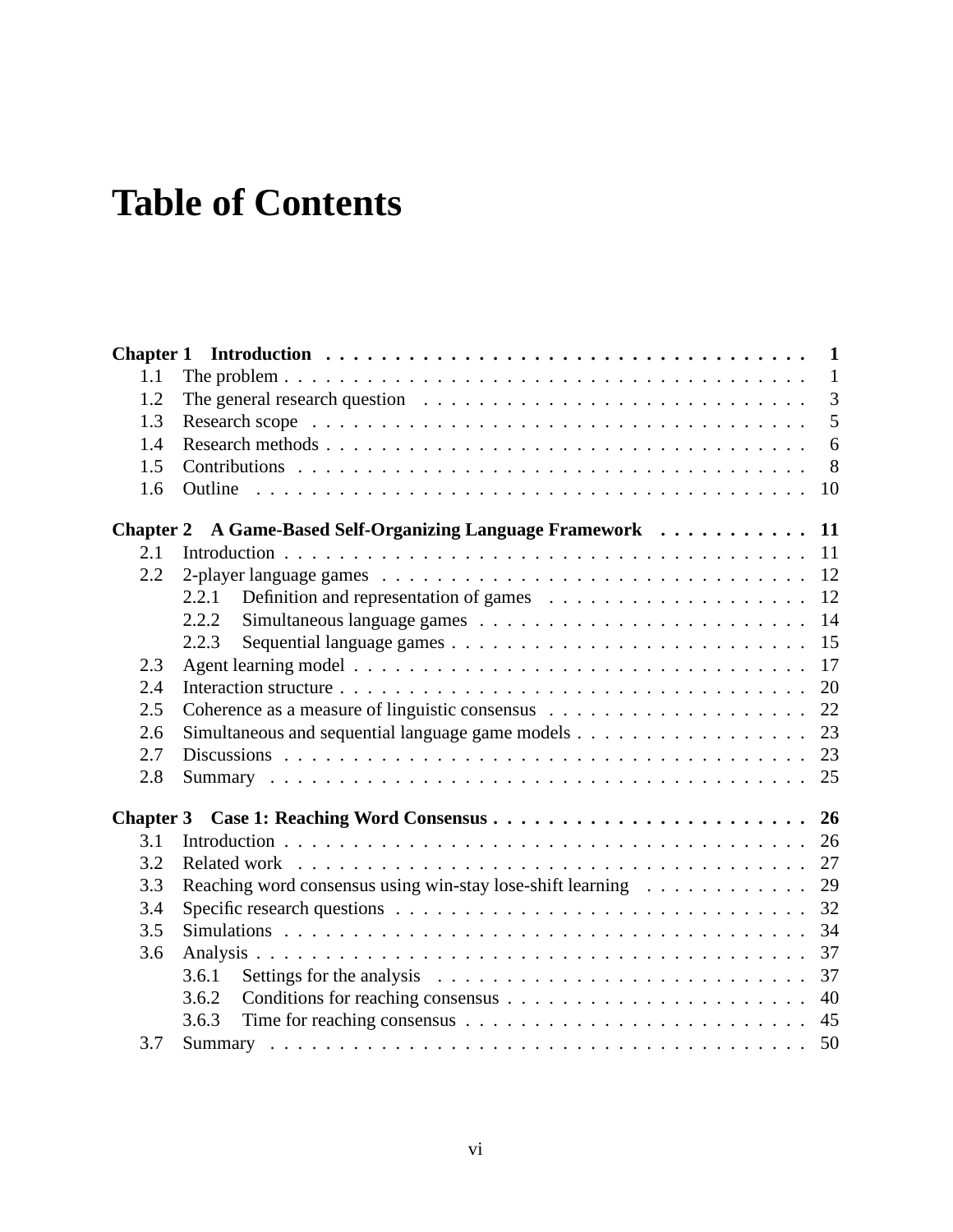|     | Chapter 4 Case 2: Reaching Coherent Communication 52                                                |    |  |  |  |
|-----|-----------------------------------------------------------------------------------------------------|----|--|--|--|
| 4.1 |                                                                                                     |    |  |  |  |
| 4.2 |                                                                                                     | 53 |  |  |  |
| 4.3 |                                                                                                     | 55 |  |  |  |
| 4.4 | Reaching coherent communication using simple reinforcement learning                                 | 58 |  |  |  |
| 4.5 | Specific research questions $\ldots \ldots \ldots \ldots \ldots \ldots \ldots \ldots \ldots \ldots$ | 62 |  |  |  |
| 4.6 |                                                                                                     | 64 |  |  |  |
| 4.7 |                                                                                                     | 65 |  |  |  |
|     | 4.7.1 Conditions for reaching coherent communication 65                                             |    |  |  |  |
|     | Time for reaching coherent communication $\dots \dots \dots \dots \dots \dots$<br>4.7.2             | 71 |  |  |  |
| 4.8 |                                                                                                     | 73 |  |  |  |
|     |                                                                                                     | 75 |  |  |  |
| 5.1 |                                                                                                     | 75 |  |  |  |
| 5.2 |                                                                                                     | 76 |  |  |  |
| 5.3 |                                                                                                     | 77 |  |  |  |
| 5.4 | Reaching grammar consensus using mutual perceptron learning                                         | 79 |  |  |  |
| 5.5 | Specific research questions $\ldots \ldots \ldots \ldots \ldots \ldots \ldots \ldots \ldots \ldots$ | 85 |  |  |  |
| 5.6 |                                                                                                     | 86 |  |  |  |
| 5.7 |                                                                                                     | 94 |  |  |  |
| 5.8 |                                                                                                     | 96 |  |  |  |
|     |                                                                                                     |    |  |  |  |
| 6.1 |                                                                                                     |    |  |  |  |
| 6.2 |                                                                                                     |    |  |  |  |
|     |                                                                                                     |    |  |  |  |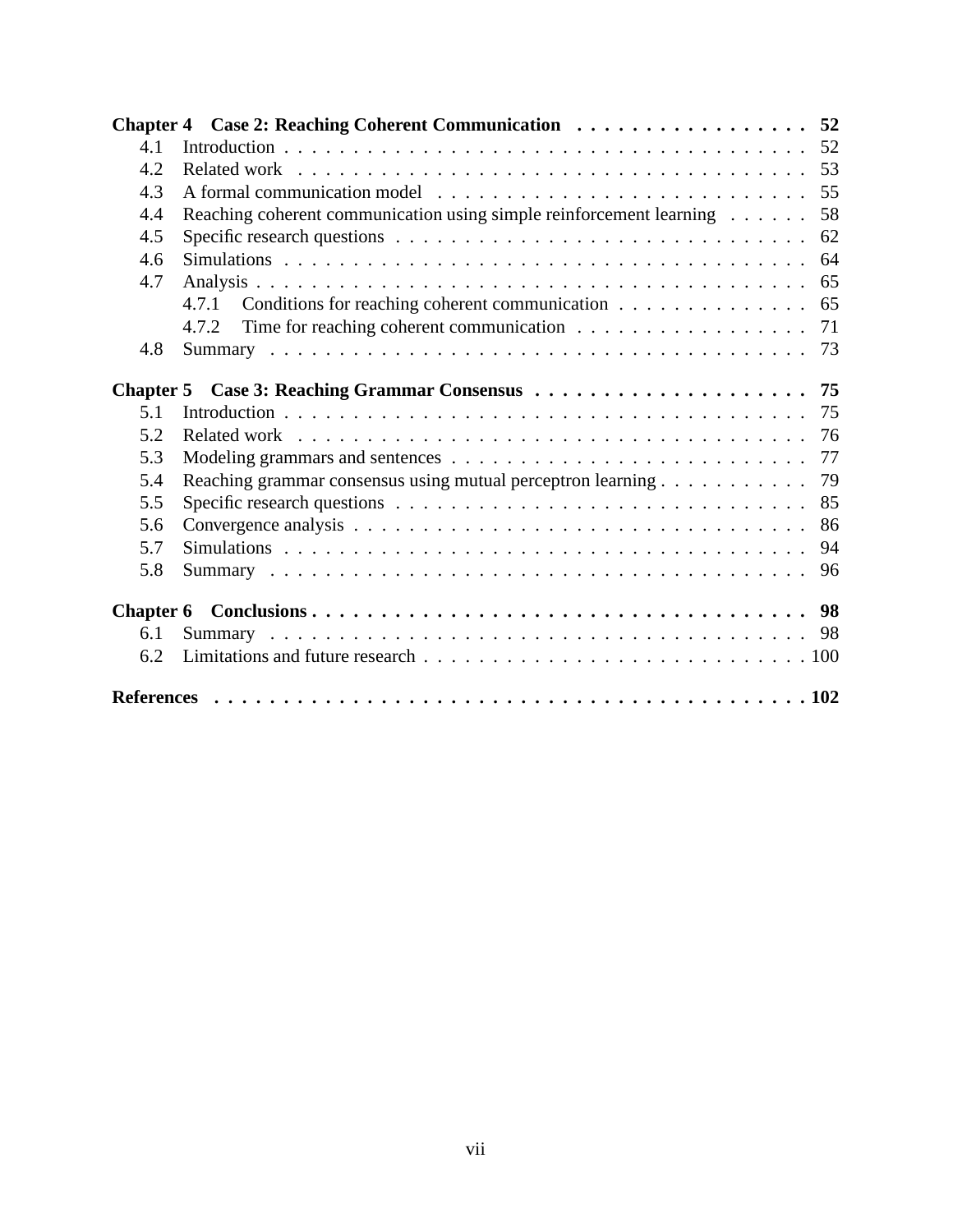# **Chapter 1 Introduction**

### **1.1 The problem**

The use of complex language is one of humanity's most useful and unique characteristics. Language allows people to exchange knowledge and to pass information across time and space—it represents the principal non-genetic information system for the human species (Maynard-Smith and Szathmary, 1997). The technical and social development of human groups cannot be fully understood without understanding the development and impact of language. The ability to coordinate activity, divide labor, evaluate goals and options, learn skills, and many other capacities that have fostered the emergence of human societies all depend on the emergence of languages with adequate complexity and scope.

Two of the principal issues in language evolution are explaining its simultaneous properties of *collectivity* and *adaptivity*. First, there is no single-agent language. Since a primary purpose of a language is communication, language is only useful if it is shared by several individuals, that is, by a *population*. Language is a collective distributed information system, and it makes no sense as a individualized concept. Second, even highly developed human languages are not static; all natural languages are *adaptive* systems that evolved from earlier possibly more primitive communication systems, and that continue to evolve as communicative needs and situations change.

Thus two of the central, complementary issues in language evolution research are 1) how a communicative population comprising autonomous individuals converges to a language that is common enough for mutual understanding, and 2) how the population maintains this coherence while evolving its language.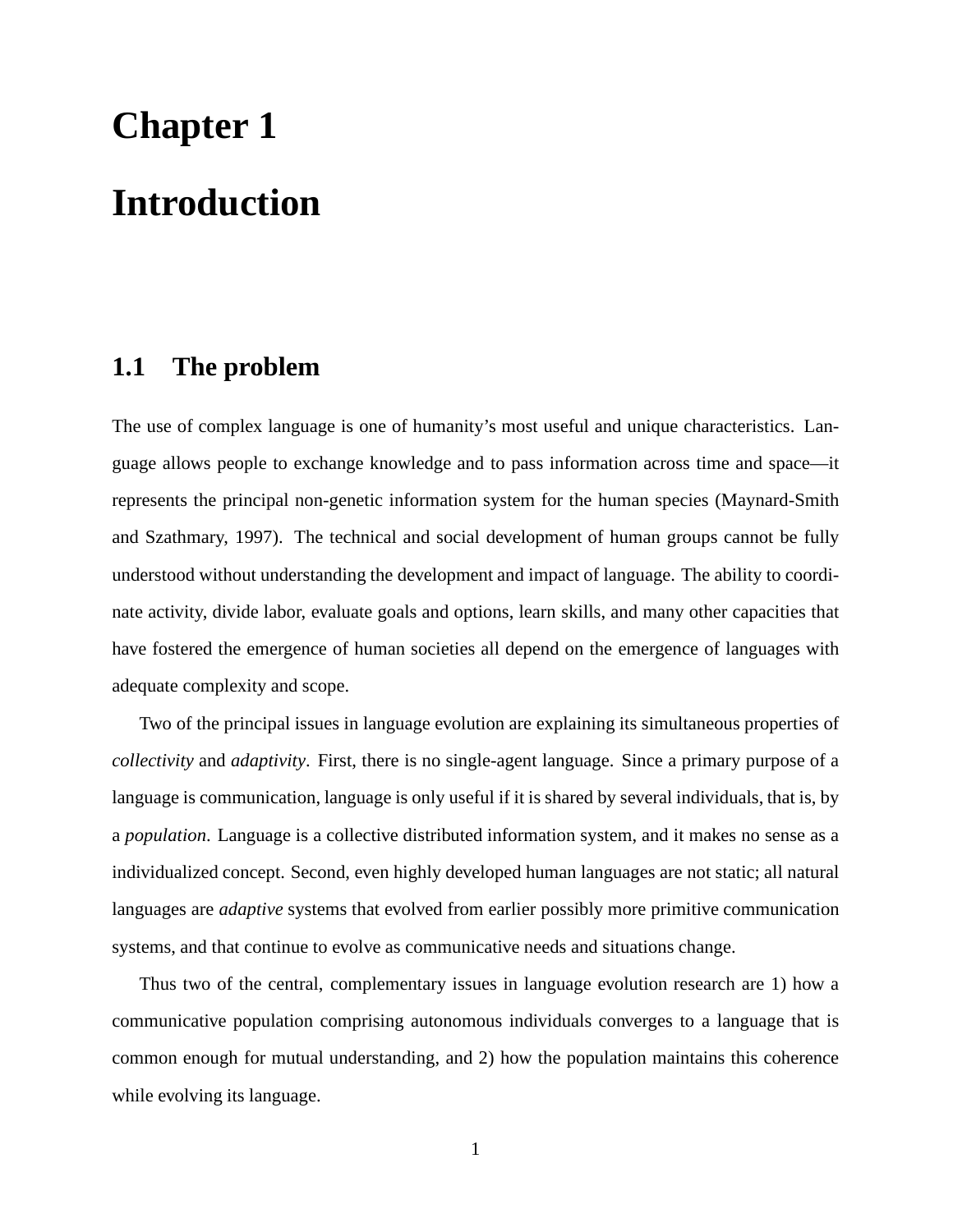Beyond understanding the origins and dynamics of human languages, many researchers are interested in how *artificial agents* and other intentionally designed software programs might develop, reconcile, and sustain their own sophisticated representation and communication regimes from the ground up (Steels, 1997, 2003, 2006). There are two reasons for this interest. First, the study of language evolution informs many central problems of semantically oriented distributed information systems such as distributed database systems; collaborative tagging systems and "folksonomies" (Mathes, 2004; Sen et al., 2006; Golder and Huberman, 2006); shared ontologies envisioned as critical underpinnings for semantic web markup and information query expansion; information integration and search; self-adapting communication languages for web services and software agents; and so on. We can model each of these application areas as a collection of "agents" (defined below) that interact by using some form of language. Little theory of the communication dynamics of these types of information system exists, and they are currently very difficult to manage and make robust. Thus there are many potential practical impacts of understanding the collective dynamic properties of language.

Second, the ability to work with artificial agents promises more general insights than studies based entirely on human language development. Human language arose in a context of unique environments and survival problems, over a specific historical period, in organisms with particular genetic makeup and development. This limits data and theorizing. With artificial agents, on the other hand, research explorations are limited only by theoretical constraints on agent representation and performance, so there is a much wider range of conceptual (descriptive) and practical (normative) options to explore than those built from natural historical human scenarios. Indeed, the collective dynamics of human language should be a *specific case* within a general theory of collective language dynamics.

In this thesis, then, we will engage the research issue of collective language dynamics by studying how a population of artificial agents can converge to a common language from a set of initially different languages through pairwise interaction and learning. We will call this process *reaching linguistic consensus*.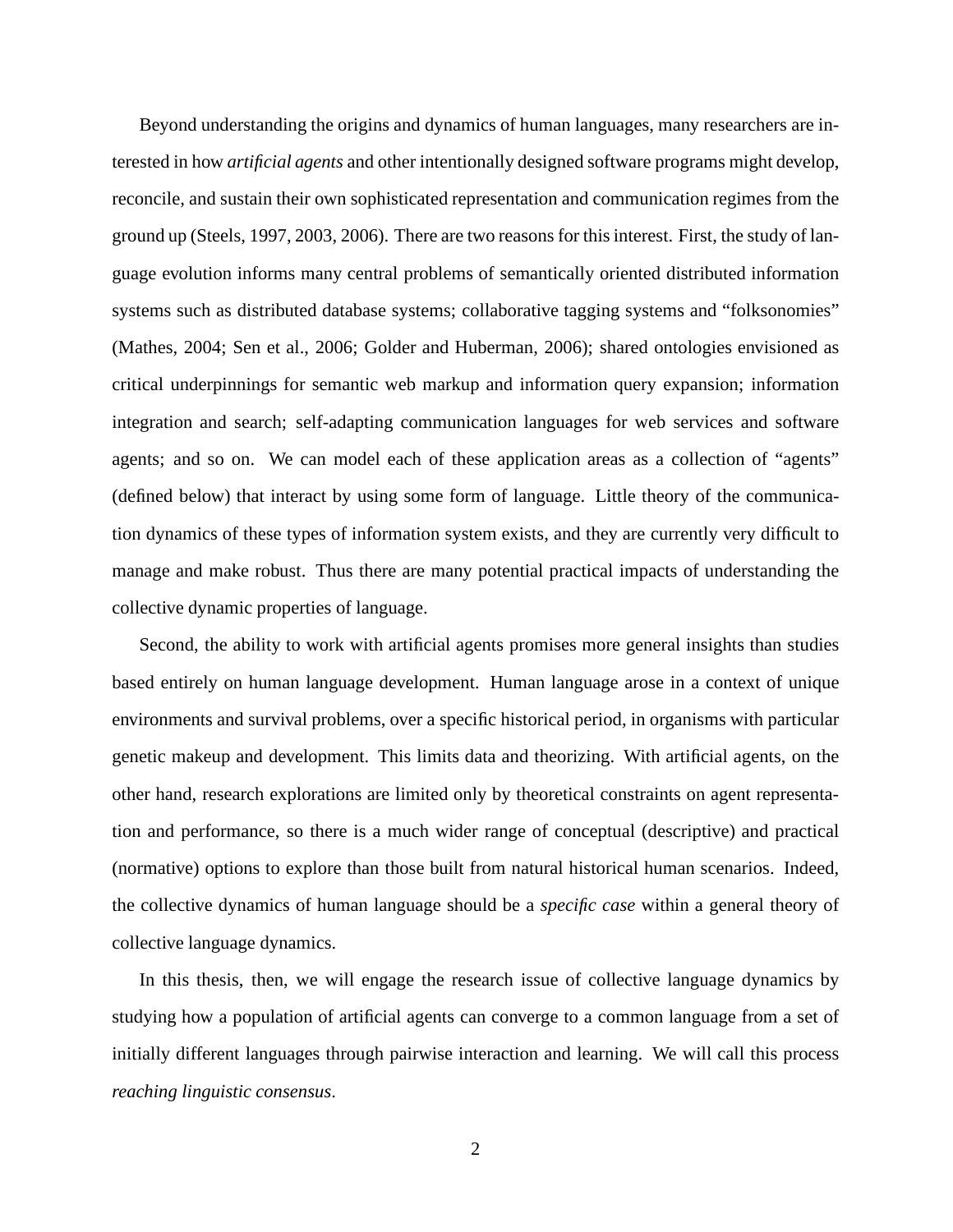It is no accident that a growing body of researchers is working to discover the underlying mathematical, computational, and implementation principles that explain how languages *in general*—both human and artificial—emerge, how they change, and how language-using populations maintain stable communicativity while languages are evolving. These studies have naturally focused the work of researchers from many different disciplines, including evolutionary biology, psychology, cognitive sciences, anthropology, and artificial intelligence to name a few (Christiansen and Kirby, 2003). See (Wagner et al., 2003; Steels, 2003; Wang and Minett, 2005; Brighton et al., 2005) for typical overviews of this work, which will not be surveyed in depth in this thesis given the existing literature.

Because the complexity of the collective dynamics problems of language, most work to date has been exploratory, using computer simulations and intuitively interpreting them. While simulation is an important, suggestive, and insightful methodology, to achieve a thorough understanding of the emergence of shared languages, we need to augment simulation studies with mathematical characterizations of specific conditions and limitations under which agents can converge to shared languages. This thesis aims filling some of this gap. We study the emergence of common languages using mathematical modeling and theoretical analysis. Our models and theories have sometimes been inspired by our computational simulation models, but we generally use simulations to discover and illustrate interesting phenomena. In contrast, we use mathematical theory to define these phenomena exactly and then to derive and express their dynamics and limits with precision.

#### **1.2 The general research question**

As mentioned above, the class of distributed semantic information systems we study can be characterized as systems of "agents". Shalizi has provided a useful, general definition of "agent" as "a persistent thing which has some state we find worth representing, and which interacts with other agents, mutually modifying each others' states" (Shalizi, 2003). For an agent who has the capa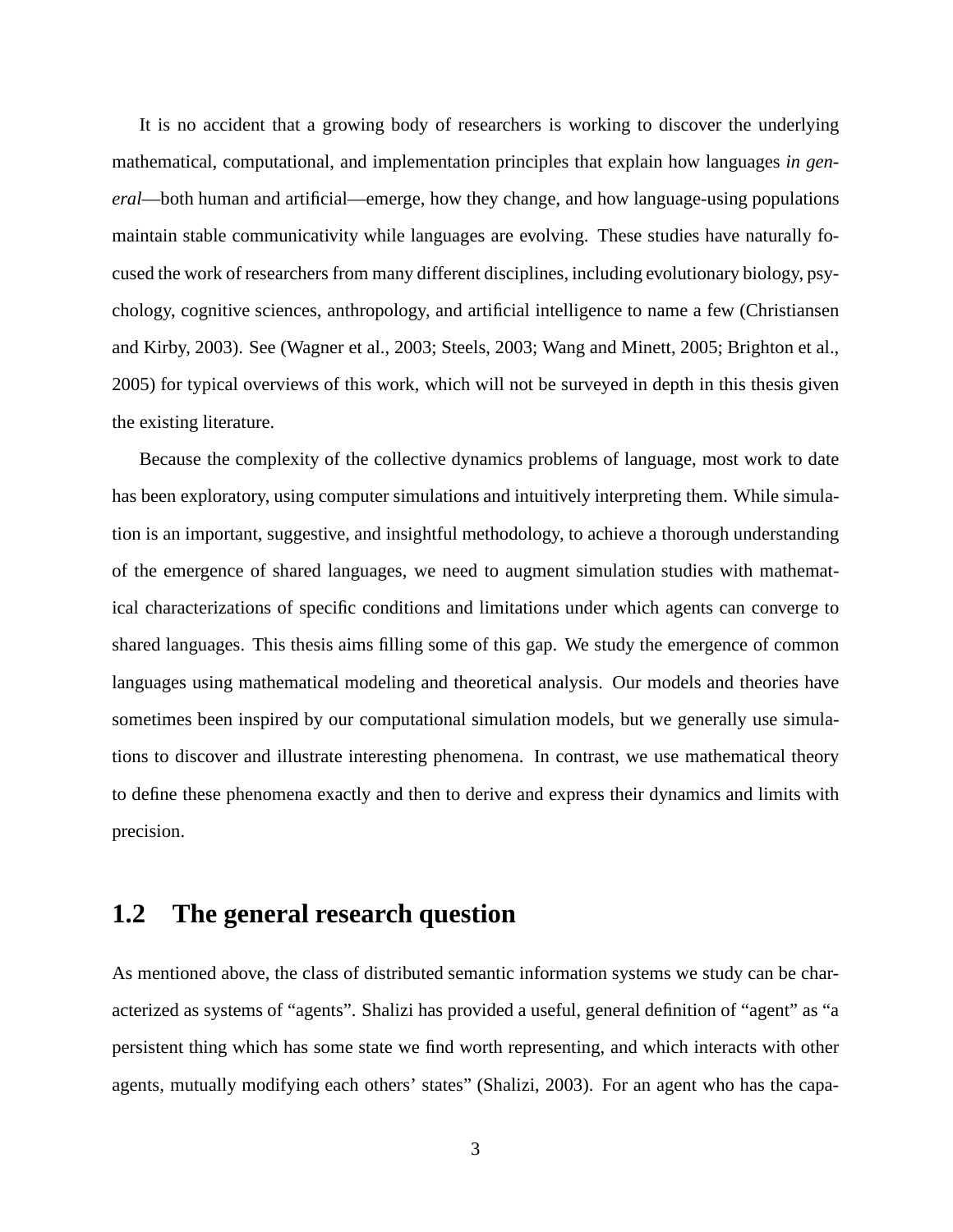bility of language, the state that is worth representing is the agent's language knowledge such as the mechanisms (including parameters) of sentence production, interpretation, and grammar rule acquisition. Note that people can be seen in a very abstract sense as agents under this definition, if we take people as having states of mind, interacting with others, and having influence on each other. Of course people are presently much more complex intellectual, social, sentimental, and political beings than the artificial, mathematical, or software agents we model here, and we are not claiming that our mathematical models provide a full account of all processes of human language development and convergence. Nonetheless, considering language *as a collective dynamic information system*, we do believe that clear mathematical/computational treatments of language dynamics will be useful for understanding the potential landscape of human language dynamics (for example, tractability limits). Such new models may also help as foundations for the design of application-specific languages and language processing approaches that exhibit greater representational parsimony, communicative efficiency, simplicity, or adaptivity than naturally occurring human languages.

Given this agent-based viewpoint, there are four factors in the design of complex adaptive language systems that may affect whether the agents can (or cannot) converge to a common language:

- Population size: the number of agents in a population;
- Language complexity: the complexity of a language such as the number of words in a vocabulary;
- Learning mechanism: how agents adapt or learn their language through pairwise interactions;
- Interaction structure: who interacts with whom.

The general question we ask in this thesis is how these factors affect the ways agents can converge to a common language. In other words, we want to know what ranges of "settings" of these factors will lead to *convergence success or failure* for a set of agents, and how the settings affect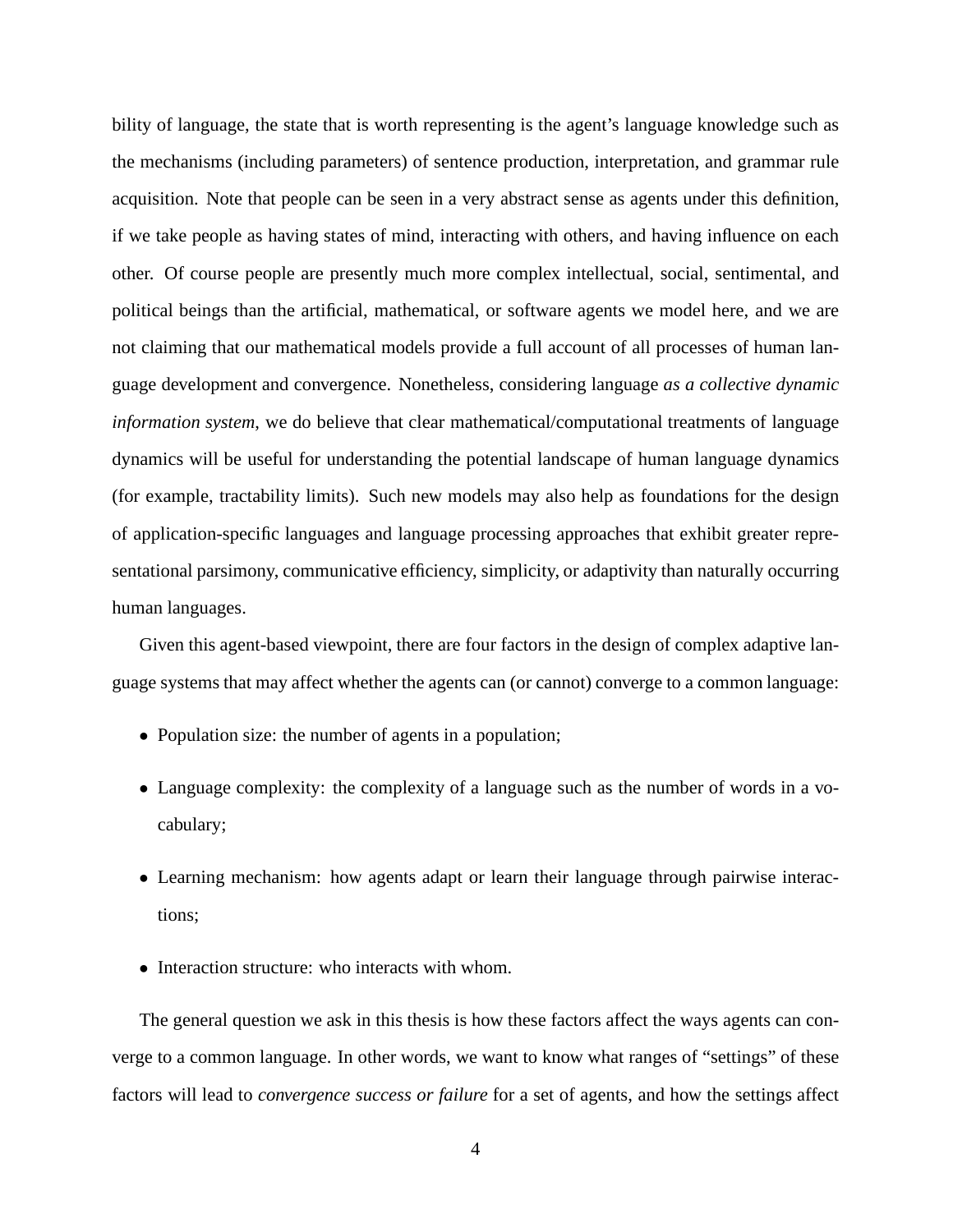the *convergence speed*. We want to understand these relationships in three linguistic consensus cases, detailed in the next section.

### **1.3 Research scope**

In this thesis, we study the above questions of how four factors affect convergence success and speed in each of three important cases of linguistic consensus:

- 1. **Word consensus:** Converging on an agreement about which word, out of a number of possible words, will be used to reliably express a single shared meaning.
- 2. **Coherent communication:** Converging on a coherent communication system in which the word used by a sender to represent some meaning can be interpreted correctly by a receiver to extract the same meaning.
- 3. **Grammar consensus:** Grammar is a shared structure for accurately interpreting a sequence of words, namely, a sentence. Grammar consensus refers to how a group of agents can converge to a common grammar by which the sentences generated by one agent using his grammar can be recognized by another agent using her grammar.

These three problems play an important role in the study of the emergence of language (Steels, 1997; Wagner et al., 2003). Among them, the first two are related to developing a reliable shared lexicon, and the third is related to developing a shared grammar. Lexicon and grammar are the two most basic components of any language. The lexicon enables an agent to represent meanings (objects in the world or mental concepts) with symbols (words) and to interpret words back into meanings. Grammar improves the efficiency and accuracy of coding complex meanings (Nowak et al., 2000; Plotkin and Nowak, 2000) and enables an agent to express a large (possibly infinite) number of meanings using only a finite number of words.

Existing work on these three problems can be classified into two paradigms, *observational learning* or *reinforcement learning*, according to what kind of feedback information is available for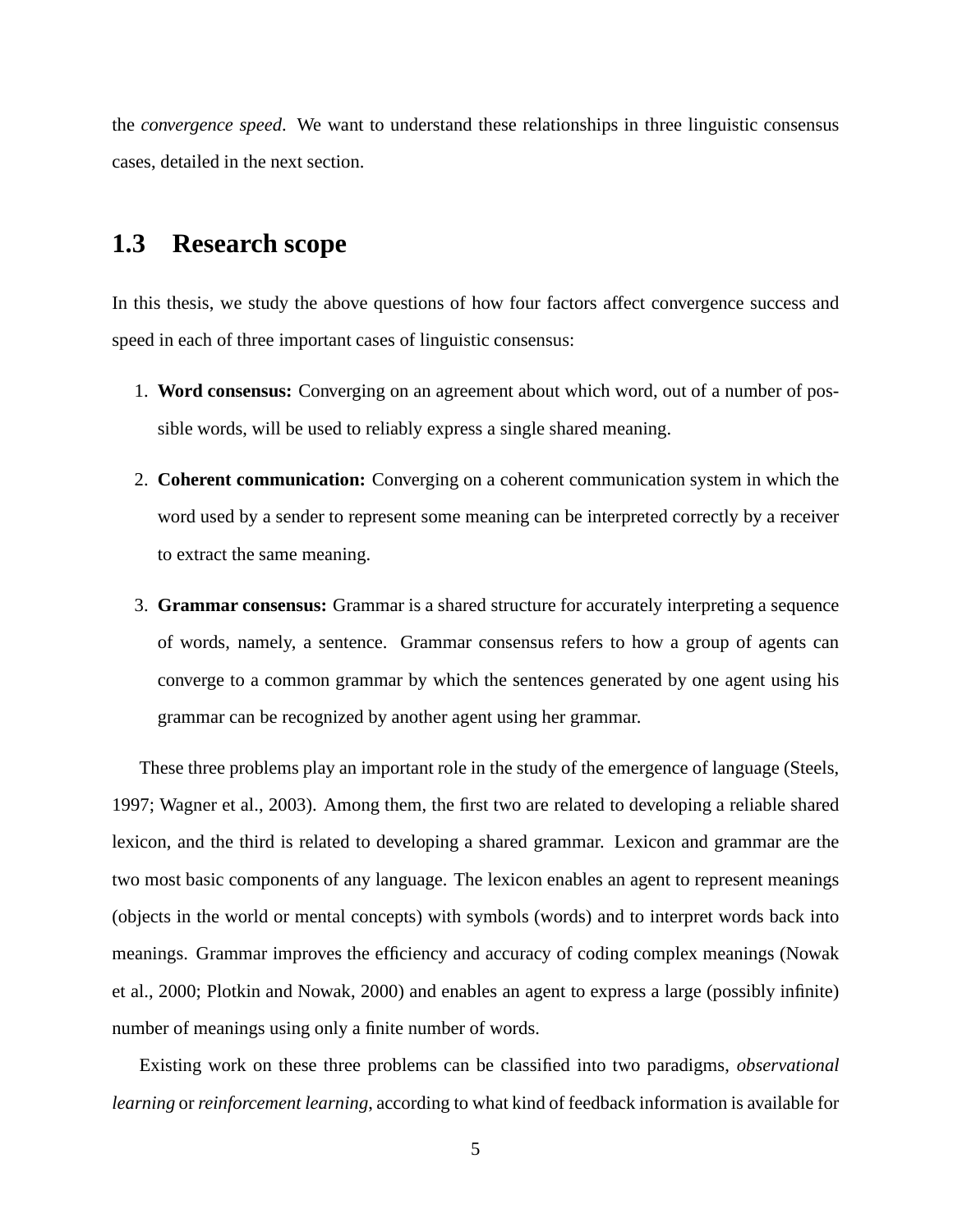a learning algorithm. In the case of the observational learning paradigm, an agent can have much information available to it for learning, including any information it can observe; for example, an agent may observe the linguistic behavior of other agents, enabling it to imitate the entire observed behavior or generalize from some specific observed behaviors. In contrast, for the reinforcement learning paradigm, the feedback information that is available to an agent is limited to a feedback score or *reward* from its interaction with other agents; for example, the agent may only know whether a communication is "successful" or not.

This thesis is devoted to the reinforcement learning paradigm. This is a choice with important consequences. Since reinforcement learning requires only a *minimum* of feedback information, by studying using this paradigm as our theoretical basis, we can obtain lower bounds on the effectiveness and efficiency of complex adaptive language systems.

As we mentioned earlier, because we are pursuing general results, in this thesis we are mainly interested in the study of abstract language models rather than real human languages. The assumptions made in the abstract models, though unrealistic, can provide a starting point for further development as well as theoretical values on guiding the design of artificial agents.

#### **1.4 Research methods**

Our approach to the study of the above questions is to use both computer simulation and mathematical analysis. With the tools of computer simulation, we can gather data on the effects of a range of different parameter inputs over multiple runs. In the words of Robert Axelrod (1997), simulation is "driving a model of a system with suitable inputs and observing the corresponding outputs." By running a simulation many times with different parameter settings, we can observe the range of these settings under which the agents reach linguistic consensus or fail to do so.

For complex adaptive systems with many agents such as the one used here, computer simulations are a common research approach because many mathematical analyses seem harder than computational experiments. Though simulation is a convenient tool that can quickly provide intu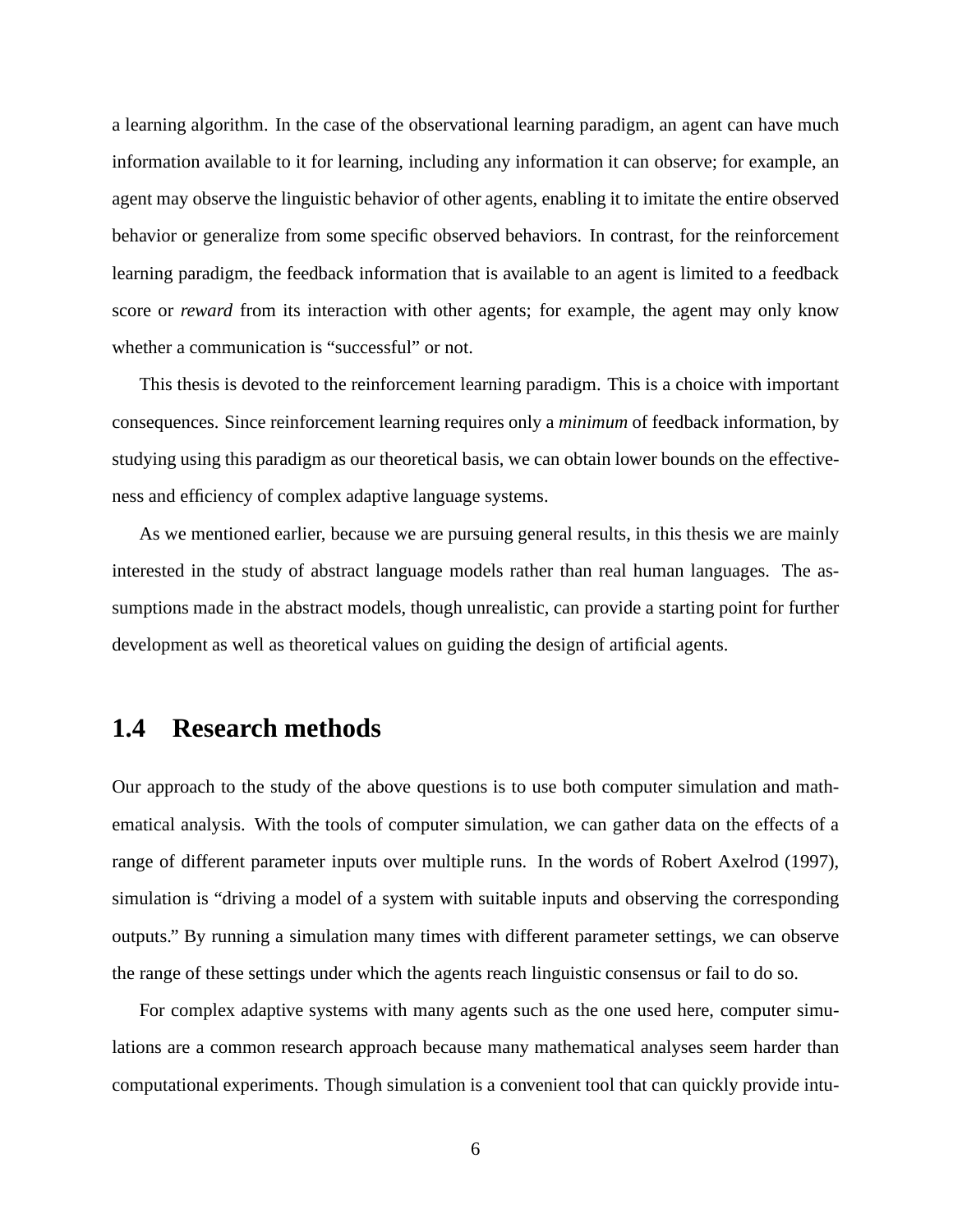itive results, there are several disadvantages to simulation. First, a complex system usually involves many parameters and the combinatorial parameter space may be huge. In many situations we can gain this intuitive understanding of the behavior of a modeled system by examining relatively few special cases. Nonetheless, there are many types of problems that would require us to systematically explore the whole parameter space to understand system behavior fully, and this can be a formidable task. In addition, it is always hard to guarantee that an implemented computational model accurately reflects the system modeled and has no software bugs.

To have a solid understanding of a complex system, the best approach is to combine computer simulation and mathematical analysis. By using mathematical analysis, we can obtain a complete description on the relationship between different parameters, without the need to run numerous simulations to explore the whole parameter space. More importantly, we can understand clearly the phenomenon observed in the simulations. In addition, if results obtained by simulation and analysis fail to adequately match, that in itself is an interesting finding that can lead to identification of software bugs or mathematical errors.

There is an important third point that we need to mention when deriving mathematical equations from complex computational models. A complex computational model often involves many details that prevent a researcher from converting it directly into a precise mathematical description. To be able to derive a mathematical equation from a computational model, we often need to make some assumptions. The role of these assumptions is to eliminate unimportant details while keeping essential elements of a model. However, if the assumptions are incorrect about what details are unimportant, then even when the simulation code is bug-free the simulation results may not agree with the results of mathematical analysis. In this case, we have to examine whether the assumptions are really catching the necessary causal aspects of the computational model. On the other hand, if the simulation and analytical results match well, we have strong evidence that we have made accurate assumptions about what details are important.

The following procedure gives a summary of our research method of combining simulation and mathematical analysis.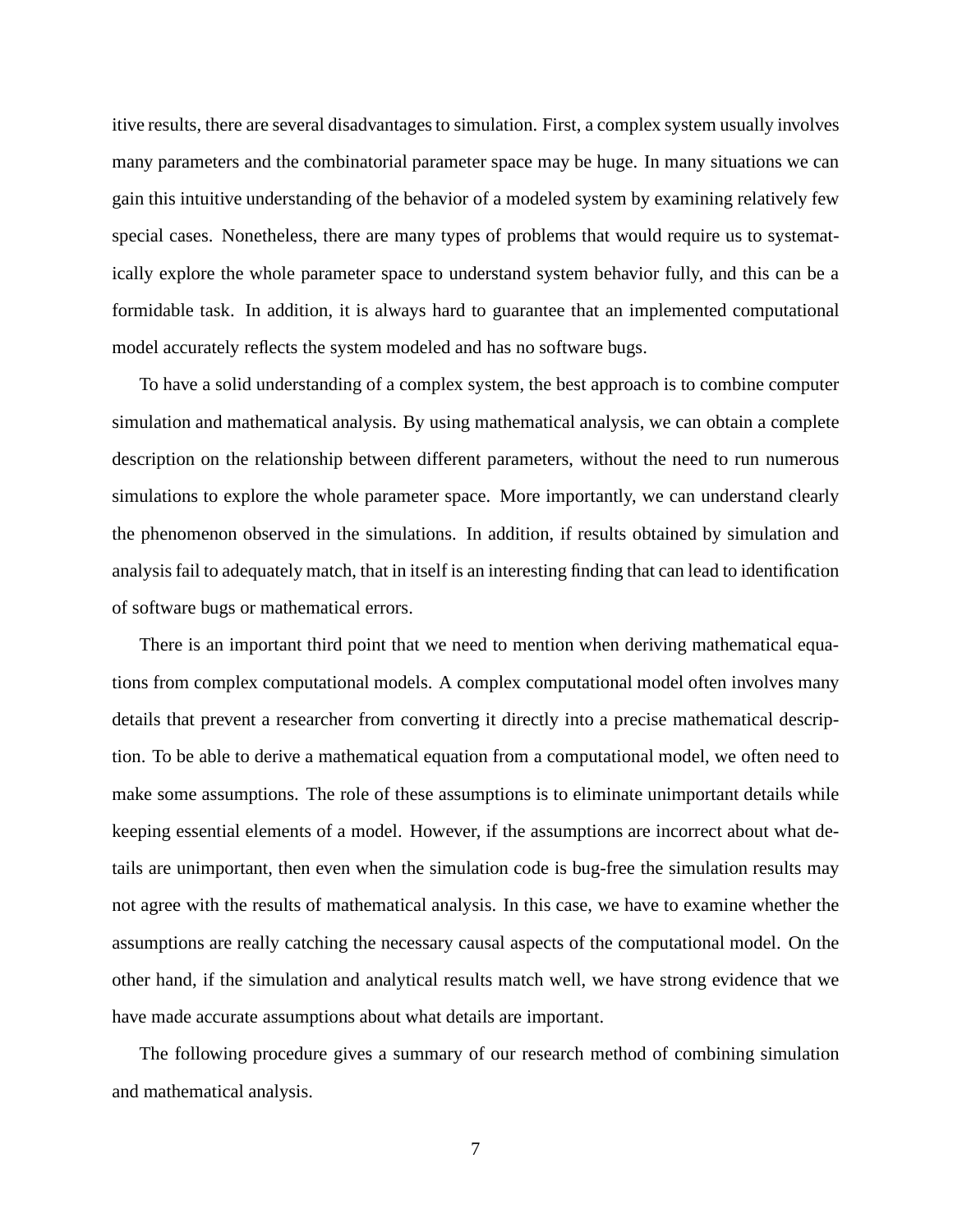- 1. Design a computational model that includes a collection of parameter settings and gives some output.
- 2. Run simulations, and observe what happens for different parameter inputs to the model.
- 3. Try to derive mathematical equations from the computational model.
- 4. If the results obtained by mathematical analysis and simulation can explain each other, done!
- 5. Otherwise, check these possibilities:
	- (a) Check the program for bugs. If bugs exist, then revise the code, go to (2), and try again.
	- (b) Check the derivation of mathematical equations. If it is not correct or the assumptions made in the derivation are inaccurate, then re-derive the equations or revise the assumptions, and go to (3) and try it again.

### **1.5 Contributions**

The main question we ask is how a common language might come about in complex adaptive language systems. Our primary objective is to design and analyze complex language models so that a group of agents can converge on a common language from their initially different languages by using reinforcement learning. Towards this end, we present a game-based self-organizing language framework into which reinforcement learning can be naturally fit. Using the framework, we study three important cases of reaching linguistic consensus: word consensus, coherent communication, and grammar consensus.

In general, we have made the following contributions.

1. We have proposed a general game-based self-organizing language framework, and have introduced two general language game models (the simultaneous and sequential models). These well-defined models can be easily used to frame the three linguistic consensus problems studied in this thesis as well as existing models studied before by others.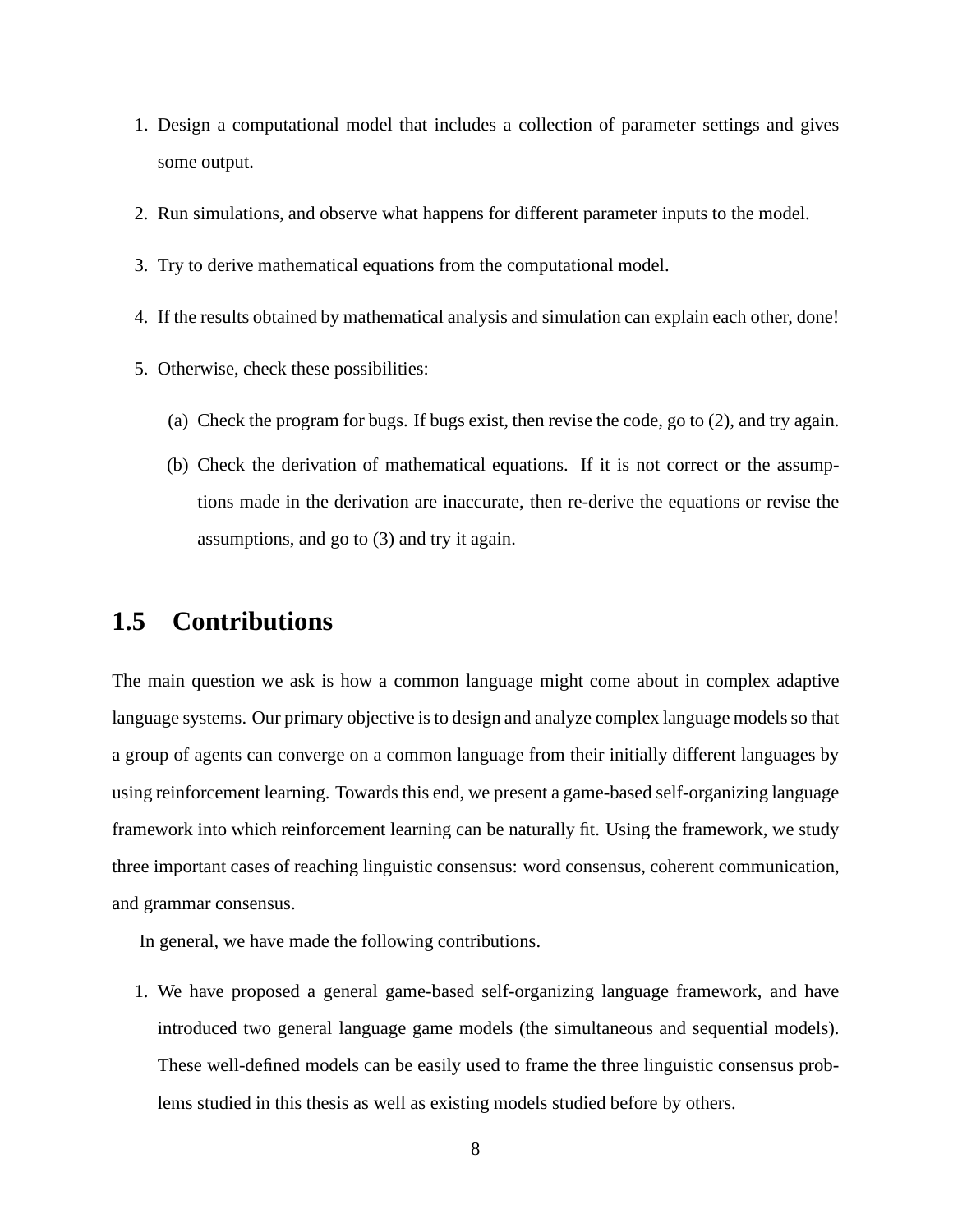- 2. We have studied three cases of linguistic consensus.
	- (a) In the case of word consensus, we have proposed a word consensus model in which agents make adaptations using the *Win-Stay, Lose-Shift (WSLS)* learning rule (Matsen and Nowak, 2004). We have shown by computer simulation and by mathematical analysis that the agents in the model can converge to a common word under certain conditions, and we give those conditions. We also give a dynamics equation on how coherence changes over time when the convergence condition is satisfied. Our work was motivated by (Shoham and Tennenholtz, 1997) and (Matsen and Nowak, 2004), but compared to the Shoham-Tennenholtz model, ours requires a minimum memory load on the agents, and compared to the Matsen-Nowak model, our analytical result gives a comprehensive description of the relationship among all related parameters.
	- (b) In the case of coherent communication, we have proposed a minimum model which consists of two agents (a sender and a receiver) who have the task of reaching coherent communication using simple reinforcement learning (Lenaerts et al., 2005). Again, we have shown by computer simulation and by mathematical analysis that agents in the model can converge to a coherent communication system under some conditions, and we give those conditions. We also give a dynamics equation on how coherence changes over time when the convergence condition is satisfied. Compared with existing work, ours is the first to give an analytical result on the conditions under which the agents can reach coherent communication using reinforcement learning, which is, as noted above, a minimum-information approach, and hence provides a lower bound.
	- (c) In the case of grammar consensus, we have proposed a mutual perceptron learning model in which grammars are modeled as Boolean functions that can be used to classify or recognize Boolean instances (sentences). We have shown by mathematical analysis that agents in this model can converge to a common grammar (i.e., a common classification function) under some conditions, and we have given those conditions. Compared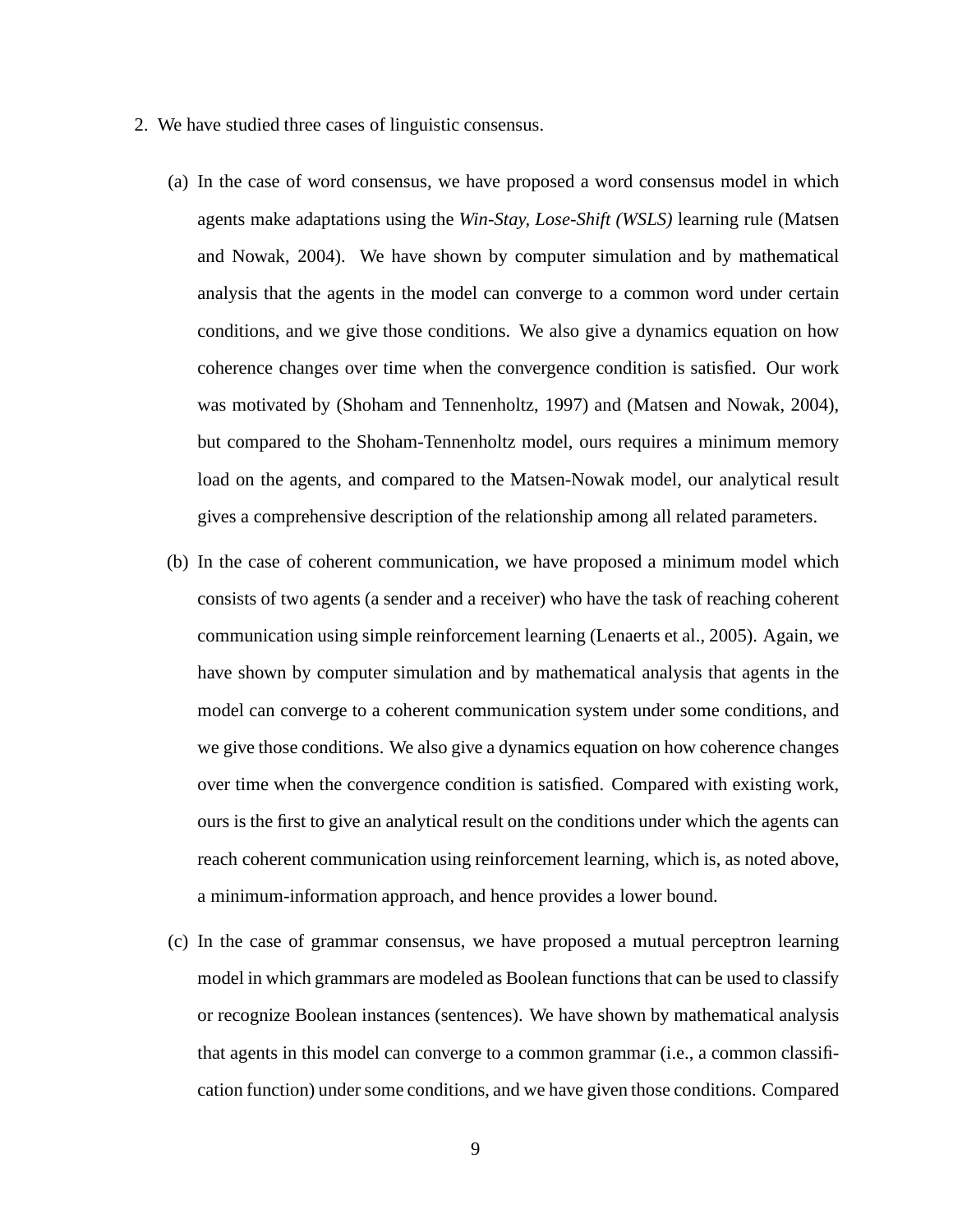with existing work on the grammar consensus problem (which has mainly been done within the observational learning paradigm), ours is the first that uses reinforcement learning as the learning mechanism of agents.

### **1.6 Outline**

The organization of this thesis is as follows. In Chapter 2, we present the game-based selforganizing language framework, including game model, agent learning model, interaction structure, and population coherence that measures the consensus level of a population. Considering the significant difference between two basic types of games: simultaneous and sequential games, we introduce two general self-organizing language models, called the *simultaneous language game* and the *sequential language game* models. The simultaneous model will be used in Chapter 3 for the case study of word consensus, and the sequential model will be used in Chapter 4 for the case study of coherent communication and in Chapter 5 for grammar consensus. From Chapter 3 to 5, we study the three linguistic consensus cases. We close with a summary of the thesis and then we point out some future directions.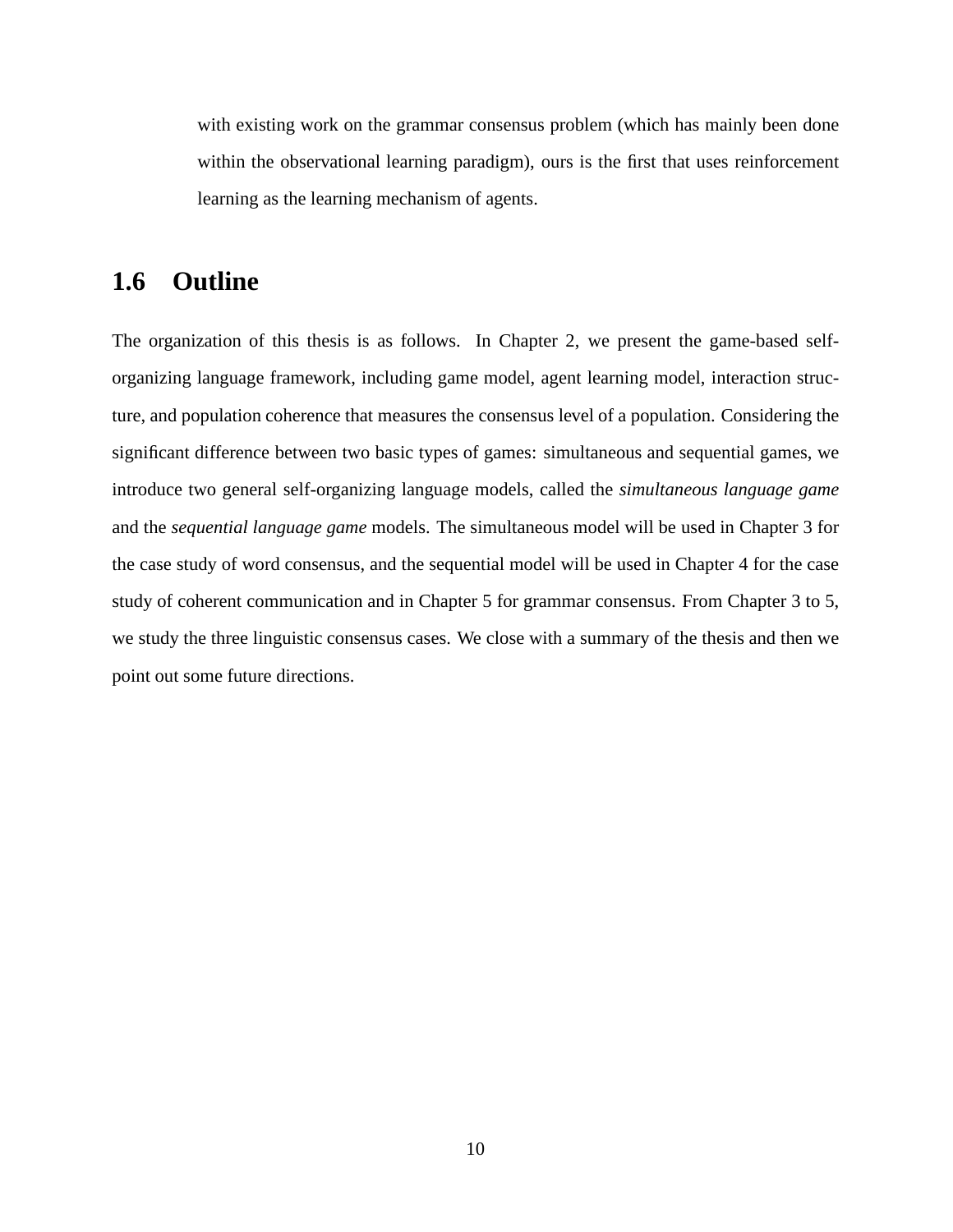# **Chapter 2**

# **A Game-Based Self-Organizing Language Framework**

### **2.1 Introduction**

Language is a game that it takes (at least) two to play. A critical question is how a shared common language might emerge from repeated pairwise interactions between communicators (Pinker, 2000). The primary objective of this study is to design and analyze a mechanism under which a group of adaptive agents, using reinforcement learning that requires only information about the payoff received from an instance of a language game, can converge to a common language from their initially different languages.

In this chapter, we present a game-based self-organizing language framework as a foundation for studying how a common language can come about from repeated pairwise game play. In the successive three chapters we will use this framework to study three cases of reaching linguistic consensus: word consensus, coherent communication, and grammar consensus.

Our framework for self-organizing language systems, as shown in Fig. 2.1, consists of

- a population of agents;
- a *coherence* measure used to represent the degree of consensus in a population of agents;
- a 2-player language game model that formalizes the pairwise interaction between two agents;
- an agent learning model that specifies how agents make decisions, and especially how they learn to improve decision making based on the payoff received from games they play; and,
- an interaction structure that is used to specify which pairs of agents interact.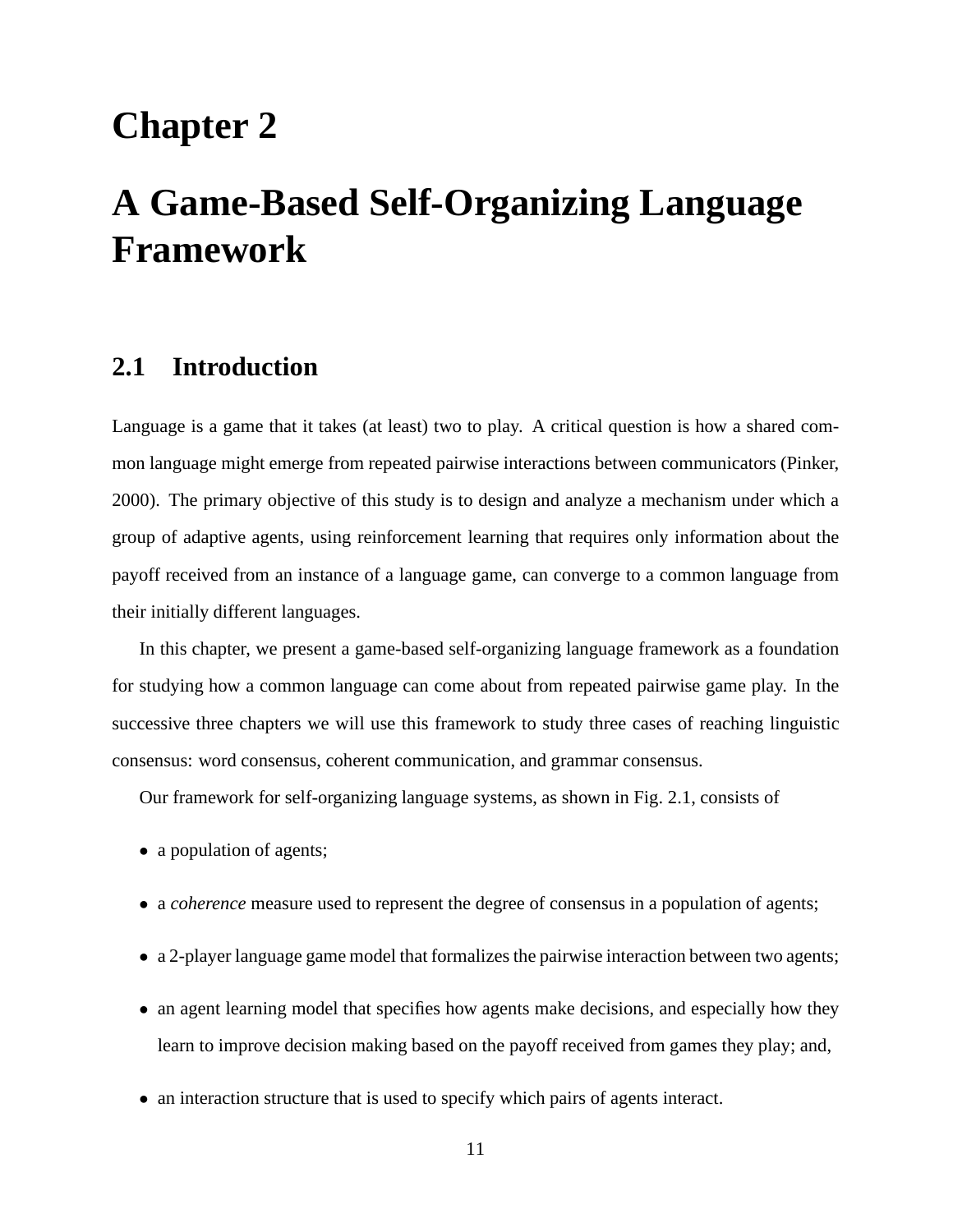

Figure 2.1: A framework of self-organizing language systems.

In the following sections, we will describe in depth the 2-player game models, agent learning models, interaction structures, and the coherence measure.

### **2.2 2-player language games**

To best situate our research, we will first give a brief introduction to some basic game theory concepts that we will use later, including a general definition of games and two representation forms of games (normal form and extensive form). We will then introduce two types of language games: simultaneous and sequential language games.

#### **2.2.1 Definition and representation of games**

In game theory, a game consists of the following three components (Osborne and Rubinstein, 1994):

- a set of players or agents  $\{1, 2, \cdots, K\}$ ;
- a set of actions (also called "strategies")  $A_i$  available to each player  $i \in \{1, 2, \dots, K\}$ ;
- a payoff function defined on each combination of strategies for each player, which is given by  $\pi_i(a_1, \dots, a_i, \dots, a_K)$  where  $a_i \in A_i$  is the action of player *i*.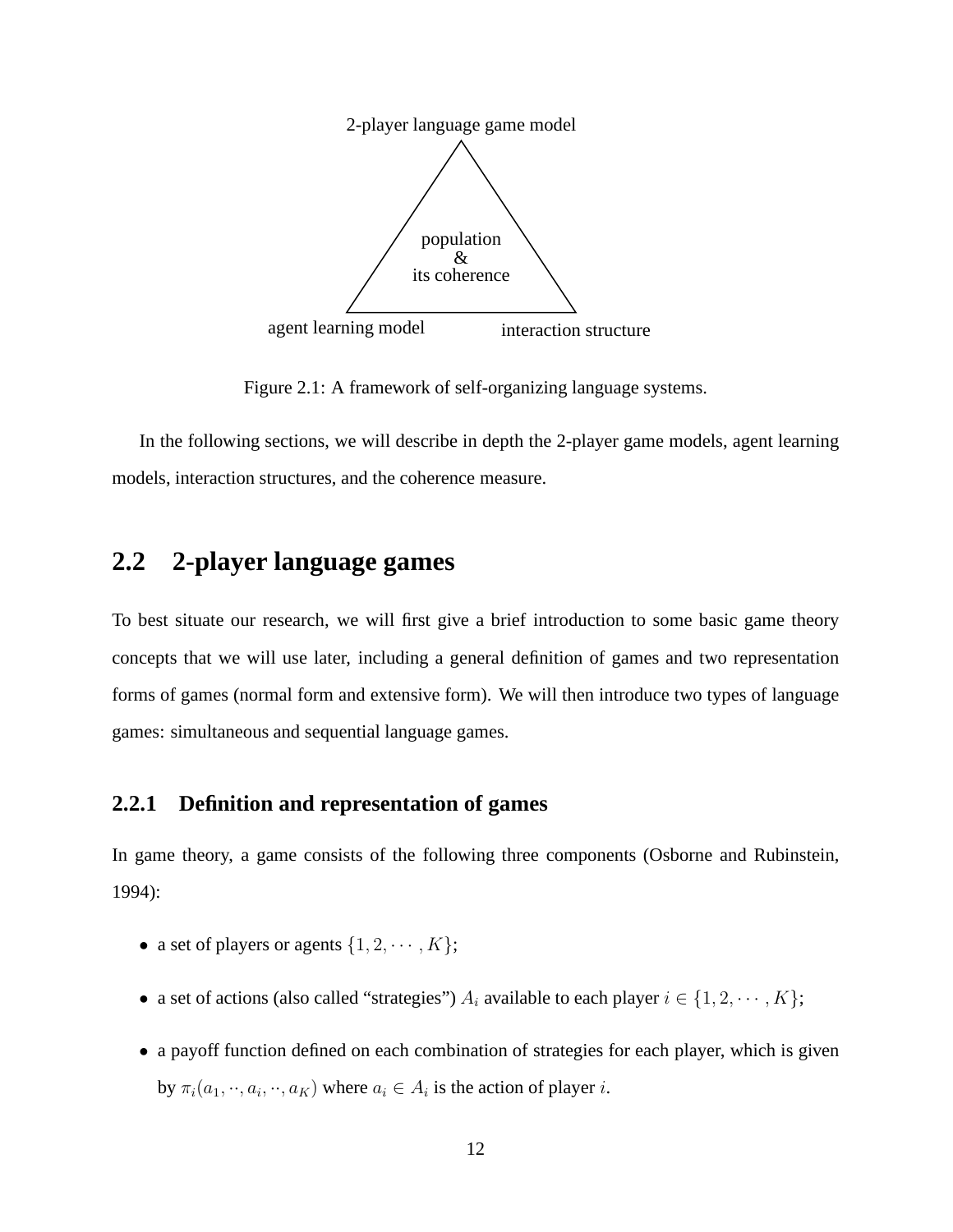A game can be represented in normal form or extensive form (ibid.). In normal form, a game is usually represented by a payoff matrix which shows the players, actions, and payoffs. Fig. 2.2 illustrates an example of a 2-player game in which each player has three actions (scissors, rock, and paper) and the payoff of a player is shown in the cells of the matrix. The first number of a cell is the payoff received by the row player (i.e., Player 1); the second is the payoff for the column player (i.e., Player 2). Suppose that Player 1 plays "scissors" and that Player 2 plays "rock", then Player 1 gets a payoff of -1, and Player 2 gets 1.

|                    |          | Player 2 $(\pi_2)$ |        |        |
|--------------------|----------|--------------------|--------|--------|
|                    |          | scissors           | rock   | paper  |
|                    | scissors | 0,0                | $-1,1$ | $1,-1$ |
| Player 1 $(\pi_1)$ | rock     | $1,-1$             | 0,0    | $-1,1$ |
|                    | paper    | $-1,1$             | $1,-1$ | 0,0    |

Figure 2.2: Normal form (payoff matrix) of the 2-player "scissors, rock, paper" game.

When a game is represented in normal form, it is usually assumed that each player acts simultaneously or, equivalently for purposes of analysis, acts without any information about the actions of other players. Otherwise, the game is usually represented in extensive form. Extensive form games are often presented as trees, showing that there is some important ordering to the sequence of actions and to the information players obtain from them. In a game tree, each node represents a time point of action for one of the players, and the lines from the node represent a possible action for that player. The payoffs are specified at the bottom of the tree. Fig. 2.3 illustrates an example of 2-player extensive form game in which Player 1 moves first and chooses either L or R, and Player 2 sees Player 1's move and then chooses U or D. For example, in the case where Player 1 chooses L and then Player 2 chooses D, Player 1 gets a payoff of 3 and Player 2 gets 0.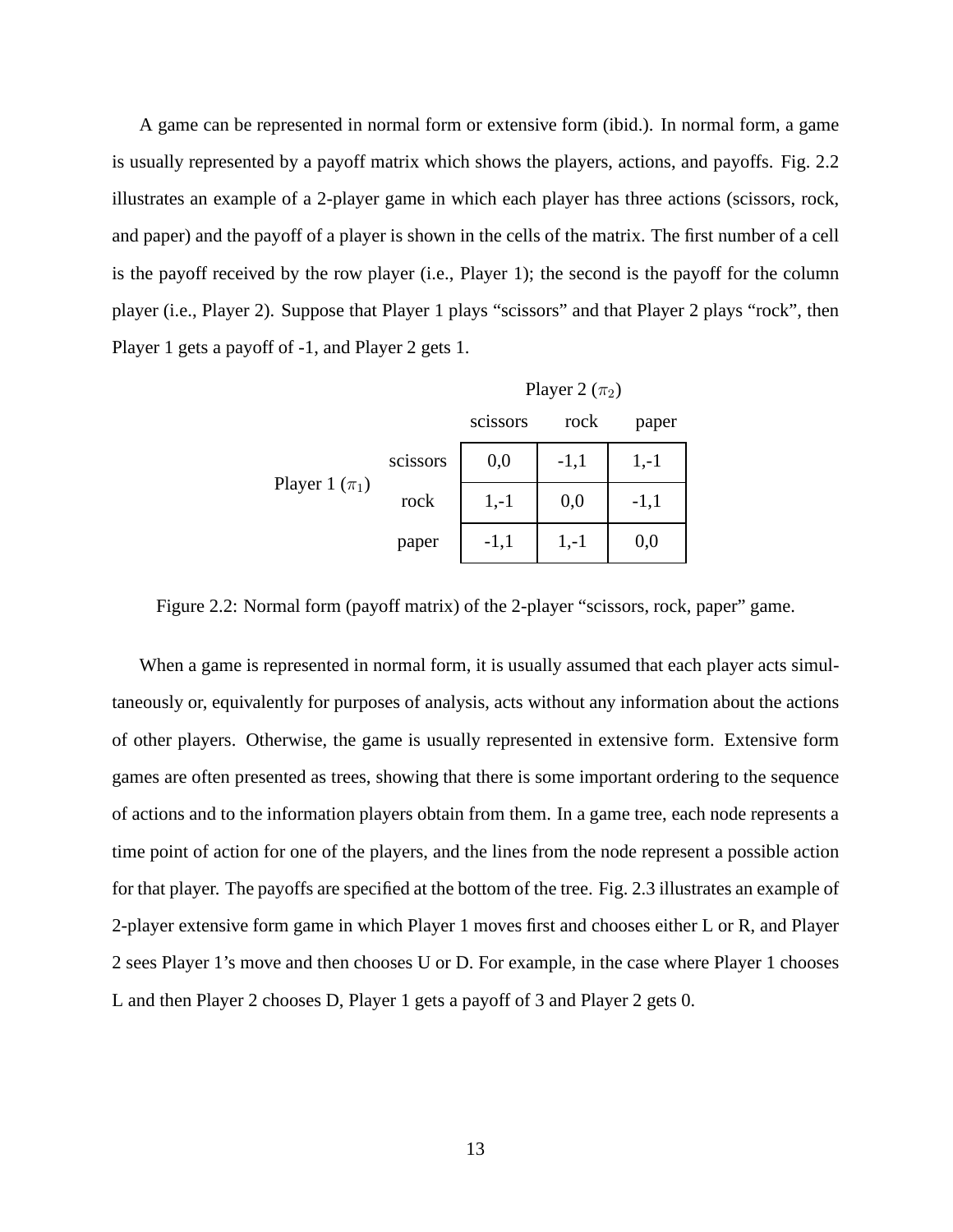

Figure 2.3: Extensive form of a 2-player game.

#### **2.2.2 Simultaneous language games**

In game theory, a game can be classified into *simultaneous games* or *sequential games* (ibid.). Simultaneous games are games where both players move simultaneously, or if they do not move simultaneously, the later players are unaware of the earlier players' actions—making them effectively simultaneous in terms of information available to agents. Sequential games are games where later players have some knowledge about earlier actions. Normal form is typically used to represent simultaneous games, and extensive form is typically used to represent sequential ones.

Applying this classification scheme, we can then distinguish two types of language games: *simultaneous language games and sequential language games.* One example is the ESP game<sup>1</sup> (von Ahn, 2006), a game in which two players label online images with words. Players choose and submit their label words without seeing those chosen by their partner player. Players earn points when the label words they have chosen match those of their partner player. This is a simultaneous language game, because the two players submit their words to the ESP game system without knowledge of each other's word choices. In contrast, a communication event that takes place between a speaker and a hearer can be seen as a sequential game, because the speaker moves (speaks) first and thus the hearer is aware of the utterance produced by the speaker.

Fig. 2.4 shows a specific procedure for playing simultaneous games with two agents. Fig. 2.5 illustrates an example of the payoff matrix of an ESP game. In this ESP game, we suppose there is an online image of a red car in a street. Both players want to label the image using one of the

<sup>1</sup>http://www.espgame.org/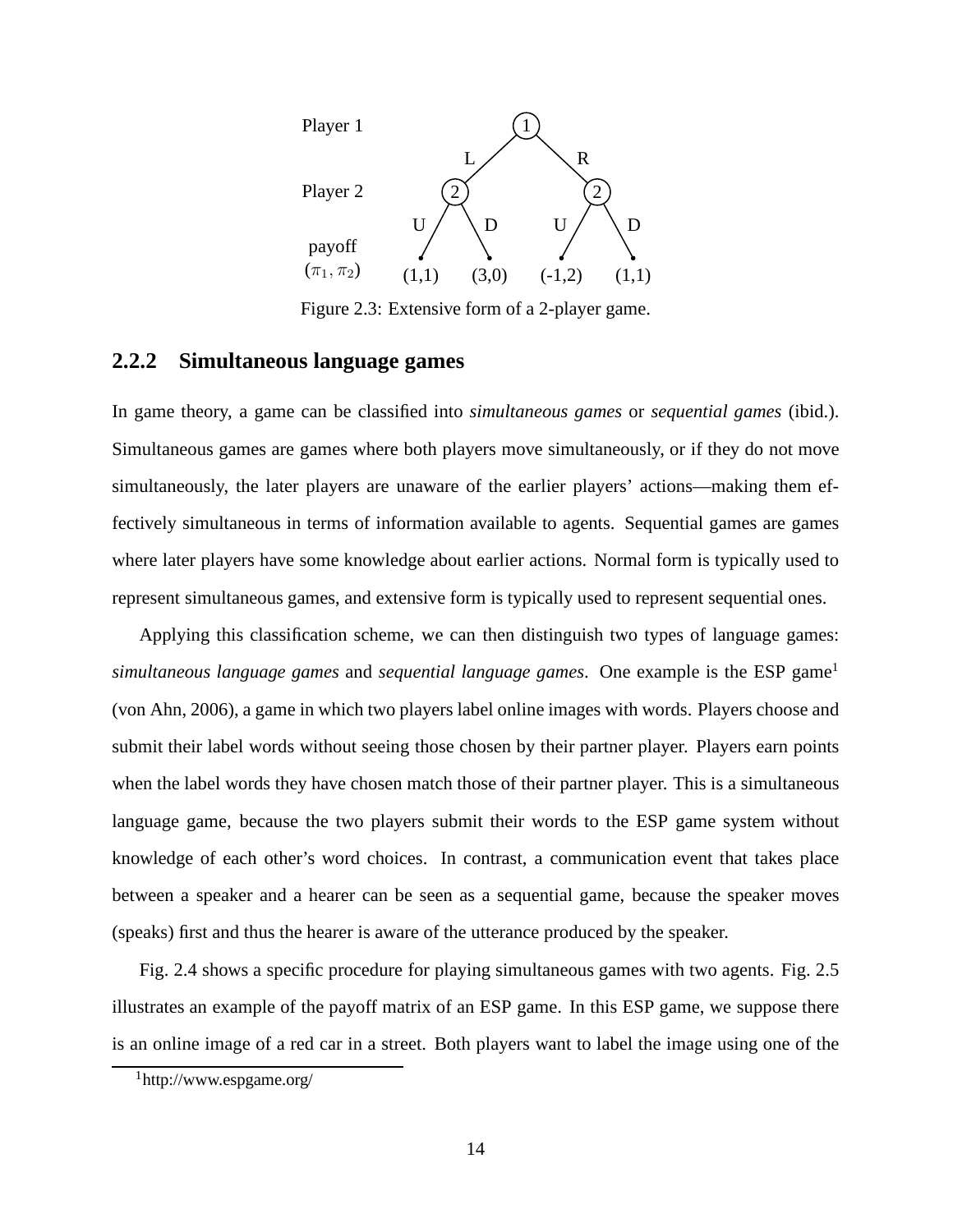

Figure 2.4: Procedure of a simultaneous language game.

|                    |        | $1 \text{ m}$ y Cl $2 \text{ m}$ ( $\frac{m}{2}$ ) |     |        |
|--------------------|--------|----------------------------------------------------|-----|--------|
|                    |        | car                                                | red | street |
|                    | car    | 1,1                                                | 0,0 | 0,0    |
| Player 1 $(\pi_1)$ | red    | 0,0                                                | 1,1 | 0,0    |
|                    | street | 0,0                                                | 0,0 | 1,1    |

Player  $2(\pi_2)$ 

Figure 2.5: Payoff matrix of a 2-player simultaneous language game.

three words "car", "red", and "street". Suppose each player is allowed to submit only one word as the label. Then each word represents an action (the action of choosing that word and submitting it). In the payoff matrix for this game, each cell has two numbers, indicating the payoff for each of the two players. For example, if Player 1 uses "car" and Player 2 uses "street" as the label, the payoff for Player 1 will be  $\pi_1(car, street) = 0$ , which in this case is also the payoff for Player 2. The specific structure of this payoff matrix also represents the information that the two players both need to choose the same word to get the best payoff.

In Chapter 3, Reaching Word Consensus, the simultaneous language game will be used as our 2-player game model.

#### **2.2.3 Sequential language games**

Since a primary function of language is for communication between speakers and hearers, in a typical situation of playing language games, there is an order of play between the two players. To illustrate the concept, we present a cartoon example of a sequential language game. Suppose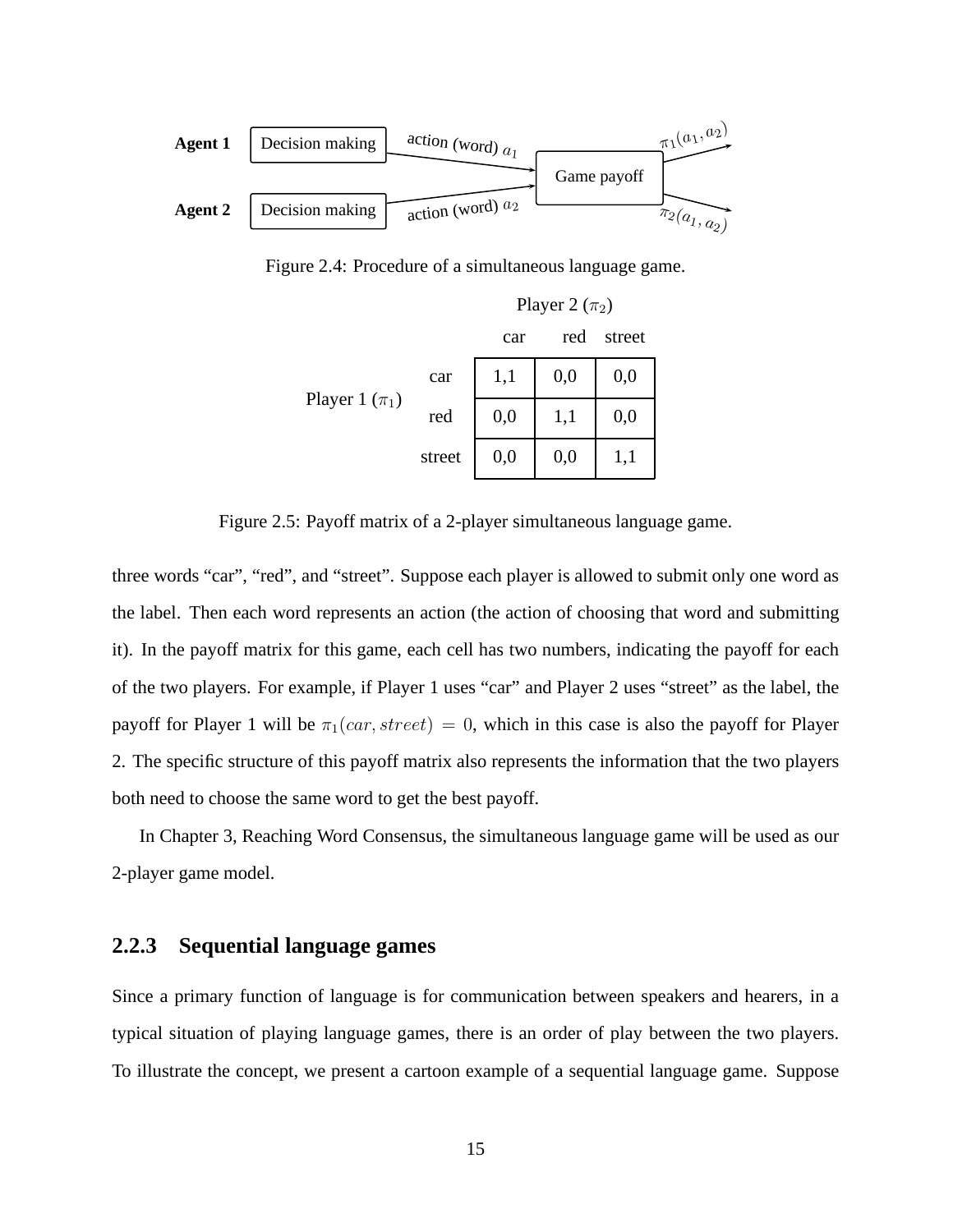there is a baby and a mother. The baby cannot speak any real words, but he can utter two different sounds: "ah" and "oh". Sometimes the baby is hungry (H) and sometimes he has a dirty diaper (D). He may use "ah" to mean he is hungry and "oh" to mean that he has a dirty diaper; but he may also use "ah" for having a dirty diaper and "oh" for being hungry. So his mother needs to learn the true meaning of a sound. This baby-mother communication process can be modeled as a sequential game, as shown in Fig. 2.6. The need or meaning that the baby wants to communicate being hungry or having a dirty diaper—is decided by some factor external to the communication game (i.e., the baby's internal systems). A typical treatment for this in game theory (Kreps, 1990; Osborne and Rubinstein, 1994) is to add an additional player called *nature* that moves first to decide what need to create for the baby, according to some probability distribution. In the figure, the number  $\frac{1}{2}$  indicates that half of the time nature makes the baby hungry and half of the time nature produces a dirty diaper. The dashed lines in the tree indicate that there are two different paths to "ah" (or to "oh'), but the mother cannot tell the difference because she does not know to which meaning the baby refers by the utterance "ah" (or "oh"). At the bottom of the figure are the payoffs of the players; this example shows that when the mother correctly interprets the meaning of the baby, both get a positive payoff.



Figure 2.6: Payoff function of a sequential language game.

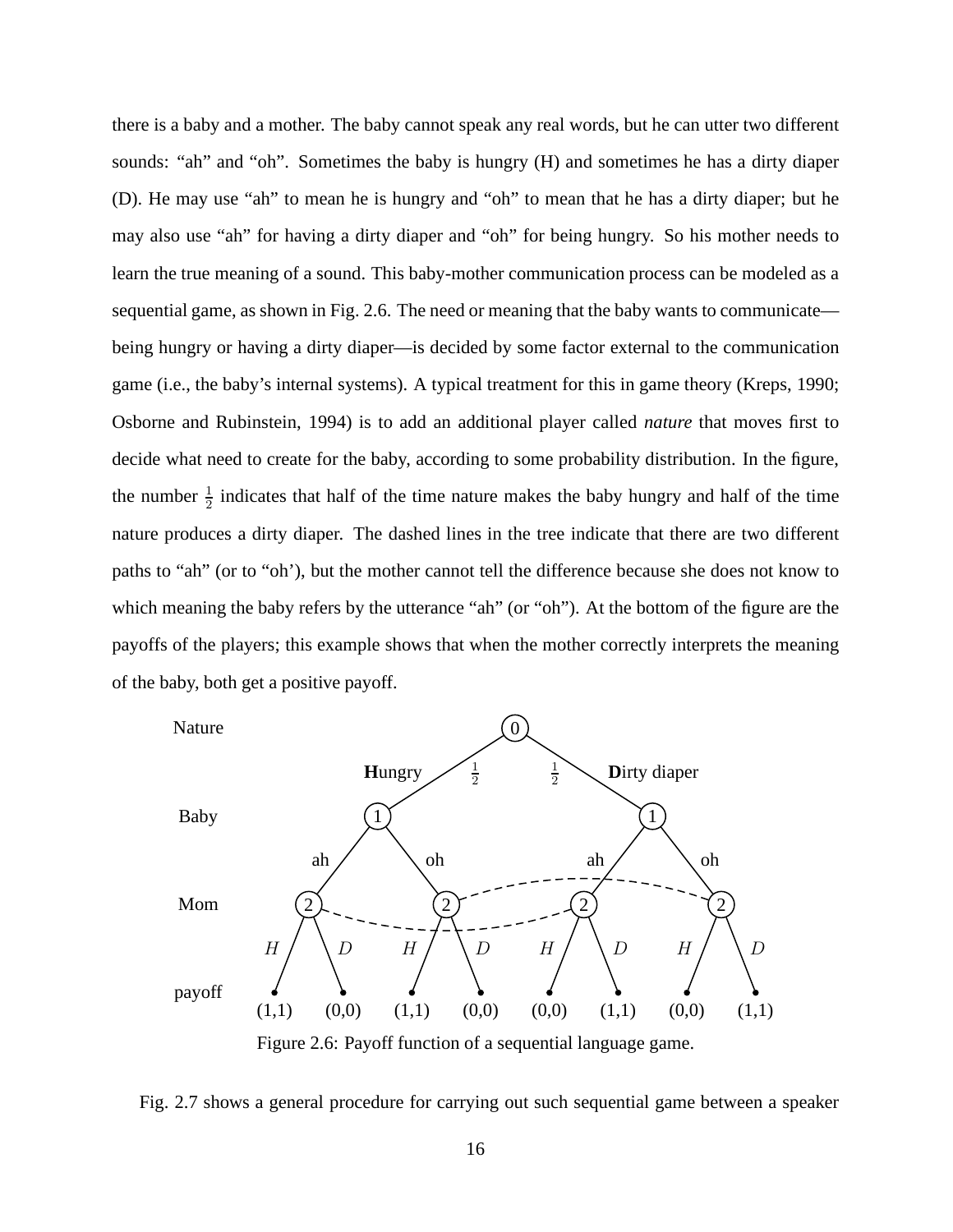and a hearer. In this procedure model, nature decides what meaning the speaker wants to communicate to the hearer. This decision of nature is represented as a probability distribution over all possible meanings (i.e. the actions of nature). Note that the meaning in the head of the speaker is information only known to the speaker himself, and unknown to the hearer. In game theory, the particular nature-driven action for a player is called the *type* of the player (ibid.). For example, in the example of baby and mother, there are two types of baby: a hungry baby and baby with a dirty diaper. Later in this section, for the sake of generality, we use term *type* for describing a specific meaning choice in the general sequential language game model.



Figure 2.7: Procedure of a sequential language game.

In Chapter 4 Reaching Coherent Communication and Chapter 5 Reaching Grammar Consensus, sequential language games will be used as our 2-player game model.

#### **2.3 Agent learning model**

By specifying the payoffs in a game that agents or players will receive after their moves, games provide a formal model of how to characterize the rational behavior of players. A state of *Nash equilibrium* is the most classical model of the best set of moves for a set of rational players in a game. The basic idea is that at Nash equilibrium every player has an action that yields the highest payoff it can get given the action choices of others. Thus no unilateral action switch will yield a higher payoff for that agent, and this is true of all agents, so no agent has a unilateral incentive to switch—hence the equilibrium (ibid.). A critical problem of Nash equilibrium is that some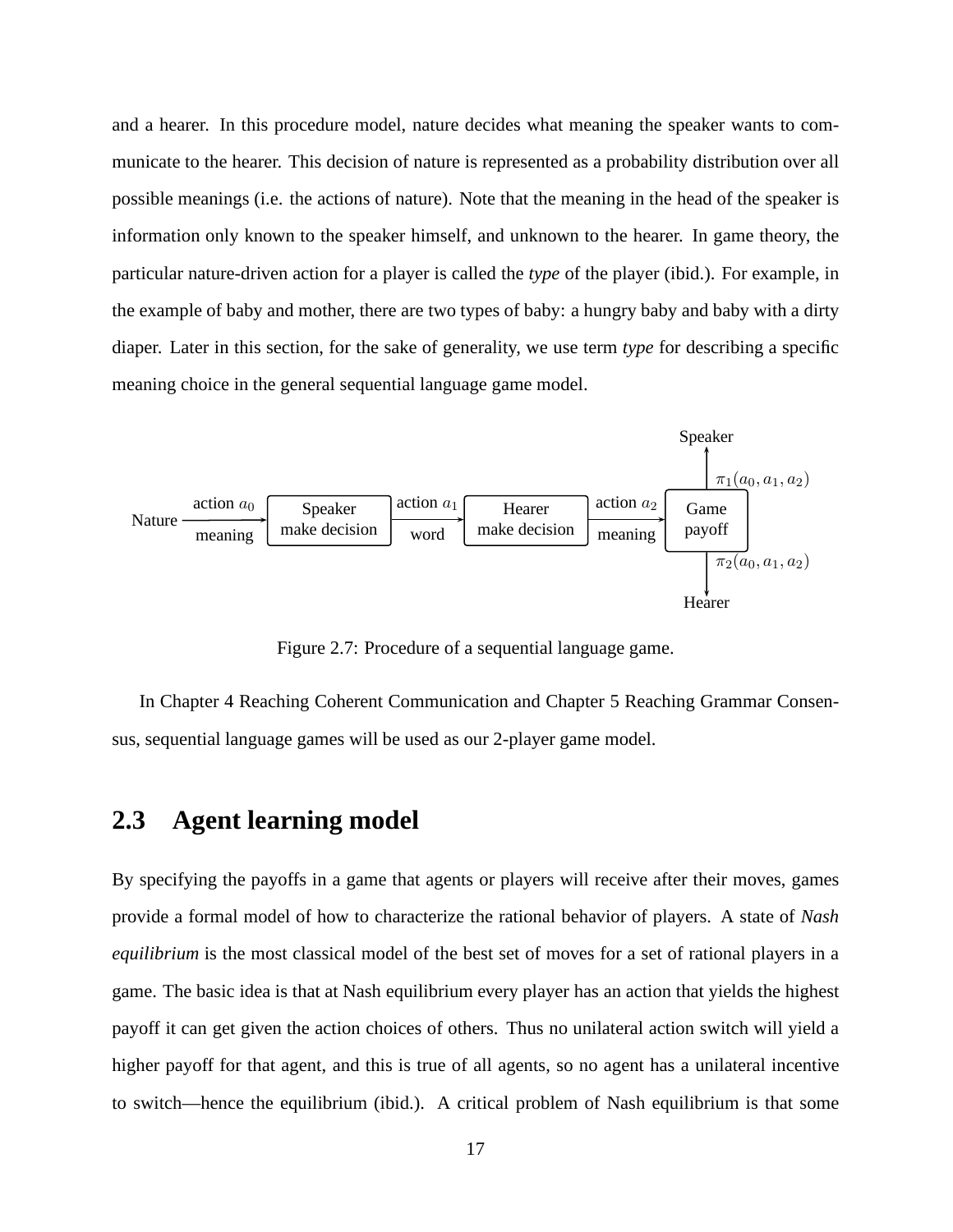games may have many equilibria. When there are many equilibria in a game, which equilibrium (i.e. which action choices of others) should a player assume? For example, in the game shown in Fig. 2.5, there are three Nash equilibria:  $(car, car)$ ,  $(red, red)$ , and  $(street, street)$ ; in each the two players should use the same word, but which word to use?

One solution to the problem is to extend a one-shot game to a (possibly infinite) set of repeated games in which agents are allowed to change their actions until they reach some equilibrium (Fudenberg and Levine, 1998). But here the question is what procedure should the agents use to decide how to change their actions? This is the problem of agent learning in a repeated game. Here we present several agent learning models for specifying how agents make decisions on which actions to take, and how they learn to change actions to improve decision making. In our model, each agent has three components:

#### 1. an internal state b;

- 2. <sup>a</sup> decision function f that specifies how an agent makes decision on which action to take based on the agent's current internal state; and,
- 3. a state update function  $q$  that specifies how an agent updates its state based on the payoff received from past games.

Fig. 2.8 illustrates a learning model for simultaneous language games, and Fig. 2.9 a learning model for sequential language games. In both figures, there are three types of functions: decision making, state update, and game payoff functions. Among them, the decision making and state update functions reflect the behavior of individual agents, and the payoff function represents the pairwise interaction behavior between the agents.

Formally speaking, denote by  $b_i$  the state of agent i and  $a_i$  the action of agent i. Then the decision making function of agent i is given by the form  $f_i : b_i \mapsto a_i$  for simultaneous games, or  $f_i: (b_i, a_{i-1}) \mapsto a_i$  for sequential games. In addition, the state update function of agent i is given by the form  $g_i: (b_i, a_i, \pi_i) \mapsto b'_i$  for simultaneous games, or  $g_i: (b_i, a_{i-1}, a_i, \pi_i) \mapsto b'_i$  for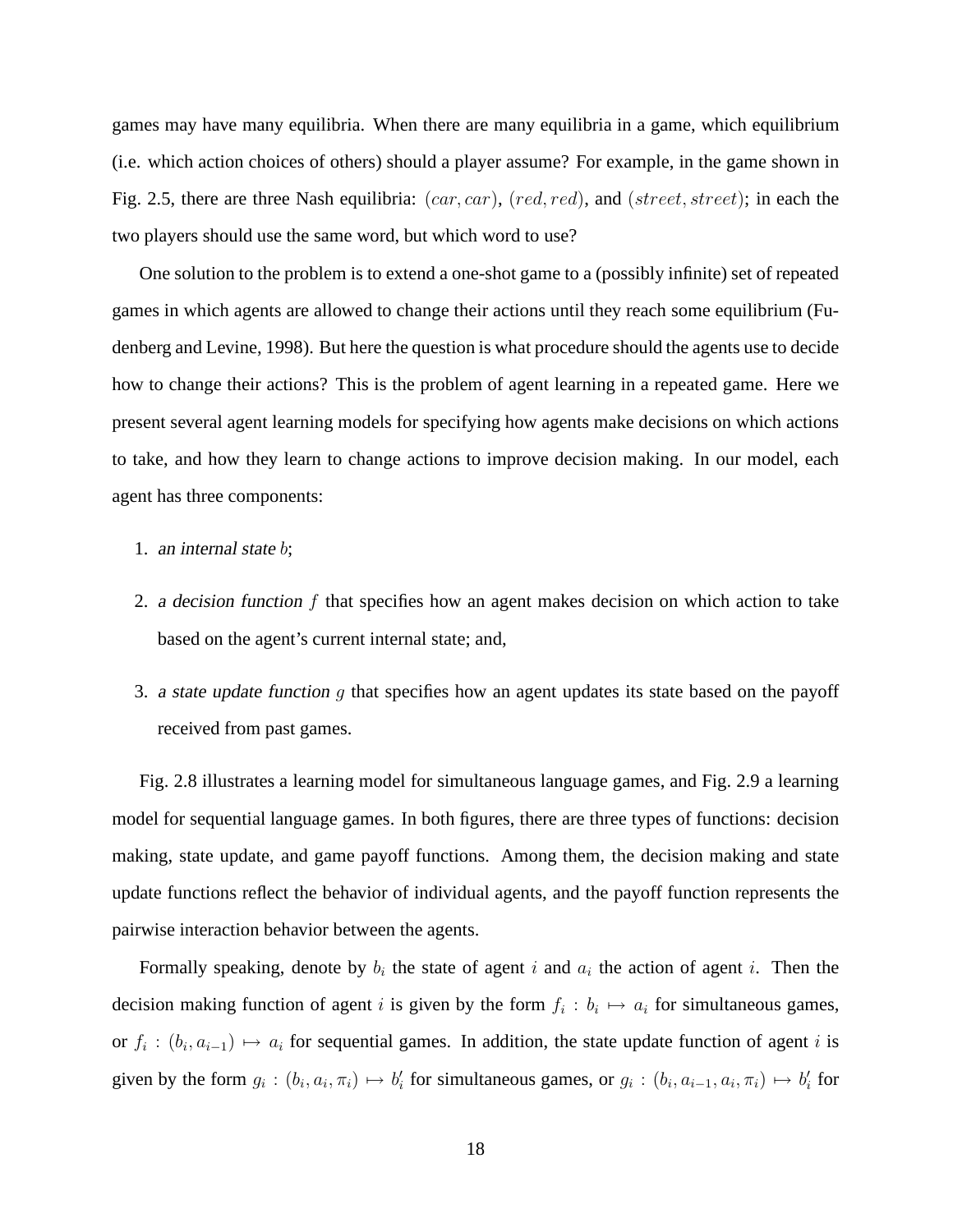

Figure 2.8: Agent learning model in simultaneous language games.



Figure 2.9: Agent learning model in sequential language games.

sequential games. Note that state *b* does not need to be a scalar variable. Actually, in many cases, such as in the following example, the state of an agent is represented as a vector.

Here we give a concrete example to illustrate the concepts of state, decision function, and state update function. This is an example based on the ESP word-guessing game (Fig. 2.5). In this example, the state of a player is modeled as a probability distribution over all the words:  $b =$  $(p(w_1), \dots, p(w_n))$ , where  $w_1, \dots, w_n$  are the all n available words. Then, the decision function is modeled as choosing the word with the largest probability:  $a = f(b) = \arg \max_w p(w)$ . Suppose the recently-chosen word is  $w$ . Then the update of a state or a distribution can be implemented as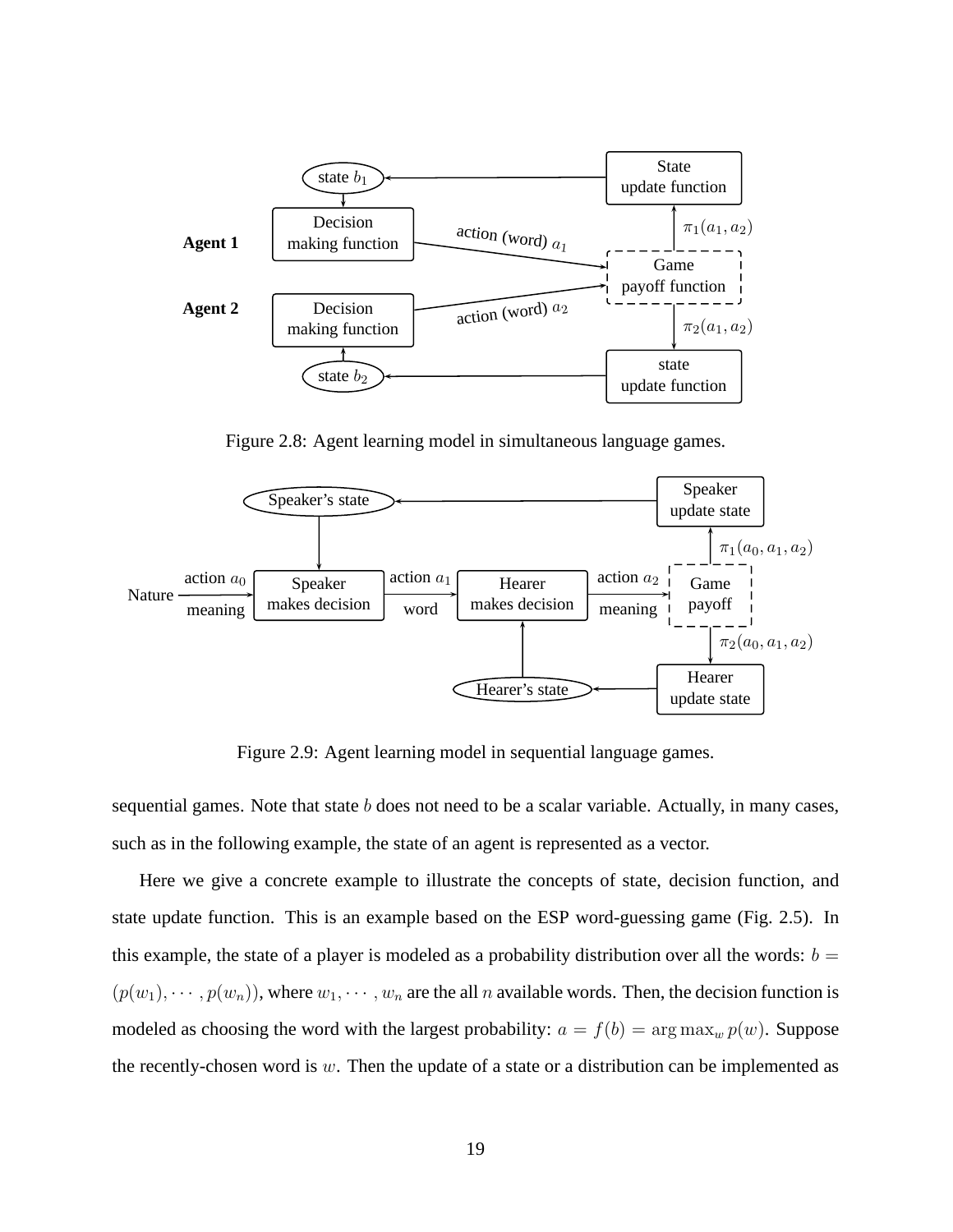follows using *linear reward-penalty scheme* (Bush, 1958; Narendra and Thathachar, 1989). If the payoff is positive, then

$$
\begin{cases}\n p(w) & = p(w) + \alpha(1 - p(w)) \\
p(w') & = p(w') - \alpha p(w'), \text{ for all } w' \neq w\n\end{cases}
$$

where  $0 \le \alpha \le 1$  is an update parameter. Otherwise,

$$
\begin{cases}\n p(w) & = p(w) - \beta p(w) \\
p(w') & = p(w') + \beta(\frac{1}{n-1} - p(w')), \text{ for all } w' \neq w\n\end{cases}
$$

where  $0 \le \beta \le 1$  is another update parameter.

#### **2.4 Interaction structure**

The 2-player language game models specified above only impose some constraints on the interaction behavior of *two* agents. For a population of  $N > 2$  agents, this poses a question: who plays with whom and when? The job of interaction structure is to address this question.

A general approach is to use a joint probability distribution to specify when two agents play a game. The idea behind this approach is that at any given point in time, any pair has some chance to play a game, but that chance depends on a joint probability defined on the pair. Let there be N agents, then  $p_{ij}$ ,  $(\sum_{1 \le i,j \le N} p_{ij} = 1)$ , can be used to represent the probability of agent i and  $\dot{\gamma}$  being paired to play a game. Note that for simultaneous games, the probability matrix should be symmetrical, because the chance of agent i playing with agent j is the same as that of agent j playing with agent  $i$ . But for sequential games, the matrix does not need to be symmetrical. It is possible that for two agents i and j, agent i is always a speaker while agent j is always a hearer, as was the case in the baby-and-mother communication game described above.

Fig. 2.10 and 2.11 shows two cases of interaction structures among  $N = 4$  agents. The first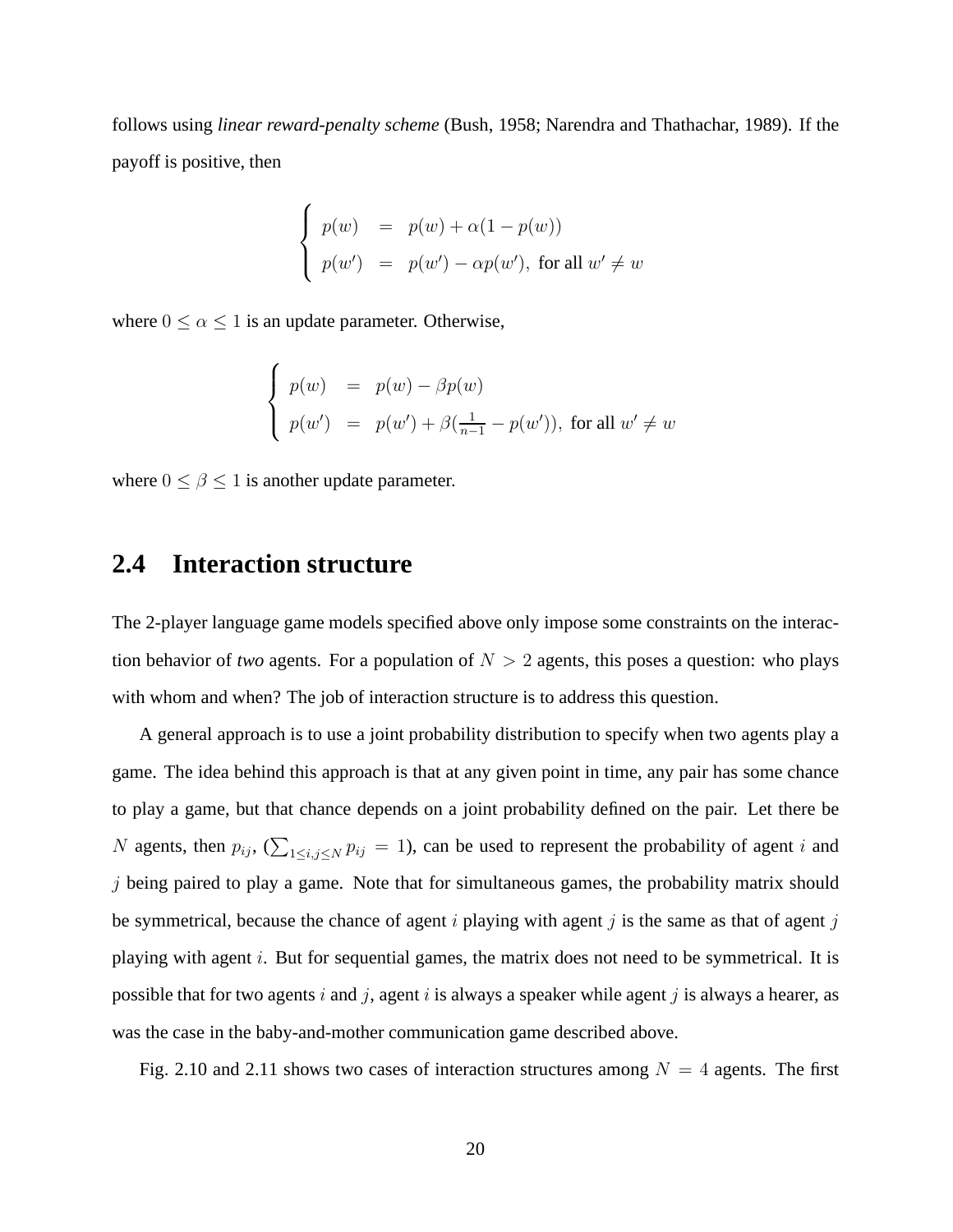case is for both simultaneous and sequential games in which every agent is equally likely to play a game with every other agent. The second case is only used for sequential games in which some pairs of agents have a better chance to play a game than other pairs, and more specifically, for the same pair of agents, one agent might play the role of speaker more often than it plays the role of hearer. For example, agent 2 has a chance of 0.2 of speaking to agent 4, but agent 4 never has a chance of speaking to agent 2.

|                                  |                | Agt 1 Agt 2 Agt 3 Agt 4 |      |      |  |
|----------------------------------|----------------|-------------------------|------|------|--|
|                                  | $\overline{0}$ | 1/12                    | 1/12 | 1/12 |  |
| Agt 1<br>Agt 2<br>Agt 3<br>Agt 4 | $1/12$         |                         | 1/12 | 1/12 |  |
|                                  | $1/12$         | 1/12                    |      | 1/12 |  |
|                                  | 1/12           | 1/12                    | 1/12 |      |  |

Figure 2.10: Symmetrical joint probability matrix of an interaction structure.

|       |  | Agt 1 Agt 2 Agt 3 Agt 4 |    |
|-------|--|-------------------------|----|
| Agt 1 |  |                         |    |
| Agt 2 |  |                         | .2 |
| Agt 3 |  |                         | 2  |
| Agt 4 |  |                         |    |

Figure 2.11: Asymmetrical joint probability matrix of an interaction structure. Rows stand for speaker and columns for hearer.

**The approach we take in this thesis.** Since we are generally concerned with the overall degree of linguistic consensus in a population of interacting agents, another interesting modeling question is when do we choose to measure the overall coherence of the population in an ongoing sequence of agent-agent games? For convenience of analysis (see the next section), we will measure population coherence only after every agent has already played exactly one game with every other agent. This means that our model gives every agent the chance to be paired with every other agent in the manner illustrated by Fig. 2.10.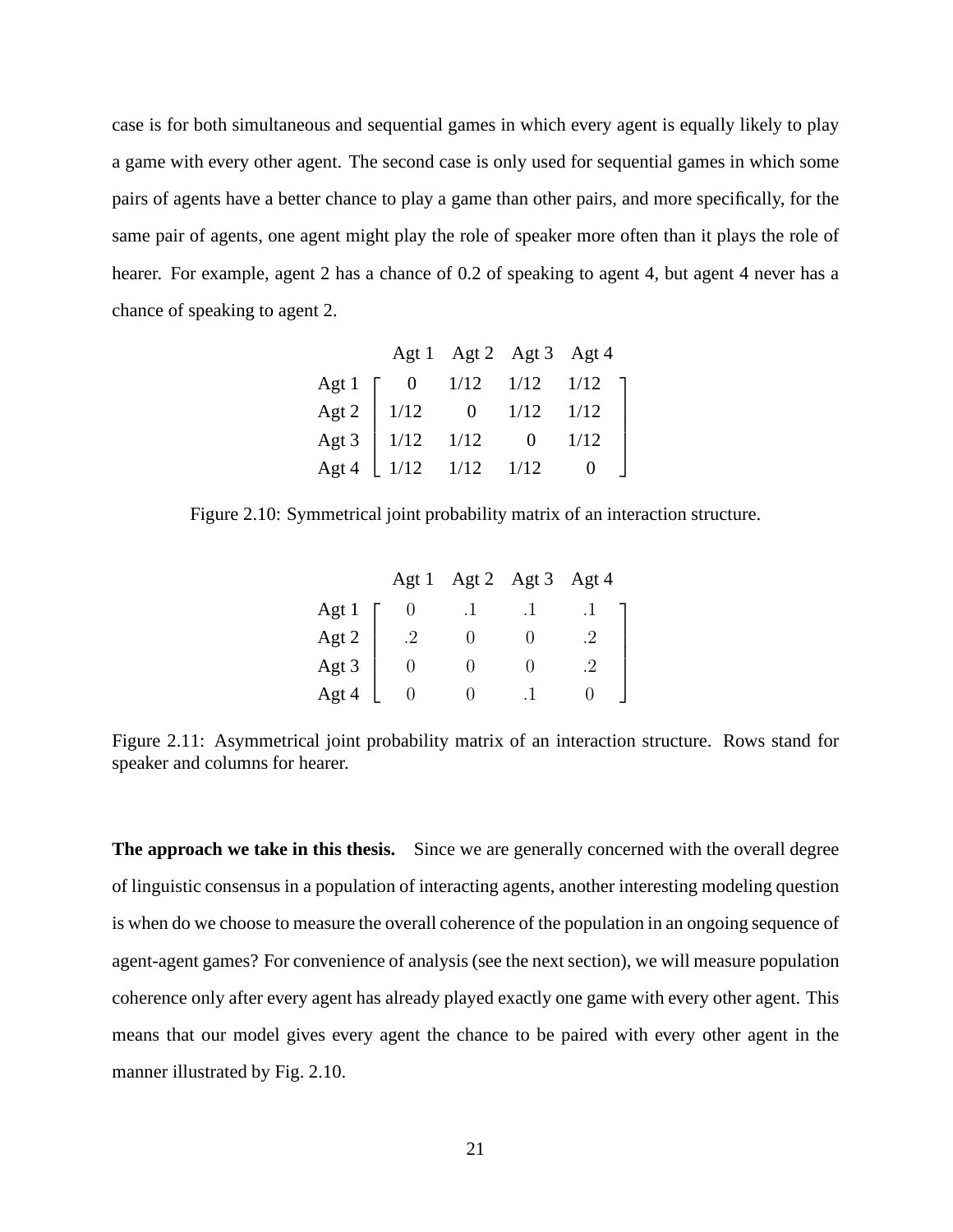Specifically, for  $N$  agents, in the case of simultaneous games, the population's coherence will be measured every  $L = \binom{N}{2} = \frac{N(N-1)}{2}$  games, and in the case of sequential games, the coherence will be measured every  $L = N(N - 1)$  games. As we will show in later chapters, we will call L the length of an *iteration*; that is, during an iteration, there are L games or interactions.

#### **2.5 Coherence as a measure of linguistic consensus**

Given N agents, suppose their states are  $b_1, \dots, b_N$ . Then a general definition of population coherence can be given by

$$
\phi(b_1, \cdots, b_N) = \frac{1}{N(N-1)} \sum_{i \neq j} sim(b_i, b_j)
$$

where  $0 \leq sim(b_i, b_j) \leq 1$  is the similarity between the states of two agents i and j. Depending on contexts, the definition of  $sim(b_i, b_j)$  will be different, as we will show in later chapters. For example, in the case that state  $b$  is a vector such as a probability distribution which was illustrated at the end of Section 2.3,  $sim(b_i, b_j)$  can be defined as the cosine between two vectors  $b_i$  and  $b_j$ , namely,  $sim(b_i, b_j) = cos(b_i, b_j)$ .

Given a specific definition of coherence, we can characterize how much consensus a population has over time. Denote by  $\phi^{(t)}$  the coherence at time step  $t$  (i.e., at the  $t$ -th iteration, see the previous section), then the collective dynamics of the whole population can be given by

$$
\phi^{(t)} \mapsto \phi^{(t+1)}.
$$

The procedure of a population of agents reaching or approximating its maximum linguistic coherence is called *self-organization* of language. Characterizing the collective dynamics in various self-organizing language models, in terms of coherence, will be the main task of this thesis.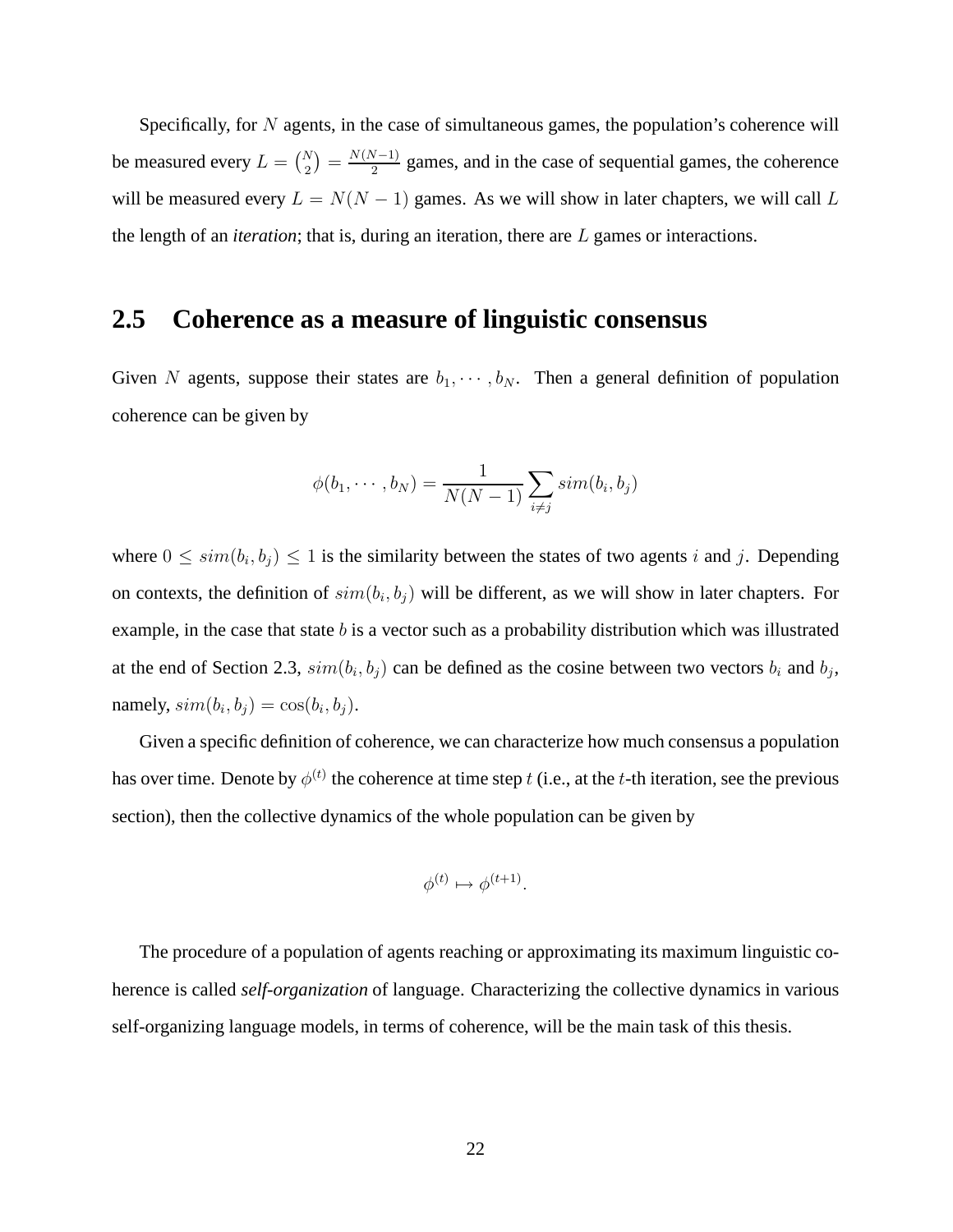#### **2.6 Simultaneous and sequential language game models**

We have presented the details of the components in the self-organizing language framework, and now we can put them together to form two general self-organizing language models: simultaneous and sequential models. These are shown by Fig. 2.12 and 2.13, and they constitute the basic computational models for our studies in this thesis. Specifically, the simultaneous model will be used in Chapter 3, Reaching Word Consensus, and the sequential model will be used in Chapter 4, Reaching Coherent Communication, and Chapter 5, Reaching Grammar Consensus.

#### **Settings**

(1) population: N agents  $\{1, \dots, N\}$ 

- (2) game model: a 2-player simultaneous game that includes
	- two agents:  $s$  and  $r$
	- n available actions for both agents:  $\{a_1, \cdots, a_n\}$
	- a payoff function:  $\pi_i(a_s, a_r)$  for each agent  $i \in \{s, r\}$
- (3) agent learning model
	- an internal state b
	- a decision function  $a = f(b)$
	- a state update function  $b' = g(b, a, \pi)$
- (4) a coherence measure on the consensus of the population (see Section 2.5):  $\phi$

#### **Initialization**

all agents' initial states are randomized

**Iterations** (each iteration includes  $N(N-1)/2$  interactions (see Section 2.4 for details).)

During each interaction

- 1. two agents, s and r, are paired according to Section 2.4
- 2. they play the 2-player game by each taking an action  $a_i$ ,  $i \in \{s, r\}$ , based on:  $a_i = f(b_i)$
- 3. each agent receives a payoff  $\pi_i(a_s, a_r)$
- 4. each agent updates its state based on the received payoff  $b'_i = g(b_i, a_i, \pi_i)$

After each iteration, take a snapshot of the population coherence  $\phi(t)$ 

Figure 2.12: A general simultaneous language game model.

### **2.7 Discussions**

The presented self-organizing language framework and the corresponding simultaneous and sequential models are very general. When the 2-player language game in the framework is replaced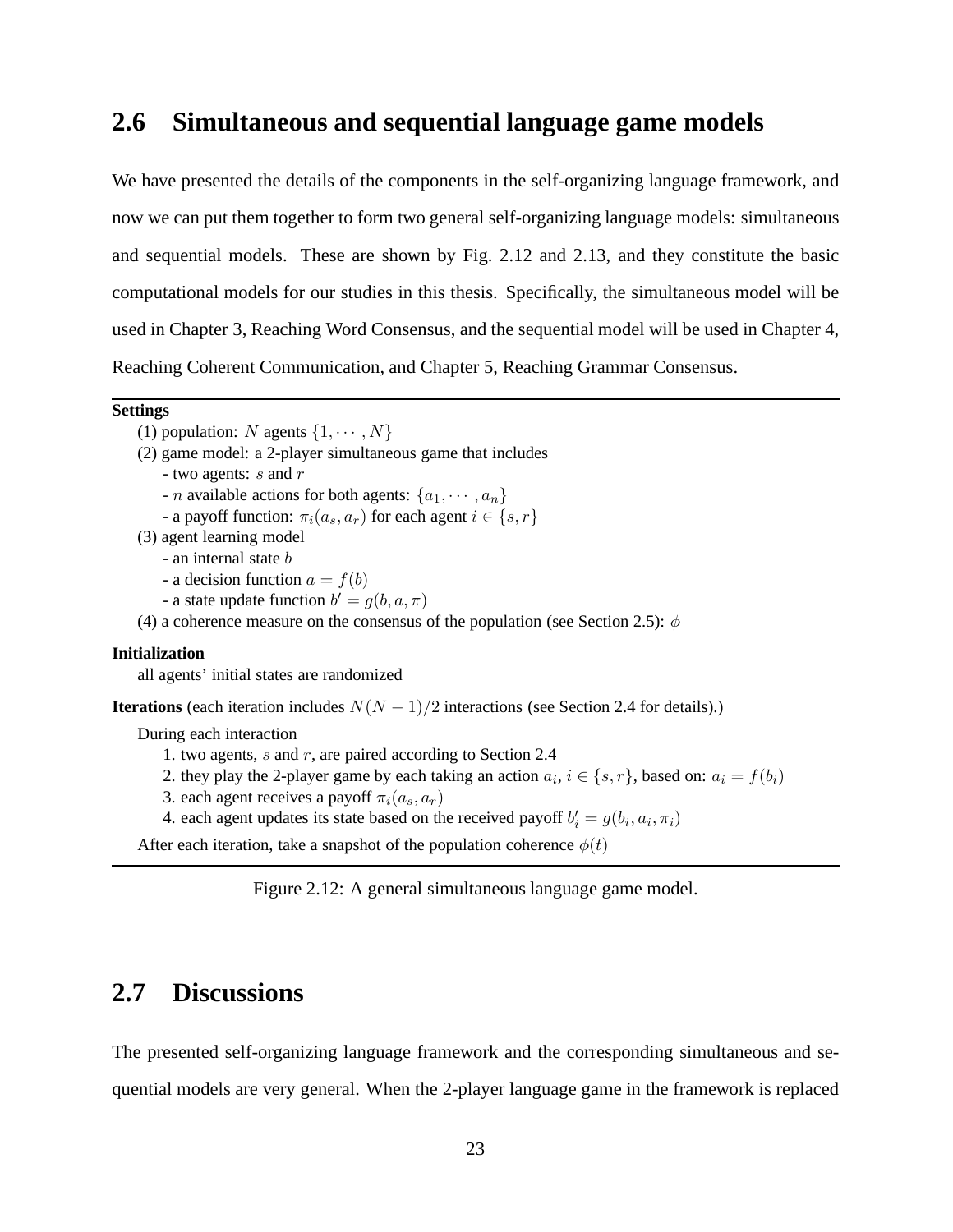#### **Settings**

- (1) population: N agents  $\{1, \cdots, N\}$
- (2) game model: a 2-player sequential game that includes
	- two agents: a speaker, denoted by s, and a hearer, denoted by r
	- m types for the speaker:  $x_1, \dots, x_m$ , each with a probability  $p(x)$
	- *n* actions for the speaker:  $\{y_1, \dots, y_n\}$
	- l actions for the hearer:  $\{z_1, \dots, z_l\}$
	- a payoff function:  $\pi_i(x, y, z)$  for each agent  $i \in \{s, r\},$

where  $x, y, z$  are the speaker's type, the speaker's action and the hearer's action, respectively

(3) agent learning model

a. as a speaker, the agent has

- an internal state  $b_s$
- a production function  $f_s : (x, b_s) \mapsto y$
- a state update function  $g_s : (b_s, x, y, \pi_s) \mapsto b'_s$

b. as a hearer, the agent has

- an internal state  $b_r$
- an interpretation function  $f_r : (y, b_r) \mapsto z$
- a state update function  $g_r : (b_r, y, z, \pi_r) \mapsto b'_r$
- (4) a coherence measure on the consensus of the population (see Section 2.5):  $\phi$

#### **Initialization**

all agents' initial states are randomized

**Iterations** (each iteration includes  $N(N - 1)$  interactions (see Section 2.4 for details).)

During each interaction

- 1. two agents are paired according to Section 2.4, one as speaker and one as hearer
- 2. they play the 2-player sequential game
	- a. nature moves first to determine the type  $x$  of the speaker
	- b. the speaker makes an action y based on its state  $b_s$  and its type  $x: y = f_s(x, b_s)$
	- c. the hearer makes an action z based on its state  $b_r$  and the speaker's action y:  $z = f_r(y, b_r)$
- 3. each agent receives a payoff  $\pi_i(x, y, z)$ ,  $i \in \{s, r\}$
- 4. each agent updates its state based on the received payoff
	- a. speaker's new state  $b'_s = g_s(b_s, x, y, \pi_s)$
	- b. hearer's new state  $b'_r = g_r(b_r, y, z, \pi_r)$

After each iteration, namely  $N(N-1)$  interactions, take a snapshot of the population coherence  $\phi(t)$ 

Figure 2.13: A general sequential language game model.

with a different game, the framework or models can be applied to contexts that are beyond selforganizing language systems. For example, the simultaneous model can be used in the study of the evolution of cooperation, by specifying the 2-player game as the Prisoner's Dilemma game (Axelrod, 1984; Nowak and May, 1992). Studying other games such as the Prisoner's Dilemma might result in a totally different collective dynamics. We want to emphasize that the games to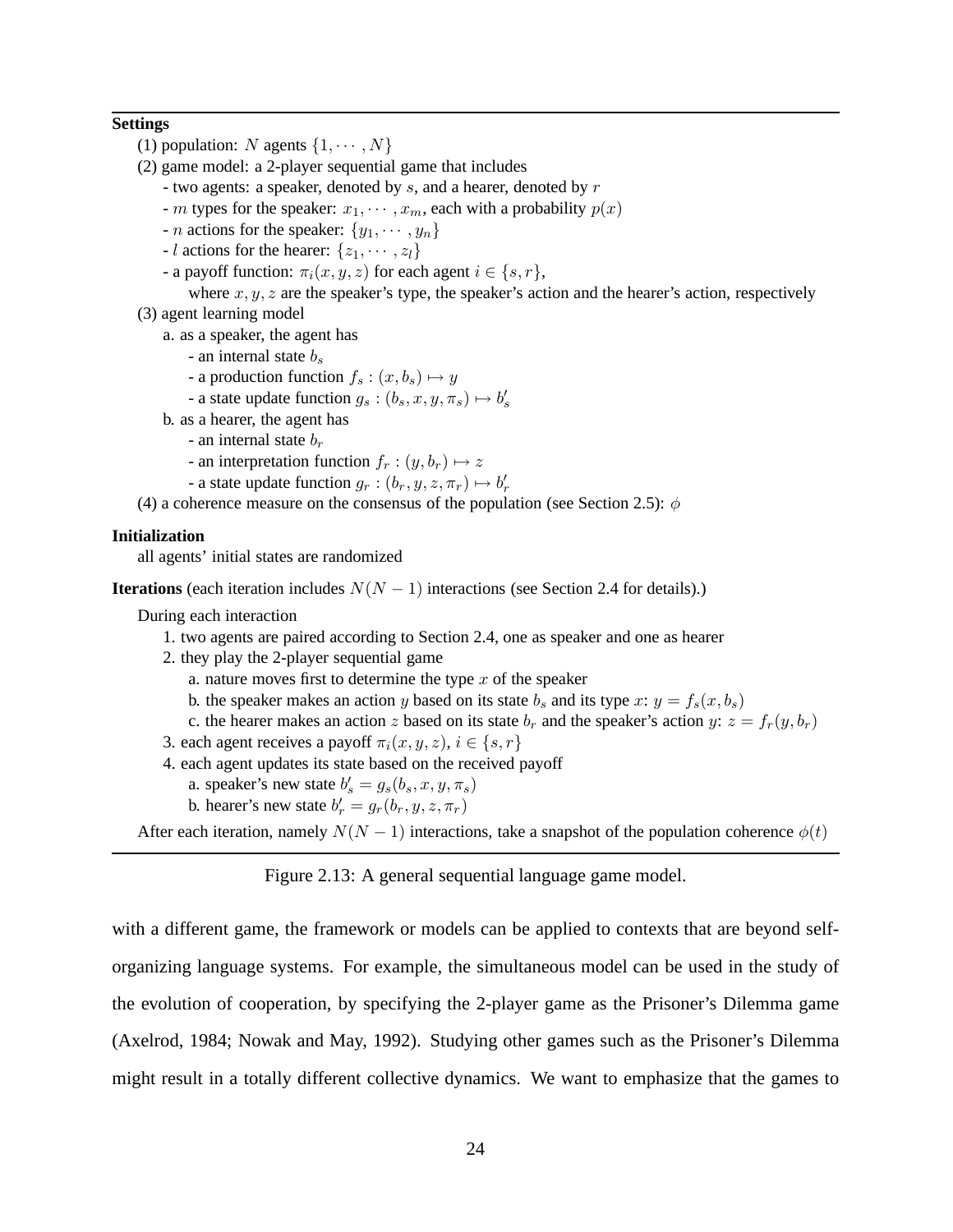be studied in this thesis have a common feature: the agents try to reach an agreement on using a common language aspect (word, vocabulary, or grammar). To see this, recall that in the payoff specification illustrated in the examples of both simultaneous and sequential games (Fig. 2.5 and 2.6), both agents get the best payoff when they agree on the usage of words or meanings. In addition, it is this common feature that makes sense of the notion *coherence* or *consensus*.

We also want to mention that there are some self-organizing language systems that are not covered by this framework. The currently widely used social tagging systems (e.g., Flickr<sup>2</sup> and Del.icio.us<sup>3</sup>) are examples of such systems. When a user tags his documents in a social tagging system, usually he will not modify those tags in the future. In addition, there is no notion of playing games and receiving payoffs. However, social tagging systems do demonstrate self-organization properties (Mathes, 2004; Golder and Huberman, 2006). This kind of self-organization behavior can be explained by other models. For example, considering that when a user tags a document he can tag the document using words already familiar to him, or using common tags shared by other users, then we may adopt models such as preferential attachment network models (Barabasi and Albert, 1999) or source-item model (Egghe and Rousseau, 1990). Such alternative models for different phenomena as described here are not treated further in this thesis.

#### **2.8 Summary**

In this chapter we presented a game-based self-organizing language framework, including game model, agent learning model, interaction structure, and population coherence. To distinguish the significant difference between two basic types of games: simultaneous and sequential games, we also introduced two general self-organizing language models, called *simultaneous language game* and *sequential language game* models. The simultaneous model will be used in Chapter 3 for the case study of word consensus, and the sequential model will be used in Chapter 4 for the case study of coherent communication and in Chapter 5 for grammar consensus.

 $^{2}$ http://www.flickr.com/

<sup>3</sup>http://del.icio.us/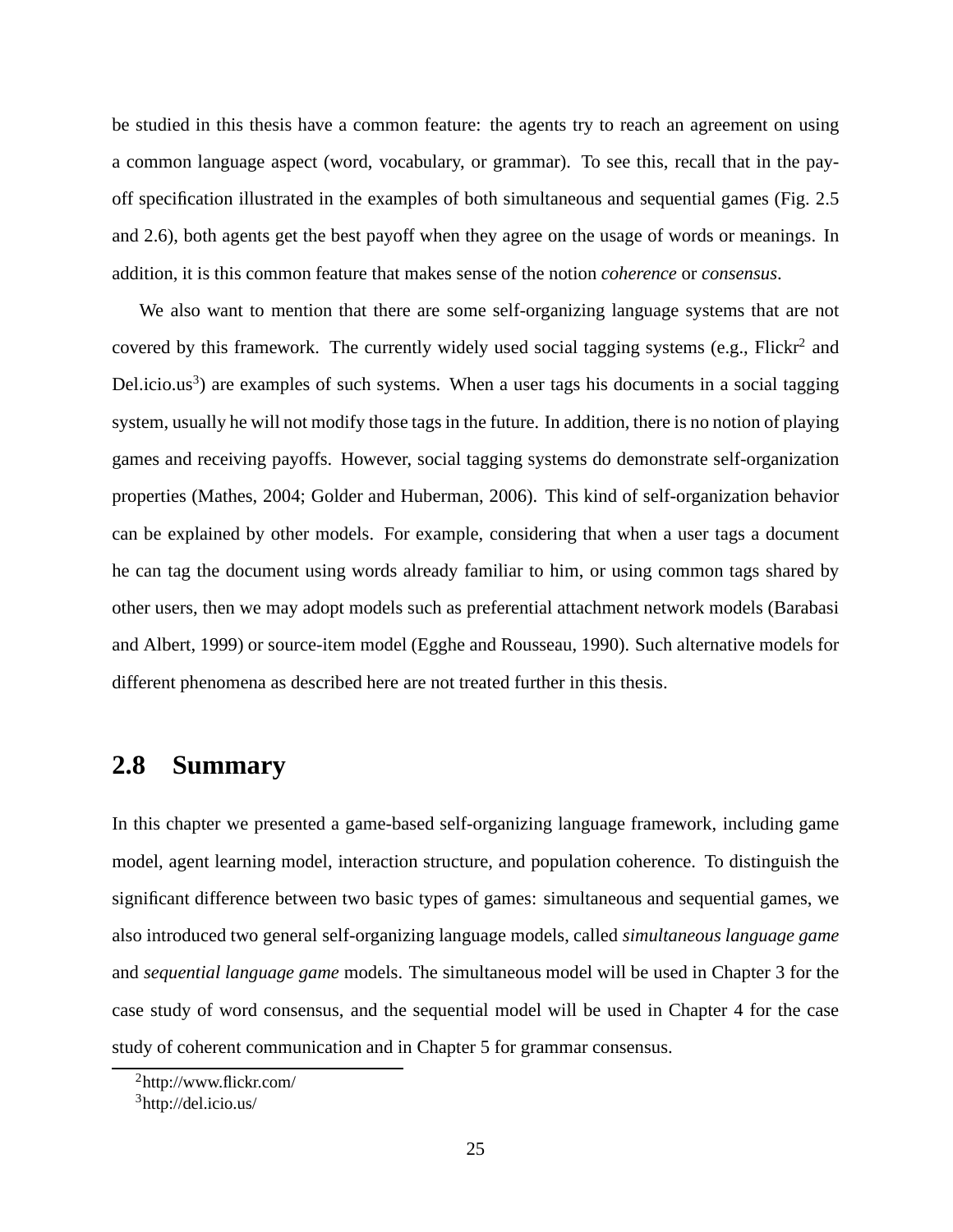# **Chapter 3**

# **Case 1: Reaching Word Consensus**

#### **3.1 Introduction**

In this chapter we present our study of the first case of linguistic consensus: reaching word consensus. In the word consensus problem, a group of agents each need to describe an object (or concept, or meaning) using a single word from their vocabulary (which is a set of words). All the agents have the same vocabulary, but of course they may initially use different words in the vocabulary to describe the object. The agents' job is to reach an agreement on using one common word to represent the object.

The agents are adaptive—they can change their chosen word based on interactions they have with each other. So a key question is how can we design adaptive mechanisms for such agents so that they can converge from their initially different word choices to using one common word. In the design of the agents, there are four factors that may affect the convergence:

- 1. Population size: the number of agents;
- 2. Vocabulary size: the number of words in the vocabulary;
- 3. Learning mechanism: how agents change their description word;
- 4. Interaction structure: who interacts with whom.

This chapter aims at studying how the population size and vocabulary size affect the convergence under a minimalist learning mechanism called the *win-stay lose-shift* (WSLS) rule (Matsen and Nowak, 2004) and an all-to-all interaction network. We will construct a computational model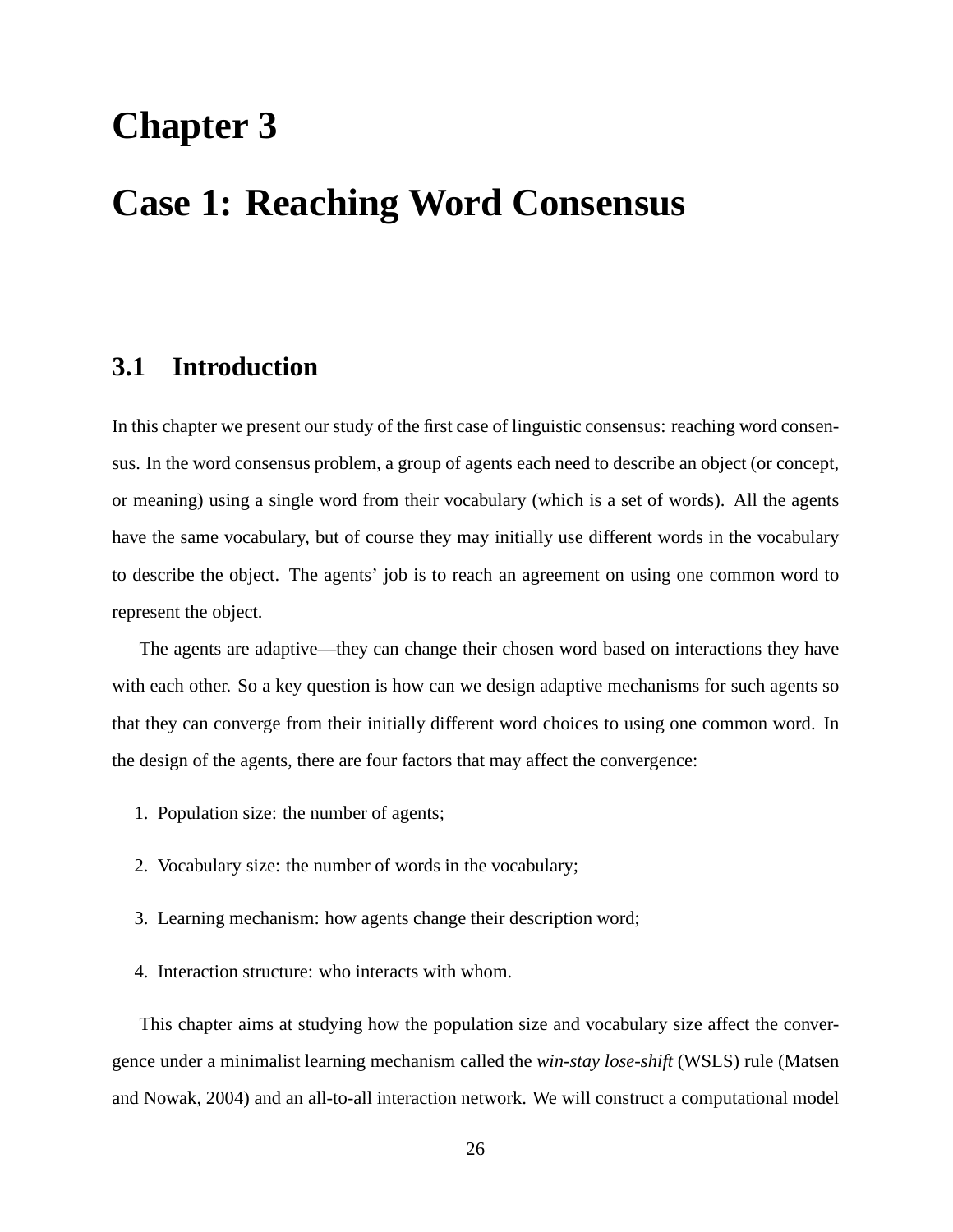using the self-organizing language framework presented in Chapter 2, and then conduct computer simulation and mathematical analysis to find the conditions under what the agents can converge to a common word and to understand their convergence speed if the convergence conditions are satisfied.

In the next section we give a brief review of related work. Then we set up a WSLS learning model and specify our research questions. Next we concentrate presenting our computer simulations and mathematical analyses of the questions. We close with a summary of the chapter.

#### **3.2 Related work**

The word consensus problem studied in this chapter originated from the computational study of the emergence of *social conventions*, which studies how a group of agents can come to reach a global agreement on a common strategy of action (such as which side of the road to drive on) by using only locally available information (Shoham and Tennenholtz, 1993; 1997). Obviously, in the context of word consensus, words are just kinds of social conventions that are used in communication activities.

The study of conventions can be traced back to the work by Lewis (1969), who proposed using game theoretical frameworks to study the conventional aspects of language and meaning. In the last decade, various computational models of the emergence of social conventions have been introduced to show that a population of agents can converge to adopting one social convention (Shoham and Tennenholtz, 1993; 1997; Kittock, 1993; Walker and Wooldridge, 1995; Delgado, 2002). In relation to the four factors presented in the introduction (population size, vocabulary size, learning mechanism, and interaction structure), all of these studies assumed that the space of possible conventions over which the agents must agree (called the *potential agreement space* in a recent general model of multi-agent agreement (Lakkaraju and Gasser, 2006)) is limited to only two possible conventions. This translates into a two word limitation on the combined vocabulary of all agents in the case of word consensus, which is a very limiting constraint. Of course, all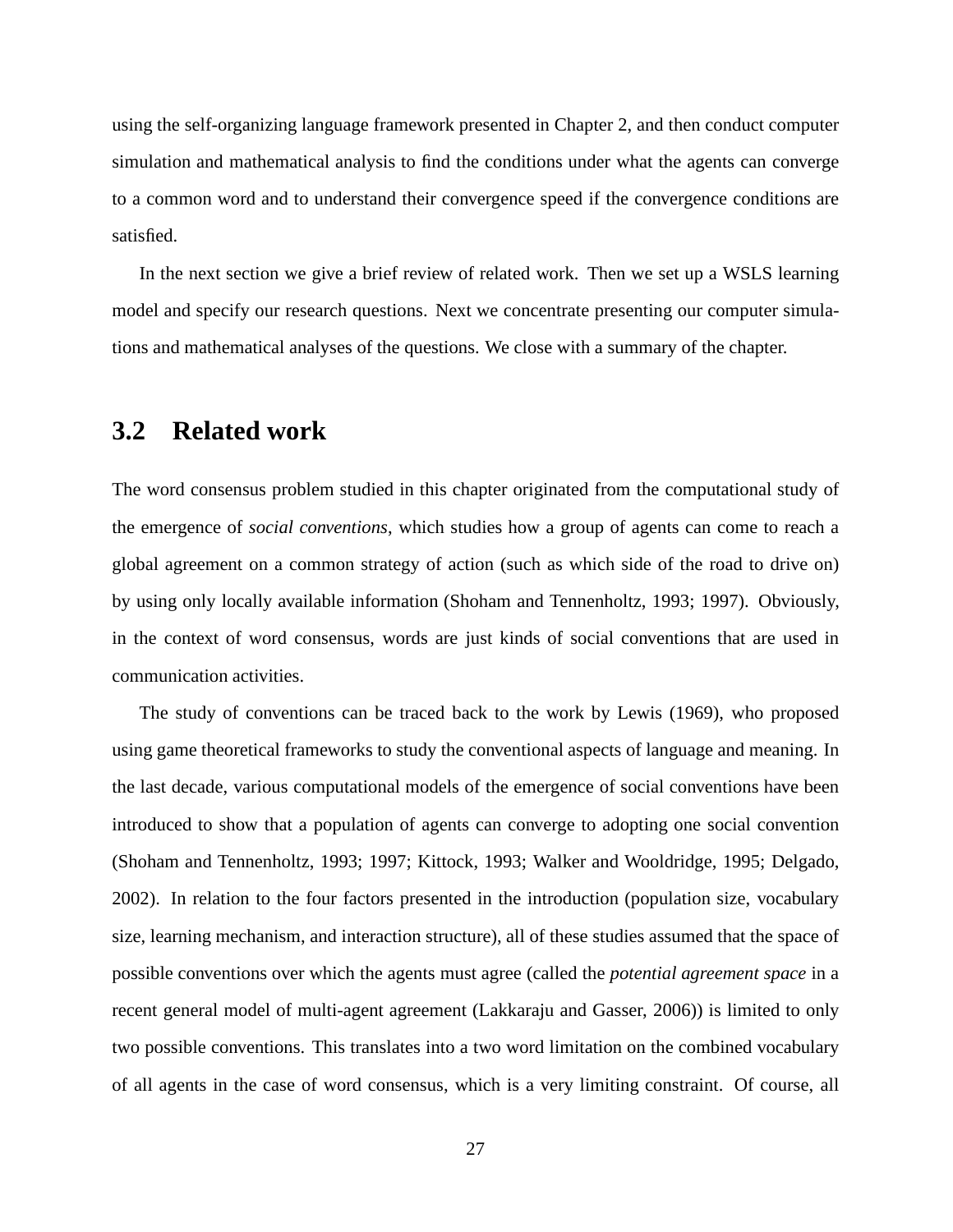studies supposed there are many agents, namely, a large population.

The principal difference among these studies lies in the learning mechanisms and interaction network they employed. For example, the work by Shoham and Tennenholtz (1993,1997) and by Walker and Wooldridge (1995) focused on studying various learning mechanisms while keeping the interaction network as simple as possible (they use an all-to-all connection network). Shoham and Tennenholtz were able to show the agents using a learning algorithm called *highest cumulative reward* (HCR) can converge to using a common convention. Walker and Wooldridge studied sixteen specific mechanisms using computer simulation and found some interesting unexpected results which implied how much further we need to pursue our understanding of this complex topic. Along dimensions other than variance in the learning mechanism, Kittock (1993) and Delgado (2002) have begun investigating the role played by interaction structure. Kittock showed that there is an important effect of using interaction networks that are not fully connected. Delgado then investigated the case of complex social networks such as small-world networks (Watts and Strogatz, 1998) and scale-free networks (Barabasi and Albert, 1999) and compared the efficiency of convention emergence in the two-convention case under these complex networks.

The most influential of these studies<sup>1</sup> is the model of Shoham and Tennenholtz (1997). Our model is based on theirs. In their design of a mechanism for the HCR learning rule, an agent has to remember a vector of payoffs, each entry of which represents the total payoff that the agent has received on a word in the past interactions with other agents. When there are many words this vector is large and the effort of maintaining statistics on all words is high. (This is not a problem for existing work because, as we mentioned above, existing studies on the emergence of social conventions have a common feature: they only studied the case of two conventions.)

To overcome the limitations in this their model, in this thesis we propose to use the WSLS learning rule—a simplest stochastic learning strategy (Posch et al., 1999)—in which each agent only needs to remember three things: its most recently-used word, the number of times that word

<sup>&</sup>lt;sup>1</sup> According to search results from Google Scholar with query "emergence convention" on December 10th 2006, Shoham and Tennenholtz (1997) has the most citations (91 citations).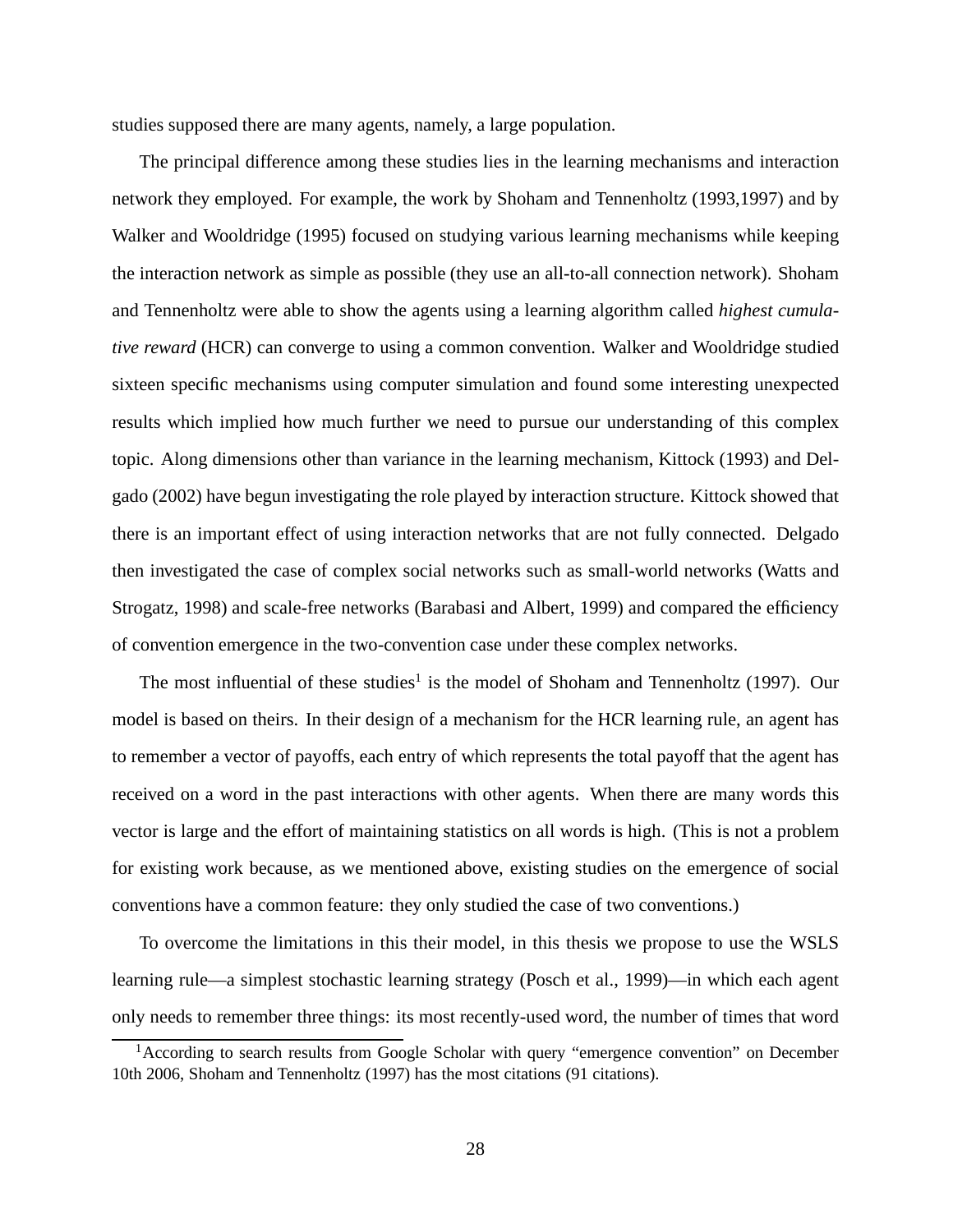has been used since it was chosen, and the number of successes from using the word since it was chosen. The use and success statistics yield the success ratio of the word during the period since it was chosen, and they are re-initialized when a new word is chosen. The next section gives the details of the WSLS learning model.

# **3.3 Reaching word consensus using win-stay lose-shift learning**

In terms of the self-organizing language framework given in Chapter 2, here we present a word consensus model that focuses on the following two components: (1) a 2-player word consensus game, and (2) an agent learning model (WSLS model).

**Game model.** The 2-player word consensus game is designed as a simultaneous game between two agents. All agents have the same vocabulary (i.e., action set, in terms of game theory) that consists of n words (or actions). Let the words be  $(w_1, \dots, w_n)$ . The payoff in the game is defined as follows: if the agents use the same word, then both receive a positive payoff of 1, otherwise 0. Fig. 3.1 gives the payoff matrix of the 2-player game. (We use font  $w_j$  to mean a word in the vocabulary, and font  $w_i$  to indicate a word submitted by agent i.) In the payoff matrix, each cell has two numbers  $(\pi_1, \pi_2)$ , indicating the payoffs of the two agents. The payoff matrix in the figure tells that the two agents need choose the same word to get the best payoff.

**A general agent model.** Here we present a general agent model, and later we will present the specific WSLS model. In a general agent model, every agent has three components: a state  $b$ , a decision function  $f$ , and a state update function  $g$ . We suppose that all agents have the same form of decision and state update functions. The difference among the agents is reflected in their state.

Fig. 3.2 shows how these components work together in a word consensus game played by two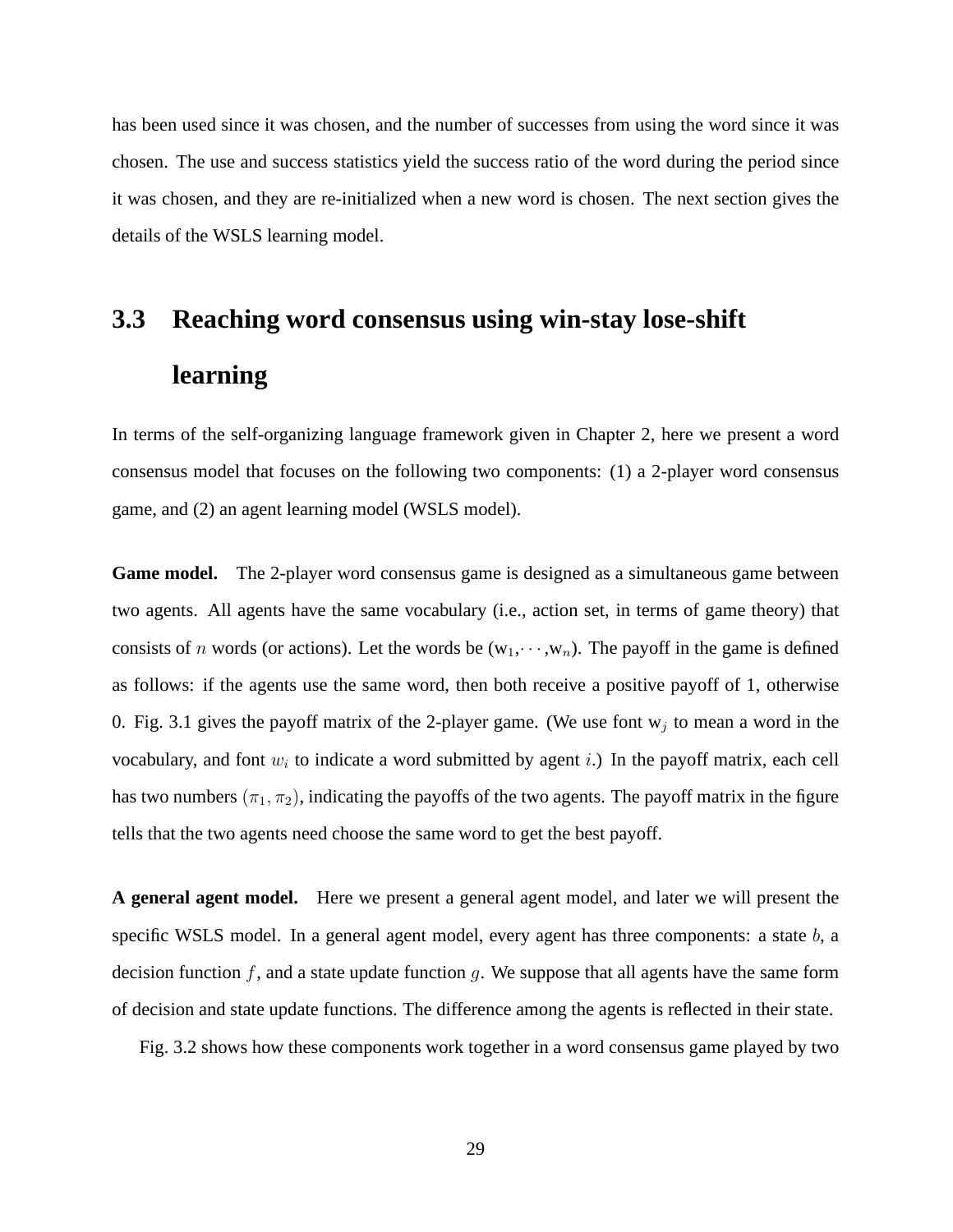

Figure 3.1: Payoff matrix of a 2-player word consensus game.



Figure 3.2: Agent model in a word consensus game.

agents. Denote the states of the two agents by  $b_i$ ,  $i = 1, 2$ , then their actions (i.e., words) will be

$$
w_i = f(b_i), \qquad i = 1, 2
$$

After the two agent submit their words, they each receive a payoff given by

$$
\pi_i = \pi_i(w_1, w_2) = I(w_1 = w_2), \qquad i = 1, 2,
$$
\n(3.1)

where  $I(w_1 = w_2)$  is the indicator function that outputs 1 if  $w_1 = w_2$ , otherwise 0 (Cover and Thomas, 1990).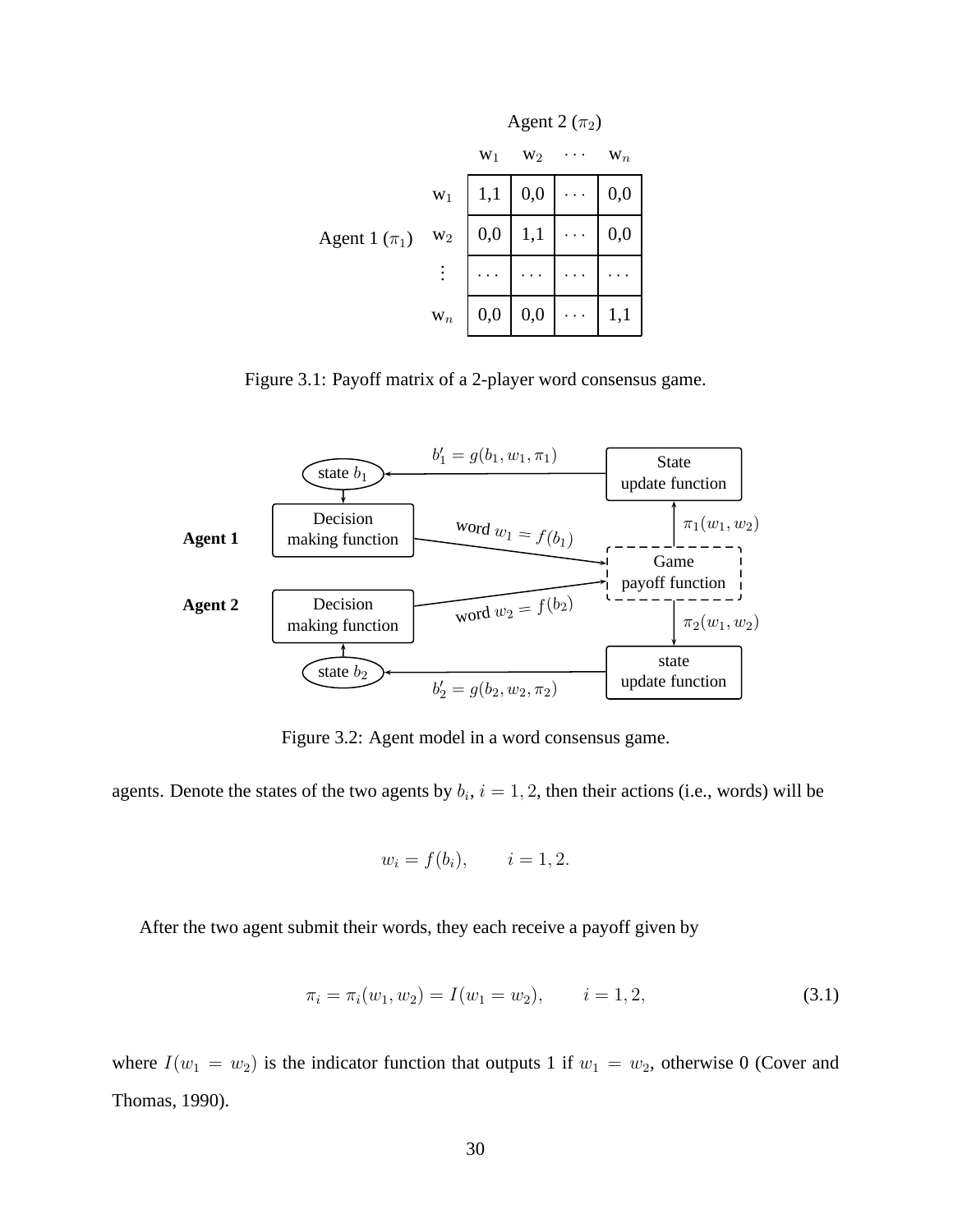Then the two agents update their states from  $b_i$  to  $b'_i$  based on the received payoff in the form of

$$
b'_i = g(b_i, w_i, \pi_i), \qquad i = 1, 2.
$$

**The WSLS learning model.** Here we describe how to implement the above general agent model using the WSLS rule. In this model, the agent state  $b$  is represented as a triple

$$
b = ,
$$

where w is the word used by the agent in the previous game and will be called *recently-used word*, u and v are the number of *uses* and *successes* of the word w since w has been used consecutively by the agent. (In the first game that an agent participates, its  $u$  and  $v$  are set to 0, and there is no recently-used word.)

According to the WSLS rule, the decision function  $f$  which decides which word to use is stated as follows. If the success ratio (defined as the ratio of the successes to the uses,  $\frac{v}{u}$ ) of the recentlyused word is above some *threshold*, the agent will keep using the word; otherwise the agent will choose a random word from the vocabulary. In WSLS learning, the threshold is called *aspiration level*. Denote by  $\alpha$  the aspiration level, then the decision function f can be formally represented as

$$
f(b) = f(< w, u, v>)
$$
  
= 
$$
\begin{cases} w & \text{if } \frac{v}{u} \ge \alpha, \\ a \text{ randomly chosen word} & \text{else (including the case of } u = 0). \end{cases}
$$
 (3.2)

And, the state update function  $q$  is stated as follows. Suppose  $w$  is an agent's recently-used word, and  $u$  and  $v$  are the uses and successes of the word. After a game, the agent will increase the uses u by 1. If the agent receives from the game a positive payoff  $\pi$ , it will increase the successes v by 1; otherwise, if the ratio of the successes to the uses (i.e.,  $\frac{v}{u}$ )  $\frac{v}{u}$ ) is below the aspiration level  $\alpha$ ,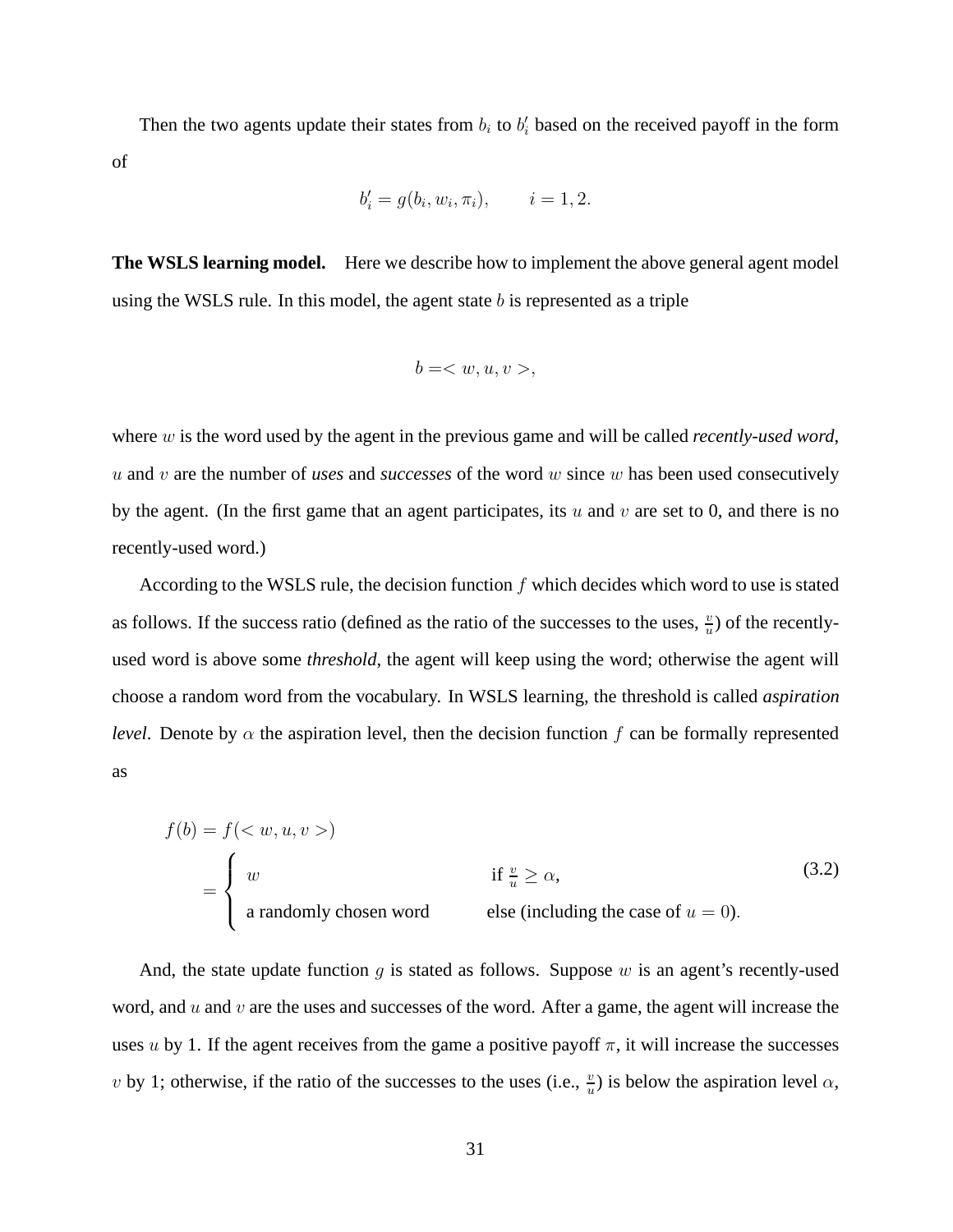the agent will set both numbers to 0. Formally, the agent state is updated based on the following rule  $\overline{\phantom{a}}$ 

$$
(u', v') = \begin{cases} (u+1, v+1) & \text{if } \pi > 0, \\ (u+1, v) & \text{if } \frac{v}{u+1} \ge \alpha, \\ (0, 0) & \text{else.} \end{cases}
$$
 (3.3)

**Coherence.** In Section 2.5 of Chapter 2, we stated that: for N agents, suppose their states are  $b_1, \dots, b_N$ , then a general definition of population coherence can be given by

$$
\phi(b_1, \cdots, b_N) = \frac{1}{N(N-1)} \sum_{i \neq j} sim(b_i, b_j)
$$
\n(3.4)

where  $0 \leq sim(b_i, b_j) \leq 1$  is the similarity between the states of two agents i and j and its definition depends on contexts.

In the context of the WSLS model, the definition of the similarity is given as follows

$$
sim(b_i, b_j) = sim(, w_j, w_j, v_j>)
$$

$$
= \begin{cases} 1 & \text{if } w_i = w_j, \\ 0 & \text{else.} \end{cases}
$$
(3.5)

**A computational model of reaching word consensus.** Fig. 3.3 gives the computation model of reaching word consensus using the WSLS rule. This model is based on the general one given in Fig. 2.12 of Section 2.6 of Chapter 2. The simulations conducted in the next section will be based on this word consensus model.

### **3.4 Specific research questions**

From the concrete computational WSLS model given in Fig. 3.3, we can see that there are three input parameters: the number of available words  $n$ , the number of agents  $N$ , and the aspiration level  $\alpha$ ; and one output: population coherence  $\phi(t)$  at some time point t. Now, we ask the following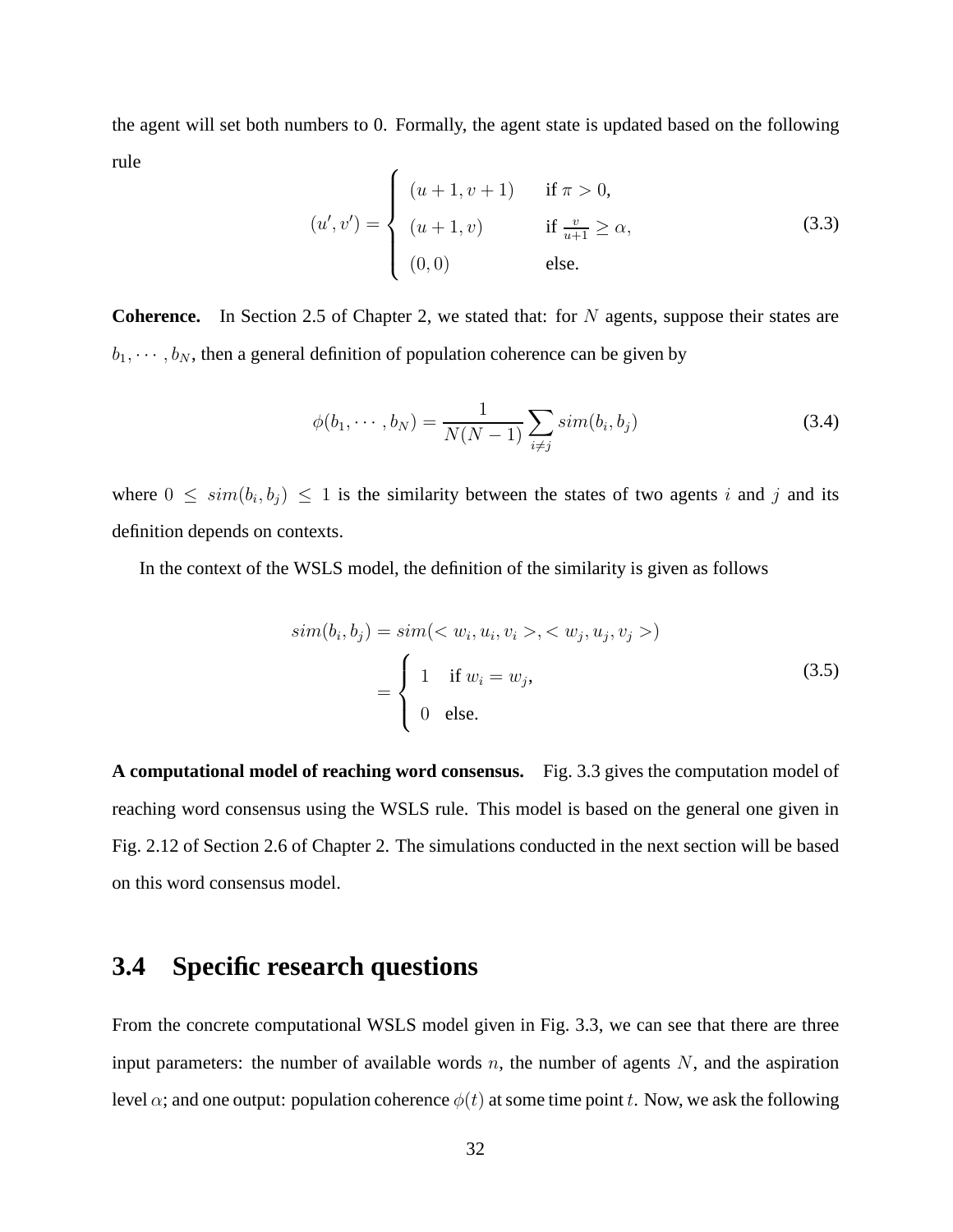#### **Settings**

population: N agents language complexity: n available words agent state: each agent *i* has a state  $b_i = (w_i, u_i, v_i)$ learning parameter: aspiration level  $\alpha$ 

#### **Initialization**

each agent's recently-used word w is randomly chosen from the n words, and  $(u, v) = (0, 0)$ 

**Iterations** (each iteration includes  $N(N-1)/2$  interactions (see Section 2.4 of Chapter 2 for details).)

During each interaction

- 1. two agents, denoted by 1 and 2, are paired according to Section 2.4
- 2. they play the word consensus game by each using a word  $w_i = f(b_i), i = 1, 2$  (see Eq (3.2))
- 3. each agent receives a payoff  $\pi_i(w_1, w_2)$  (see Eq (3.1))
- 4. each agent updates its state based on the received payoff  $b'_i = g(b_i, w_i, \pi_i)$  (see Eq (3.3))

After each iteration, record the population coherence  $\phi(t)$  (see Eqs (3.4) and (3.5))

Figure 3.3: The WSLS computational model.

questions.

- 1. Is it possible for the agents to eventually reach word consensus?
- 2. What are the conditions that can make the agents converge to using one common word? Since in the design of WSLS rules, a critical question is how to set the aspiration level  $\alpha$  (if  $\alpha$  is too low, it is very likely for the agents to diverge into using different words; if  $\alpha$  is too high, the agents may never converge to using one common word), therefore, in particular, we ask, for a given number of words  $n$  and a number of agents  $N$ , what is the minimum aspiration level  $\alpha$  that can make the agents converge to one common word with at least a coherence level of  $\rho = \lim_{t \to \infty} \phi(t)$ ?
- 3. How much time is needed for achieving a given level of coherence if the above conditions are satisfied?

**Research methods.** We will use both computer simulation and mathematical analysis to study the above questions. For the details on the limitations and advantages of using simulation and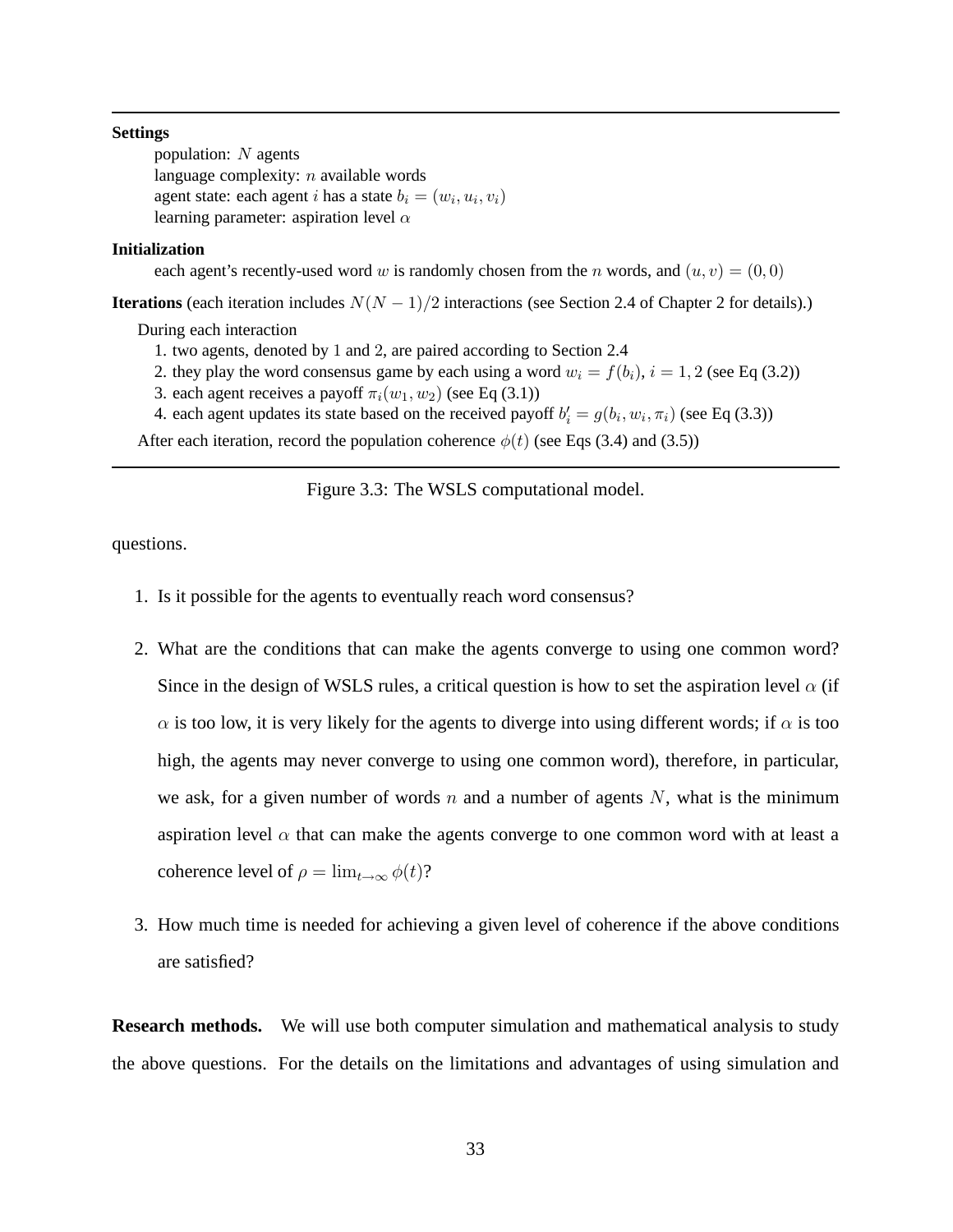mathematical analysis, and the procedure of how to combine the two approaches, please see Section 1.4 of Chapter 1.

## **3.5 Simulations**

In this section, we show that the agents in the WSLS model can converge to some common word when the aspiration level  $\alpha$  is chosen appropriately. To show this, four experiments are made. The first experiment aims to show how the coherence among agents changes over time, for a given aspiration level (such as  $\alpha = 0.15$ ). Fig. 3.4 shows the dynamics of the model, for a setting of 10 agents, 100 words, and an aspiration level 0.15. The simulation shows the agents using the WSLS rule can converge to the same word. In the figure, the dashed thick lines show the simulation result obtained by averaging 1000 runs, 3 of which are shown in thin lines. A log timescale in subfigure (b) is used for clarifying the detail of the dynamics in the initial period (during the first 10 or 20 iterations).



Figure 3.4: Simulated dynamics of the WSLS model for 10 agents, 100 words, and an aspiration level of 0.15.

The second experiment is designed to explore how different values of aspiration level affect the convergence properties (convergence speed and eventual coherence level). The simulation results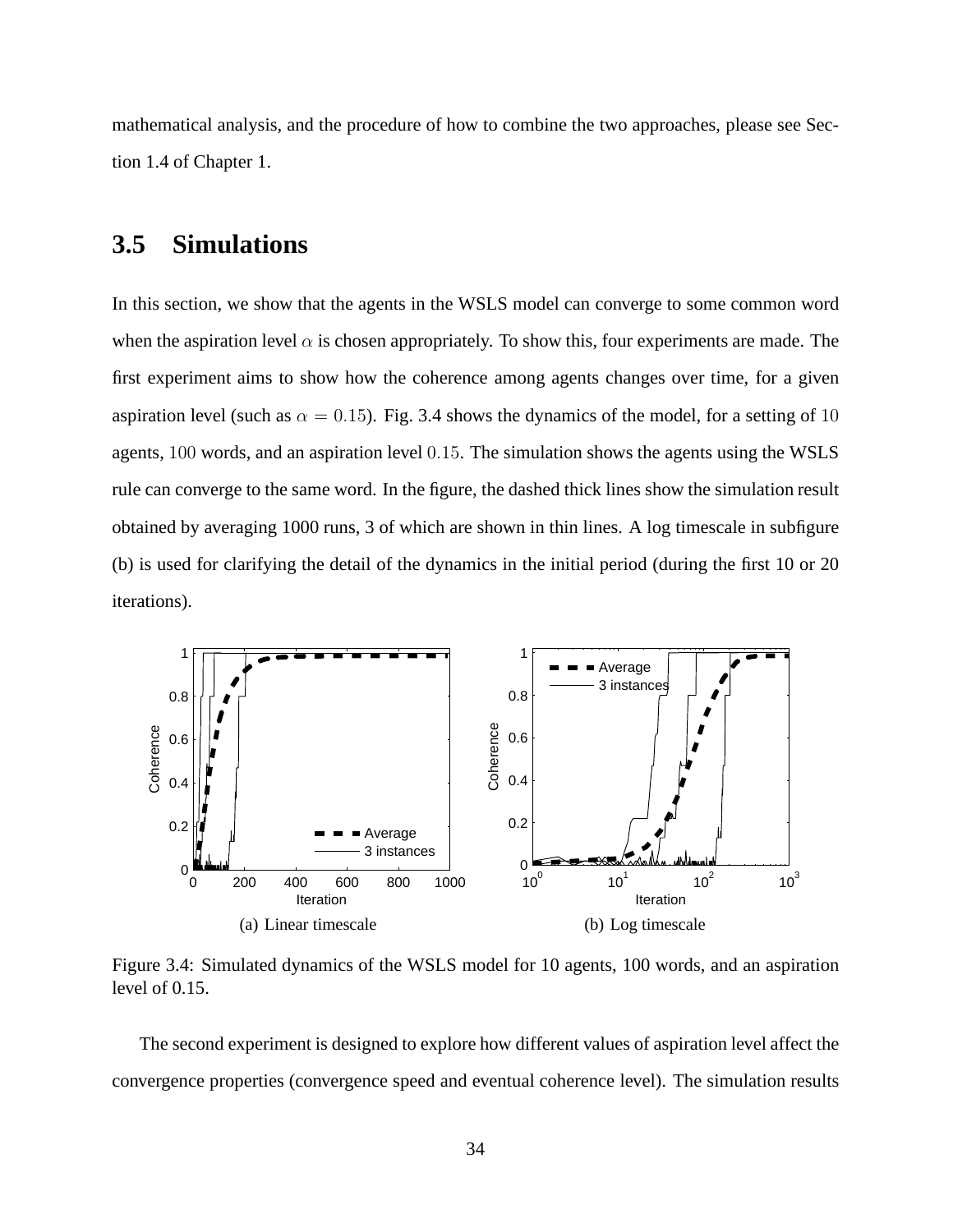are shown in Fig. 3.5. From the figure, we can see that when the aspiration level is set appropriately (such as  $\alpha = 0.15$  or  $\alpha = 0.2$ ), the agents can achieve a coherence level of at least 0.95 at the 500th iteration. When the aspiration level is set too low (such as  $\alpha = 0.05$  or  $\alpha = 0.1$ ), the agents are easily satisfied and so can quickly converge to a non-optimal coherence state (such as 0.45). When the aspiration level is set too high (such as  $\alpha = 0.3$ ), the agents find it difficult to get satisfied and thus their words are switched back and forth. As a consequence, they may never converge or it may take very long time to converge to a common word.



Figure 3.5: Coherence vs. aspiration level at different iteration points. Parameter setting:  $N = 10$ agents and  $n = 100$  words.

The third experiment is designed to explore how different numbers of agents affect the best aspiration level. By "best aspiration level", we mean the agents can converge to some common word with high probability (such as at least 0.85, i.e., at least a coherence level of 0.85) in a short time. For two different aspiration levels  $\alpha_1$  and  $\alpha_2$ , suppose the agents can converge to the same coherence level of 0.85. Then if with the level of  $\alpha_1$ , the agents can converge faster, we say  $\alpha_1$ is a better "aspiration level" than  $\alpha_2$ . Fig. 3.6 shows that when the number of agents is given by  $N = 20$  while the number of words is held constant (i.e.,  $n = 100$ ), the best aspiration level is  $\alpha = 0.1$ , compared to  $\alpha = 0.15$  in the case of  $N = 10$ .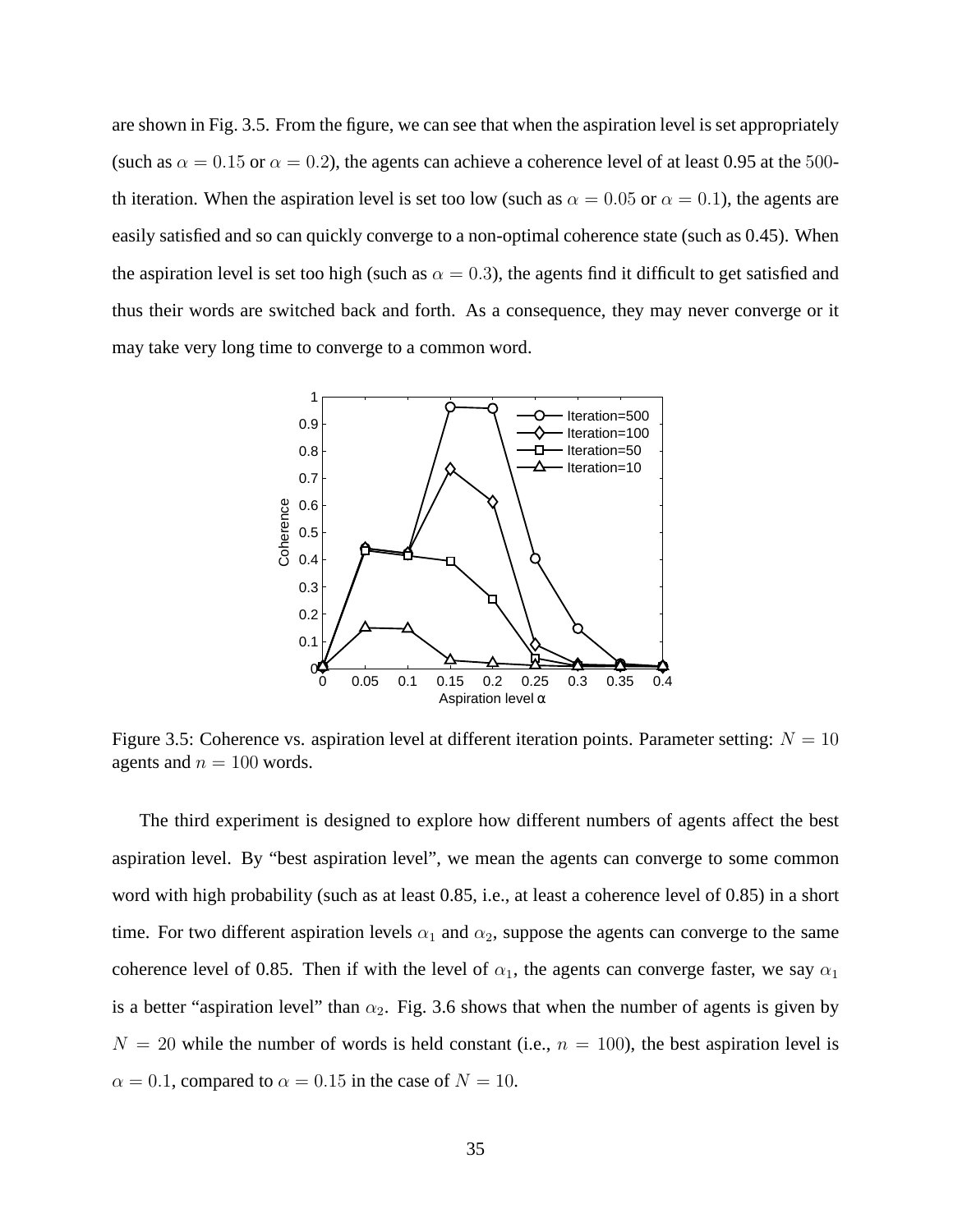

Figure 3.6: Coherence vs. aspiration level at different iteration points. Parameter setting:  $N = 20$ agents and  $n = 100$  words.

The fourth experiment is designed to explore how different numbers of words affect the best aspiration level. Fig. 3.7 shows that when the number of words, n, is small (e.g.,  $n < 50$ ), lowering the number of words increases the best aspiration level. For example, when there are only two words, it is obvious that the success ratio has to exceed 0.5 (i.e., at least half of population shares the same word). When the number of words is large enough (e.g.,  $n > 50$ ), there is no significant difference in the best aspiration level for  $n = 50$  or  $n = 1000$ . We say "no significant difference" because in our simulations the best aspiration level is obtained at a coarse scale of with an interval of 0.05.

From the simulations results obtained in the four experiments. We have the following general observations:

- 1. The agents can converge to some common word when the aspiration level is chosen appropriately;
- 2. There is a relationship between the best aspiration level, the number of agents  $N$  and the number of words  $n$ . When the number of words is fixed, the best aspiration level depends on the numbers of agents. However, when the number of agents is fixed, the best aspiration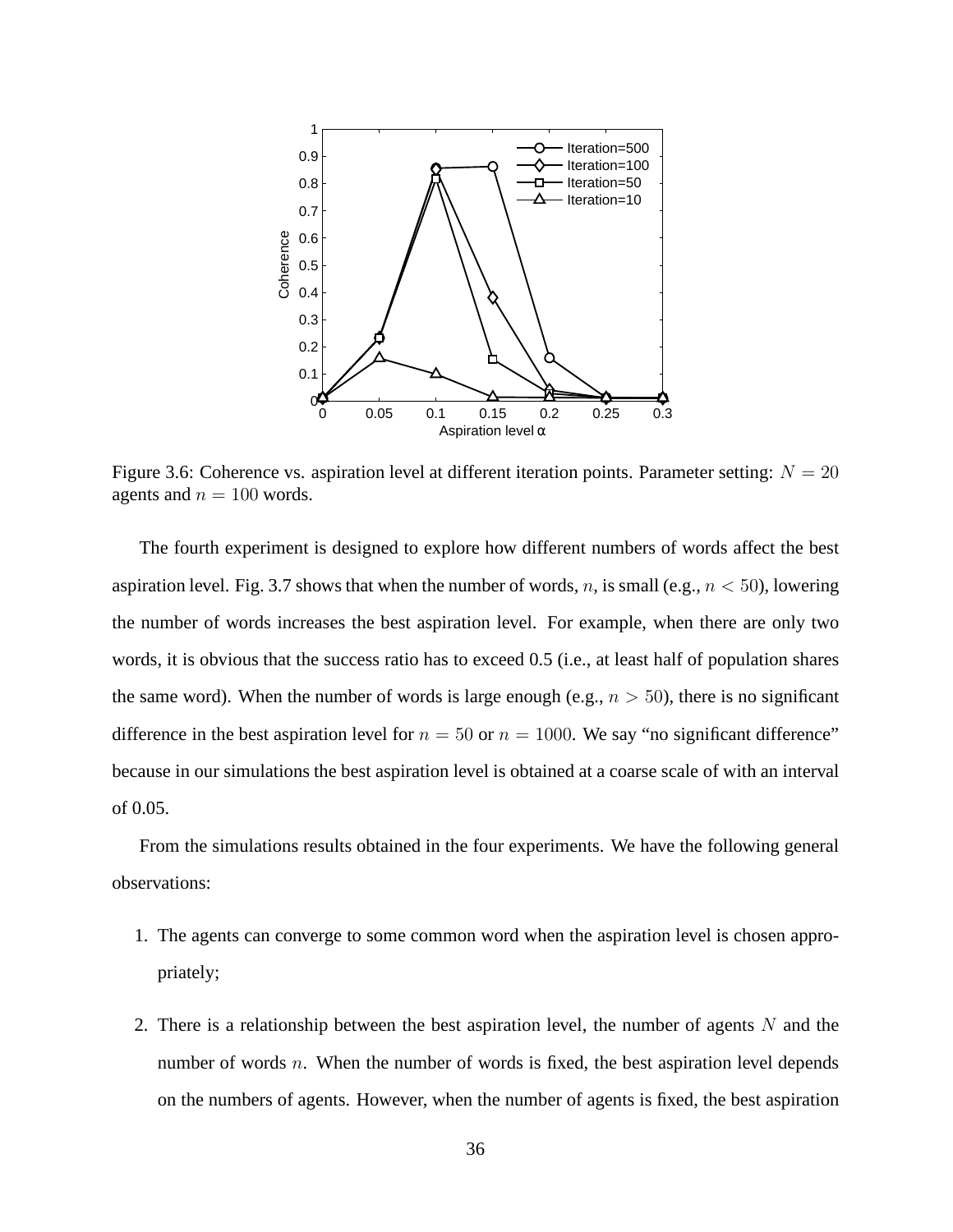

Figure 3.7: Best aspiration level vs. number of words *n*. Parameter setting:  $N = 10$  agents.

level is similar when  $n$  is large enough.

Obviously, the above experiments are only suggestive, not exhaustive. The analysis given in the next section aims at giving a comprehensive theoretical account of the relationship between these parameters.

## **3.6 Analysis**

We will analyze the conditions for the agents to reach word consensus and how much time is needed for the consensus.

#### **3.6.1 Settings for the analysis**

The WSLS model presented above is based on a 2-player game model. For several reasons to be shown below, we convert it into an N-player game model  $(N$  is the population size, namely the number of agents). In a N-player model, all agents submit their words at the same time, and each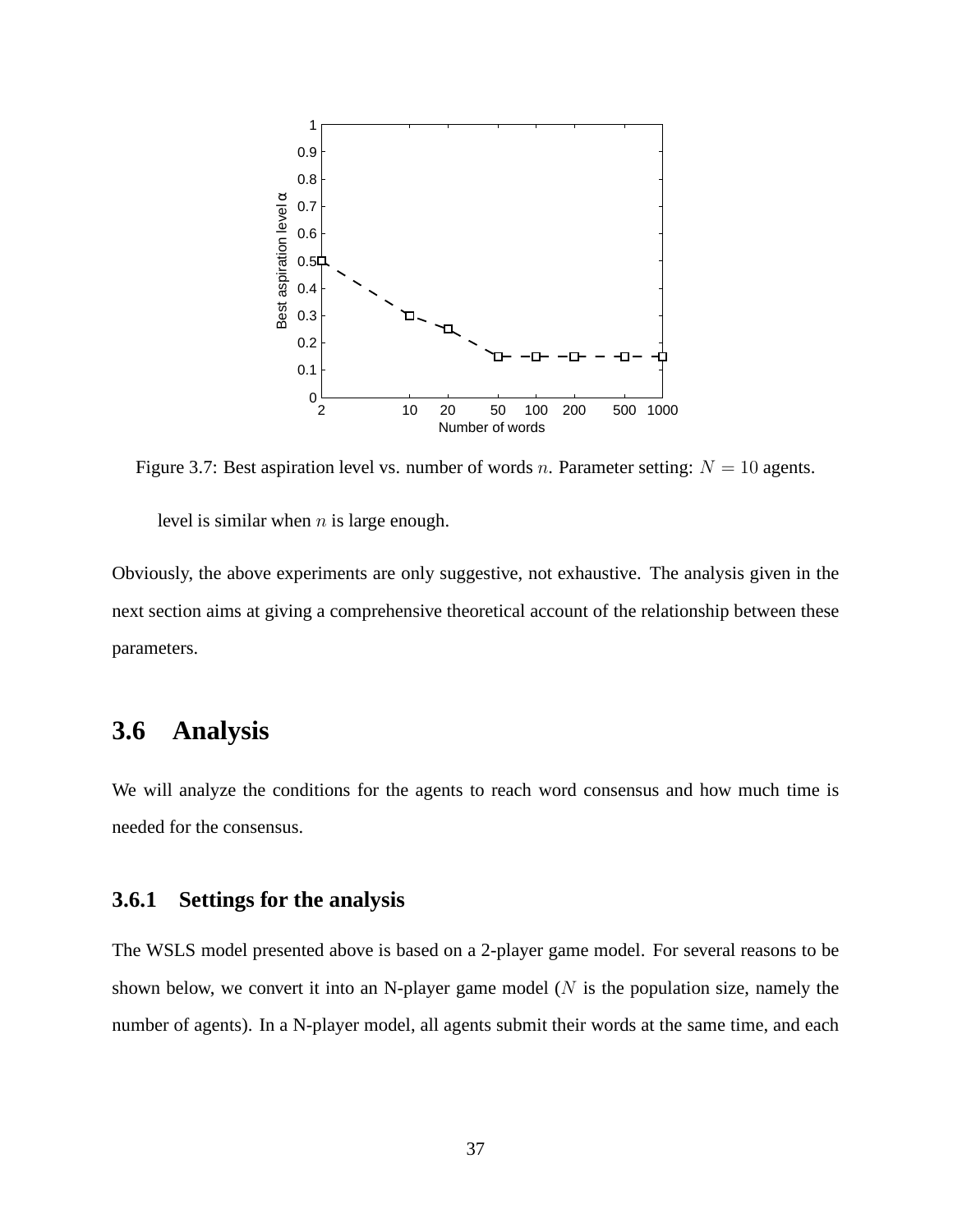agent i receives a payoff that is defined as follows

$$
\pi_i(w_1, \cdots, w_N) = \frac{\sum_{j \neq i} I(w_i = w_j)}{N - 1}, \qquad i = 1, 2, \cdots, N
$$
\n(3.6)

where  $w_k$  is the word submitted by agent k, and  $I(w_i = w_j)$  is the indicator function. Obviously, in an N-player game, the payoff that an agent can receive has a much richer range (from  $0, \frac{1}{N-1}$ ,  $\cdots$ , to 1) than the payoff an agent can receive in a 2-player game (either 0 or 1).

In addition to the advantage of having a rich payoff range, in the N-player game model, there is no need to specify an interaction structure that defines who plays with whom as in the 2-player game, because all the  $N$  agents participate the N-player game at the same time. These advantages of the N-player game model make it convenient to conduct analysis. In fact, Matsen and Nowak (2004) have already shown (though the authors did not explicitly state this in their article) that when all agents play the N-player game, they can converge to using one word. We will use some of their analysis techniques to explore the full relationship between the parameters specified in our questions (Section 3.4).

Before we do the analysis using the N-game model, however, we must (1) make sure that the N-player game model has a qualitatively similar behavior to the WSLS model based on the 2-player game; and (2) set up the conversion from the 2-player model to the N-player model.

**Comparison between 2-player and N-player game models.** To make sure that the N-player game model has a qualitatively similar behavior to the WSLS model based on the 2-player game, we build a computational model for the N-player game which is the same as the 2-player one give in Fig. 3.3 but with two exceptions. One exception is that now each iteration only contains one interaction. The other one is that the success ratio  $\frac{v}{u}$  in the 2-player model now becomes the payoff (see Eq (3.6)).

Then, we run 1000 simulations for the N-player model under the same parameter settings that we used before for the 2-player model. By averaging the 1000 simulations, we obtain two graphs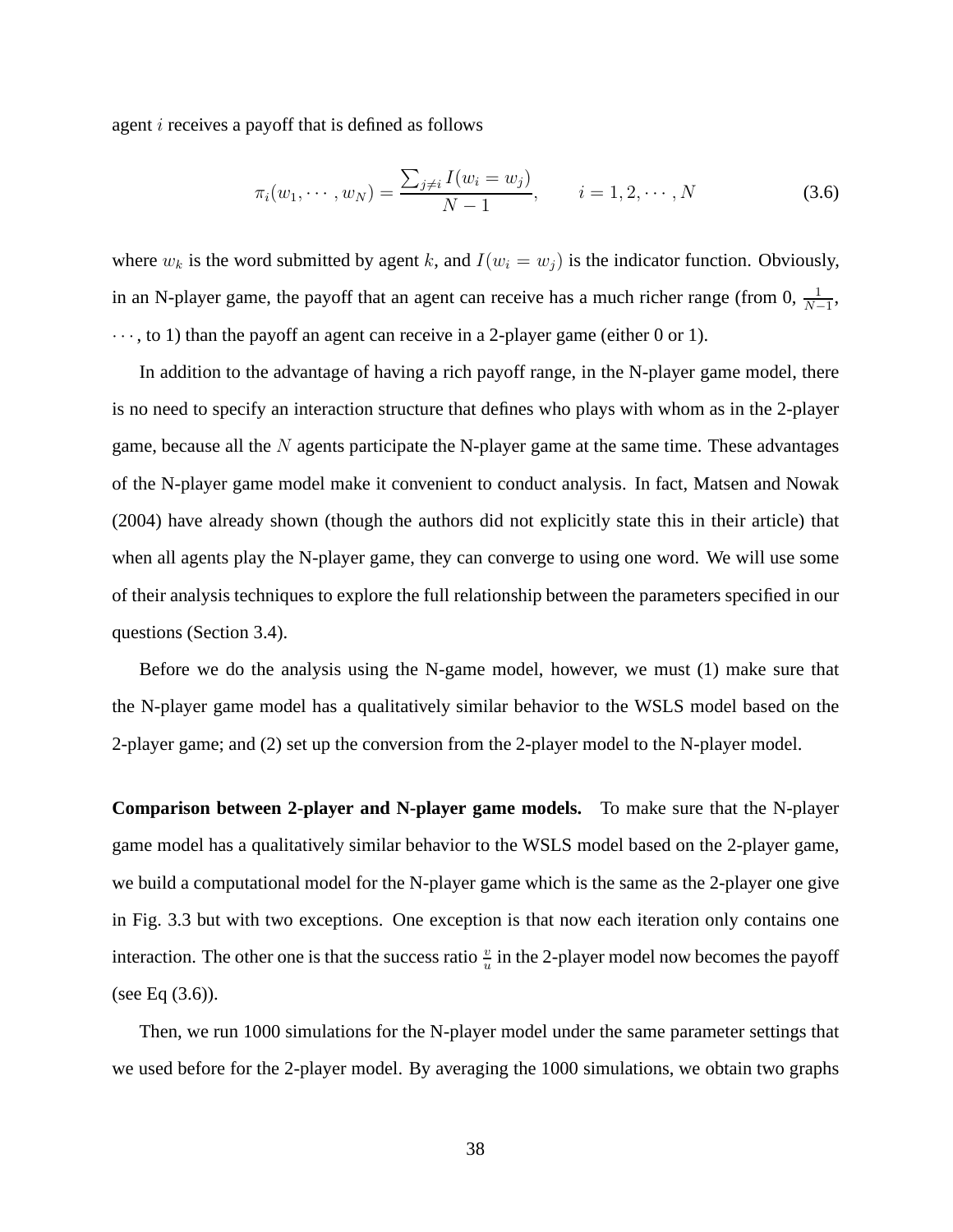that are shown in Fig. 3.8: one is on linear timescale and the other on log timescale. By comparing these graphs with the ones in Fig. 3.4 on the 2-player model, we can see that the dynamics of the N-player model has similar behavior to the 2-player model. The main difference is that the convergence time for the N-player model is much longer. This is because in the N-player model each agent only updates once in each iteration, while in the 2-player model each agent updates  $N-1$  times in each iteration because an agent has to interact with every other agent.



Figure 3.8: Simulated dynamics of the N-player model for 10 agents, 100 words, and an aspiration level of 0.15.

**Redefining coherence and aspiration level.** In the Matsen-Nowak model, the measure used for analysis is different from our coherence measure given by Eqs (3.4) and (3.5). To situate their measure in our word consensus problem, we will call their measure the *largest number of agents sharing the same word*, or for brevity *largest cluster size*. Formally, the largest cluster size can be defined as

$$
\psi(\mathbf{w}) = \psi(w_1, \cdots, w_N) = \max_i \sum_{1 \leq j \leq N} I(w_i = w_j).
$$

For example, suppose among the 20 agents, 16 agents use the same word and 4 agents use some other word, then the largest cluster size is 16.

To use the analysis technique from their work, we will use largest cluster size as a measure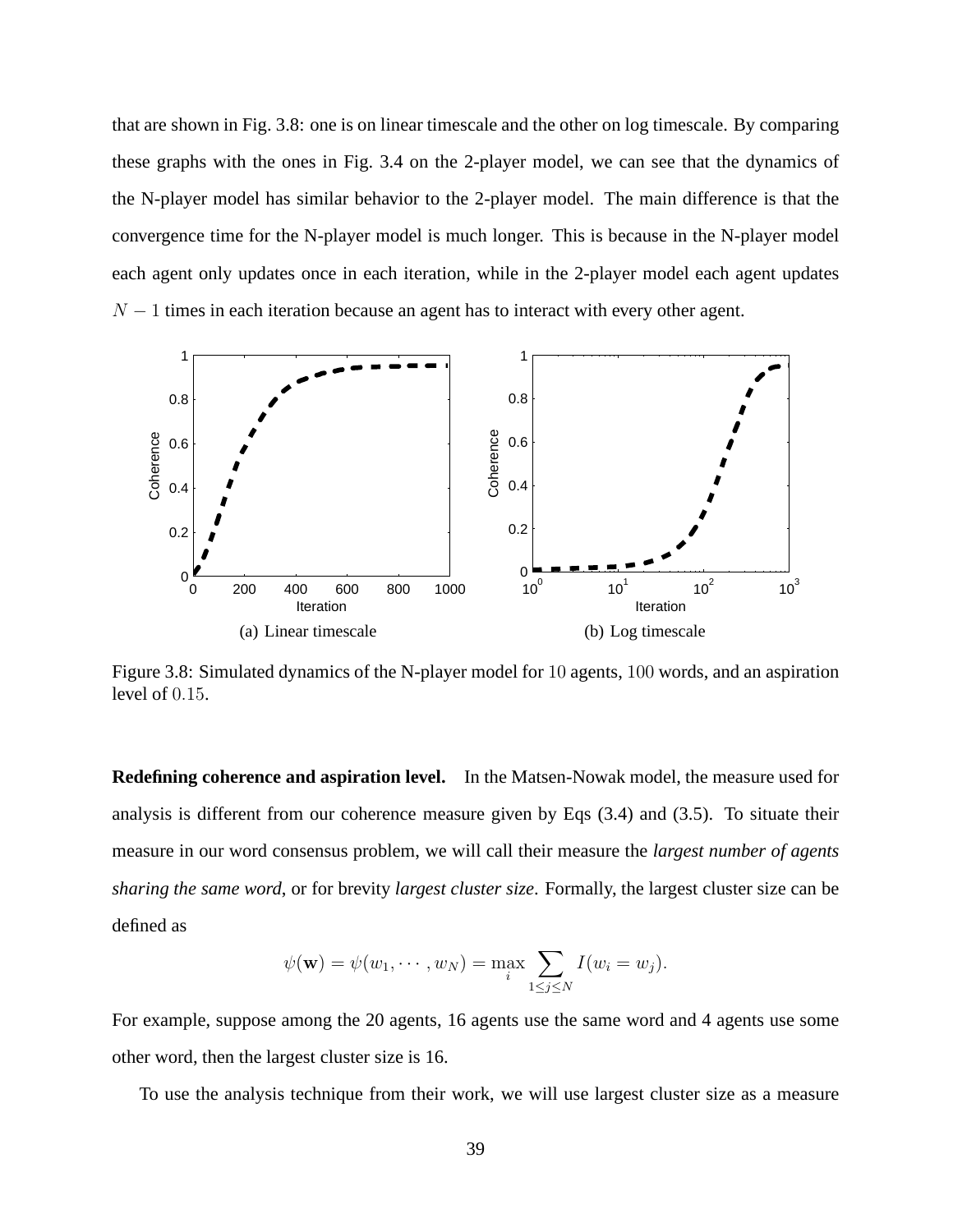of coherence. The measure of largest cluster size is strongly related to the previous definition of coherence  $\phi(\mathbf{w})$ . To see this, let us normalize largest cluster size to

$$
\bar{\psi}(\mathbf{w}) = \frac{\psi(\mathbf{w}) - 1}{N - 1}.
$$

We can see that when all the words in w are the same, both measures  $\phi(\mathbf{w})$  and  $\bar{\psi}(\mathbf{w})$  can reach their maximum 1; when all the words in w are unique, both measures reach their minimum 0. The introduction of the new measurement  $\psi$  does make some small difference on the collective dynamics—we can show that  $\phi(\mathbf{w}) \leq \bar{\psi}(\mathbf{w})$  always holds; however, as far as the qualitative dynamics behavior is concerned, there is no difference.

With the change of the measure from coherence  $\phi$  to largest cluster size  $\psi$ , correspondingly, we need to change the aspiration level from a fractional number  $(0 < \alpha < 1)$  to an integer number denoted by  $K$ , as well as change the payoff from the fractional number given by

$$
\pi_i(w_1, \dots, w_N) = \frac{\sum_{j \neq i} I(w_i = w_j)}{N - 1}, \qquad i = 1, 2, \dots, N
$$

to an integer number given by

$$
\pi_i(w_1, \dots, w_N) = \sum_{j \neq i} I(w_i = w_j), \qquad i = 1, 2, \dots, N.
$$

After these conversions, the WSLS rule for the N-player game model will read as follows. An agent will keep using its recently-used word if the payoff from the word is at least  $K$  (namely, the agent shares its word with at least  $K$  other agents); otherwise uses a randomly chosen word.

#### **3.6.2 Conditions for reaching consensus**

After the conversion from 2-player model to N-player model and other corresponding changes given above, our first question turns into the following: for a given number of words  $n$ , a number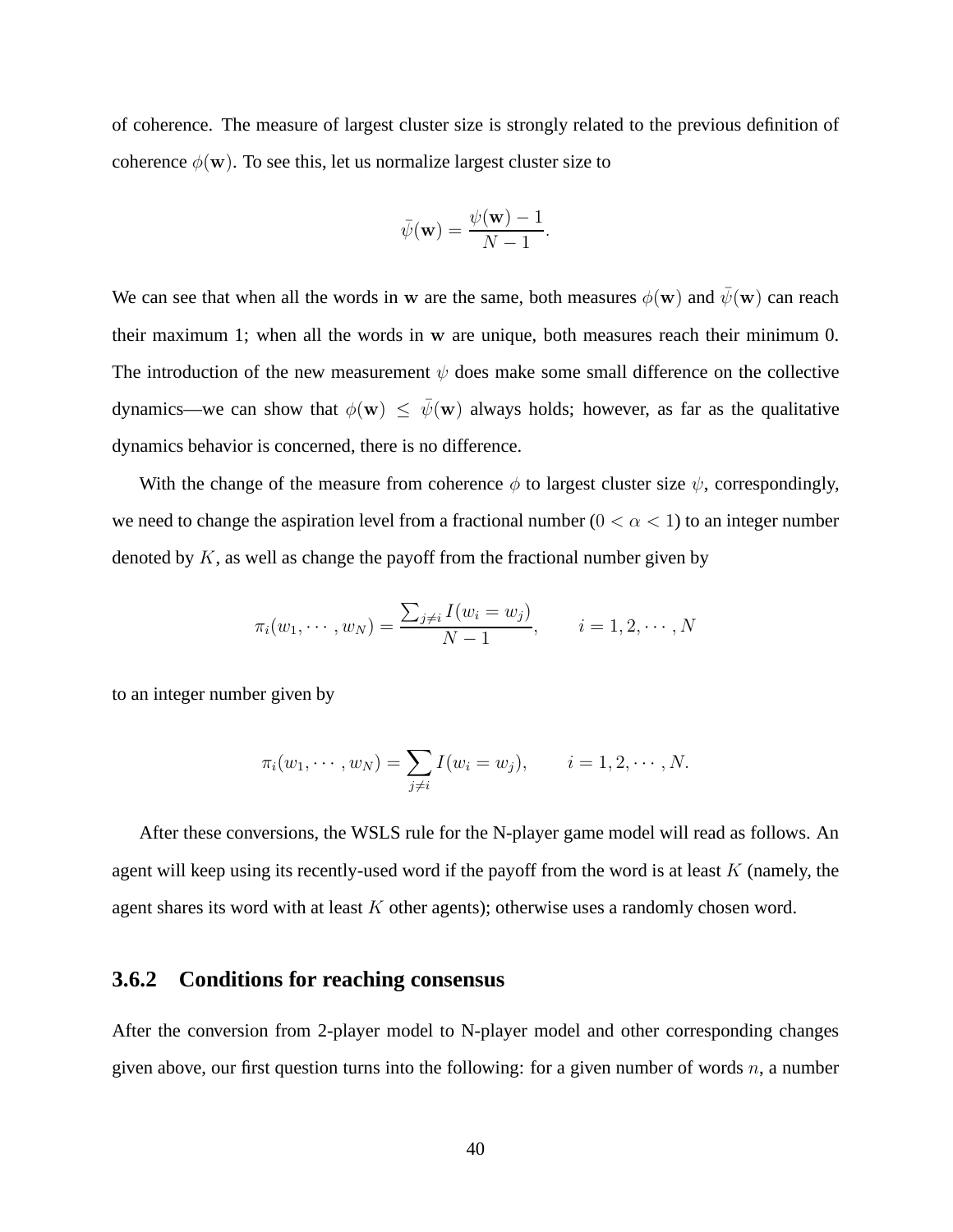of agents N, and a desired coherence level of  $\rho$ , what is the minimum aspiration level K that can make the agents converge to a common word? Theorem 3.6.1 gives an analytical result to the question.

**Theorem 3.6.1.** *For a given number of words* n *and a number of agents* N*, to reach a desired coherence level* ρ*, the aspiration level* K *should be at least*

$$
\min\{K : \frac{\binom{N-K-2}{K}}{(K+1)n^{K-1}} \le 1/\rho - 1\}.
$$
\n(3.7)

Before we give the proof to the theorem, it is worth giving some geometrical illustration to Eq (3.7). The two graphs shown in Fig. 3.9 give such an illustration about how the aspiration level K depends on the values of parameters N, n, and  $\rho$ . From the graphs, we have the following observations: (1) when the coherence level required for consensus is higher (e.g.,  $\rho = 0.95$  vs. 0.90), we may need to set the aspiration level K to be higher; (2) when there are many more words than agents,  $K = 2$  will be sufficient for the agents to reach a high level of coherence.

In addition, to make connections between the aspiration level in the form of  $\alpha$  and the aspiration in the form of  $K$ , we normalize  $K$  to

$$
\bar{\alpha} = \frac{K - 1}{N - 1}.
$$

With the normalized  $\bar{\alpha}$ , Fig. 3.9(a) becomes Fig. 3.10. From this new graph, we can see that for the setting of  $n = 100$ ,  $N = 10$ , and  $\rho = 0.95$ , the normalized aspiration level is  $\bar{\alpha} = 0.11$ . Now, take a look at the value of  $\alpha$  in Fig. 3.5 for the same setting in the previous section, we can see that,  $\bar{\alpha} = 0.11$  is the lower bound for the aspiration level  $\alpha$ . If  $\alpha$  is lower than 0.11, then the agents cannot reach consensus.

Now it is time to prove the theorem.

*Proof.* For convenience, we call a group of agents that share the same word a *cluster*. According to the WSLS rule in the N-player game model, if the word used by an agent is shared by at least K other agents then the agent will use the word forever (because all the agent in this cluster will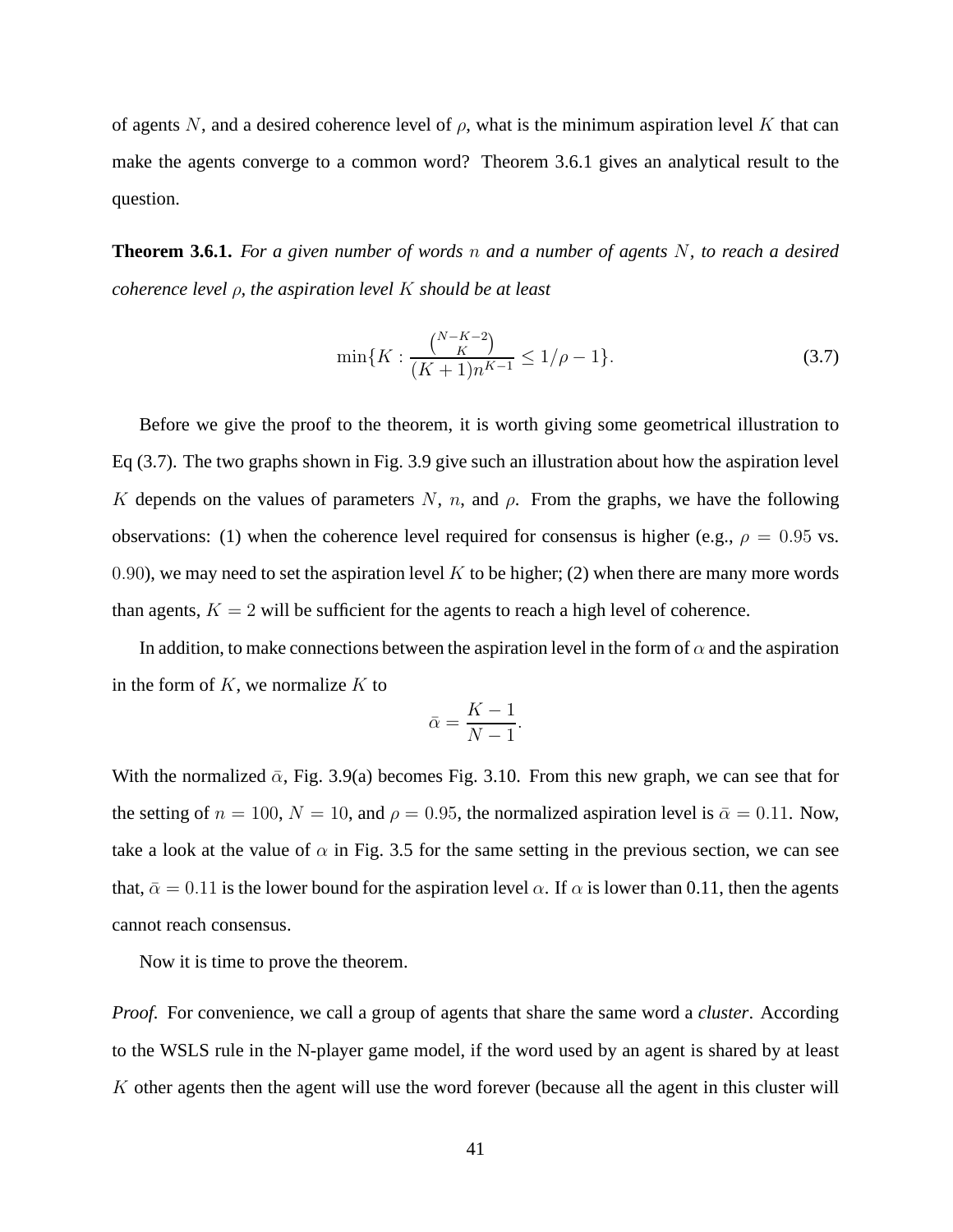not change their word). A cluster with size of  $K + 1$  or more—recall that K is the aspiration level—will be called an *aspired cluster*.

If the aspiration level K is too small (such as  $K = 1$ ), it is very easy to form many aspired



Figure 3.9: How aspiration level  $K$  depends on the number of agents,  $N$ , the number of words,  $n$ , and the coherence level  $\rho$ .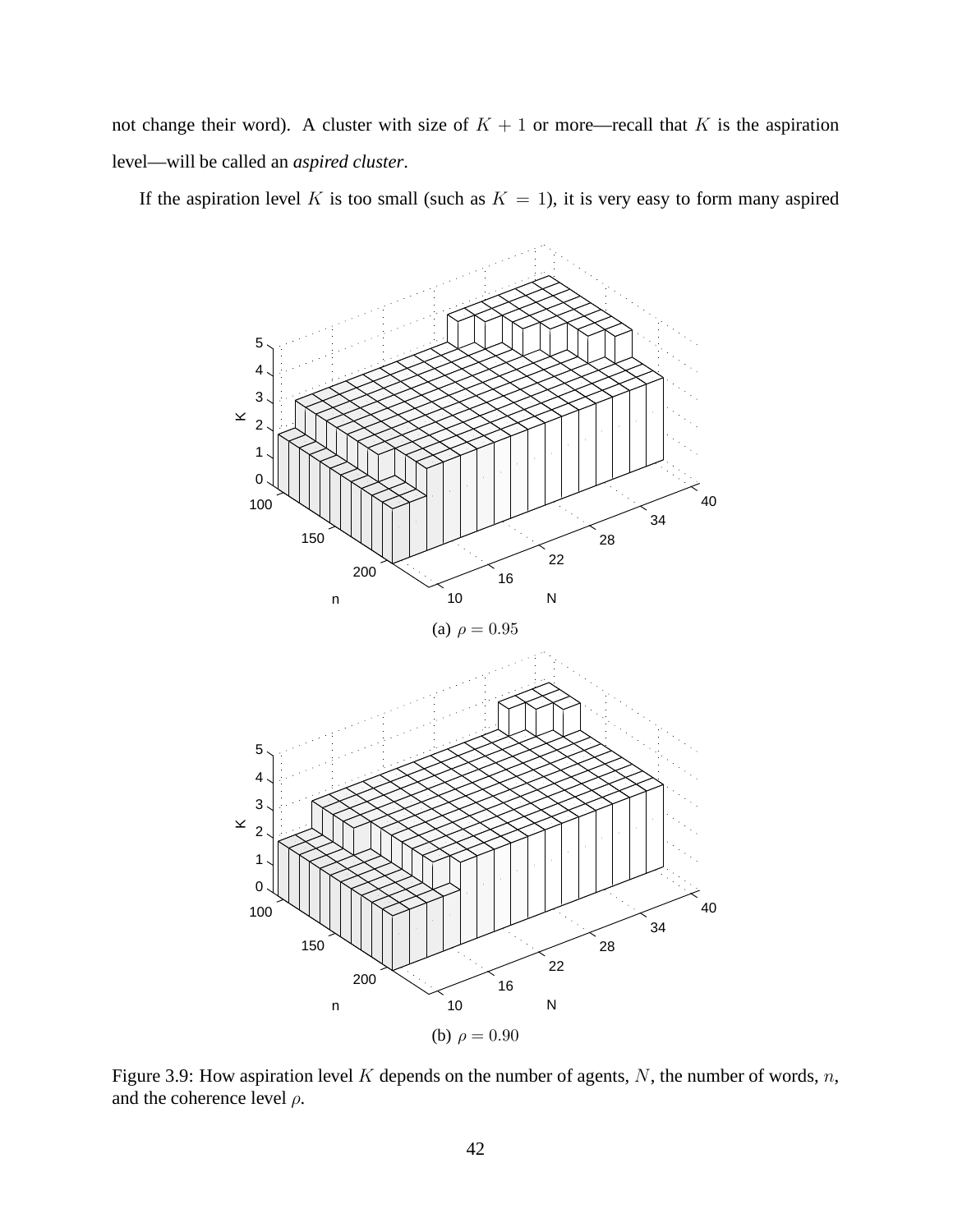

Figure 3.10: How aspiration level, in the form of  $\bar{\alpha}$ , depends on the number of agents N, the number of words *n*, when the coherence level  $\rho$  is held to 0.95.

clusters when there are many agents. If the aspiration level K is big enough (such as  $K \geq 2$ ), it is not easy to form even one aspired cluster. Now suppose  $K$  is big enough, then according to the WSLS rule, once the first aspired cluster is formed<sup>2</sup>, the agents in that cluster will stay in the cluster at the next time step. An agent that is not in the aspired cluster, which we call an *outsider*, will randomly choose another word at the next time step. There are three possible outcomes when an outsider agent randomly chooses a word:

- 1. the word is the same word shared by the agents in the existing aspired cluster; in this case, we say the agent is absorbed into the cluster;
- 2. this agent and some other outsiders form a second aspired cluster whose members share a word that is different from the one shared by the first cluster;
- 3. neither outcome 1 nor outcome 2.

 $2$ It is not easy to form one aspired cluster, so we can safely suppose that it is unlikely that two or more aspired clusters can be formed simultaneously.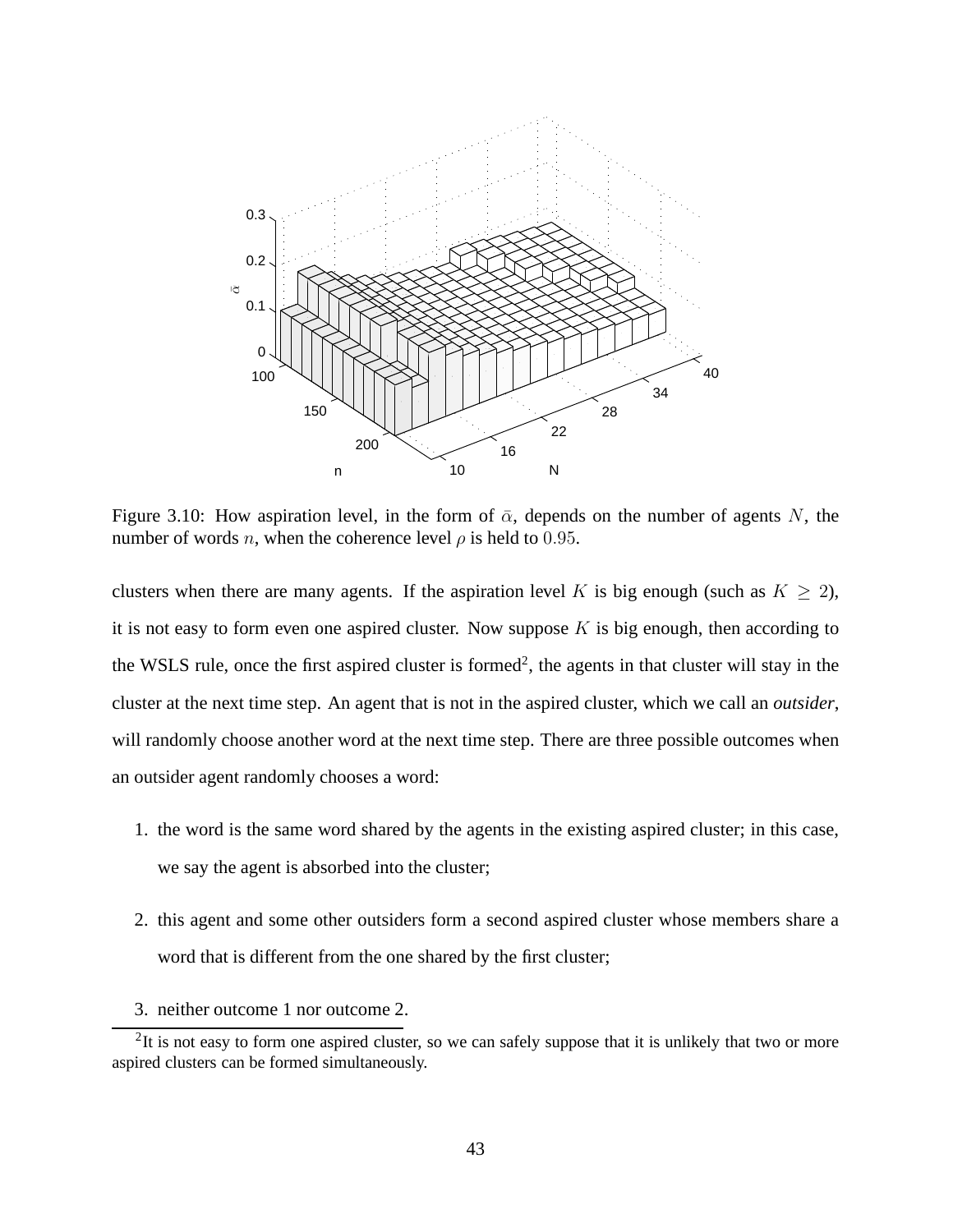Now, the critical point is that in order for all the agents to reach a consensus, the chance that the outsiders of the first aspired cluster to be absorbed into that cluster, denoted by  $p_1$ , should be much larger than the chance that they form a second aspired cluster, denoted by  $p_2$ . The calculation of  $p_1$  can be given by

$$
p_1 = 1 - \left(1 - \frac{1}{n}\right)^{N - K - 1},
$$

where  $\left(1-\frac{1}{n}\right)$  $\left(\frac{1}{n}\right)^{N-K-1}$  indicates the probability that no outsider—there are  $N-K-1$  outsiders uses the word shared by the first cluster. And, the calculation of  $p_2$  can be approximately given by

$$
p_2 = \binom{N-K-1}{K+1} \left(\frac{1}{n}\right)^{K+1} (n-1),
$$

where  $\binom{N-K-1}{K+1}$  means the number of the ways to form a second cluster of size  $K + 1$  from the  $N-K-1$  outsiders, and  $\left(\frac{1}{n}\right)$  $\frac{1}{n}$ )<sup>K+1</sup>(n – 1) means the chance of the K + 1 "lucky" outsiders to fall in any one of the remaining  $n - 1$  words.

Given  $p_1$  and  $p_2$ , the eventual coherence  $\rho$  that the agents can achieve can be approximately estimated by (the larger the difference between  $p_1$  and  $p_2$  ( $p_1-p_2$ ), the more accurate the estimation, because we neglect many other possible outcomes such as a third cluster in the future)

$$
\rho \approx \frac{p_1}{p_1 + p_2}.
$$

So, to achieve a coherence level of at least  $\rho$ , the following inequality should hold

$$
\frac{p_1}{p_1 + p_2} \ge \rho.
$$

Plugging  $p_1$  and  $p_2$  into the above equation, and making some simplifications such as replacing  $(n-1)$  by n, we have the aspiration level K should be at least  $\min\{K : \frac{\binom{N-K-2}{K}}{(K+1)n^{K-1}} \leq 1/\rho-1\}$ . ■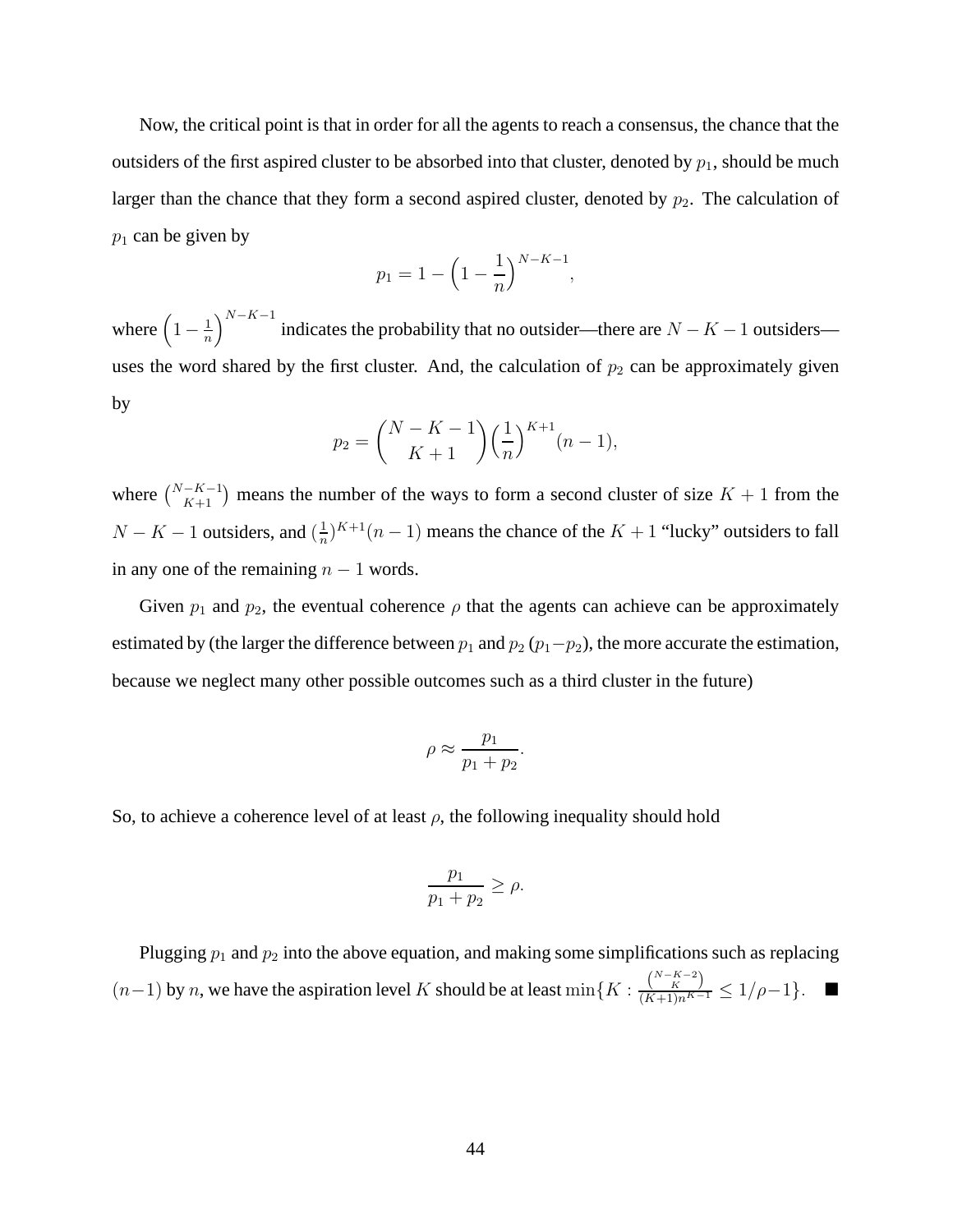#### **3.6.3 Time for reaching consensus**

Above we have given the conditions for the agents to reach consensus. A general conclusion from the condition theorem is that if the number of words is much larger than the number of agents, the aspiration level K can be set to quite low such as  $K = 2$  or  $K = 3$ . Here supposing the condition is satisfied, we want to know how much time is needed for reaching a given level of coherence. One motivation is that we know that a high value of the aspiration level  $K$  can guarantee that the agents will reach a consensus, but this may take infinite time to reach. For example, in the simulations given earlier in this chapter (e.g. Fig. 3.5), we can see that when the aspiration level is too high, then the agents can not reach any consensus within some limited number of time steps such as 500 iterations.

The computation of the time for reaching a given level of coherence is approached by deriving a dynamics equation that specifies on the average how much coherence can be obtained at a given time step. This is given in the following theorem.

**Theorem 3.6.2.** *In the N-player game model, if the conditions for reaching consensus is satisfied (see Theorem 3.6.1), then the expected dynamics of the coherence is described by the following equation:*

$$
\psi(t) = \psi(0) + \frac{\binom{N}{K+1}}{n^K} \left(1 - \frac{1}{n}\right)^{N-K-1} \times \sum_{i=1}^t \left[ \left[1 - \frac{\binom{N}{K+1}}{n^K} \left(1 - \frac{1}{n}\right)^{N-K-1} \right]^{i-1} \left[K + 1 - \psi(0) + (N - K - 1)\left(1 - \left(1 - \frac{1}{n}\right)\right)^{t-i}\right] \right] \tag{3.8}
$$

*where*  $\psi(t)$  *is the expected largest number of agents that share the same word at t-th iteration (i.e., at time step t*). (The computation of  $\psi(0)$  is given in the next theorem.)

*Proof.* For convenience, we call a group of agents that share the same word a *cluster*. Then  $\psi(t)$ is the expected size of the largest cluster of agents that share the same word at  $t$ -th time step.

According to the WSLS rule in the N-player model, an agent will use a word forever if the word is shared by at least K other agents. In other words, there is an aspired cluster of size  $K + 1$ .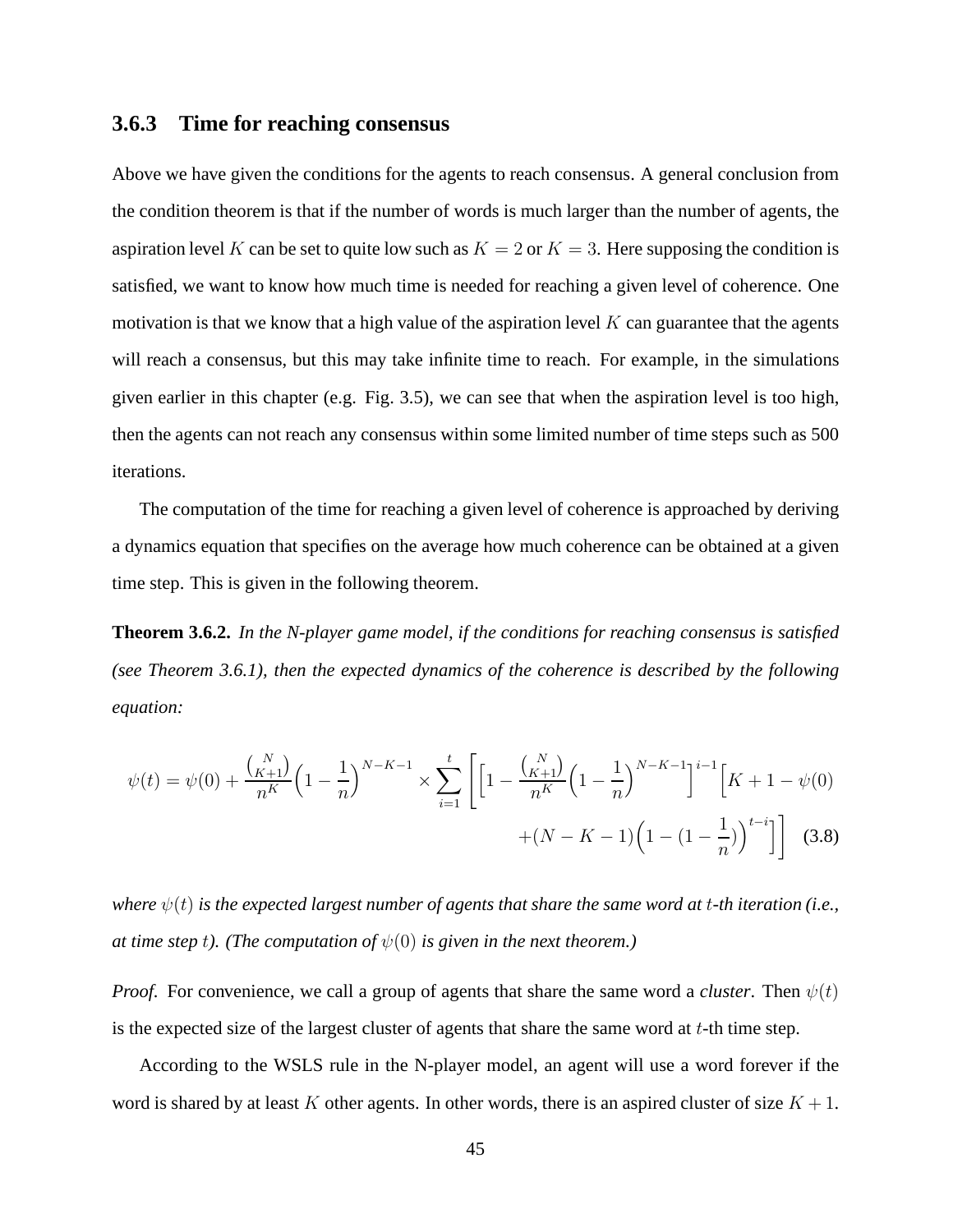Obviously, the time point when an aspired cluster is formed is a random variable, which can take any value from  $1, 2, \dots, t$ . Denote this random variable by T, and denote by  $P(T = i)$ ,  $1 \le i \le t$ , the probability that an aspired cluster is formed at time step  $i$ .

If  $p$  is the probability that the agents can form an aspired cluster in one time step for the first time before there is any other aspired cluster, then  $P(T = i)$ , the probability that an aspired cluster is formed at time step  $i$ , can be computed as follows

$$
P(T = i) = p(1 - p)^{i - 1}.
$$

As to the computation of  $p$ , it can be calculated by

$$
p = {N \choose K+1} n(1/n)^{K+1} (1 - 1/n)^{N-K-1}
$$
  
= 
$$
{N \choose K+1} {N \choose K+1} (1 - 1/n)^{N-K-1},
$$
 (3.9)

where in Eq (3.9),  $\binom{N}{K+1}$  indicates the number of the ways to form a cluster of size  $K + 1$  from a population of N agents,  $(1/n)^{K+1}(1-1/n)^{N-K-1}$  indicates the probability that exactly the  $K+1$ agents in the cluster share the same word (considering that each agent randomly chooses a word from *n* words), and *n* means there are *n* words that can be shared.

When such an aspired cluster is formed, the agents in the cluster will keep their word forever. The agents outside the cluster (if not in another aspired cluster) will randomly update their word until they join the cluster (or another aspired cluster). Therefore, we want to know how the size of the aspired cluster will change once the aspired cluster has been formed. Note that, when the aspiration level K is large enough (such as 3), it is very unlikely that two or more aspired clusters will be formed.

Denote by  $g(\tau)$  the cluster size at  $\tau$  time steps after that the aspired cluster has already been formed. In other words, if the aspired cluster is formed at time step  $t_0$ , then  $g(\tau)$  means the cluster size at time step  $\tau + t_0$ . For example, if the aspired cluster is formed at time  $t_0 = 100$ , and  $\tau = 30$ ,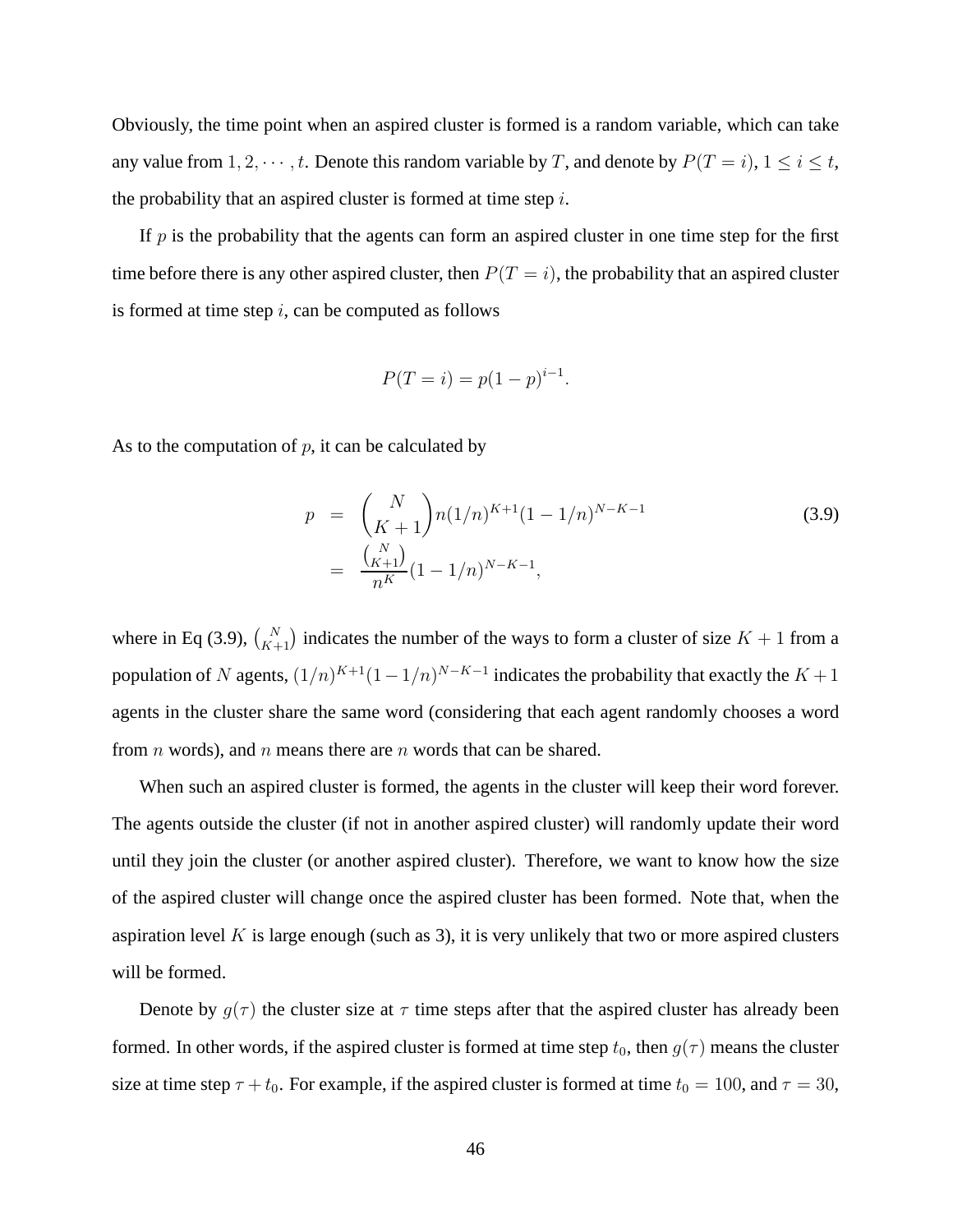then  $g(\tau = 30)$  means the cluster size at time step 130 from the beginning.

The computation of  $g(\tau)$  is as follows. In each time step, an agent that is outside the aspired cluster will have a chance of  $1/n$  to be absorbed into the cluster, given that the agent chooses a word at random from n words. So, during  $\tau$  time steps, the probability for an outsider agent to join the cluster is  $1 - (1 - 1/n)^{\tau}$ . From  $g(0) = K + 1$  and there are  $N - K - 1$  outsider agents, we have  $g(\tau) = (K+1) + (N - K - 1)(1 - (1 - 1/n)^{\tau})$ .

According to strong Markov property (Norris, 1997), the expected cluster size  $\psi(t)$  should be

$$
\psi(t) = \psi(0) + \sum_{i=1}^{t} P(T = i) \left( g(t - i) - \psi(0) \right)
$$
  
=  $\psi(0) + \frac{\binom{N}{K+1}}{n^K} \left( 1 - \frac{1}{n} \right)^{N-K-1} \times \sum_{i=1}^{t} \left[ \left[ 1 - \frac{\binom{N}{K+1}}{n^K} \left( 1 - \frac{1}{n} \right)^{N-K-1} \right]^{i-1} \left[ K + 1 - \psi(0) \right] + (N - K - 1) \left( 1 - \left( 1 - \frac{1}{n} \right) \right)^{t-i} \right]$  (3.10)

The proof is almost completed except that we have not shown the computation of  $\psi(0)$ , which will be given in the next theorem.

**Theorem 3.6.3.** *For* N *agents,* n *words, the expected largest number of agents that share the same word at the beginning,*  $\psi(0)$ *, is* 

$$
\psi(0) = N - \sum_{u=1}^{N-1} \sum_{\substack{0 \le k_i \le u \\ k_1 + \dots + k_n = N}} \frac{N!}{k_1! k_2! \cdots k_n! n^N}.
$$

*Proof.* The setting of N agents each choosing at random a word from the n available words  $\{w_1, \dots, w_n\}$ , can be converted to a classical urn model, called *Maxwell-Boltzman urn model* (Rosen et al., 2000), which is about placing N distinguishable balls in n distinguishable urns. The result of the N agents each choosing a word can be characterized as such an event  $(k_1, k_2, \dots, k_n)$ , in which  $k_1$  agents share word  $w_1$ ,  $k_2$  agents share word  $w_2$ , ..., and  $k_n$  agents share word  $w_n$ , with the restriction  $\sum_{i=1}^{n} k_i = N$ ,  $k_i \ge 0$ . Or, in terms of the urn model, the event  $(k_1, k_2, \dots, k_n)$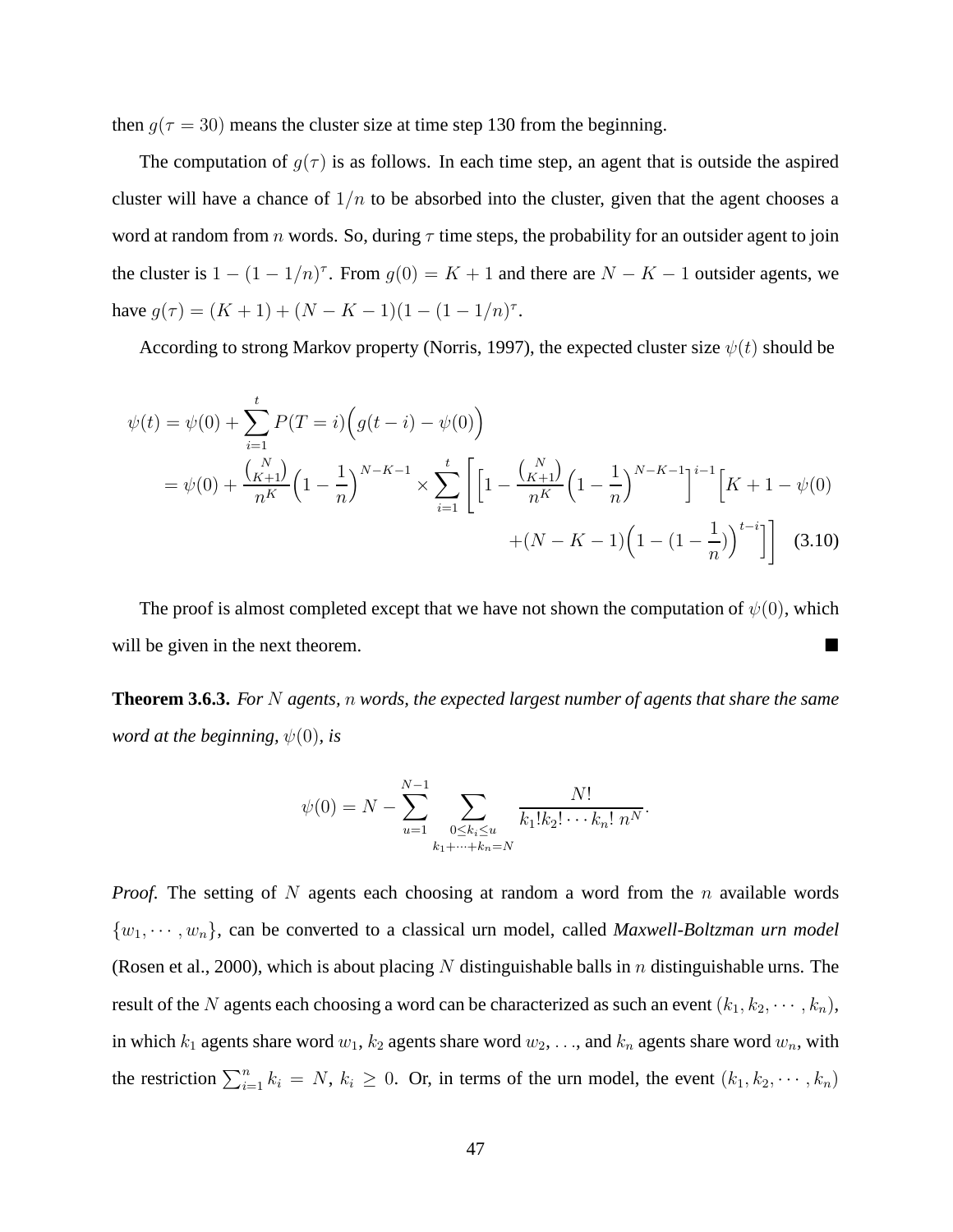means  $k_1$  balls in urn 1,  $k_2$  balls in urn 2, ..., and  $k_n$  balls in urn n.

The probability of the event  $(k_1, k_2, \dots, k_n)$  is given by

$$
p(k_1, k_2, \cdots, k_n) = {N \choose k_1 \ k_2 \ \cdots \ k_n} / n^N = \frac{N!}{k_1! k_2! \cdots k_n! \ n^N},
$$

where  $\binom{N}{k_1k_2\cdots k_n}$  is a multinomial combinatorial number that gives the number of the ways that result in the event  $(k_1, k_2, \dots, k_n)$ .

Let  $X_i$  be the number of agents that share word  $c_i$ . Then  $(X_1, X_2, \dots, X_n)$  is a random vector, from which we can give a definition to the largest number of agents that share the same word—also a random variable, denoted by U

$$
U = \max\{X_1, X_2, \cdots, X_n\}
$$

Then we have the cumulative distribution of  $U$ 

$$
P(U \le u) = \sum_{\substack{0 \le k_i \le u \\ k_1 + \dots + k_n = N}} p(k_1, k_2, \dots, k_n)
$$

And finally, the expected value of the largest number of agents that share the same word, is as follows

$$
E[U] = \sum_{u=1}^{N} P(U = u)
$$
  
= 1 × P(U = 1) + 2 × P(U = 2) + ··· + N × P(U = N)  
= 1 × (P(U \le 1) - P(U \le 0)) + 2 × (P(U \le 2) - P(U \le 1)) +  
+ ··· + N × (P(U \le N) - P(U \le N - 1))  
= NP(U \le N) - P(U \le 0) - P(U \le 1) - ··· - P(U \le N - 1)  
= N - \sum\_{u=1}^{N-1} P(U \le u) since P(U \le N) = 1 and P(U \le 0) = 0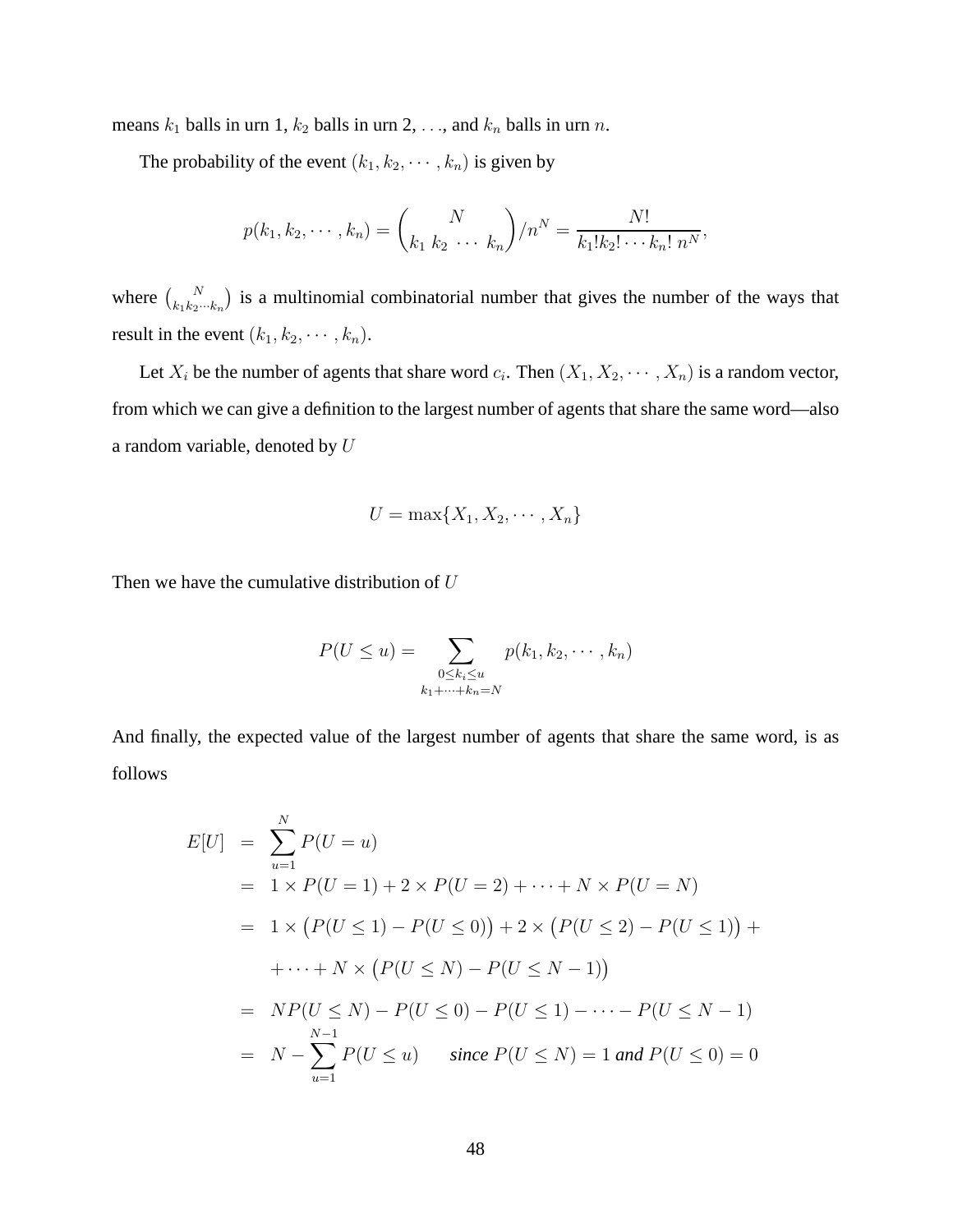$$
= N - \sum_{u=1}^{N-1} \sum_{\substack{0 \le k_i \le u \\ k_1 + \dots + k_n = N}} p(k_1, k_2, \dots, k_n)
$$

$$
= N - \sum_{u=1}^{N-1} \sum_{\substack{0 \le k_i \le u \\ k_1 + \dots + k_n = N}} \frac{N!}{k_1! k_2! \dots k_n! n^N}.
$$

Thus complete the proof.

**Remark.** Though we give an explicit formula for  $\psi(0)$ , it is very difficult to compute it, especially when N and n are large numbers. For the case of  $N = 20$  and  $n = 100$ , by using an approximate algorithm to the above theorem, we have obtained an approximation  $\psi(0) = 1.964$ . Actually, the average of 1000 runs of simulation shows that  $\psi(0) = 1.962$ .

**Comparison between simulation and analytical results on dynamics.** Fig. 3.11 gives the comparison between the simulation and analytical results. The parameter setting for obtaining the shown results is:  $K = 3$ ,  $N = 20$ , and  $n = 100$ . The plot of the dashed simulation line is obtained by averaging 1000 simulations. From the figure, we can see that there is a trend for the theoretical result (as shown by smooth line) to eventually have higher coherence values than the simulation result. This is because the theoretical result is computed based on Theorem 3.6.2, and the theorem has an assumption that there are not two or more aspired clusters. When there is a chance for two or more aspired clusters to occur, the coherence will decrease (the maximum coherence is achieved when there is only one cluster). Clearly, the assumption does not always hold in simulations, thus the simulation result will eventually show lower coherence than the theoretical (ideal case) result. In addition, this difference only becomes significant when time tends to infinity, because the theoretical coherence will, according to our assumption, tend to 1 while the simulation result cannot.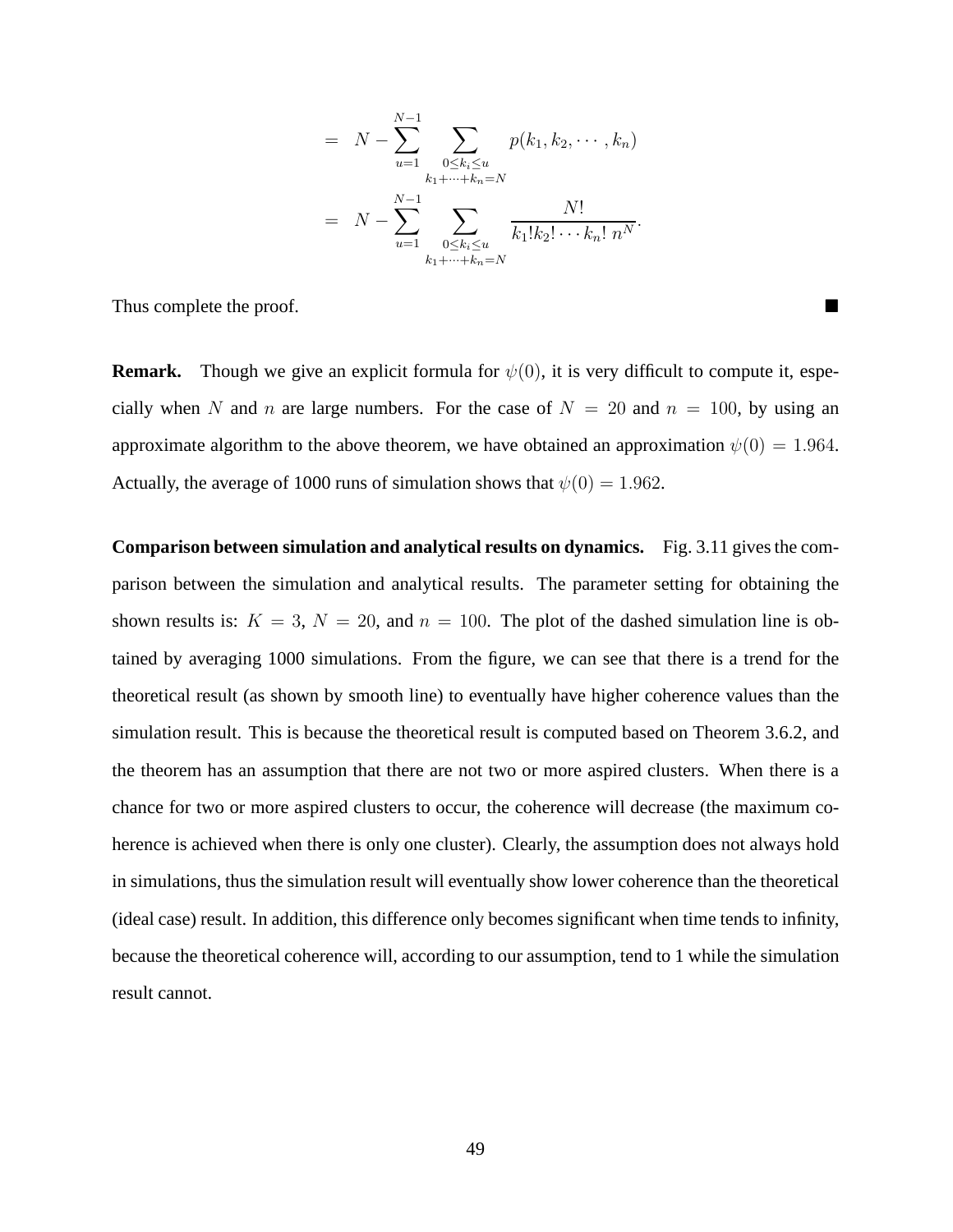

Figure 3.11: Comparison between the simulation and analytical results.

# **3.7 Summary**

In this chapter we studied our first linguistic consensus case: reaching word consensus. The word consensus problem concerns how a group of agents can converge to a common word, out of a number of possible words, for representing a single shared meaning.

In terms of the self-organizing framework given in Chapter 2, we designed a word consensus model that focuses on the following two components: (1) the 2-player word consensus game, and (2) the agent learning model. In the design of the game, we defined its payoff function as follows: if two agents use the same word, both receive a positive payoff; otherwise 0. In the design of agents, the win-stay lose-shift (WSLS) learning rule was used. According to the WSLS rule, an agent will keep using its recently-used word unless the success ratio of the word is below some threshold.

Our work has the following contributions. First, we proposed a word consensus model in which agents make adaptations using the WSLS learning rule. We showed by computer simulation and mathematical analysis that agents in our model can converge to a common word under certain conditions, and we gave those conditions. We also gave a dynamics equation on how coherence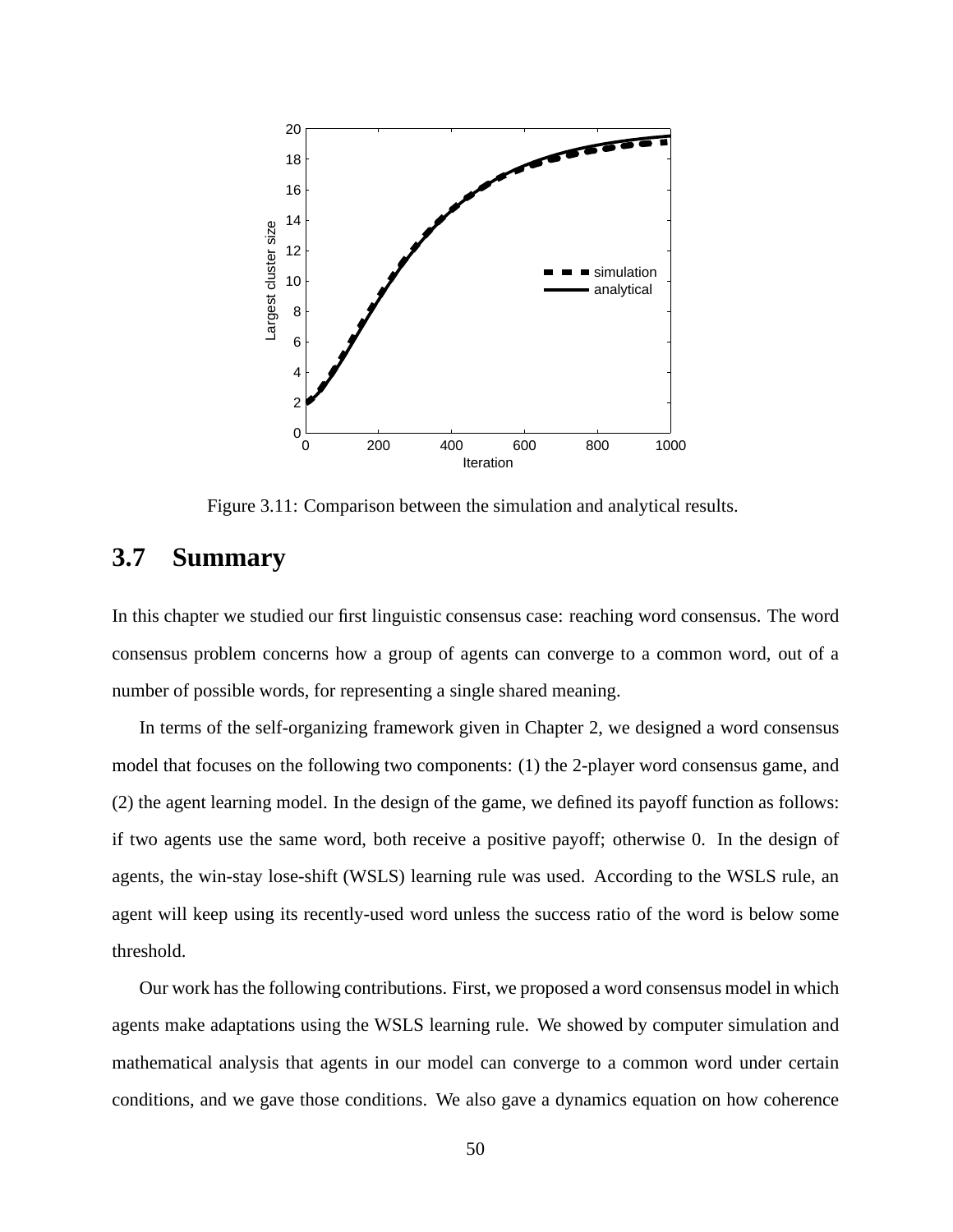changes over time when the convergence conditions are satisfied. Second, though our work was motivated by (Shoham and Tennenholtz, 1997) and (Matsen and Nowak, 2004), compared to the Shoham-Tennenholtz model, ours requires a minimum memory load on the agents, and compared to the Matsen-Nowak model, our analytical result gives a comprehensive description of the relationship among all related parameters.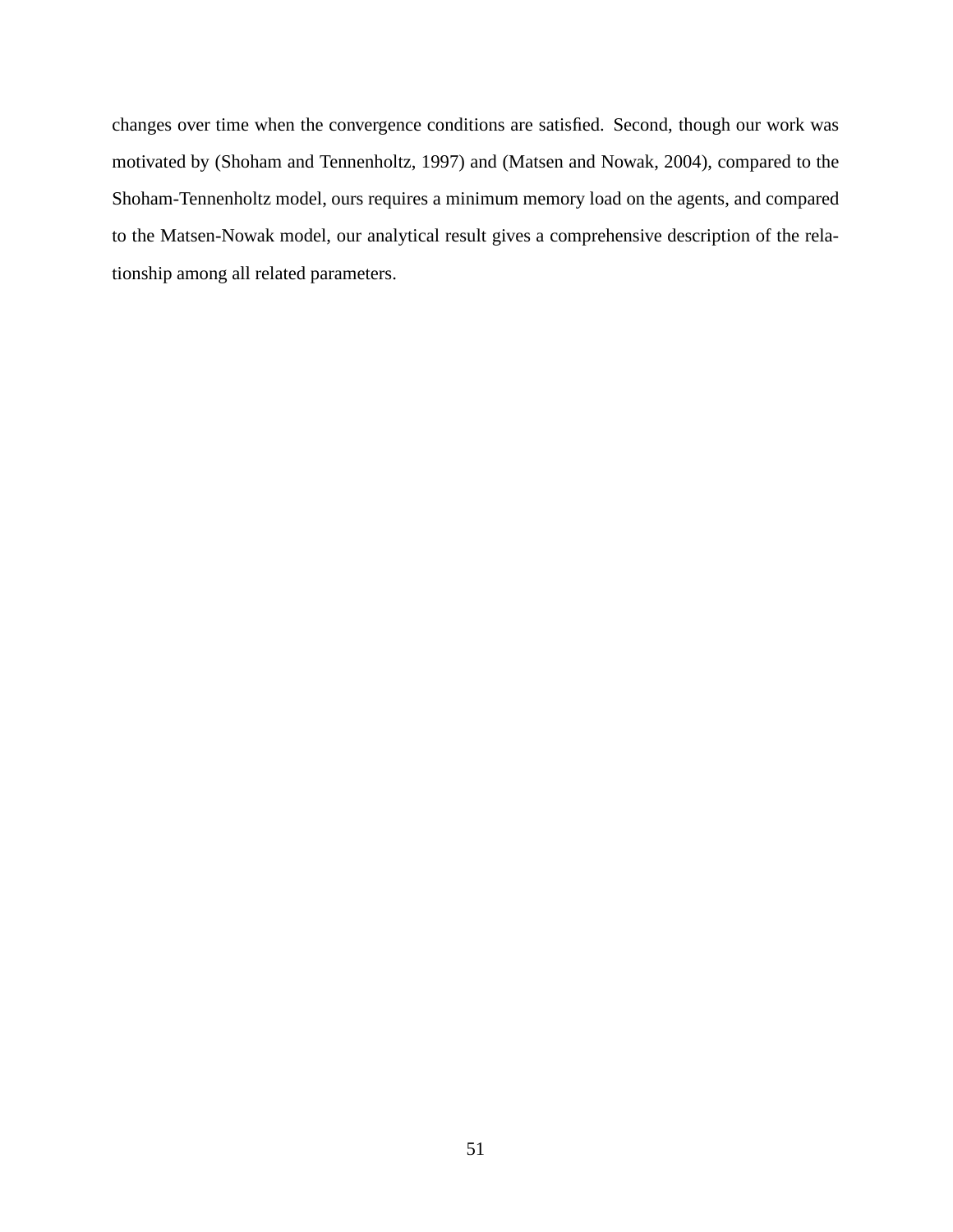# **Chapter 4**

# **Case 2: Reaching Coherent Communication**

## **4.1 Introduction**

In the word consensus problem we studied in the last chapter, we supposed there is only one meaning involved and the task of the agents is to reach an agreement on using one common word for representing the meaning. However, what will happen if there are multiple meanings involved? For example, suppose there are two meanings  $\{hungry, thirsty\}$  and two words  $\{a, b\}$ . It is possible for the agents to use the same word, say  $a$ , to represent both meanings. If this happens, then when a speaker uses the word a to represent meaning  $hungry$ , it is possible for a hearer to interpret *a* as the other meaning *thirsty*.

In this chapter, to address the above situation where there are many meanings, we study another linguistic consensus case: coherent communication. In the coherent communication problem, there are a set of meanings and a set of words. A group of agents each have an encoding function that can map a meaning to a word, and a decoding function that can map a word to a meaning. The agents may have incoherent (or incompatible) encoding and decoding functions and thus they cannot communicate effectively. The job of the agents is to develop a coherent communication system so that the intended meaning of one agent can be correctly conveyed to another agent through their encoding and decoding functions.

The agents are supposed to be adaptive—they can change their coding functions based on interactions they have with each other. So a key question is how can we design adaptive mechanisms for such agents so that they can converge to a coherent communication system.

In the design of the agents, there are four factors that may affect the convergence which are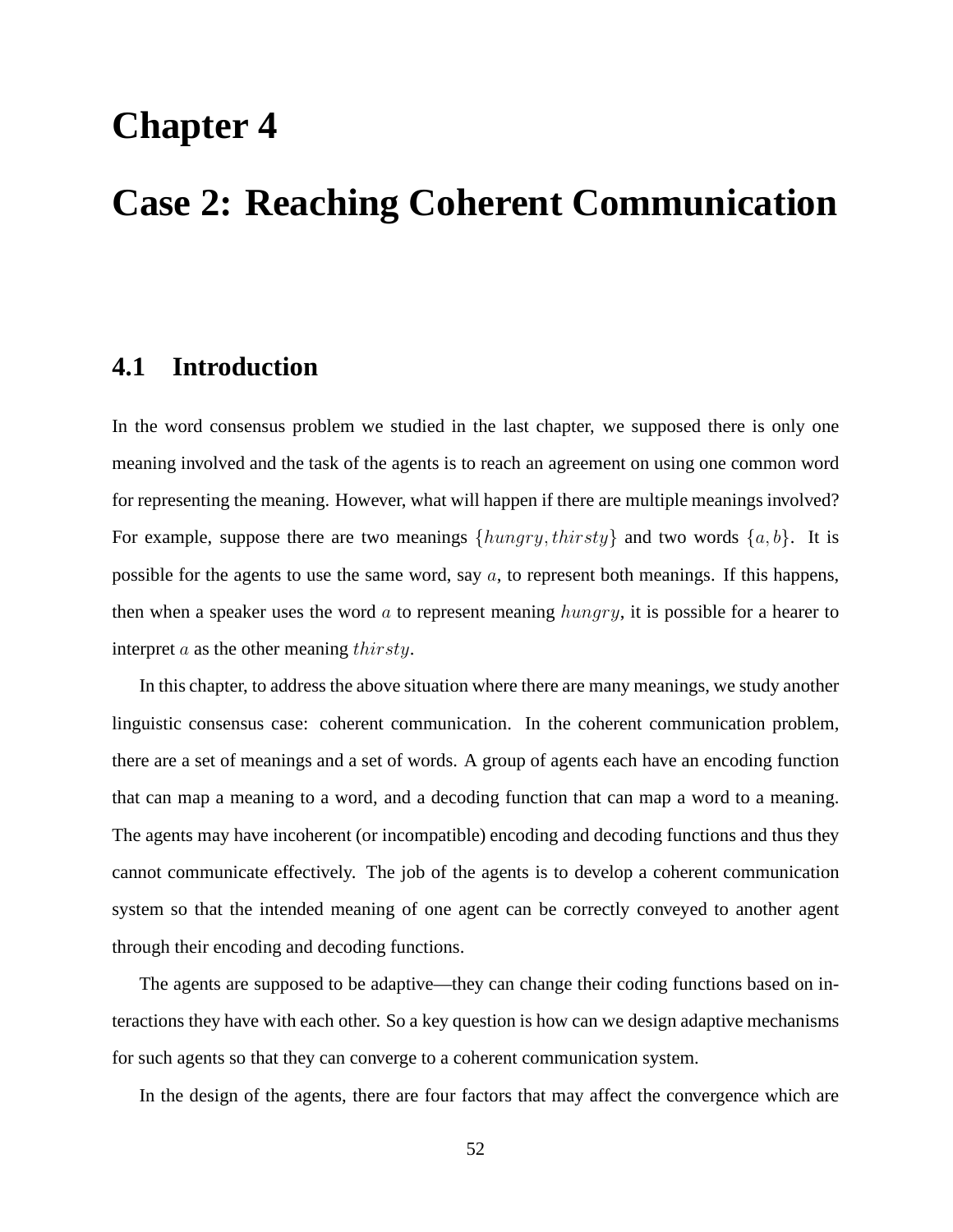listed as follows.

- 1. Population size: the number of agents;
- 2. Vocabulary scale: the number of meanings and the number of words;
- 3. Learning mechanism: how agents change their coding function;
- 4. Interaction structure: who interacts with whom.

In this chapter, we will study how two agents (a sender and a receiver) can converge to coherent communication using a learning mechanism called *simple reinforcement learning* (SRL) rule. We aim at studying how the vocabulary scale and SRL learning parameters affect the convergence. We will construct a computational model using the self-organizing language framework presented in Chapter 2, and then conduct computer simulation and mathematical analysis to find the conditions under what the agents can converge to a coherent communication system and to understand their convergence speed if the convergence conditions are satisfied.

In the next section we give a brief review of related work. Then we set up a simple reinforcement learning model and specify our research questions. Next we concentrate on presenting our computer simulations and mathematical analyses of the questions. We close with a summary of this chapter.

#### **4.2 Related work**

The coherent communication problem studied in this chapter was pioneered by James Hurford (1989) in his seminal work on the computational study of the *evolution of vocabulary*. Since then, many studies has been conducted on the *evolution of vocabulary* or the *emergence of communication*, including, to cite a few of them, (Oliphant and Batali, 1997; Nowak et al., 1999; Smith, 2004; Lenaerts et al., 2005).

According to the learning mechanism, the existing work can be classified into two paradigms: *observational learning* and *reinforcement learning*. The observational learning mechanism is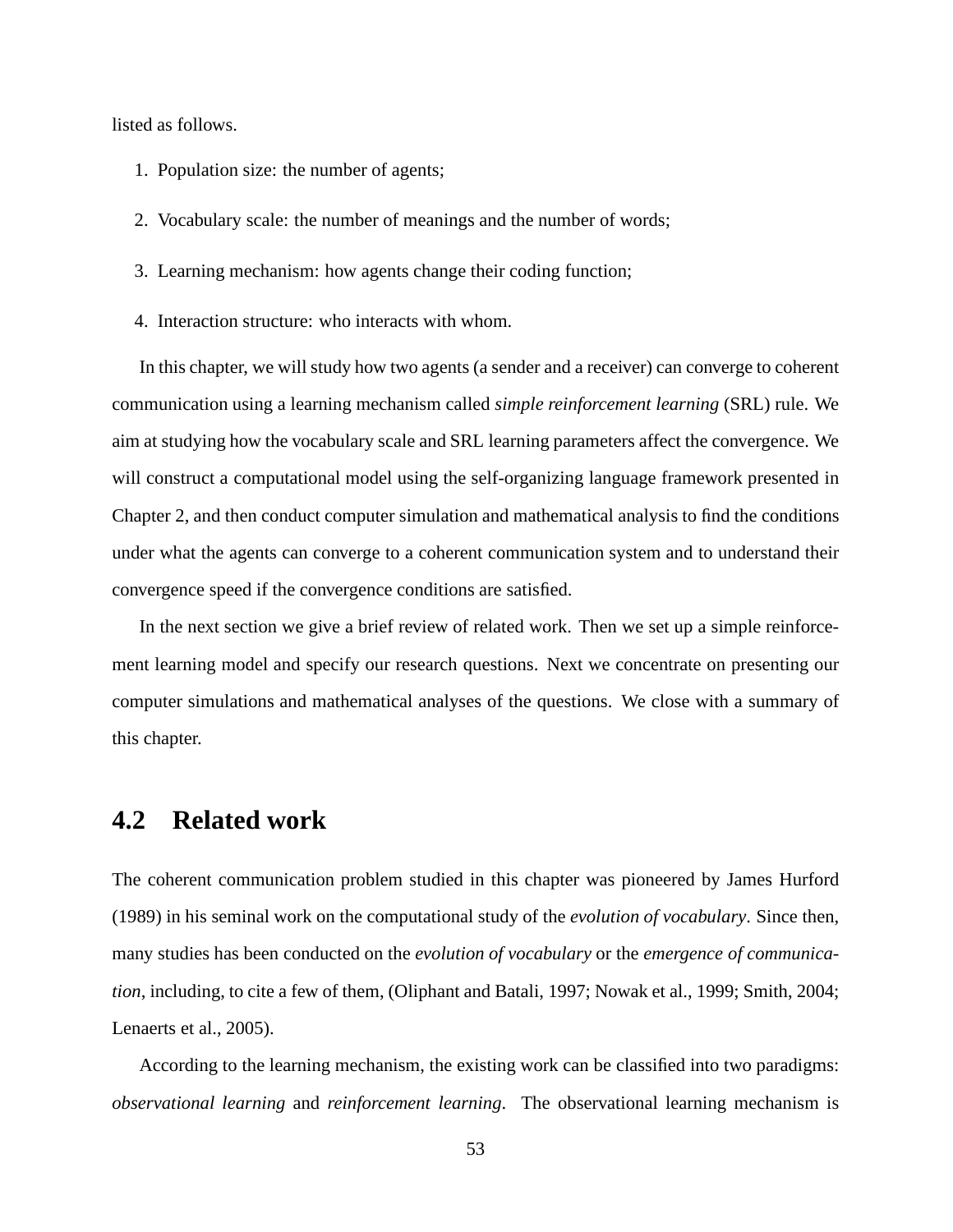mainly used in the study of vocabulary evolution through cultural transmission (Hurford, 1989; Oliphant and Batali, 1997; Nowak et al, 1999; Smith, 2004). In such cultural transmission models, it is supposed that there are two kinds of agents: parents and children, and vocabulary can be transmitted from parents to children. During the process of transmission, children acquire their vocabulary (the encoding and decoding functions) by learning (i.e., observing and generalizing) how adults produce and interpret words, and then they become the parents of the next generation. In this way the collective vocabulary of the agents and the corresponding communication coherence change over generations.

On the other hand, the reinforcement learning is mainly used in the study of the emergence of communication through self-organization (Steels, 1996; Kaplan, 2000, 2005; De Jong and Steels, 2003; Lenaerts et al., 2005). The mechanism of self-organization is similar to our framework presented in Chapter 2 (the difference is that ours is based on a game theoretical framework).

In this thesis we are particularly interested in reinforcement learning which only requires a minimum of feedback information for learning. Though the formulation of communication models underlying the studies using reinforcement learning is abstract and straightforward, there is no theoretical proof to show why or not a group of agents can converge to a coherent communication system. For example, a recent article by Lenaerts et al. (2005) has done a comprehensive study on using reinforcement learning for reaching coherent communication, but all the results were obtained using computer simulation. The difficulty of giving a theoretical proof might be explained by that each agent has dual functions (encoding and decoding functions) which make things complicated.

To make progress, we propose a minimum communication model in which there are only two agents: a sender and a receiver. Different from existing work, in our minimum model, the sender only has an encoding function and the receiver only has a decoding function. With this reduction, we hope we can achieve a thorough understanding of the theoretical aspects of the reinforcement learning model.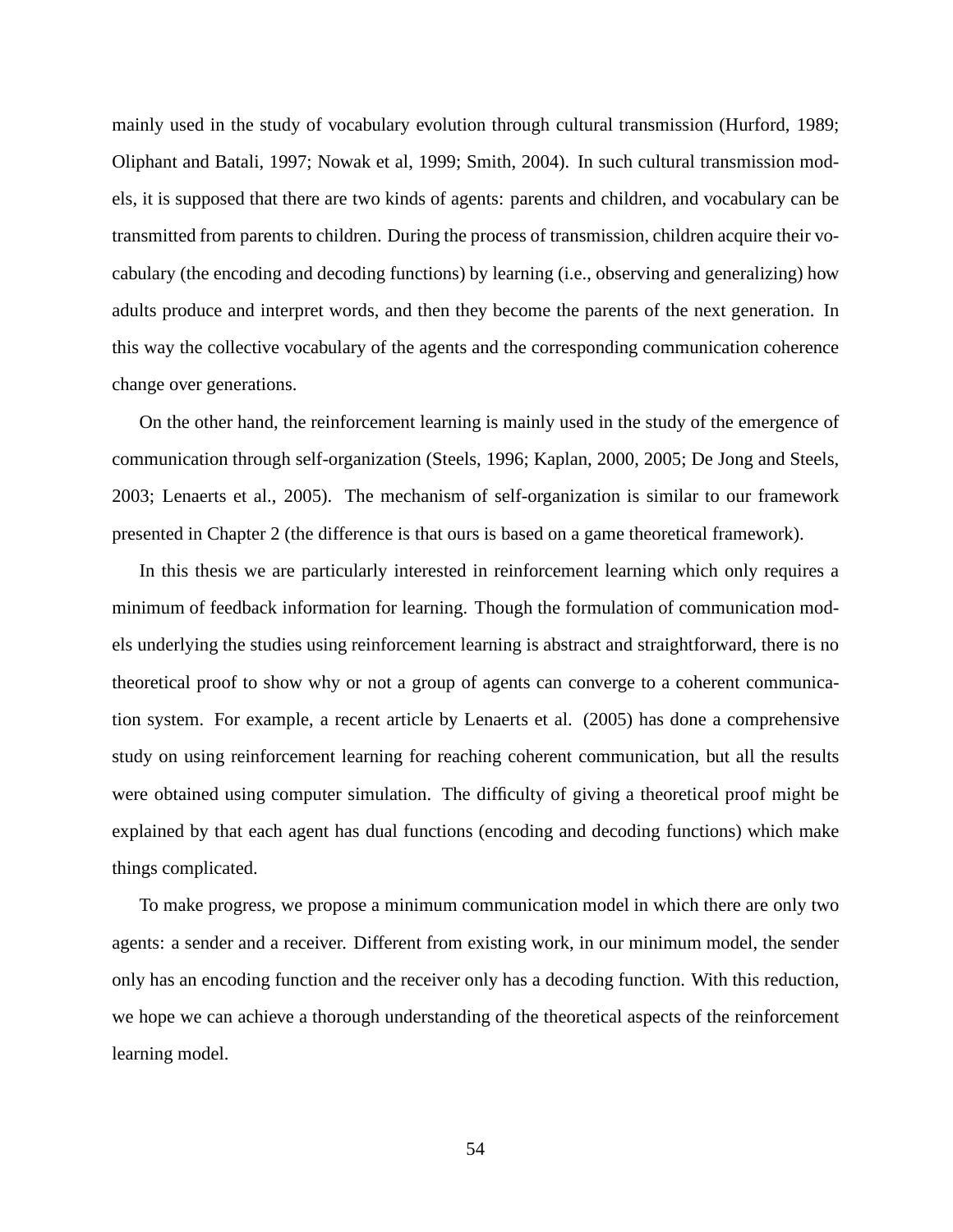### **4.3 A formal communication model**

The objective of this chapter is to study how agents can reach a coherent communication. First we need to clarify what we mean by communication. Our model of communication is adapted from Hurford (1989), which is the basis for most work in studying the emergence of communication or the evolution of vocabulary. In a simple communication model (see Fig. 4.1), there are  $m$  meanings  $X = \{x_1, \dots, x_m\}$ , n words  $Y = \{y_1, \dots, y_n\}$ , and two agents: sender and receiver. The sender has an encoding (or production) function  $f_s : X \mapsto Y$  that can produce a word to represent a meaning, and the receiver has a decoding (or interpretation) function  $f_r : Y \mapsto X$  that can output a meaning as an interpretation to a word. A basic assumption in the model is that the sender cannot convey his meaning to the receiver directly; rather, he can only convey a meaning via some word. To communicate a meaning, say  $x$ , the sender needs to call his encoding function  $f_s$  to convert the meaning into a word y, in the form of  $y = f_s(x)$ . For the receiver, once receiving the word y, she needs to call her decoding function  $f_r$  to convert the word back to a meaning  $\hat{x}$ , in the form of  $\hat{x} = f_r(y)$ . If the interpreted meaning  $\hat{x}$  is the same as the original meaning x, then we say the communication between the sender and receiver over the meaning  $x$  is successful; otherwise it is failed. Later we will frame this communication process into a communication game.



Figure 4.1: A communication model. Given a meaning x, the sender encodes it into a word. When receiving a word, the receiver decodes it to a meaning  $\hat{x}$ .

*Remark.* The meaning set is a discrete set, which implies that each meaning is atomic or primitive. The word set is also a discrete set. Another assumption is that the sender and receiver have the same meaning set  $X$  and the same word set  $Y$ .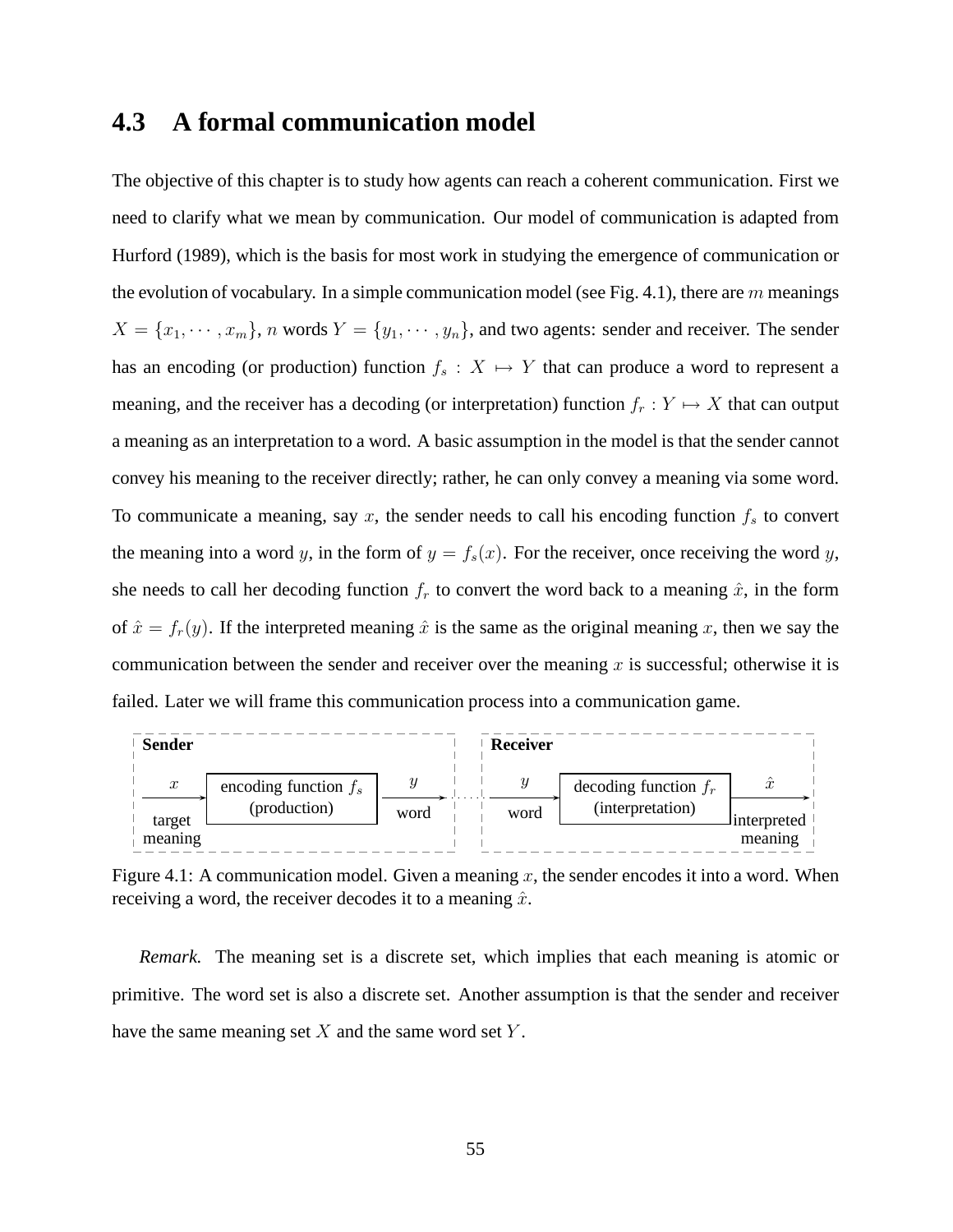**Communication coherence.** Here we give a definition of *communication coherence* between a sender and a receiver, which is the probability of having successful communication between the sender and receiver over any meaning. To be precise, let  $f_s$  be the encoding function of the sender,  $f_r$  be the decoding function of the receiver, and  $p(x)$  be the probability of meaning x being used. Then we can define the communication coherence between the sender and receiver as

$$
\phi(f_s, f_r) = \sum_{x \in X} p(x)I\Big(x = f_r(f_s(x)\Big),\,
$$

where  $I(x = x')$  is the indicator function, and thus  $I(x = f_r(f_s(x))$  indicates the communication coherence over one meaning  $x$ .

This coherence measurement will be used as the definition of population coherence in our minimum model that is to be given later (see Fig. 4.6).

**A probabilistic implementation of coding functions.** In the above communication model, the encoding and decoding functions  $f_s$  and  $f_r$  have not been specified yet. There are various ways to implement the two functions. An elegant mathematical treatment is to generalize the encoding function  $y = f_s(x)$  to be a conditional distribution  $p(y|x)$ , which allows each word y to be used for representing a given meaning x with some probability. Similarly, the decoding function  $x = f_r(y)$ can be generalized to another conditional distribution  $q(x|y)$ , which allows each meaning x to be used as an interpretation for a received word y. For convenience, the distribution  $p(y|x)$  will be called the *encoding distribution* of the sender, and the distribution  $q(x|y)$  will be called the *decoding distribution* of the receiver. With this treatment, we can easily define the communication coherence between a sender and a receiver over meaning  $x$  as

$$
\phi_x(f_s, f_r) = \phi_x(p, q) = \sum_y p(y|x)q(x|y)
$$

where  $p(y|x)q(x|y)$  indicates the probability that meaning x can be successfully communicated via word y, and thus  $\sum_{y} p(y|x)q(x|y)$  is the probability that meaning x can be successfully com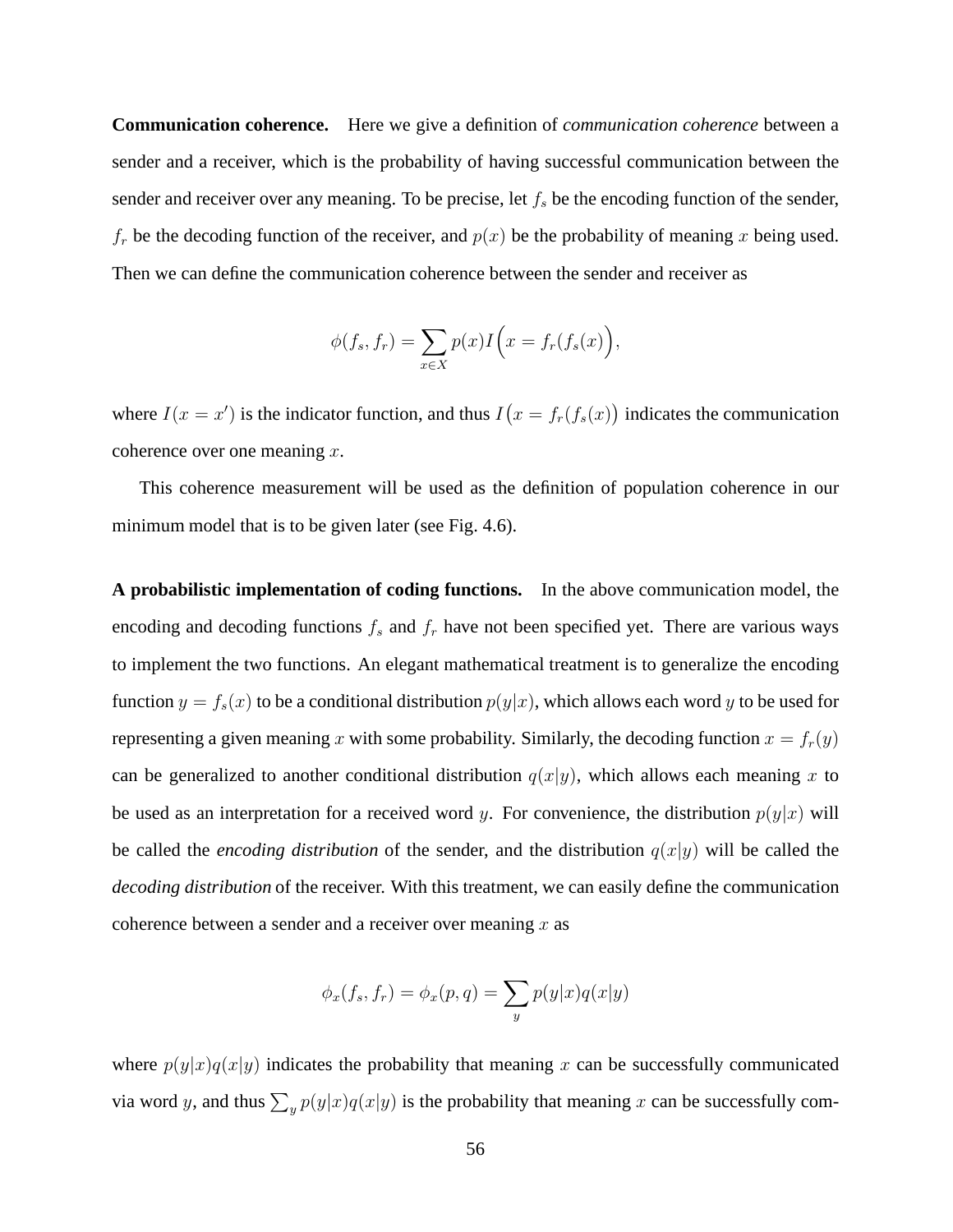municated via all possible words. Then, the expected or average communication coherence over all meanings is:

$$
\phi(f_s, f_r) = \sum_x \left[ p(x) \phi_x(f_s, f_r) \right] = \sum_x \left[ p(x) \sum_y p(y|x) q(x|y) \right].
$$

As an example, consider the case that there are three meanings  $X = \{x_1, x_2, x_3\}$ , and three words  $Y = \{y_1, y_2, y_3\}$ . The encoding and decoding distributions  $p(y|x)$  and  $q(x|y)$  are given in Fig. 4.2. The success ratio of communicating meaning  $x_1$  via word  $y_1$  will be:  $p(y_1|x_1) \times p(y_2|x_2)$  $q(x_1|y_1) = 0.5 \times 0.2 = 0.1$ , and the total success ratio on communicating meaning  $x_1$  is:  $\phi_{x_1} = \sum_y p(y|x_1)q(x_1|y) = 0.1 + 0.4 + 0 = 0.5$ . If we suppose that all meanings are uniformly distributed; i.e.,  $p(x_1) = p(x_2) = p(x_3) = 1/3$ , then the communication coherence between such a sender and receiver is:

$$
\phi = 1/3 \times (\phi_{x_1} + \phi_{x_2} + \phi_{x_3}) = 1/3 \times (0.5 + 0.2 + 0.42) = 0.37.
$$

|  | $y_1$ $y_2$ $y_3$ |  |         | $x_1$ $x_2$ $x_3$ |  |
|--|-------------------|--|---------|-------------------|--|
|  | $x_1$ $5$ $4$ $1$ |  |         | $y_1$ .2 .2 .6    |  |
|  | $x_2$ 4 .3 .3     |  |         | $y_2$ 1 0 0       |  |
|  | $x_3$ 0 .3 .7     |  | $y_3$ 0 | $.4 \quad .6$     |  |

(a) Sender's encoding distribution  $p(y|x)$  (b) Receiver's decoding distribution  $q(x|y)$ 

Figure 4.2: Encoding and decoding distributions. Note that the sum of any row is 1, indicating a distribution.

**Coherent communication.** For different encoding and decoding functions or distributions, the communication coherence  $\phi(f_s, f_r)$  could be very different: it could be as low as 0 or as high as 1. When there are  $m$  meanings and  $n$  words, it is clear that the maximum coherence that any pair of encoding and decoding functions can achieve will be

$$
\min\{1,\frac{n}{m}\}.
$$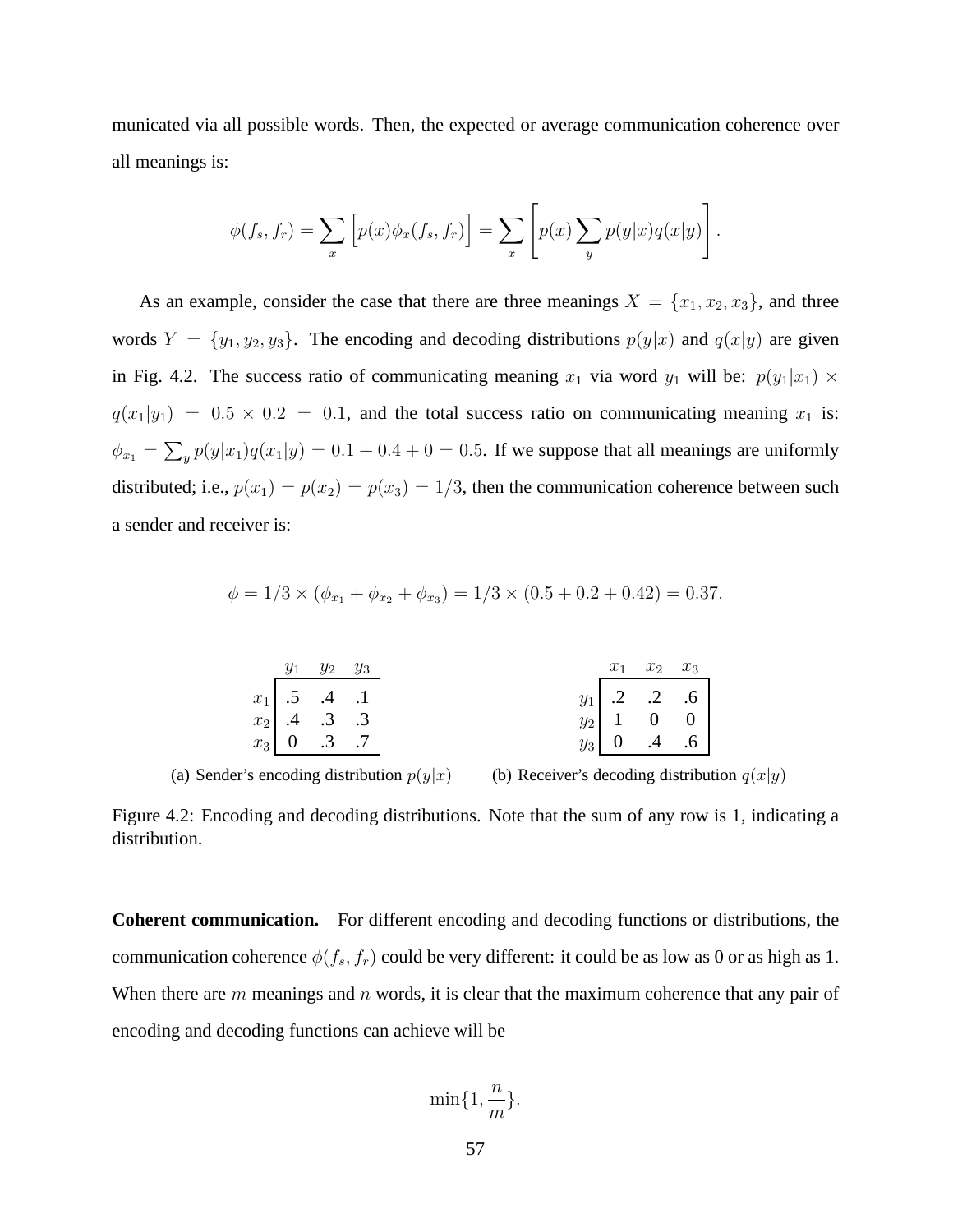When a sender and a receiver can achieve their maximum coherence, the communication between them is called *coherent communication.* For example, Fig. 4.3 shows such a pair of encoding/decoding distributions by which the sender and receiver can achieve coherent communication.

|  | $y_1$ $y_2$ $y_3$                                                                     |  | $x_1$ $x_2$ $x_3$                                                                                 |  |
|--|---------------------------------------------------------------------------------------|--|---------------------------------------------------------------------------------------------------|--|
|  | $\begin{array}{c cc} x_1 & 1 & 0 & 0 \ x_2 & 0 & 0 & 1 \ x_3 & 0 & 1 & 0 \end{array}$ |  | $\begin{bmatrix} y_1 \\ y_2 \end{bmatrix}$ $\begin{bmatrix} 1 & 0 & 0 \\ 0 & 0 & 1 \end{bmatrix}$ |  |
|  |                                                                                       |  |                                                                                                   |  |
|  |                                                                                       |  | $y_3$ 0 1 0                                                                                       |  |

(a) Sender's encoding distribution  $p(y|x)$ 

(b) Receiver's decoding distribution  $q(x|y)$ 

Figure 4.3: Illustration of a coherent communication system.

# **4.4 Reaching coherent communication using simple**

## **reinforcement learning**

In terms of the self-organizing language framework given in Chapter 2, here we present a model for reaching coherent communication that focuses on the following two components: (1) a 2 player communication game, and (2) an agent learning model called *simple reinforcement learning* model.

**Game model.** The 2-player communication game is designed as a sequential language game which is illustrated by Fig. 4.4. From the figure, we can see that there are three players: nature, sender (he), and receiver (she). The player nature, who moves first, is added here for modeling that the sender has some private information that is unknown or uncertain to the receiver. (See Section 2.2.3 of Chapter 2 for details.) In our case of communication games, the private information of the sender is the meaning he wants to convey. The sender knows the meaning, but the receiver only knows the word produced by the sender. For example, in the figure, the left dashed line illustrates that the receiver cannot tell which path,  $x_1$  or  $x_2$ , the word  $y_1$  comes from. When the receiver interprets a word correctly, both agents get a positive payoff of 1; otherwise 0.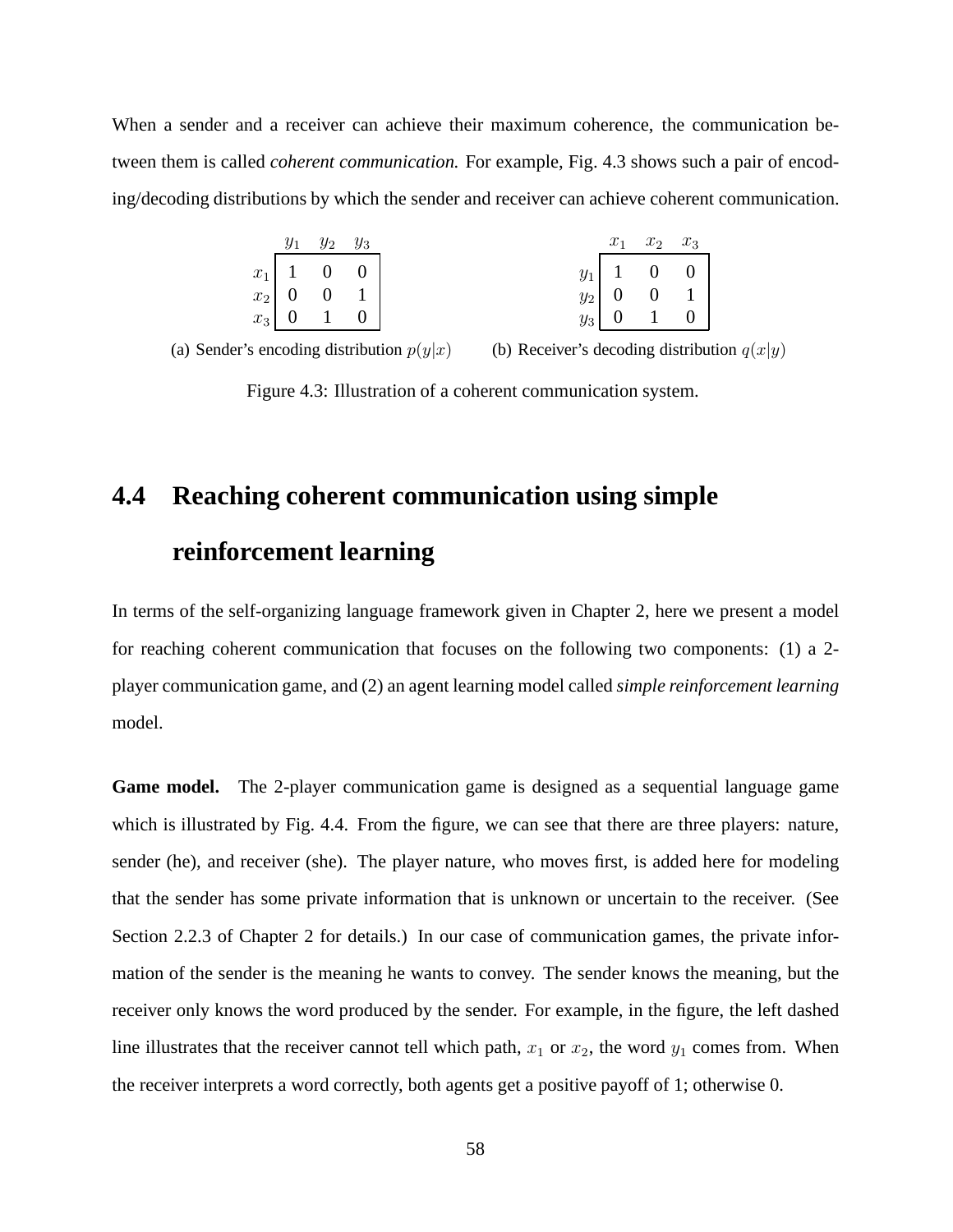

Figure 4.4: Communication game tree.

**A general agent model.** Here we present a general agent model, and later we will present the specific simple reinforcement learning model. In a general agent model, every agent has three components: a state b, a decision function f, and a state update function g. We suppose that all senders have the same form of decision and state update functions, and all receivers have the same form of functions too. Since an agent can play the role of sender as well as the role of receiver, so it is required that an agent has dual states and dual functions.



Figure 4.5: Agent model in a communication game.

Fig. 4.5 shows how these components work together in a communication game played by a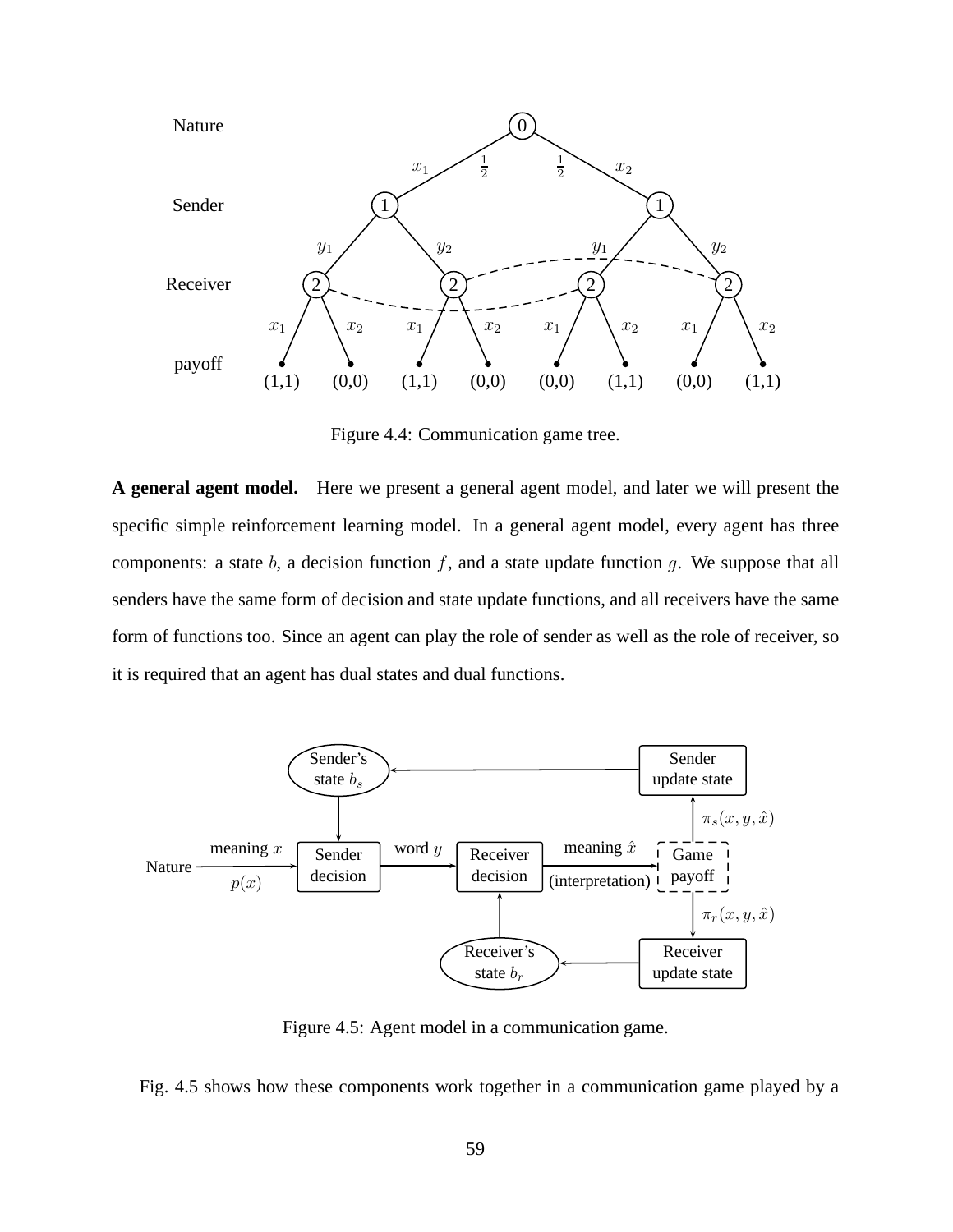sender s and a receiver r. In a communication game, nature moves first, deciding which meaning the sender wants to convey, according to probability  $p(x)$ . When a meaning x is given, the sender will call his decision function  $f_s$  to encode the meaning x to a word y based on its internal state  $b_s$ in the form of

$$
y = f_s(x, b_s).
$$

Then, the receiver, when receiving the word y, will call her decision function  $f_r$  to decode the word y to a meaning  $\hat{x}$  based on her internal state  $b_r$  in the form of

$$
\hat{x} = f_r(y, b_r).
$$

After the receiver gives an interpretation, both the sender and receiver receive a payoff that is given by

$$
\pi_i = \pi_i(x, y, \hat{x}), \qquad i \in \{s, r\}.
$$

And then, both agents update their state from  $b_i$  to  $b'_i$  based on the received payoff. For the sender, its update function  $g_s$  is used to update its current state  $b_s$  to a new one  $b'_s$  based on its current encoding  $x \mapsto y$  and the received payoff  $\pi_s$ , in the form of

$$
b'_{s} = g_{s}(b_{s}, x, y, \pi_{s}).
$$

For the receiver, its update function  $g_r$  is used to update its current state  $b_r$  to a new one  $b'_r$  based on its current decoding  $y \mapsto \hat{x}$  and the received payoff  $\pi_r$ , in the form of

$$
b'_r = g_r(b_r, \hat{x}, y, \pi_r).
$$

**The simple reinforcement learning model.** Here we present a learning model called *simple reinforcement learning*, which is the most widely used one in the study of reaching coherent communication (Steels, 1996; Kaplan, 2000; De Jong and Steels, 2003; Lenearts et al., 2005). Specif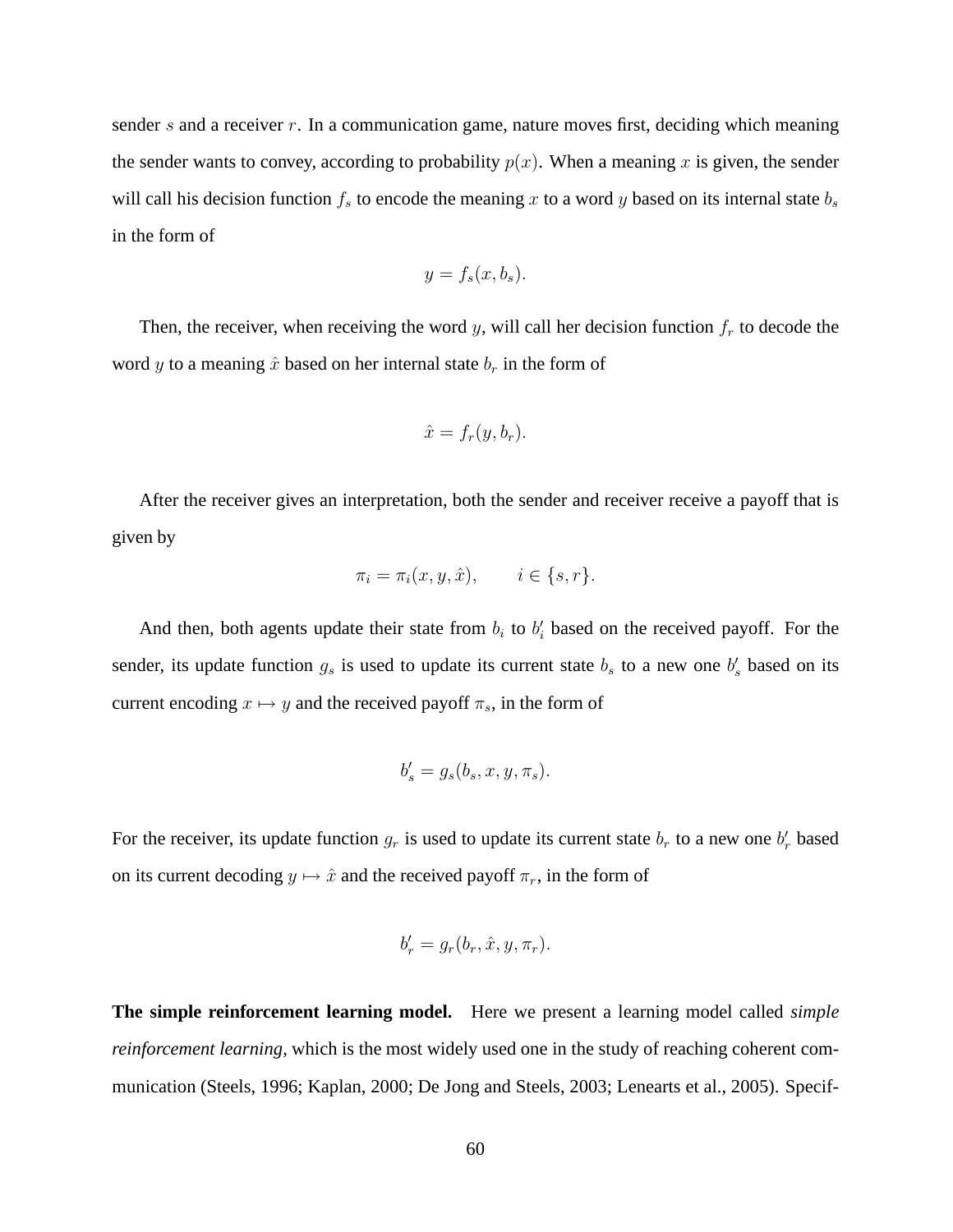ically, the learning model we use here is adapted from Lenearts et al. (2005). In this learning model, the agent state is represented as an association matrix between meanings and words with  $b(x, y)$  indicating the association strength or weight between meaning x and word y. Denote by  $b_s(x, y)$  the sender's association matrix, and by  $b_r(x, y)$  the receiver's matrix.

As shown in the above general agent learning model, the decision functions of the sender and receiver are somewhat different. For the sender, his decision function is given by

$$
y = f_s(x, b_s) = \arg\max_{y'} b_s(x, y'),
$$
\n(4.1)

which indicates for a given meaning  $x$ , he will choose the word  $y$  that has the strongest association with the meaning  $x$ .

For the receiver, her decision function is given by

$$
\hat{x} = f_r(y, b_r) = \arg \max_{x'} b_r(x', y), \tag{4.2}
$$

which indicates when receiving word y, she will interpret it as the meaning  $\hat{x}$  that has the strongest association with the word  $y$ .

Suppose in a communication game,  $x$  is the intended meaning of the sender (i.e., the meaning decided by the external player nature), y is the word produced by the sender, and  $\hat{x}$  is the meaning interpreted by the receiver, then the state update functions of the two agents are as follows. For the sender, his state update rule is

$$
b_s(x,y) = \begin{cases} b_s(x,y) + \alpha & \text{if the payoff received from the game is positive} \\ b_s(x,y) - \beta & \text{else.} \end{cases}
$$
(4.3)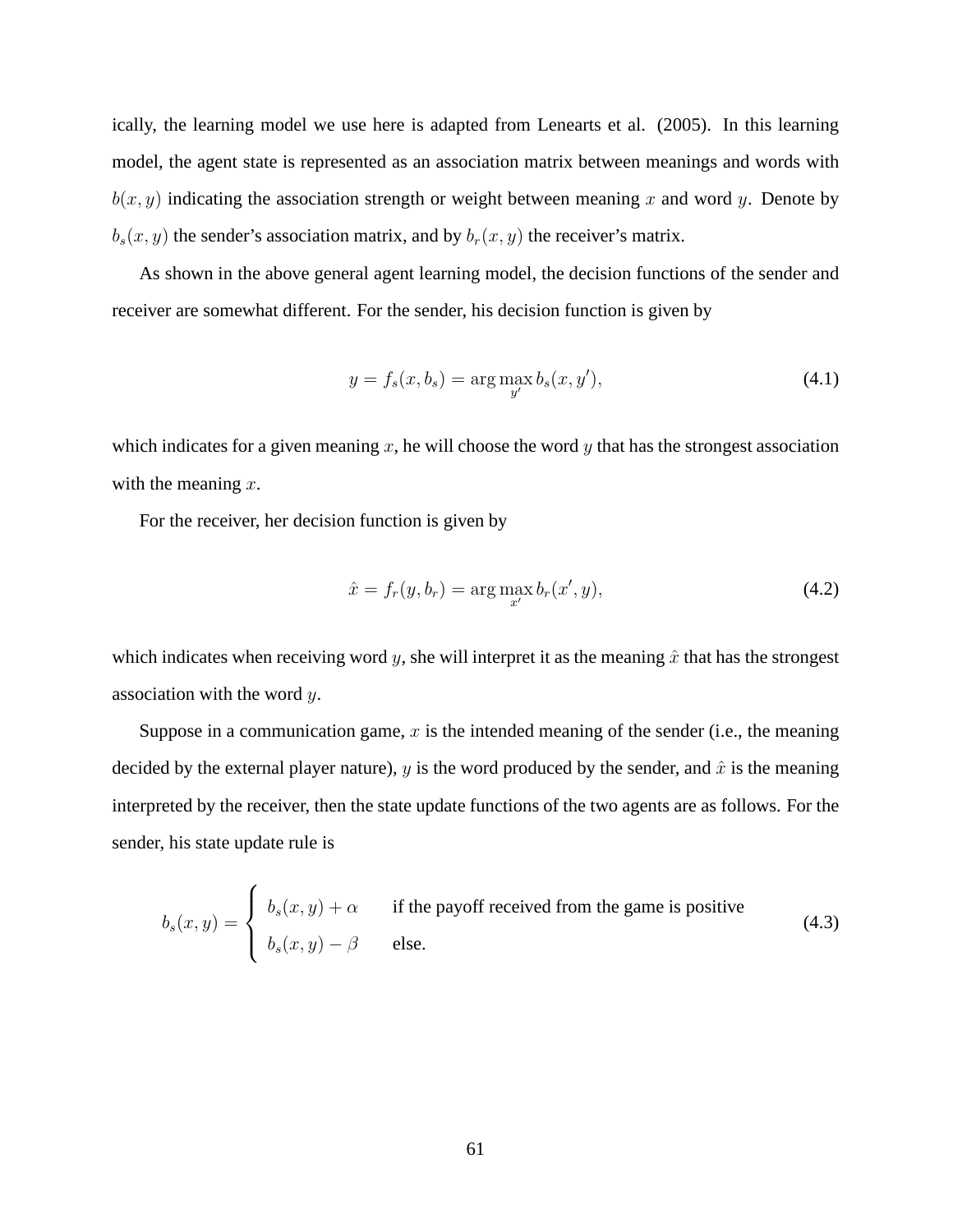And for the receiver, her update rule is

$$
b_r(\hat{x}, y) = \begin{cases} b_r(\hat{x}, y) + \alpha & \text{if the payoff received from the game is positive} \\ b_r(\hat{x}, y) - \beta & \text{else.} \end{cases}
$$
(4.4)

In these rules, the parameter  $\alpha \geq 0$  is called *reward rate*, and the parameters  $\beta \geq 0$  is called *punishment rate*. Note that the two agents have the same behavior.

**A minimum simple reinforcement learning model.** All computer simulations in various existing work have shown, though not systematically, that a group of agents designed as above can converge to a coherent communication system. However, there is no theoretical proof to show why (or not) a group of agents can converge to a coherent communication system. To make progress, we only study a minimum model in which there are only a sender and a receiver.

The minimum model is described in Fig. 4.6. In this model, there are four parameters: the number of meanings m, the number of words n, reward rate  $\alpha$ , and punishment rate  $\beta$ . For convenience of analysis, we will set agents' punishment rate  $\beta$  to be larger than 1, which is the largest difference between any two initial association weights, to allow the agent to choose a different word (or meaning) in the next game in the case of failing to communicate in the current game. In addition, for convenience, we define the length of each iteration as m interactions. Note that m is the number of meanings.

## **4.5 Specific research questions**

As we mentioned before, the minimum model given in Fig. 4.6 has four parameters: the number of meanings m, the number of words n, reward rate  $\alpha$ , and punishment rate  $\beta$ . There is also an output from the model: the communication coherence  $\phi(t)$  at the t-th iteration.

Now, we ask the following questions:

1. What are the conditions that can lead the agents to reach coherent communication? Specif-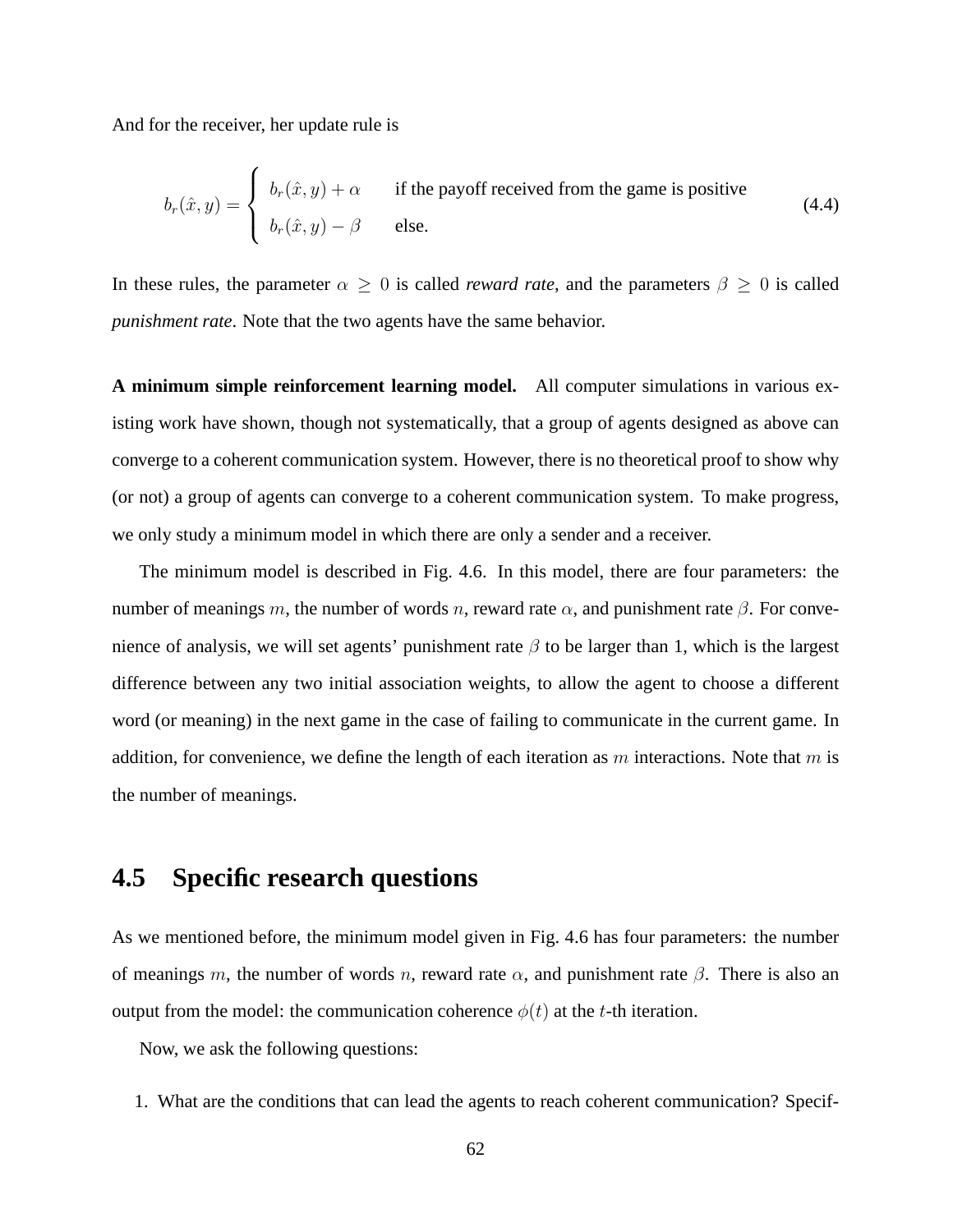#### **Settings**

population: 2 agents—a sender and a receiver

language complexity: m meanings  $\{x_1, \dots, x_m\}$ , and n words  $\{y_1, \dots, y_n\}$ agent state: the association matrices of the sender and receiver are  $b_s(x, y)$  and  $b_r(x, y)$ , respectively learning parameter: reward rate  $\alpha$ , and punishment rate  $\beta$ 

#### **Initialization**

the association weights in both  $b_s(x, y)$  and  $b_r(x, y)$ , are randomized to fall in the range [0, 1]

**Iterations** (each iteration includes m interactions).

During each interaction

1. a meaning x is chosen from  $\{x_1, \dots, x_m\}$  with probability  $p(x)$ 

- 2. the sender represents the meaning by word  $y = \arg \max_{y'} b_s(x, y')$
- 3. the receiver interprets the word as meaning  $\hat{x} = \arg \max_{x'} b_r(x', y)$
- 4. if the interpreted meaning  $\hat{x}$  is correct (i.e.,  $\hat{x} = x$ )

 $b_s(x, y) = b_s(x, y) + \alpha$  $b_r(\hat{x}, y) = b_r(\hat{x}, y) + \alpha$ otherwise (i.e.,  $\hat{x} \neq x$ )  $b_s(x, y) = b_s(x, y) - \beta$  $b_r(\hat{x}, y) = b_r(\hat{x}, y) - \beta$ After each iteration, namely m interactions, take a snapshot of the communication coherence  $\phi(t)$ 

Figure 4.6: The minimum computational model of coherent communication using the simple reinforcement learning.

ically, for a given number of meanings,  $m$ , and a given number of words,  $n$ , what kind of values of reward rate  $\alpha$  and punishment rate  $\beta$  can make the agents reach coherent communication?

2. How fast can the agents reach coherent communication if the conditions are satisfied?

A careful reader might notice that there is one more (kind of) parameter in the model. That is, the initial association matrices of the sender and receiver,  $b_s$  and  $b_r$ . The initial matrices could be parameters, but we will not consider them as parameters in our study, for the following reasons. First, we aim at studying the average or expected dynamics behavior of the agents. Second, we want to know for any given initial association matrices, what ranges of the settings of  $(m, n, \alpha, \beta)$ would make the agents converge to a coherent communication. Third, the initial matrices could be easily set to the ones that are already converged.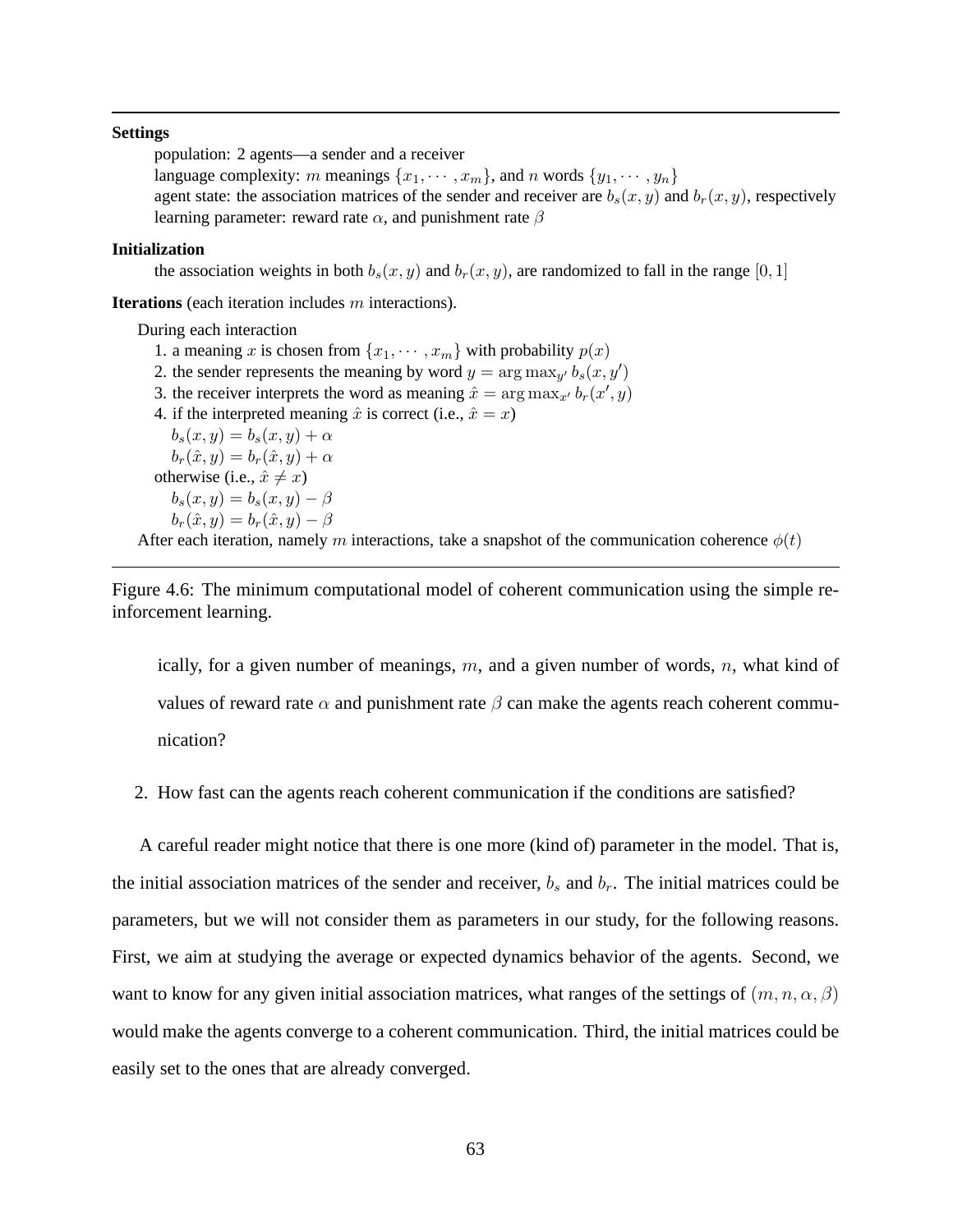**Research methods.** Like what we did in the last chapter, we will use both computer simulation and mathematical analysis to study the above questions. For the details on the limitations and advantages of using simulation and mathematical analysis, and the procedure of how to combine the two approaches, please see Section 1.4 of Chapter 1.

#### **4.6 Simulations**

Our goal in this section is to get some intuitions about the above questions by conducting simulation on the minimum model given in Fig. 4.6. Without loss of generality, we fix the number of meanings m and the number of words n both to be 30, and the punishment rate  $\beta = 1$ . (For other settings of m, n, and  $\beta \geq 1$ , the simulation results are qualitatively similar). Also, we suppose that all meanings are uniformly distributed; in other words,  $p(x_i) = 1/m$ ,  $i = 1, \dots, m$  because there are m meanings. For each value of reward rate  $\alpha$  in  $\{0.1, 0.2, \dots, 1.8, 1.9, 2\}$ , we run 100 times of the procedure given in Fig. 4.6. After 500 iterations, stop and record the communication coherence, as the approximation of the *eventual* coherence. Plotting the eventual coherence by averaging the results of the 100 runs of simulation as a function of reward rate  $\alpha$ , we obtain a graph shown in Fig. 4.7.

The graph shows that when the reward rate  $\alpha$  is around some critical value  $\alpha^* = 0.8$ , there is a phase transition. When  $\alpha$  is above  $\alpha^*$ , the two agents can eventually reach coherent communication; otherwise, they cannot. We want to mention that the critical value of  $\alpha$  depends on the other three parameters (as we will show later in Section 4.7.1). In this case where  $m = n = 30$  and  $\beta = 1$ , the critical value of  $\alpha$  happens to be 0.8.

The results shown in Fig. 4.7 only illustrates the eventual coherence (snapshot at iteration 500). To get a sense of how the communication coherence changes over time, Fig. 4.8 shows the dynamics for the case of reward rate  $\alpha = 2$ , which is above the critical value  $\alpha^* = 0.8$ . For other settings of the number of meanings and words, the results are similar as long as the reward rate is *large* enough. From the graph, we can see that the communication coherence has a trend to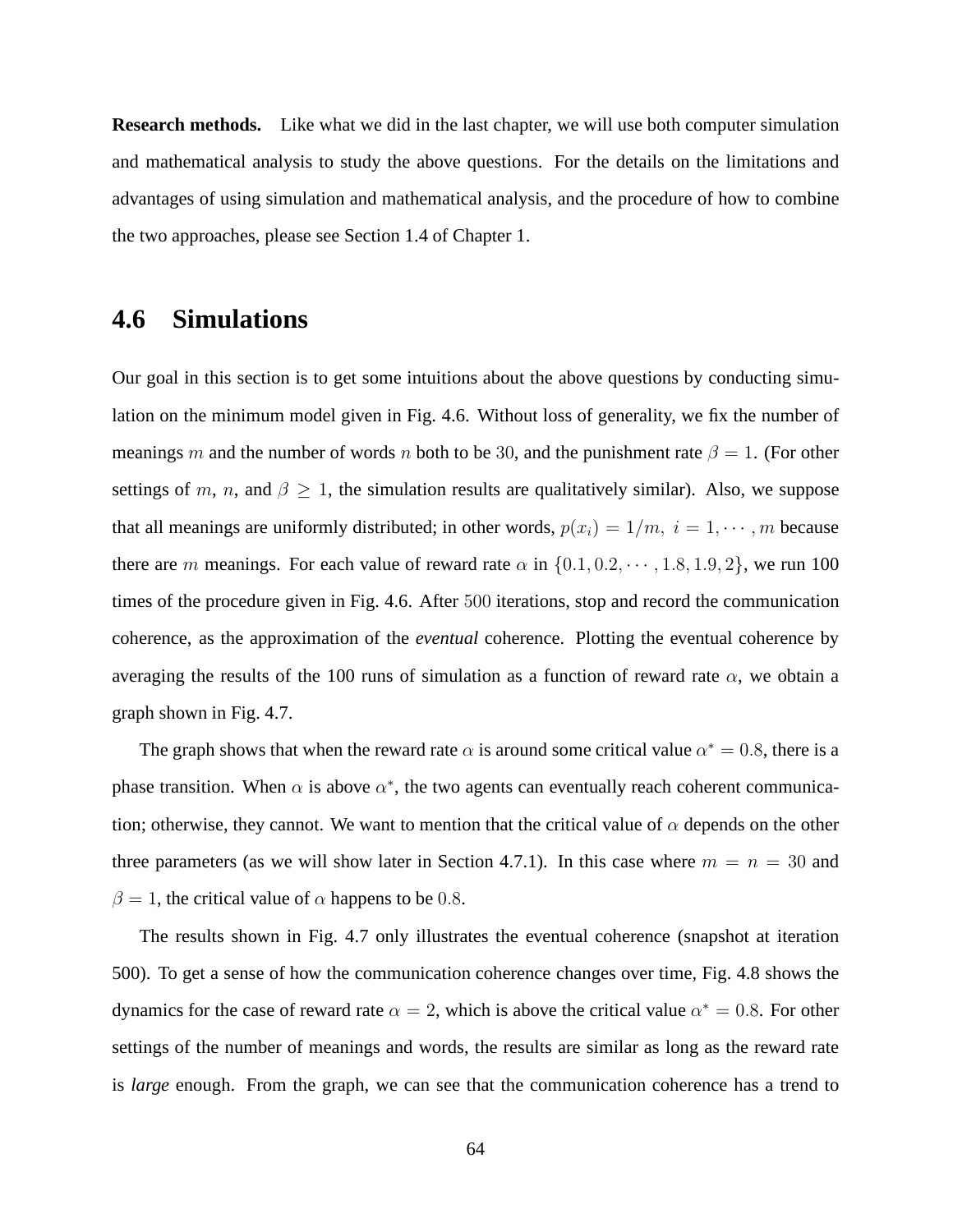

Figure 4.7: Phase transition.

converge to 1.

Fig. 4.9 shows the dynamics for the case of reward rate  $\alpha = 0.5$  which is below the critical value  $\alpha^* = 0.8$ . For other settings of the number of meanings and words, the results are similar as long as the reward rate is *small* enough. From the graph, we can see that the communication coherence cannot get improved over time using the reinforcement learning—it oscillates around some very low coherence value.

## **4.7 Analysis**

#### **4.7.1 Conditions for reaching coherent communication**

In the last section, we have shown by simulation that whether or not the agents can reach coherent communication depends on the settings of the parameters. In the case of the number of meanings  $m = 30$ , the number of words  $n = 30$ , and punishment rate  $\beta = 1$ , when reward rate  $\alpha$  is above 0.8, the two agents can eventually reach coherent communication; otherwise, they cannot. This section aims at finding out what ranges of settings of the four parameters will lead to coherent communication.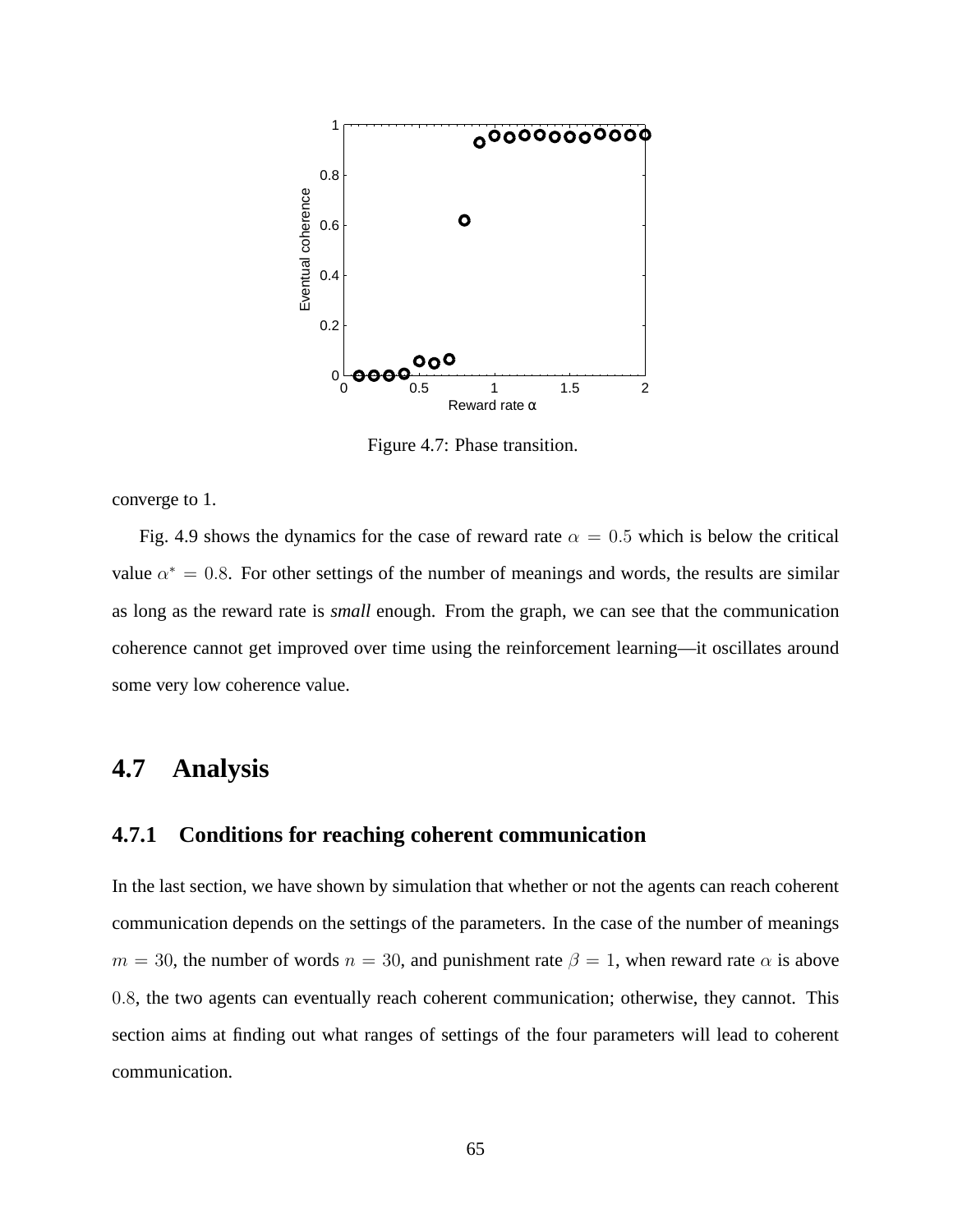

Figure 4.8: Simulated dynamics of the reinforcement learning model for large reward rate  $\alpha = 2$ .



Figure 4.9: Simulated dynamics of the reinforcement learning model for small reward rate  $\alpha = 0.5$ .

The idea behind is that if the parameters are appropriatedly set, a temporary (or lucky) meaningword agreement between the sender and receiver will have a greater chance to be reinforced by the reward rule than to be weakened by the punishment rule. Once a temporary agreement has a better chance to be reinforced than to be weakened, random walk theory (Norris, 1997) can tell us that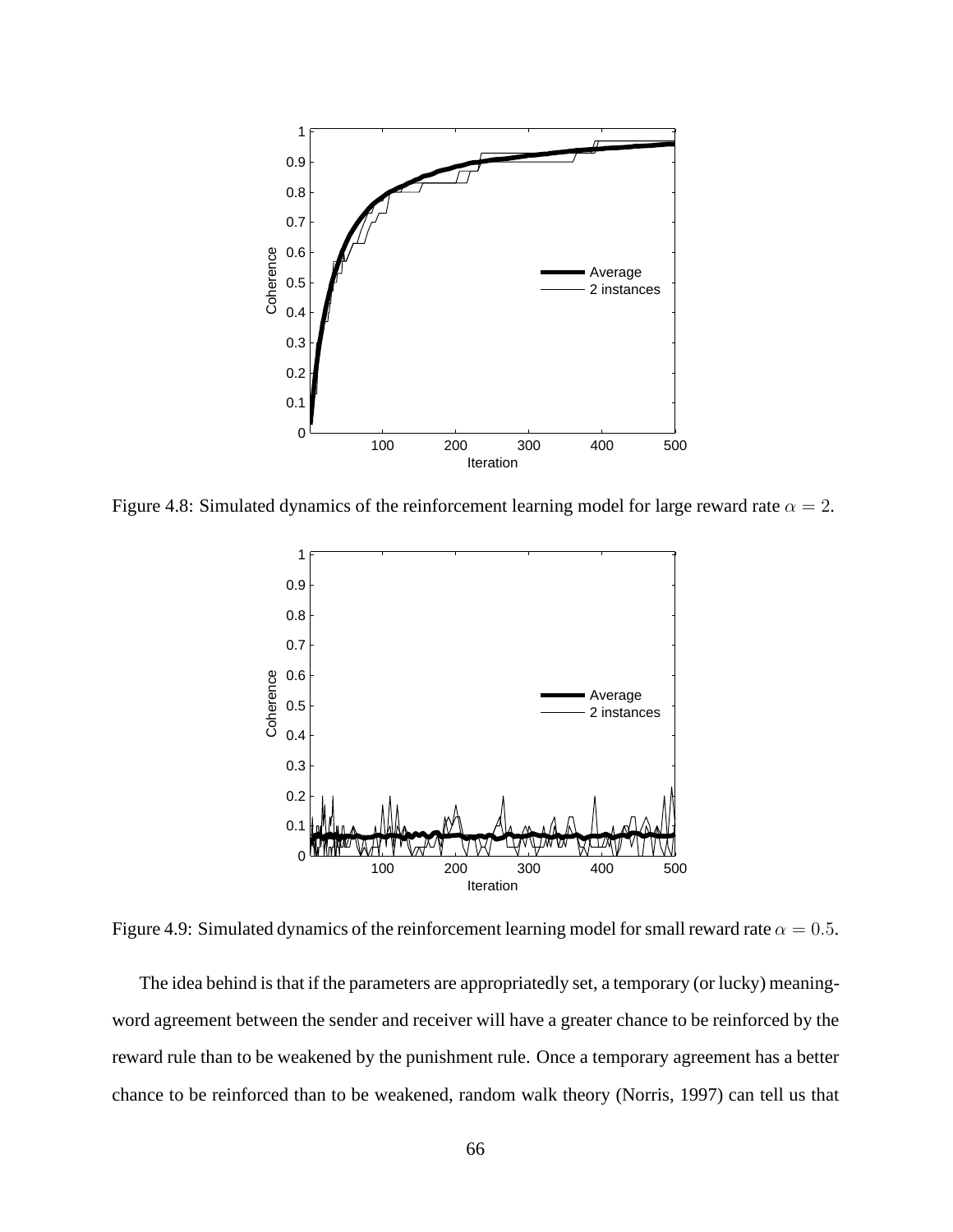the temporary agreement will have a positive probability of becoming a stable agreement.

To facilitate our arguments and analysis, we give the following informal notations, which will be defined formally later.

*Reward probability.* The probability that a temporary agreement is reinforced by some reward rule.

*Punishment probability.* The probability that a temporary agreement is weakened by some punishment rule.

Without loss of generality, let the first temporary agreement be on the meaning-word pair  $(x_1, y_1)$ . This means for the sender, it will use word  $y_1$  to represent the meaning  $x_1$ , i.e.,  $y_1 =$  $f_s(x_1)$ ; for the receiver, it will use meaning  $x_1$  to interpret the word  $y_1$ , i.e.,  $x_1 = f_r(y_1)$ . In terms of association matrix, according to the decision function, we have, for the sender  $b_s(x_1, y_1)$  =  $\max_k b_s(x_1, y_k)$ , and for the receiver  $b_r(x_1, y_1) = \max_k b_r(x_k, y_1)$ . For convenience, we denote by  $s_{11} = b_s(x_1, y_1)$  and by  $r_{11} = b_r(x_1, y_1)$ . That the agreement on  $(x_1, y_1)$  is reinforced means both  $s_{11}$  and  $r_{11}$  will increase by  $\alpha$ , and that the agreement is weakened means at least one of  $s_{11}$  and  $r_{11}$  will decrease by  $\beta$ .

If at the next round what is played is again the meaning  $x_1$ , then the communication on meaning  $x_1$  will succeed, so the reward rule will be applied to both  $s_{11}$  and  $r_{11}$ . Since the probability of playing meaning  $x_1$  is  $p_1$ , the *reward probability* of the agreement will be  $p_1$ , and then the *expected reward amount* of the agreement will be

$$
\alpha p_1.
$$

If at the next round what is played is not the meaning  $x_1$ , let it be  $x_2$  for example, then there is a chance that the word produced by the sender to represent the meaning  $x_2$  happens to be the word  $y_1$ , and this chance can be written as the probability  $Pr(f_s(x_2) = y_1)$ . If this does not happen, then there is neither reward nor punishment, so it is of no interest. If this happens, the communication will fail, since the interpreted meaning by the receiver for  $y_1$  must be  $x_1$ , according to the decision function given by Eq (4.2). And then, the association weight  $r_{11}$  between word  $y_1$  and meaning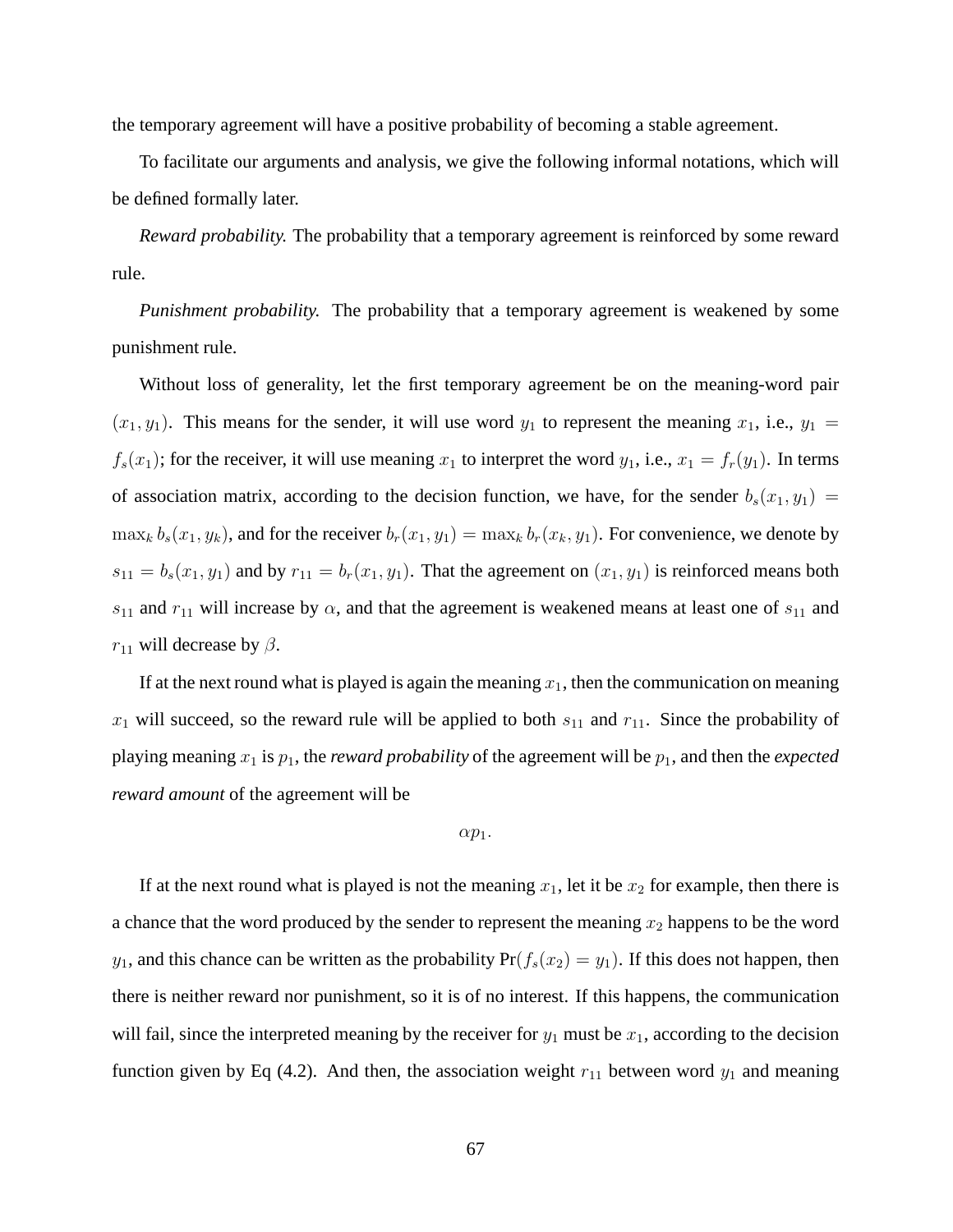$x_1$  in the receiver's matrix will decrease by  $\beta$ , according to the punishment rule of the receiver. Similarly, at the same time, the weight  $s_{21}$  between meaning  $x_2$  and word  $y_1$  in the sender's matrix will decrease by  $\beta$ . (This means the punishment rule of the sender has no effect on the weight s<sub>11</sub>.) Therefore, the *punishment probability* can be represented as  $(1 - p_1)Pr(f_s(x_2) = y_1)$ , where  $(1-p_1)$  is the probability of playing a meaning other than  $x_1$ , and Pr $(f_s(x_2) = y_1)$  is the probability that the sender will use  $y_1$  to represent the other meaning. As a result, the *expected punishment amount* of the agreement will be

$$
\beta(1-p_1)\Pr(f_s(x_2)=y_1).
$$

Now we want to compute  $Pr(f_s(x_2) = y_1)$ , the probability that the word  $y_1$  is the one used by the sender for the meaning  $x_2$ . Considering that in our model words are produced by Eq (4.1), a nonlinear function, it is hard to give a precise estimation. So, we make the following assumption.

**Assumption 4.7.1.** *(Random word production assumption.) The word produced by the sender for a meaning that is not in any (temporary or stable) agreement is assumed to be randomly generated.*

With the assumption, we can suppose that the probability of the word  $y_1$  being the one produced by the sender for meaning  $x_2$ ,  $Pr(f_s(x_2) = y_1)$ , can be approximated by  $\frac{1}{n}$ , provided that there are totally  $n$  words. (We will show by simulations that this is a good approximation, or the assumption is a good one.)

Then, our task is to solve the following inequality, where  $\alpha p_1$  is the expected reward amount, and  $\beta(1-p_1)\frac{1}{n}$  $\frac{1}{n}$  is the expected punishment amount:

$$
\alpha p_1 > \beta (1 - p_1) \frac{1}{n}.
$$
\n(4.5)

Eq (4.5) is just the condition for the agents to develop the first stable agreement. (Actually it is very likely that more than one agreements can be established parallel.) Now we need to find the conditions for the other agreements to be established. Before we go further, we make the following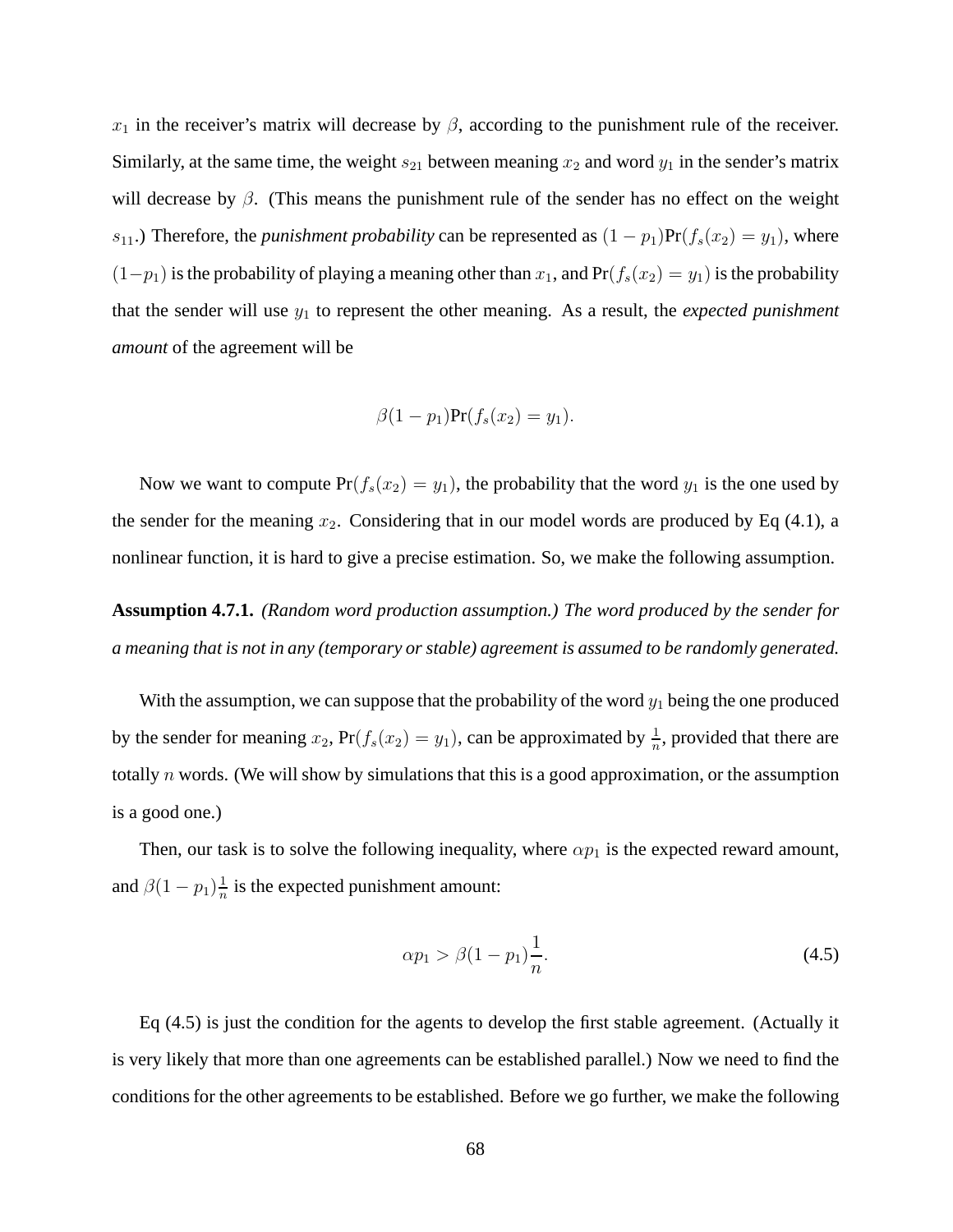assumption about the order of developing agreements.

**Assumption 4.7.2.** *(Sequential agreement establishment assumption.) Agreements are established in the sequential order of the frequency that their meanings are used. If the probabilities of the meanings have the relationship:*  $p_1 \geq p_2 \geq \cdots$ , then we assume that the agreements will be *established in the order of*  $(x_1, y_{l_1}), (x_2, y_{l_2}), \cdots$ .

Now suppose we already have  $l - 1$  established stable agreements that satisfy the above sequential assumption. Then we need to find the condition for a new agreement, the  $l^{th}$  agreement, to be established. Note that  $l = 1$  is the case we have just discussed above. Let the probabilities of those meanings associated with the already established agreements be  $p_1 \geq \cdots \geq p_{l-1}$ . By applying the similar arguments as above, for the  $l^{th}$  temporary agreement to become stable, we require the following inequality to hold

$$
\alpha p_l > \beta (1 - \sum_{k=1}^l p_k) \frac{1}{n},\tag{4.6}
$$

where the term  $\sum_{k=1}^{l} p_k$  in the inequality comes from the fact that these l meanings can guarantee their sender will not generate a word that would cause the temporary agreement to be weakened.

In general, for the agents to establish  $L$  agreements, we must require the following  $L$  inequalities to hold

$$
\alpha p_l > \beta (1 - \sum_{k=1}^l p_k) \frac{1}{n},
$$
  $(l = 1, 2, \cdots, L),$ 

which are equivalent to

$$
\frac{\alpha}{\beta} > (1 - \sum_{k=1}^{l} p_k) \frac{1}{np_l}, \qquad (l = 1, 2, \cdots, L), \tag{4.7}
$$

When the agents can develop L stable agreements on meanings  $x_1, \dots, x_L$ , the communicative coherence of the system will be

$$
\phi(L) = \sum_{k=1}^{L} p_k.
$$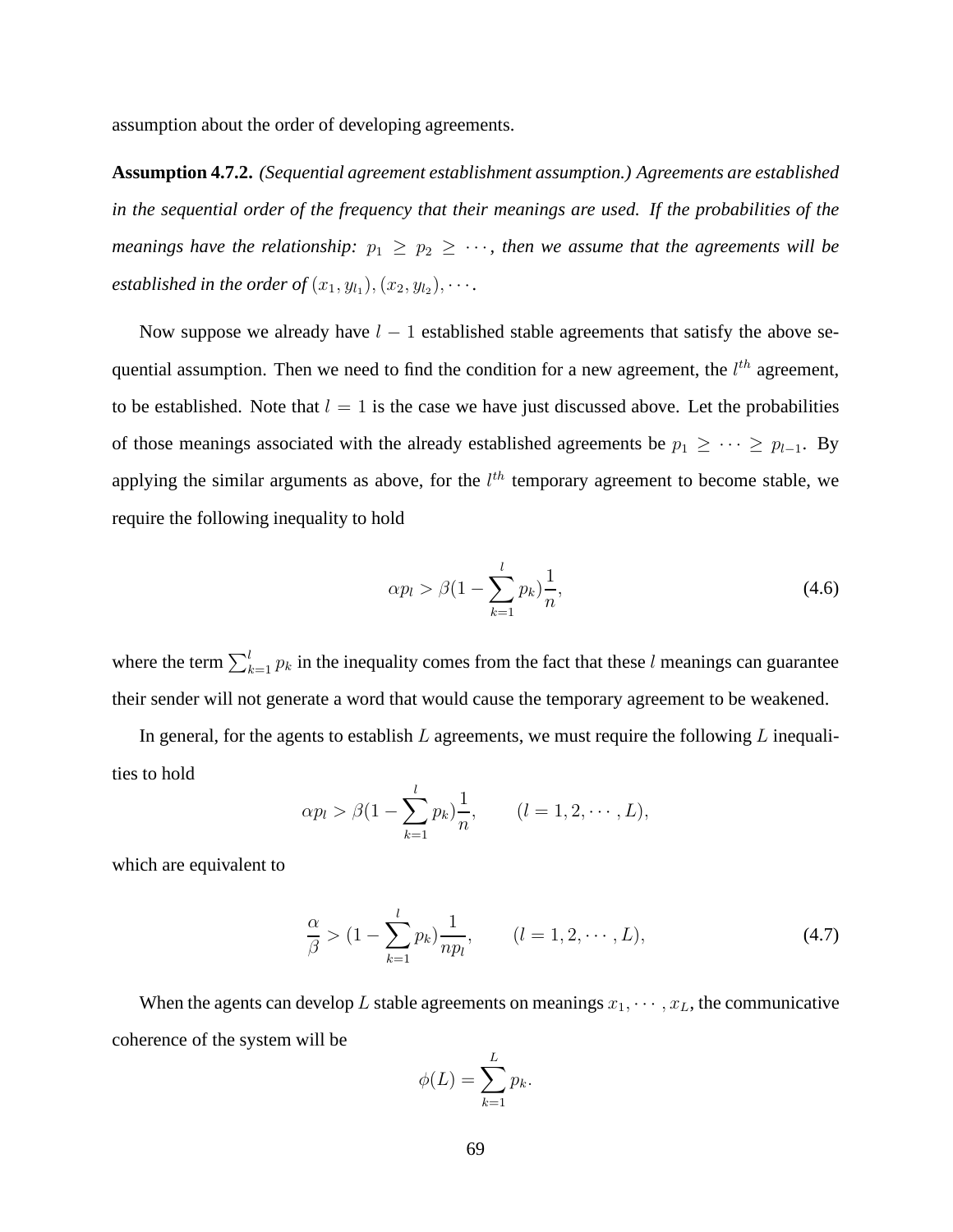**When meanings are uniformly distributed.** Above we have shown that, for the agents to establish stable communication on L meanings  $x_1, \dots, x_L$ , the inequalities in Eq (4.7) should be satisfied for  $l = 1, 2, \dots, L$ . Now we are ready to solve the inequalities to obtain the convergence conditions for some specific distributions over meanings. Here we only consider the uniform distribution.

When the meanings are uniformly distributed, we have  $p_i = \frac{1}{n}$  $\frac{1}{m}$  for  $i = 1, ..., m$ . For the agents to establish L agreements, by substituting  $p_l = \frac{1}{m_l}$  $\frac{1}{m}$  into Eq (4.7), we have

$$
\frac{\alpha}{\beta} > \frac{m-l}{n}, \qquad (l = 1, 2, \cdots, L).
$$

It is clear that if  $\frac{\alpha}{\beta} > \frac{m-1}{n}$ , then for all  $l \ge 1$ , the above L inequalities will hold. In summary, the condition for reaching coherent communication under uniform distribution of meanings is:

$$
\frac{\alpha}{\beta} > \frac{m-1}{n}.\tag{4.8}
$$

Specifically, if we fix  $m = n = 30$  and  $\beta = 1$  (the same setting as in our simulation), then  $\alpha^* = \frac{m-1}{n} \approx 0.97$  will be the critical value of reward rate, above which the agents can develop a communication system. This value is larger than the one in the simulation where  $\alpha^* \approx 0.8$ . This is because we have made two assumptions in the analysis, the *random word production* assumption and the *sequential agreement establishment* assumption. Of course, in the simulations, there is no such assumptions. The difference between simulation and analytical conditions also indicates that in the simulation, it is easier for the agents to reach coherent communication.

Clearly, the two agents can develop as many as  $\min\{m, n\}$  stable agreements, since there are at most  $\min\{m, n\}$  distinct pairs of meaning-word, and thus, the maximum converged communication coherence is  $\min\{m, n\}$  $\frac{1}{n}$  $\frac{1}{m}$  or equivalently  $\min\{\frac{n}{m}\}$  $\frac{n}{m}, 1\}.$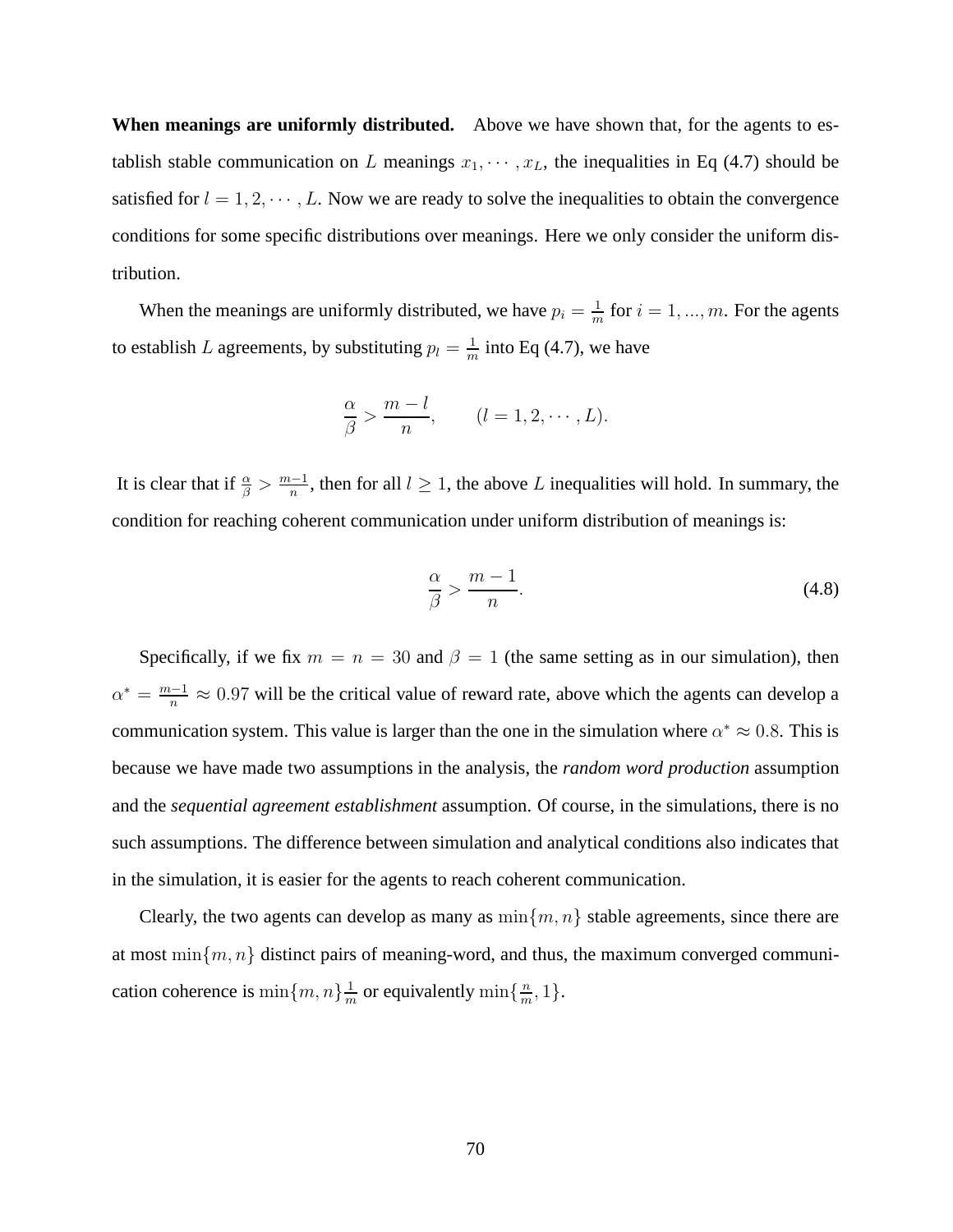#### **4.7.2 Time for reaching coherent communication**

In this section, we aim at giving an analytical answer to our second question: how fast can the agents reach coherent communication if the conditions are satisfied? Our approach is to build a dynamics equation describing how communication coherence changes over time as a result of the agents updating their coding function by reinforcement learning, and then to infer from the equation how much time is needed for a given level of coherence.

Luckily, it turns out that the dynamics equation can be constructed explicitly using the following theorem.

**Theorem 4.7.1.** *If all the meanings are uniformly distributed and the convergence condition (given in Eq* (4.8)*) is satisfied, then the expected communication coherence at iteration* t *is (each iteration contains* m *interactions between the sender and receiver):*

$$
\begin{cases}\n\phi(0) = 0 \\
\phi(t+1) = \phi(t) + (1 - \phi(t))\left(\frac{1}{m} - \frac{\phi(t)}{n}\right)\n\end{cases}
$$
\n(4.9)

*where* m *is the number of meanings, and* n *is the number of words.*

*Proof.* In the above recursive relation,  $\phi(t)$  represents the current expected communication coherence, and  $\phi(t+1)$  the expected coherence at the next iteration. For  $(1 - \phi(t))(1 - \frac{m}{n})$  $\frac{m}{n}\phi(t))\frac{1}{m},$ it represents the probability that a meaning will be communicated successfully for the first time by the agents at the next iteration—the meaning will be called *new lucky meaning*. Within this part, the term  $\left(1 - \frac{m}{n}\right)$  $\frac{m}{n}\phi(t)$ ) represents the probability that a randomly chosen word can be used by the sender for representing the new lucky meaning. That current communication coherence is  $\phi(t)$  means there are as many as  $m\phi(t)$  words that have already been successfully and thus permanently associated with some meanings, we can see that the number of remaining "fresh" words is  $n - m\phi(t)$ . Therefore, for a word which is randomly chosen from n words to be a fresh word, its probability must be  $(n - m\phi(t))/n = 1 - \frac{m}{n}$  $\frac{m}{n}\phi(t)$ . Another term  $\frac{1}{m}$  represents the probability that a word will be correctly interpreted by the receiver. Recall that there are  $m$  meanings, so by random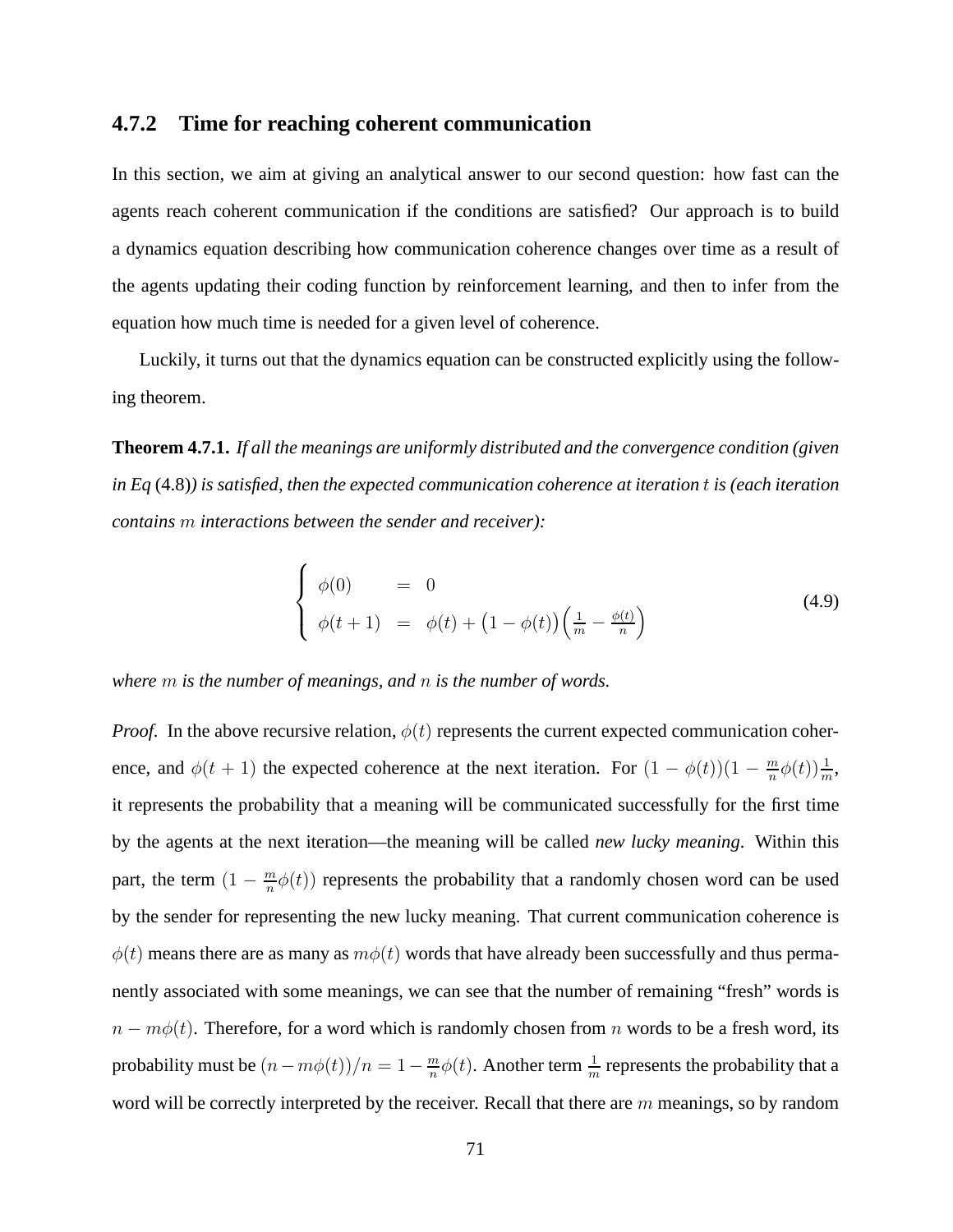guess the probability of hitting the correct meaning is  $\frac{1}{m}$ .

**Corollary 4.7.1.** *The expected communication coherence at*  $t \to \infty$  *is:* 

$$
\lim_{t \to \infty} \phi(t) = \min\{1, \frac{n}{m}\}\
$$

*Proof.* The Eq (4.9) has two fixed points: 1 and  $\frac{n}{m}$ . As long as  $\phi(t) < 1$  and  $\phi < \frac{n}{m}$ ,  $\phi(t)$ will increase monotonely as t increases. Considering that the initial condition is  $\phi(0) = 0$  $\min\{1,\frac{n}{m}\}$  $\{\frac{m}{m}\}\$ , therefore, we have  $\lim_{t\to\infty}\phi(t) = \min\{1, \frac{m}{m}\}\$ m }.

**Comparison between simulation and analytical results.** Fig. 4.10 shows the comparison between the simulation and analytical results. The parameter setting for obtaining the results is:  $(m, n, \alpha, \beta) = (30, 30, 2, 1)$ . It is the same setting as in the simulation given in Fig. 4.8. In the figure, the simulation result, shown by the dashed line, was obtained by averaging 100 simulations, and is the same as Fig. 4.8. The theoretical result, shown by the smooth line, is computed by the dynamics equation which is given by Eq (4.9).

It turns out that the simulation result has a slightly higher eventual communication coherence than the analytical one (compare the two coherence values at the 500th iteration). This can be explained by the comparison on the simulation and analytical results on the convergence condition (see the end part of Section 4.7.1). There, the simulation result, compared with the analytical result, shows a lower threshold of the reward rate  $\alpha$  which makes the agents in the simulation context easier to reach higher coherence than that in the analysis context.

**How much time is needed for achieving a given level of coherence?** Suppose we can solve the above recursive equation (Eq (4.9)) by a closed form such as  $\cosh = \psi(t)$ , then we can represent time t as a function of coherence coh in the form of  $t = \psi^{-1}(coh)$ . For example, from Fig. 4.10, we can estimate that to achieve a communication coherence of 90%, the agents need around 250 iterations. Unfortunately, since there is no closed form for solving the recursive equation except in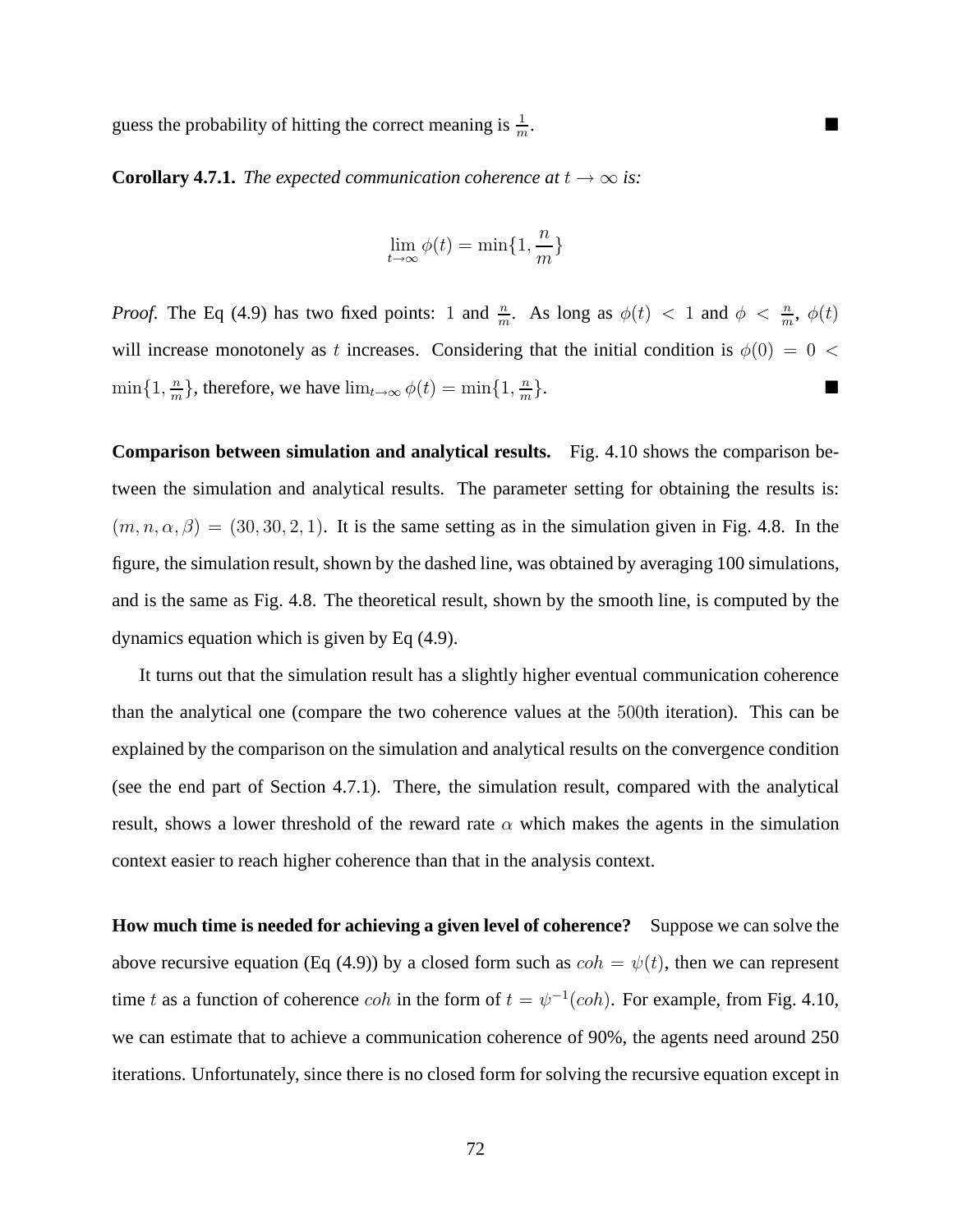

Figure 4.10: Comparison between the simulation and analytical dynamics.

very special cases such as  $m = n = 1$ , we cannot calculate explicitly the number of iterations that is needed for a given level of coherence.

#### **4.8 Summary**

In this chapter we studied our second linguistic consensus case: coherent communication. The coherent communication problem concerns how a group of agents can converge to a coherent communication system in which the word used by a sender to represent some meaning can be interpreted correctly by a receiver to extract the same meaning.

In terms of the self-organizing framework given in Chapter 2, we designed a reaching coherent communication model that focuses on the following two components: (1) the 2-player communication game, and (2) the agent learning model. In the design of the game, we defined the payoff function as follows: if the sender's intended meaning can be correctly conveyed to the receiver, both agents get a positive payoff; otherwise 0. In the design of agents, we implemented the agent state as an association matrix between words and meanings. Thus, for a sender to represent an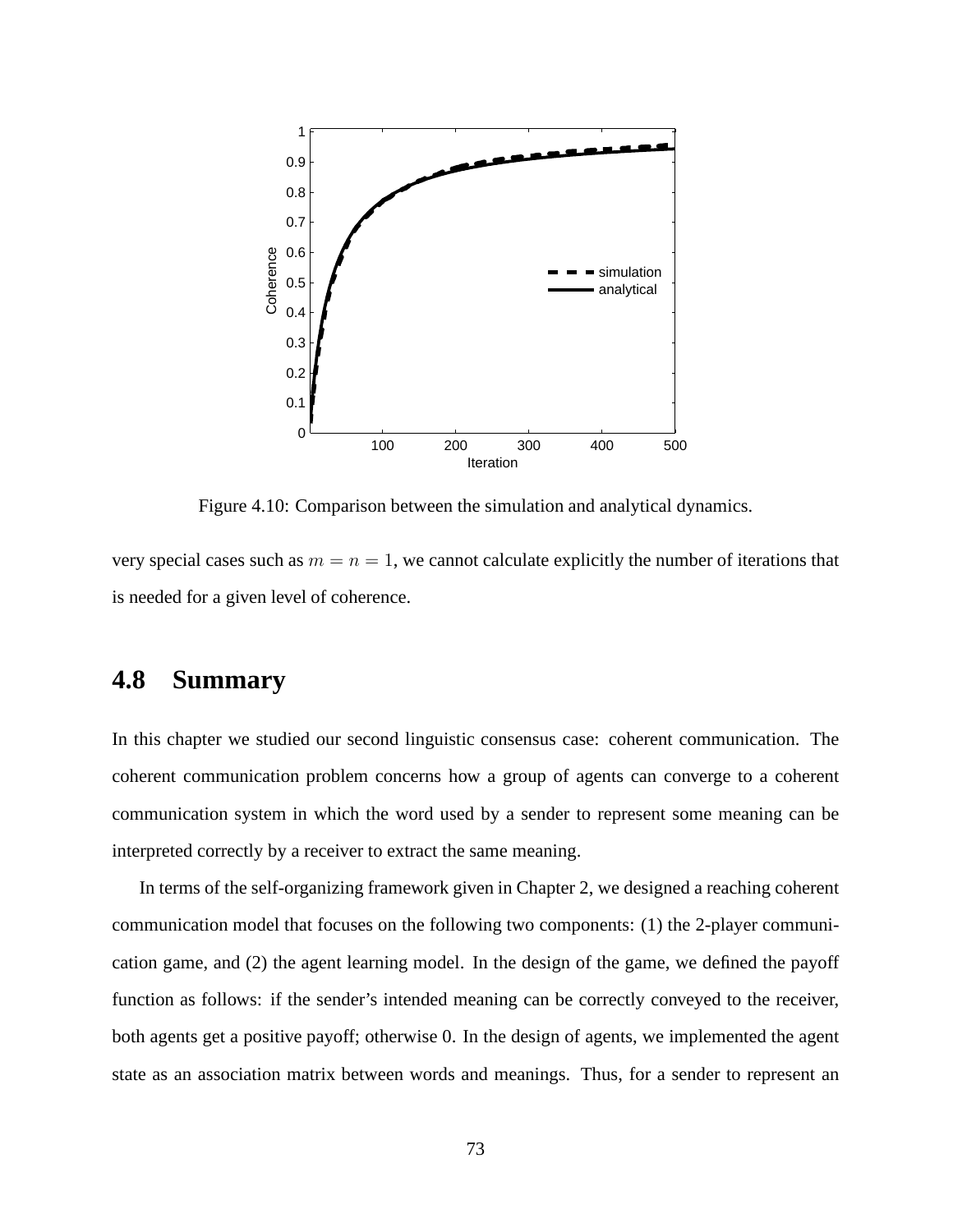intended meaning, he will choose the word with the strongest association to the meaning; and for a receiver to interpret a word, she will choose the meaning with the strongest association to the word. Furthermore, agents were designed to update their matrices using the *simple reinforcement learning rule*. If the communication between a sender and a receiver is successful, both agents will increase the association strength between their respective pair of word and meaning by a number called *reward rate*; otherwise decrease the strength by a number called *punishment rate*.

Our work has the following contributions. First, we proposed a minimum model which only consists of two agents (a sender and a receiver). We found by computer simulations and mathematical analysis that, for a given number of meanings and words, there exists a critical value of the reward-punishment ratio, above which the agents can converge to a coherent communication system, below which the agents cannot. We also gave a dynamics equation on how coherence changes over time when the convergence condition is satisfied. Second, compared with existing work, ours is the first to give an analytical result on the conditions under which the agents can reach coherent communication using reinforcement learning.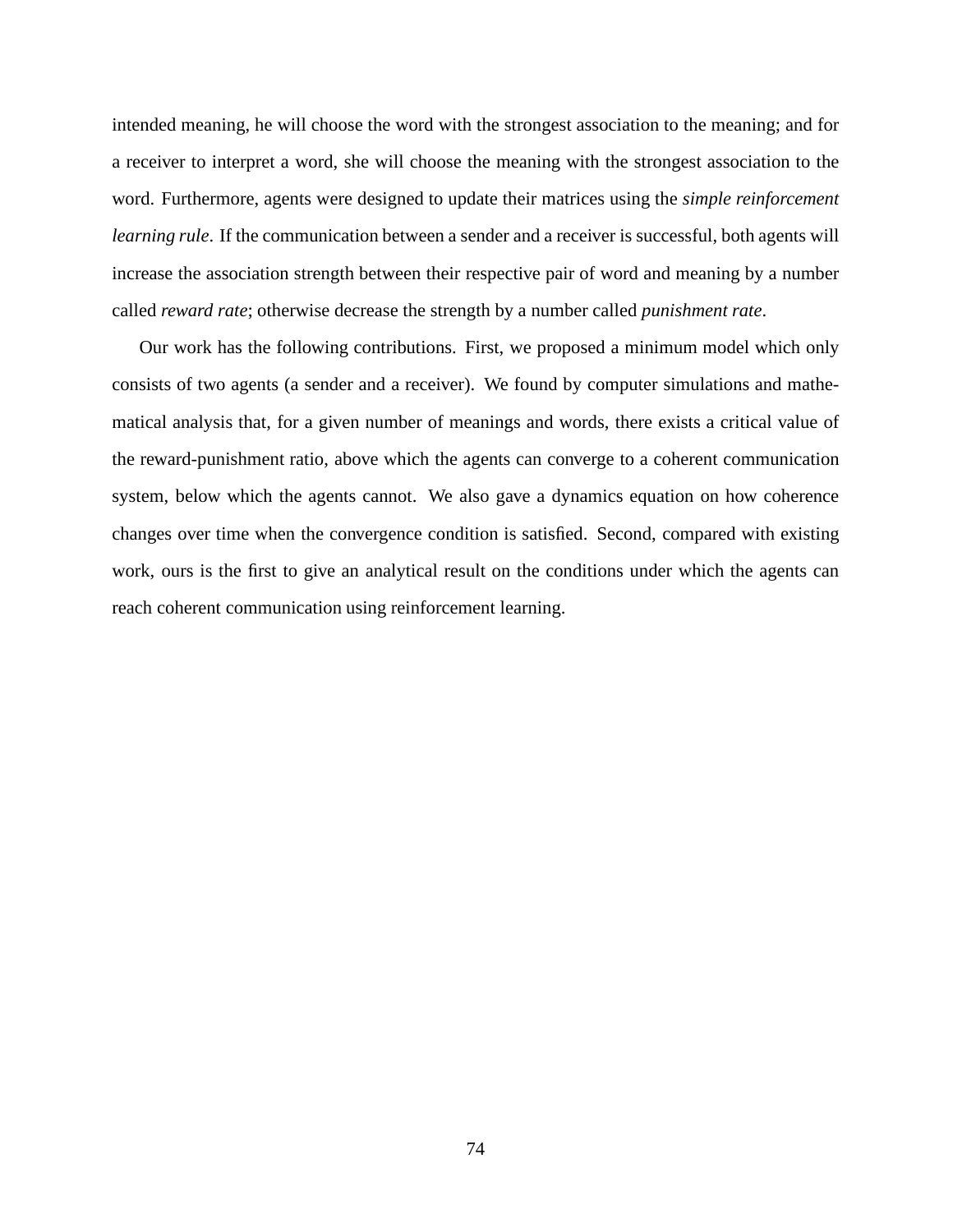## **Chapter 5**

# **Case 3: Reaching Grammar Consensus**

#### **5.1 Introduction**

In this chapter we present our study of the third case of linguistic consensus: reaching grammar consensus. In our grammar consensus problem, each agent has a grammar which is modeled as a function by which the agent can generate and recognize grammatical sentences. When two agents have different grammars, it is possible that the sentences generated by one agent cannot be recognized by the other agent. The task of the agents, then, is to reach a common grammar so that the sentences generated by one agent can be recognized by every other agent.

The agents are supposed to be adaptive—they can change their grammar based on interactions they have with each other. So a key question is how can we design adaptive mechanisms for such agents so that they can converge from their initially different grammars to a common grammar. In the design of the agents, there are four factors that may affect the convergence:

- 1. Population size: the number of agents;
- 2. Grammar complexity: the number of variables in a grammar function;
- 3. Learning mechanism: how agents change their description word;
- 4. Interaction structure: who interacts with whom.

This chapter aims at studying how the population size and grammar complexity affect the convergence under a learning mechanism called *perceptron learning rule* (Rosenblatt, 1958) and an all-to-all interaction network. We will construct a computational model using the self-organizing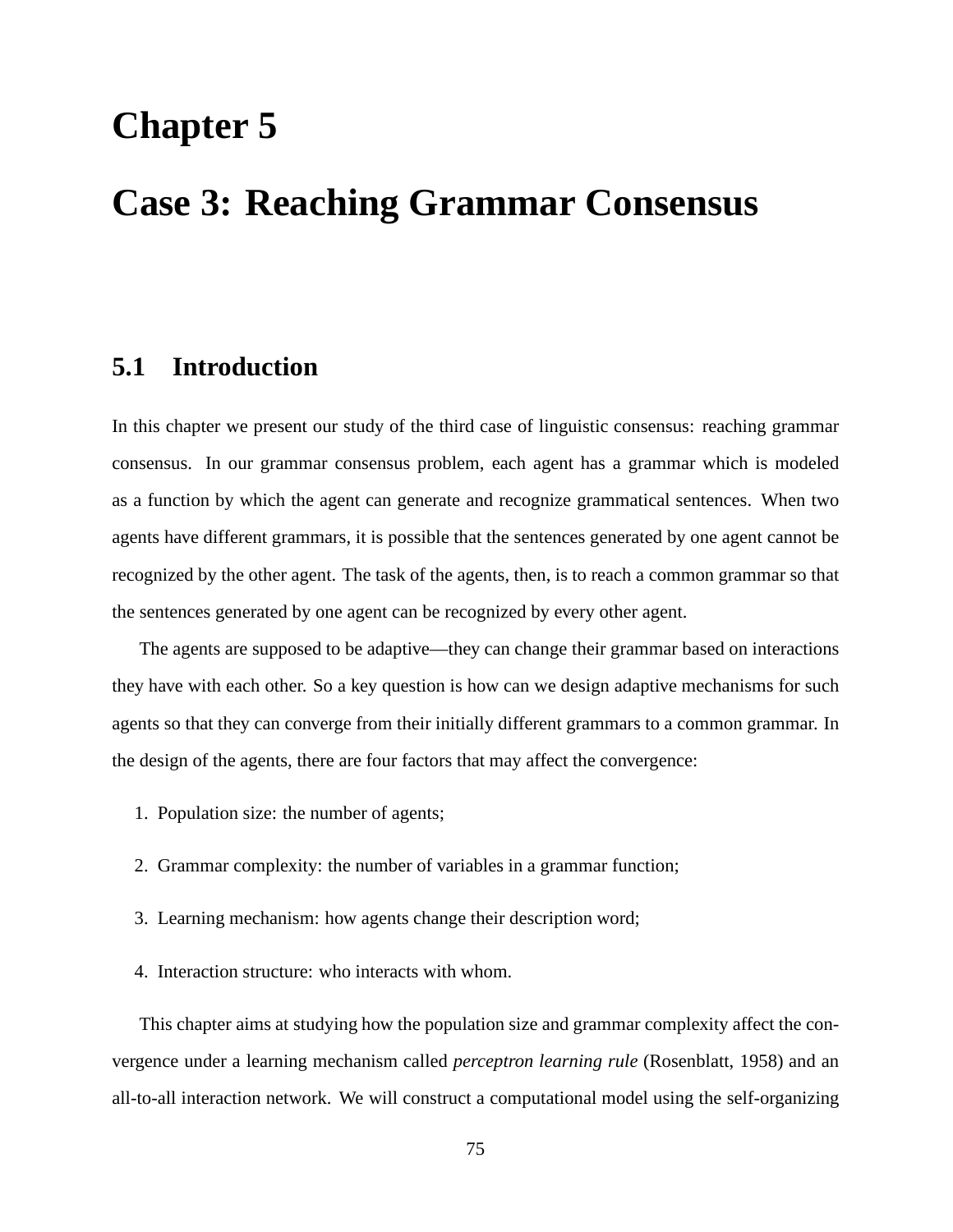language framework presented in Chapter 2. Because of the complexity of grammar adaptation that prevents from systematic simulation experiments, we will mainly focus on mathematical analysis to find the conditions under what the agents can converge to one common grammar.

In the next section we give a brief review of related work. Then we set up a mutual perceptron learning model and specify our research questions. Next we concentrate on presenting our mathematical analysis of the questions. We close with a summary of this chapter.

#### **5.2 Related work**

Our grammar consensus problem can be seen as a special case of the study of the emergence of grammar. Various computational models have been proposed to study the emergence of grammar. A most classical one is Batali's (1998) computational model that is based on simple recurrent network (SRN). In his model, a group of agents take turns to play the role of speaker (he) and hearer (she). The speaker converts a vector of meanings into a sequence of characters of  $\{a, b, c\}$ using his SRN, and sends the sequence to the hearer. The hearer then converts the sequence to a meaning vector using her SRN. If the hearer's interpreted meaning vector is wrong, the hearer will update the connection weights in her SRN according to the correct meaning vector provided by the speaker. Batali's simulation shows that the agents can develop a shared grammar that resembles in many ways to human languages. However, because of the complexity of the SRN, it is difficult to prove the convergence of the agents in Batali's model. (This is also true for most of the work on the emergence of grammar.)

Recently, Cucker, Smale, and Zhou (2004) proposed an elegant abstract model (CSZ model) in which grammars are modeled as convex functions that take the form of  $f: X \mapsto Y$ , <sup>1</sup> and the grammar adaptation of an agent is modeled as learning from the data (sentences) generated from other agents. They have shown some very pleasant analytical properties in their model. For example, the agents can converge to a shared grammar if one agent can learn (directly or

<sup>&</sup>lt;sup>1</sup>In function  $f: X \mapsto Y$ , X is a convex subset of *n*-dimensional Euclidean space  $\mathbb{R}^n$ , and Y is a convex subset of R.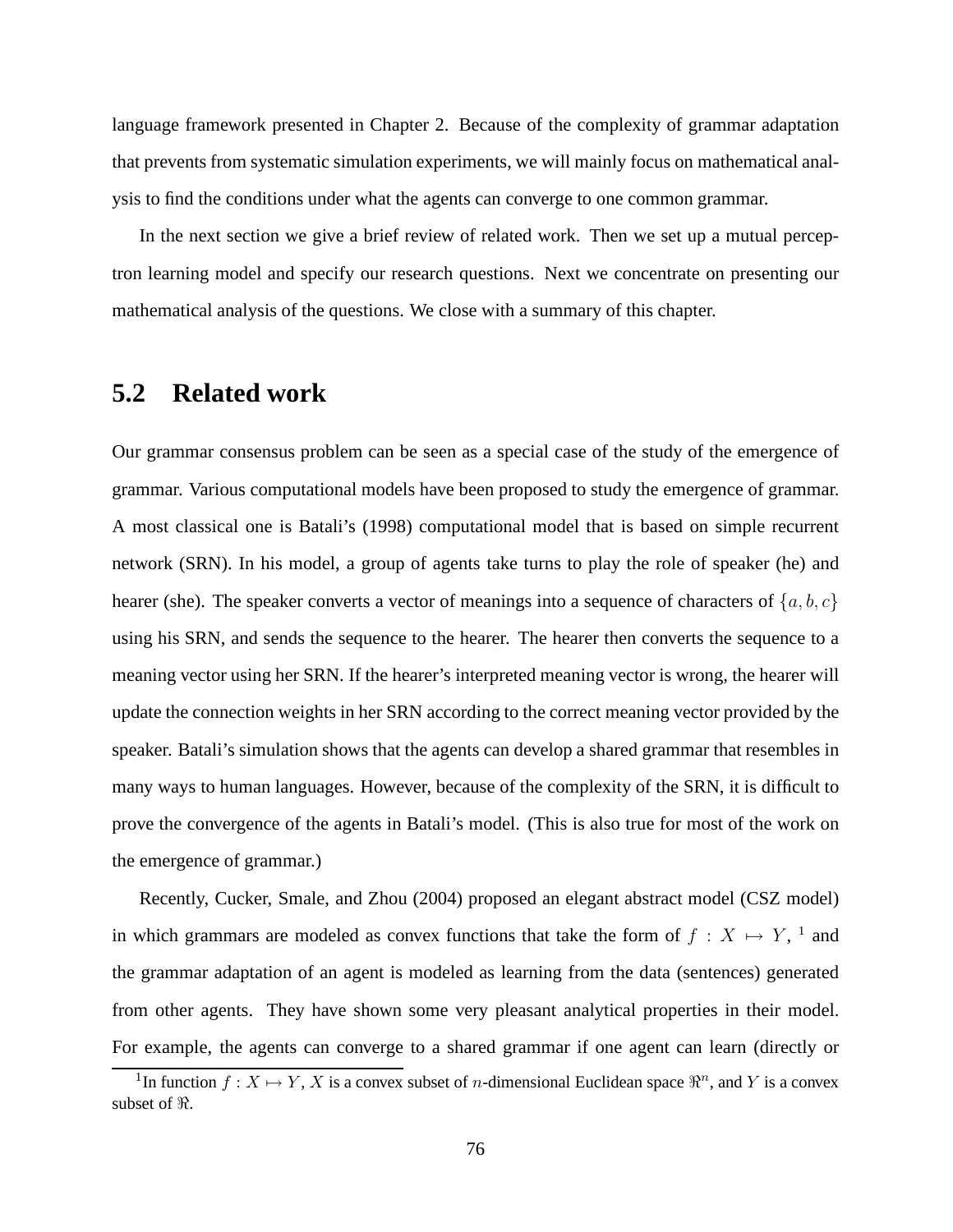indirectly) from every other agent using Regularization learning algorithm (Neumaier, 1998), and the convergence speed depends on the eigenvalues of the connection matrix (network) among the agents.

Like the CSZ model, our work on reaching grammar consensus is also along the direction of building abstract models with a focus on modeling the grammar adaptation of an agent as learning from sentences generated from other agents. However, different from the CSZ model, we focus on building a grammar consensus model that has the following two important properties: (1) the learning algorithm is online learning (rather than learning from the scratch as in the CSZ model); (2) the grammar can be used by an agent to generate or recognize grammatical sentences. As we will see later, our mutual perceptron learning model meets these two properties.

#### **5.3 Modeling grammars and sentences**

The objective of this chapter is to study how agents can reach a common grammar. Towards this end, first we have to clarify what we mean by grammar (and sentence). In formal language theory, a sentence is defined as a string of symbols, a language is a set of sentences, and a grammar is a finite list of rules that define a language. For example, the set of all sentences over the binary alphabet  ${0, 1}$  is  ${0, 1, 00, 01, 10, 11, 000, 001, \cdots}$ . A list of four rewriting rules  ${S \rightarrow 0S; S \rightarrow}$ A;  $A \rightarrow 1A$ ;  $A \rightarrow \epsilon$ } where  $\epsilon$  is a null element, is a grammar that defines a regular language  $L = 0<sup>m</sup>1<sup>n</sup>$ . Whether a sentence belongs to a language or not depends on whether the sentence can be generated by the grammar of the language or recognized by its corresponding grammar recognition machine (Lewis and Papadimitriou, 1997). For example, the above grammar can tell us that sentence "001" is grammatical while sentence "0010" is not.

In a general sense, we can think of grammars as functions that take the form of  $f : X \mapsto \{0, 1\}$ , where f indicates a grammar,  $X$  indicates the space of all possible sentences, and 1 or 0 means whether a sentence is grammatical or not.

In this thesis, a sentence will be modeled as a data point, called *instance* henceforth, in an n-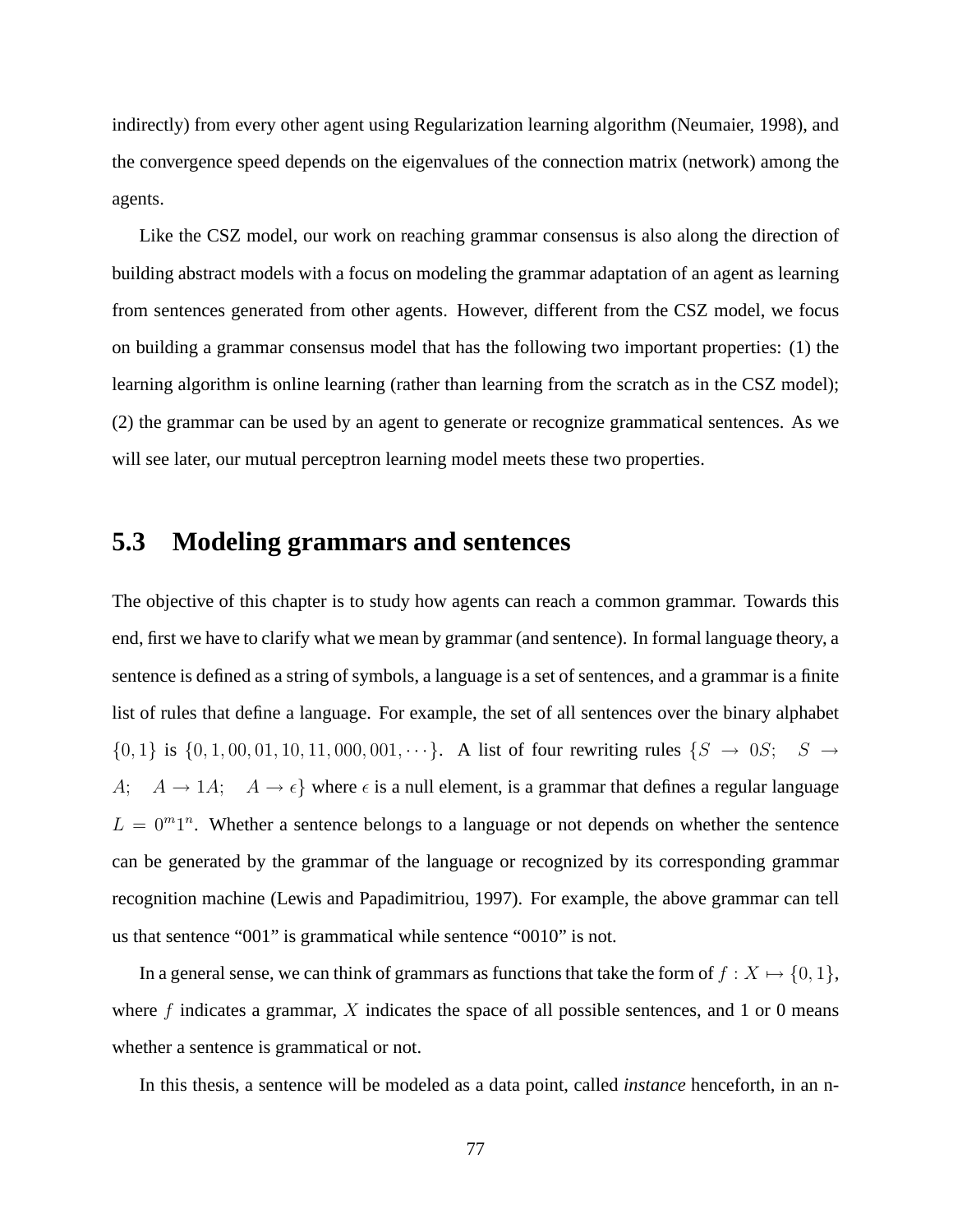dimensional Boolean space  $\{0, 1\}^n$ , and a grammar will be modeled as a Boolean (classification) function which can classify an instance as grammatical (positive) or not (negative). For example, for  $\mathbf{x} = (x_1, \dots, x_6) \in \{0, 1\}^6$ , if a classification function  $f(\mathbf{x})$  is defined as:

$$
f(x_1, \dots, x_6) = 1
$$
 if and only if  $x_2 = 1$  &  $x_4 = 0$ ,

then  $\mathbf{x} = (1, 1, 1, 0, 0, 0)$  is a positive instance while  $\mathbf{x} = (1, 1, 1, 1, 0, 0)$  is not. Obviously, this treatment is very different from the traditional formal language theory.

Though not realistic, our treatment has several advantages. First, it conforms to a fundamental property of grammar: grammar can be used to generate grammatical sentences and can also be acquired or adapted by learning from sentences. Similarly, a classification function can be used to generate positive (or negative) instances and can also be acquired or adapted by learning from instances.

Second, modeling grammars as Boolean functions would bring up a theoretical possibility of using the principles and parameters (P&P) framework (Chomsky, 1981)—a framework that is regarded by many linguists as the dominant form of mainstream linguistics—to interpret the spontaneous emergence of human languages such as the Nicaragua sign language (Senghas et al., 2004). In the principles and parameters framework, the set of grammatical hypothesis is generated by k binary parameters. At any time, a learner holds a particular hypothesis (or grammar) given by a particular setting of these parameters. The learner does not change his grammar as long as the received sentences can be recognized by the grammar. If a sentence arrives that is not recognizable, then the learner might change some of the parameters (Matsen and Nowak, 2004).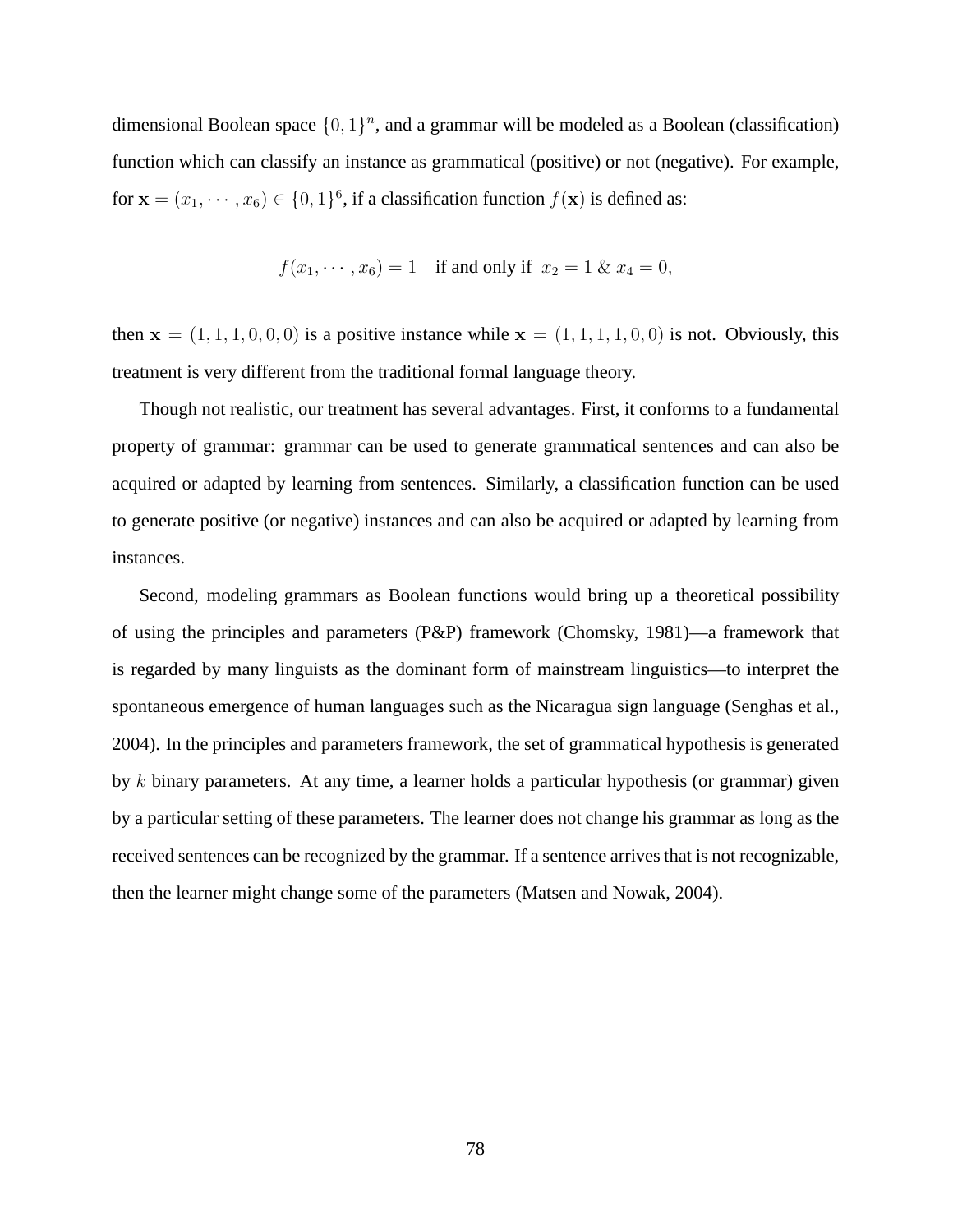# **5.4 Reaching grammar consensus using mutual perceptron learning**

In terms of the game-based self-organizing language framework given in Chapter 2, here we present a grammar consensus model that focuses on the following two components: (1) a 2-player grammar game, and (2) an agent learning model called *mutual perceptron learning* model.

**Game model.** The 2-player grammar game is designed as a sequential language game which is illustrated by Fig. 5.1. From the figure, we can see that there are three players: nature, speaker (he), and hearer (she). The player nature is added here for modeling that the speaker has some private information that is unknown or uncertain to the hearer. (See Section 2.2.3 of Chapter 2 for details.) In our case of grammar game, the private information of the speaker is the class of a sentence. The speaker knows the class, but the hearer only knows the sentence produced by the speaker, and her job is to predict the class of the sentence. (In the figure, the left dashed line illustrates that the hearer cannot tell which path,  $x_1$  or  $x_2$ , the sentence  $y_1$  comes from.) Nature moves first and determines the class of a sentence to be produced by the speaker. There are two classes: grammatical (G) and ungrammatical (U), and nature determines a class according to the probability of  $p(G)$  or  $p(U) = 1 - p(G)$ . The game tree in Fig. 5.1 shows  $p(G) = 0.9$  and  $p(U) = 0.1$ . When the hearer predicts correctly the class, both agents will receive a positive payoff of 1, otherwise 0.

**A general agent model.** Here we present a general agent model, and later we will present the specific mutual perceptron learning model. In a general agent model, every agent has three components: a state  $b$ , a decision function  $f$ , and a state update function  $g$ . We suppose that all speakers have the same form of decision and state update functions, and all hearers have the same form of functions too. (As we will show in the specific model, we suppose that an agent use a unified function for the role of speaker and hearer.)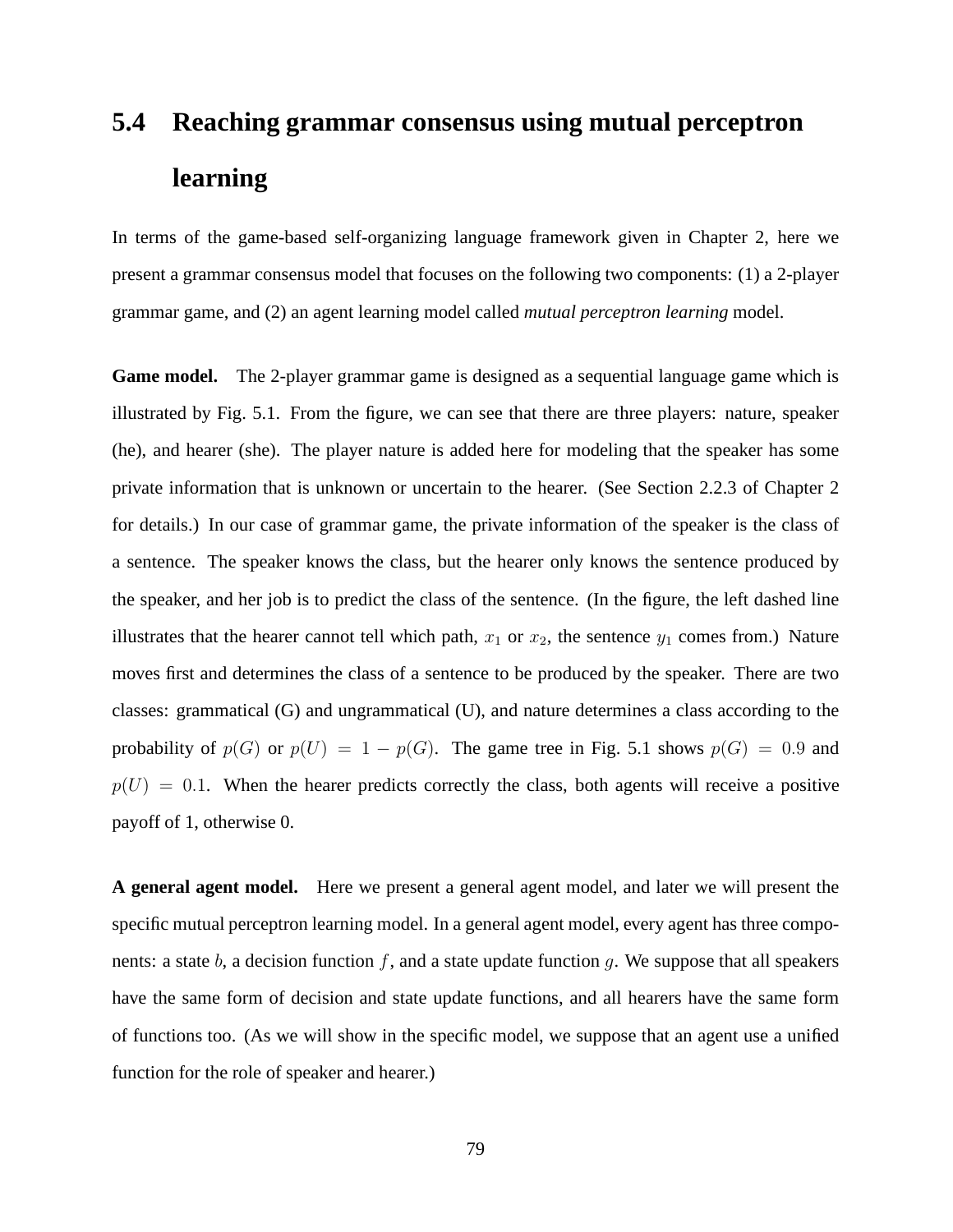

Figure 5.1: Grammar game tree.



Figure 5.2: Agent model in a grammar game.

Fig. 5.2 shows how these components work together in a grammar game played by a speaker s and a hearer  $r$ . In a grammar game, nature moves first, deciding the class  $c$ , G or U, of a sentence that the speaker will produce, according to probability  $p(c)$ . When class c is given, the speaker will call his decision function  $f_s$  to generate a sentence x that has the class c, based on its state  $b_s$ , in the form of

$$
x = f_s(c, b_s).
$$

The hearer, after receiving the sentence x, will call her decision function  $f_r$  to predict a class  $\hat{c}$  for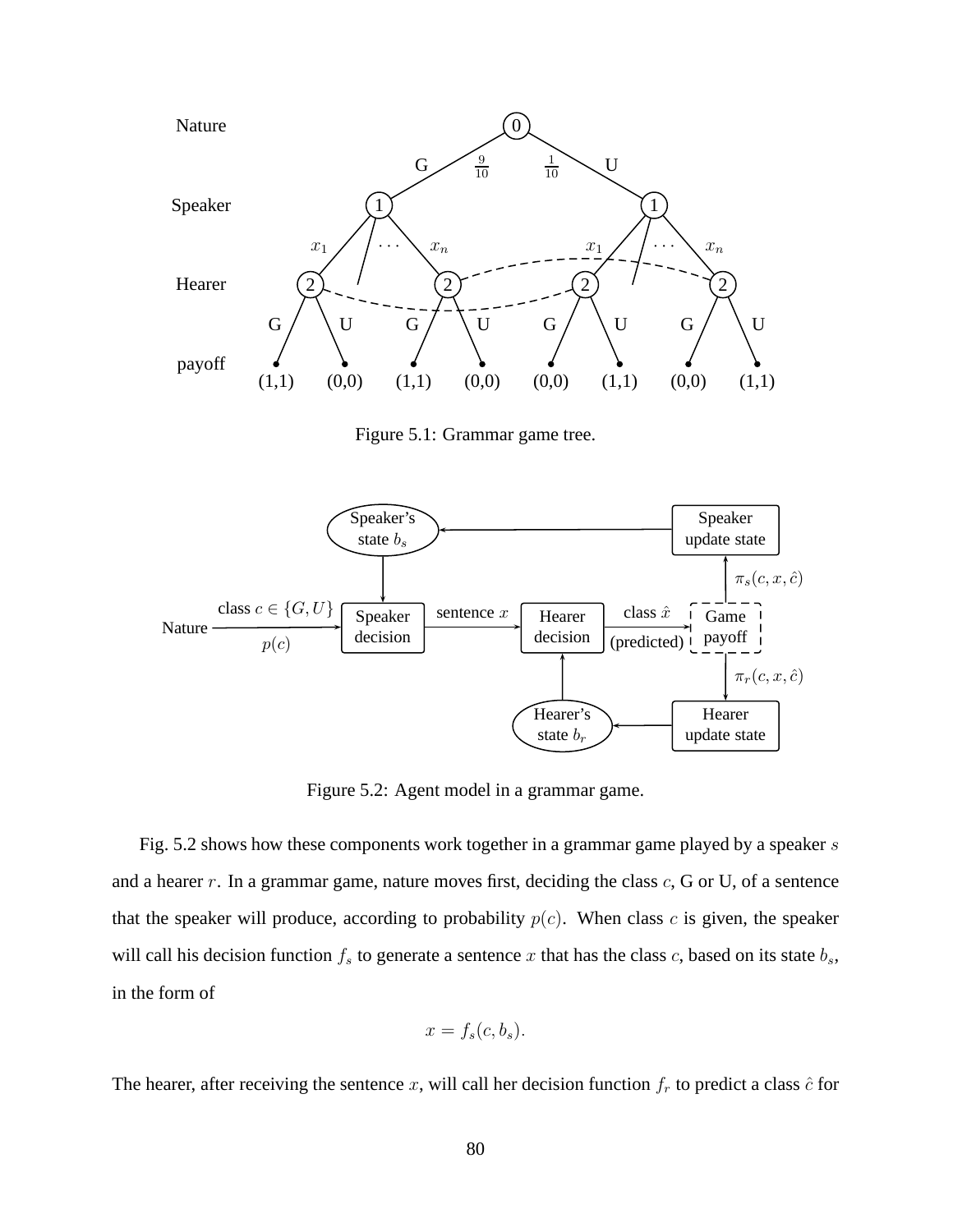sentence  $x$ , based on

$$
\hat{c} = f_r(x, b_r).
$$

After the hearer predicts the class of the sentence, both agents receive a payoff that is given by

$$
\pi_i = \pi_i(c, x, \hat{c}).
$$

And then, both agents update their state from  $b_i$  to  $b'_i$  based on the received payoff. For the speaker, its update function  $g_s$  is used to update its current state  $b_s$  to a new one  $b'_s$  based on its current sentence production  $c \mapsto x$  and the received payoff  $\pi_s$ , in the form of

$$
b'_{s} = g_{s}(b_{s}, c, x, \pi_{s}).
$$

For the hearer, its update function  $g_r$  is used to update its current state  $b_r$  to a new one  $b'_r$  based on its current prediction  $x \mapsto \hat{c}$  and the received payoff  $\pi_r$ , in the form of

$$
b'_r = g_r(b_r, \hat{c}, x, \pi_r).
$$

**The mutual perceptron learning model.** As we stated in Section 5.3, a sentence is modeled as an instance in an n-dimensional Boolean space  $X = \{0, 1\}^n$ , and a grammar is modeled as a classification function which can classify an instance as 1 or -1 (i.e., classify a sentence as grammatical or not).

We use linear threshold function to implement the decision function of an agent (Duda et al., 2000). A linear threshold function is a function that uses a linear combination of the components of its input instances  $x \in X$  for making its decision. It can be written as

$$
y = f(\mathbf{w}, \mathbf{x}) = \Theta(\mathbf{w} \cdot \mathbf{x}) = \Theta(\sum_{i} w_i x_i),
$$

where  $\mathbf{w} = (w_1, \dots, w_n) \in \Re^n$  represents the state of the agent, and  $\Theta(z)$  is a threshold function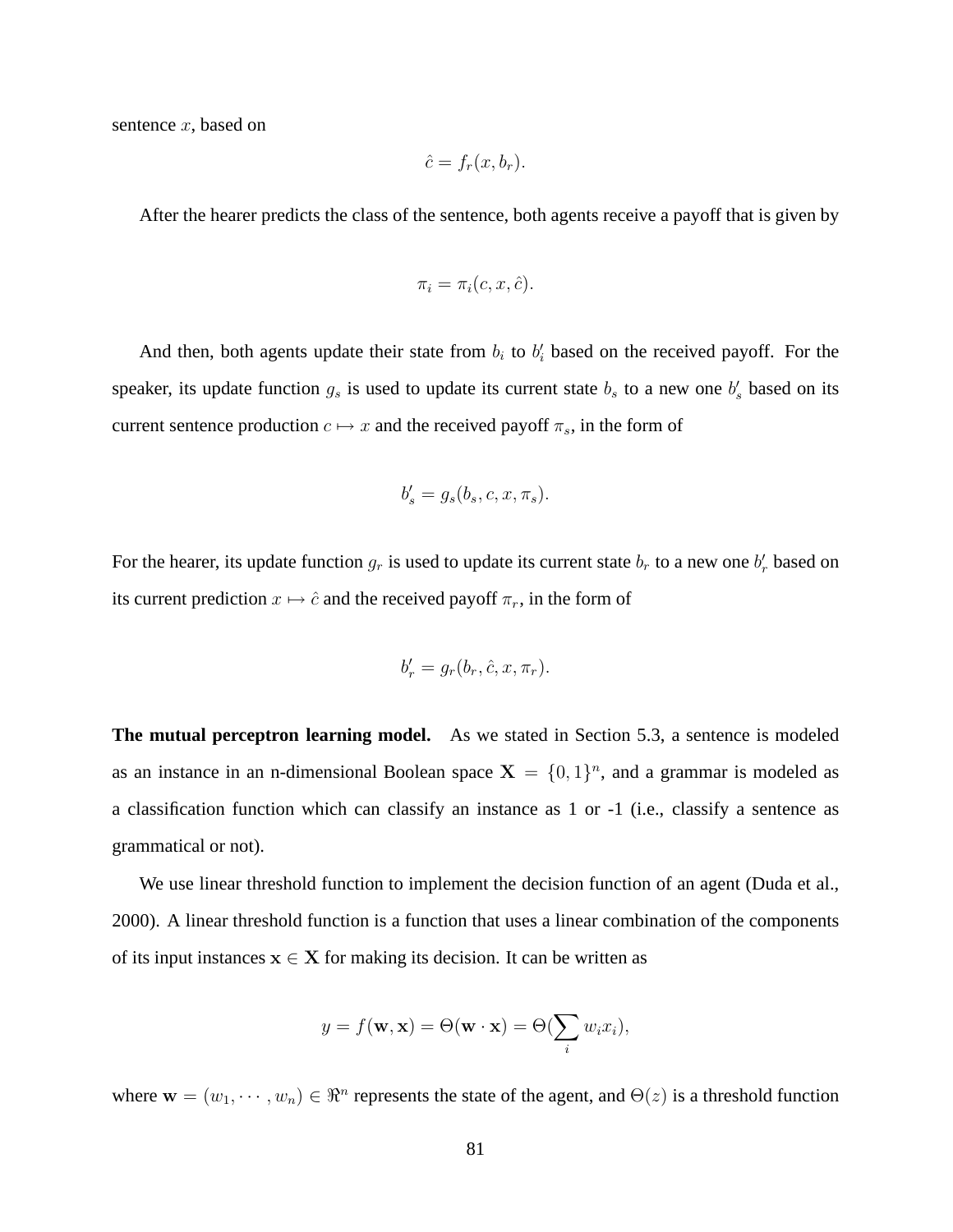that outputs 1 if  $z$  is above some threshold, otherwise -1.

This definition of decision function is straightforward for hearer, who just needs to call the function to output whether a received instance  $x$  is 1 or -1. But for the speaker, it is a little tricky. If he wants to produce a positive (or negative) instance, the way to implement it is to repeatedly sample an instance x from the instance space X until the instance satisfies  $f(\mathbf{w}, \mathbf{x}) = 1$  (or -1), where w is the hearer's state.

The state update function is as follows. If both agents get a positive payoff, they will keep their current state. Otherwise, they will update their state w according to the following perceptron learning rule:

$$
\mathbf{w} = \mathbf{w} - \lambda y \mathbf{x},
$$

where  $\lambda > 0$  is a parameter called *learning rate*. In addition, for the hearer, y is the predicted class value (1 or -1), and for the speaker,  $y$  is the intended class of the sentence x. Note that in the case of zero payoff, the speaker and hearer's class value are opposite (i.e.,  $y_{speaker} = -y_{hearer}$ ).

To distinguish our perceptron learning from the traditional one (Rosenblatt, 1958), which involves only one agent (learner) updating its function to fit to another agent (teacher), we call ours *mutual perceptron learning*, because both speaker and hearer can update their functions.

**More about perceptron learning.** To be prepared for the analysis of our model in the next section, we introduce some concepts here about the traditional, basic perceptron learning model in which a *learner* learns from a *teacher*.

The basic perceptron algorithm was introduced first by Rosenblatt (1958) to solve the linear threshold learning problem. A perceptron takes a vector of real-valued inputs<sup>2</sup>, calculates a linear combination of these inputs, and outputs a 1 if the result is greater than some threshold and −1 otherwise. More precisely, given an input instance  $\mathbf{x} = (x_1, ..., x_n)$ , the output  $f(\mathbf{x})$  computed by

<sup>&</sup>lt;sup>2</sup>The instance space  $\{0,1\}^n$  is a special case of  $\mathbb{R}^n$ .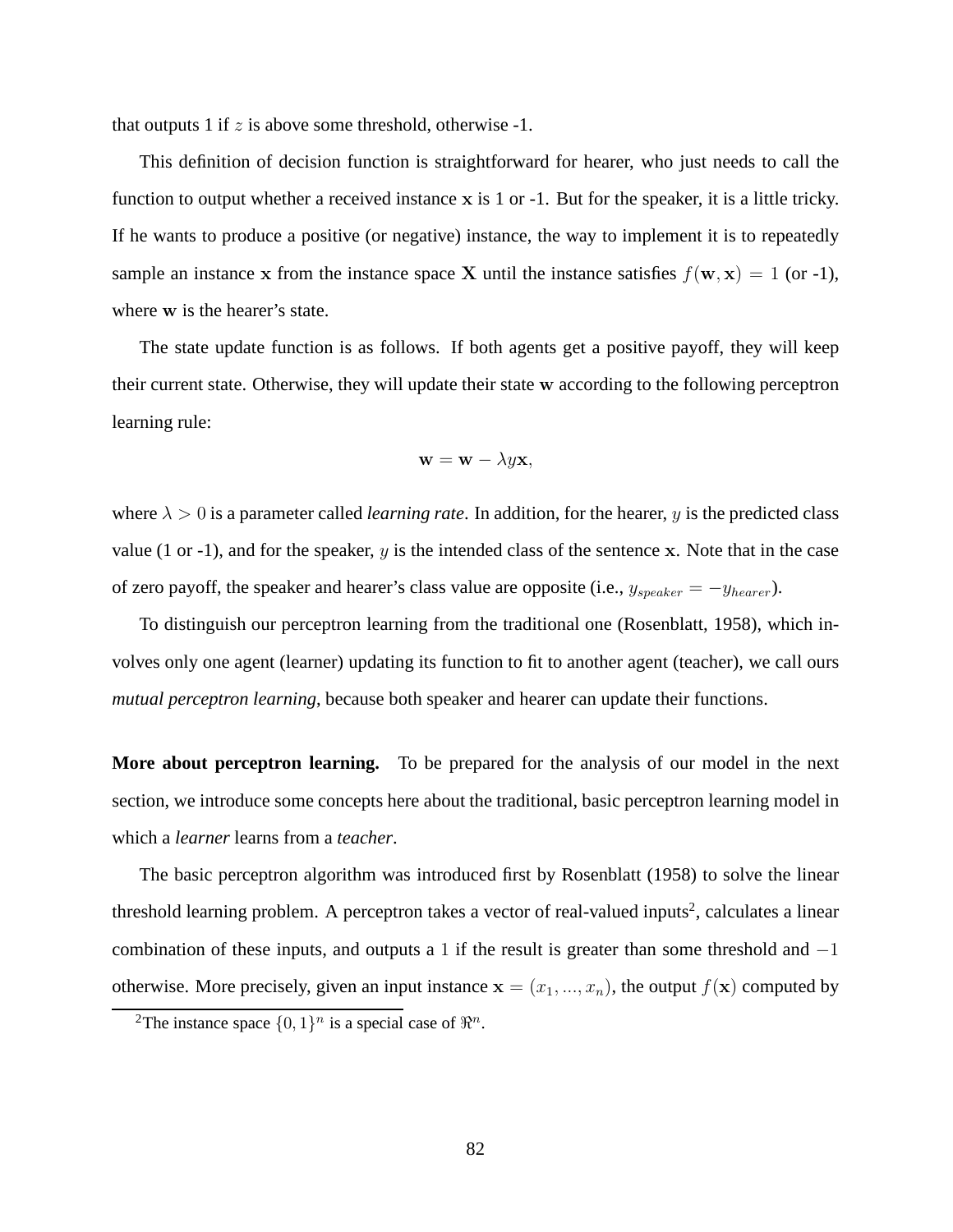the perceptron is:

$$
f(\mathbf{x}) = \begin{cases} +1 & \text{if } \sum_{i=1}^{n} w_i x_i > \theta \\ -1 & \text{otherwise} \end{cases}
$$
 (5.1)

where  $\mathbf{w} = (w_1, ..., w_n) \in \mathbb{R}^n$  is the current weight vector maintained by the perceptron. For convenience, usually the threshold  $\theta$  is set to 0. The reason is that we can add an additional constant input  $x_0 = 1$  with a weight variable  $w_0$ .

For brevity, we will sometimes write the perceptron function as:

$$
f(\mathbf{x}) = \text{sgn}(\mathbf{w} \cdot \mathbf{x})
$$

where

$$
sgn(y) = \begin{cases} +1 & \text{if } y > 0\\ -1 & \text{otherwise} \end{cases}
$$

Note that each weight vector defines a perceptron function or decision function. Learning a perceptron involves choosing values for the weight vector  $\mathbf{w} = (w_1, ..., w_n)$ . Initially the algorithm starts with a weight vector  $\mathbf{w} = (0, ..., 0)$ . Upon receiving an instance  $\mathbf{x} = (x_1, ..., x_n)$ , the learner predicts the label of x to be  $f(\mathbf{x})$ .

If the predicted label is correct, then there are no changes in the weight vector. However, if the prediction is wrong, the weight vector of the learner is updated using the *perceptron learning rule*:

$$
\mathbf{w} \leftarrow \mathbf{w} - \lambda f(\mathbf{x}) \cdot \mathbf{x} \tag{5.2}
$$

where  $\lambda$  is the learning rate.

The perceptron Convergence Theorem was proven in (Novikoff, 1962; Minsky 1969); we sketch it here because we draw upon it in later proofs of mutual perceptron convergence.

**Theorem 5.4.1. Perceptron Convergence Theorem** *If all instances are linearly separable, then a learner which uses the perceptron algorithm will only make a finite number of mistakes. That is,*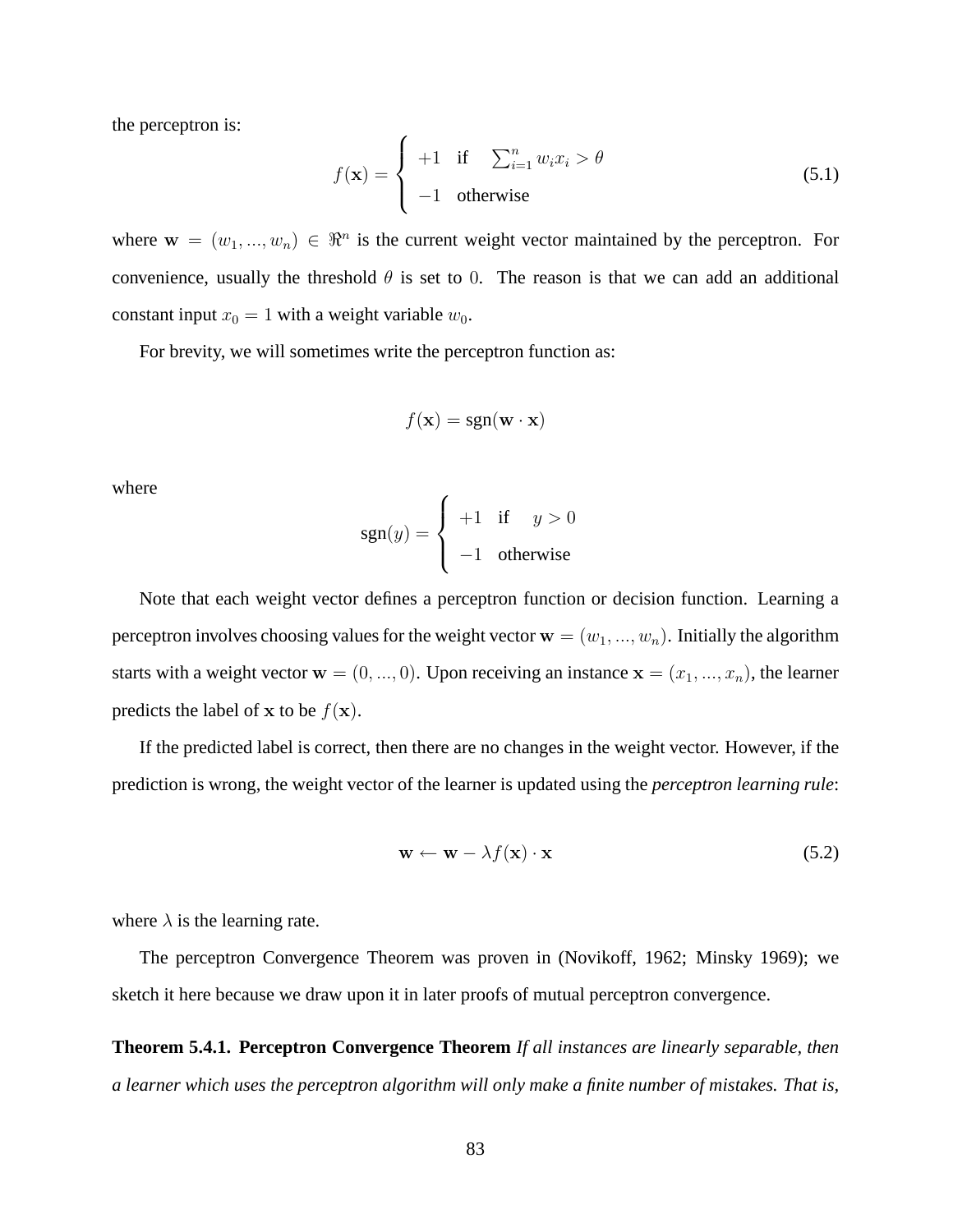*the learning procedure converges.*

*Proof.* The basic idea of the proof is to show that on each mistake made by the learner, the distance between the currently maintained weight vector (of the function  $f$ ) and the target weight vector (of the target perceptron function  $f^*$ ) becomes smaller after the update using the perceptron learning rule.

**Coherence.** In Section 2.5 of Chapter 2, we stated that: for N agents, suppose their states are  $b_1, \dots, b_N$ , then a general definition of population coherence can be given by

$$
\phi(b_1, \cdots, b_N) = \frac{1}{N(N-1)} \sum_{i \neq j} sim(b_i, b_j)
$$

where  $0 \leq sim(b_i, b_j) \leq 1$  is the similarity between the states of two agents i and j and its definition depends on contexts.

In the context of the mutual perceptron learning model, the definition of the similarity is given as follows. Since the state of an agent is a weight vector w, we can define the similarity between two states  $w_1$  and  $w_2$  as follows:

$$
\mathit{sim}(\mathbf{w}_1,\mathbf{w}_2)=\cos(\mathbf{w}_1,\mathbf{w}_2)=\frac{\mathbf{w}_1\cdot\mathbf{w}_2}{|\mathbf{w}_1||\mathbf{w}_2|},
$$

where  $|\mathbf{w}|$  denotes the length of vector w and is given by  $|\mathbf{w}| = \sqrt{\sum_{k=1}^{n} w_k^2}$ .

Then the population coherence over  $N$  agents can be given by

$$
\phi(\mathbf{w}_1, \cdots, \mathbf{w}_N) = \frac{2}{N(N-1)} \sum_{1 \le i < j \le N} \cos(\mathbf{w}_i, \mathbf{w}_j). \tag{5.3}
$$

**A computational model of reaching grammar consensus.** Fig. 5.3 gives the whole computational model of reaching grammar consensus using the mutual perceptron learning rule. This model is based on the general model that presented in Fig. 2.13 of Section 2.6 of Chapter 2. In the model, the dimensions of the instance space,  $n$ , is the number of grammar parameters in terms of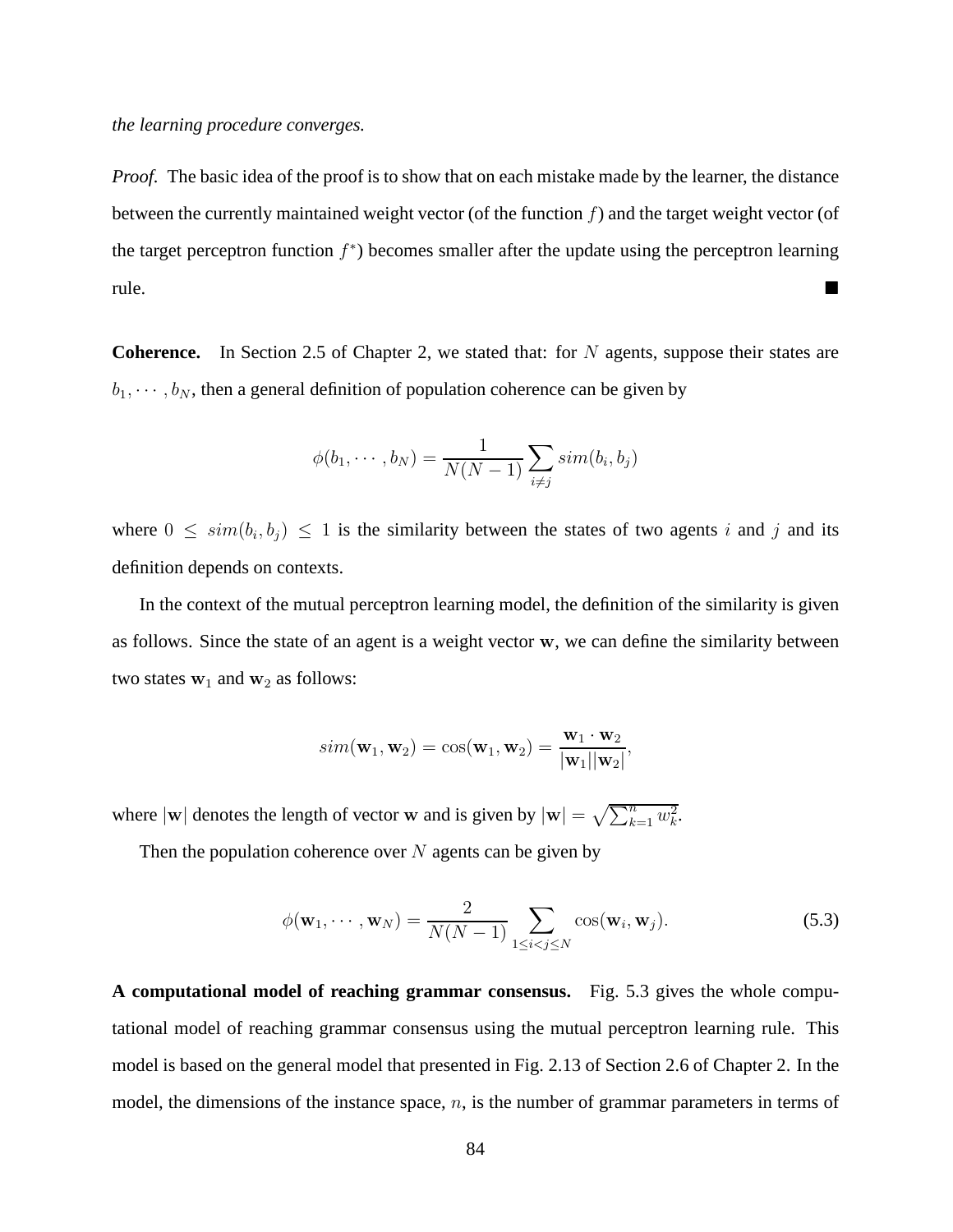the P&P framework (see Section 5.3). The analysis and simulation conducted in later sections will

be based on this model.

#### **Settings**

population: N agents language complexity:  $n$  dimensions of instance space agent state: each agent i has a weight vector  $w_i$ learning parameter: learning rate  $\lambda$ 

#### **Initialization**

each agent's weight vector is randomized

**Iterations** (each iteration includes  $N(N - 1)$  interactions (see Section 2.4 for details).

During each interaction

- 1. a class c is chosen from  $\{U, G\}$  with probability  $p(c)$
- 2. the speaker generates a sentence  $x$  whose class is  $c$
- 3. the hearer predicts the class of the sentence x as  $\hat{c}$
- 4. if the predicted class  $\hat{c}$  is wrong (i.e., both agents receive a payoff of 0) each agent updates its state based on perceptron learning rule

After each iteration, namely  $N(N-1)$  interactions, take a snapshot of the population coherence  $\phi(t)$ 

Figure 5.3: The mutual perceptron learning model.

## **5.5 Specific research questions**

The traditional perceptron learning model, which involves only one agent (learner) updating its function to fit to another fixed agent (teacher), is the first learning algorithm that was shown to converge under some conditions (Novikoff, 1962; Minsky 1969; Vapnik, 1995). However, we have no knowledge about the convergence property of mutual perceptron learning because this is a new learning model.

We ask the following questions:

- 1. Will the agents in our proposed mutual perceptron learning model be able to converge to some common grammar?
- 2. What are the conditions that can lead the agents to reach grammar consensus? Concretely speaking, for a given dimensions of instance space,  $n$ , a given number of agents,  $N$ , and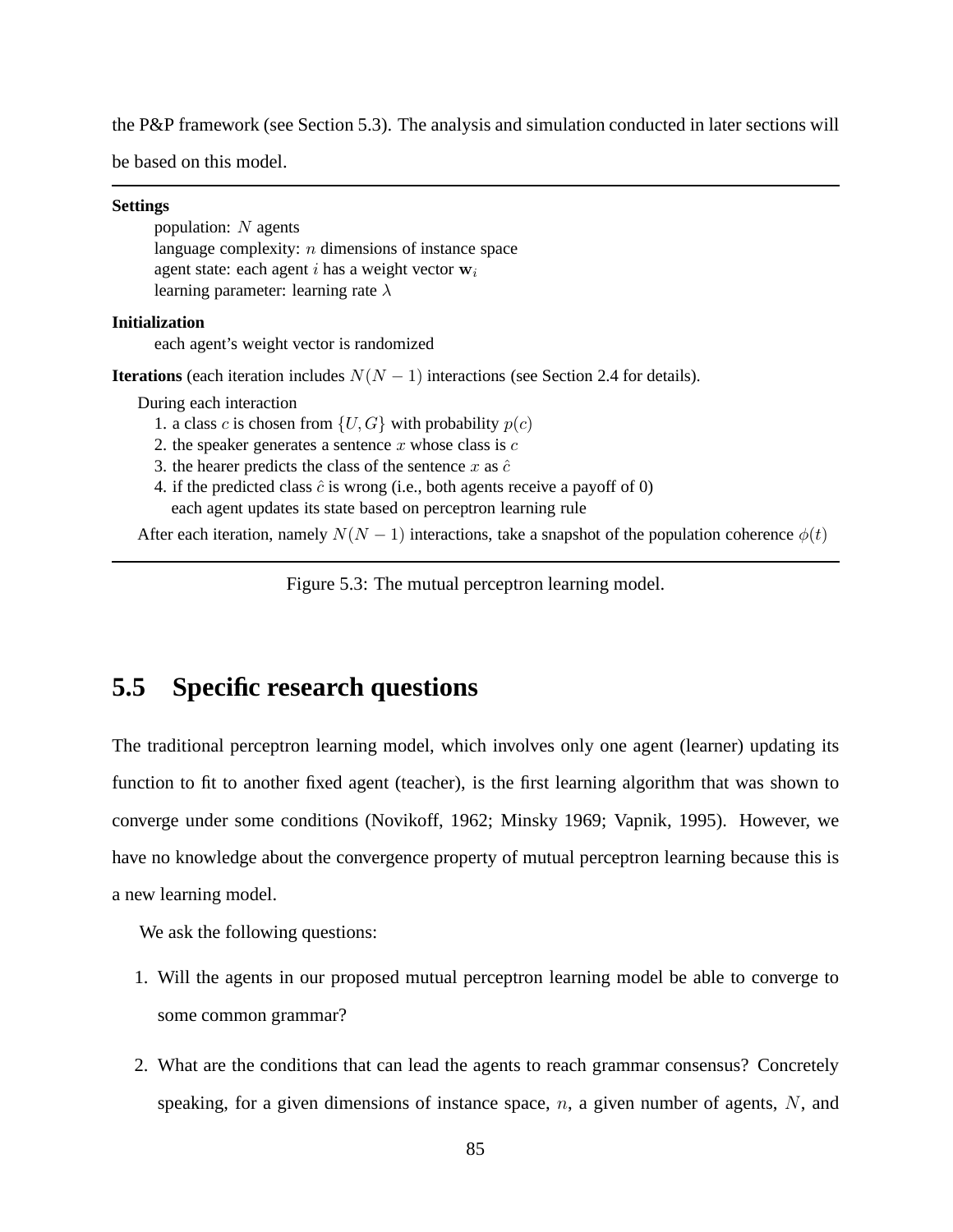learning rate  $\lambda$ , what kind of settings of these parameters will make the agents reach grammar consensus?

**Research methods.** Unlike in the cases of the previous two chapters where we did computer simulation first and then explored the problem by mathematical analysis, here we will mainly focus on using mathematical analysis to study the above questions and then use computer simulation to partly test the analytical result. (See Section 5.7 for the detailed reasons.)

## **5.6 Convergence analysis**

To conform to the terms used in traditional perceptron learning, in this section of analysis, we will use "teacher" to stand for "speaker", "learner" for "hearer", "mistake" for "nonpositive payoff", "instance" for "sentence", "classification function" for "grammar", and "label" for "class of sentence".

The purpose of this section is to show that under some conditions the perceptron learning model will converge to a common classification function. The basic idea is as follows. If the learner makes a mistake on the instance given by the teacher, we want to show that the "distance" between the weight vectors of the two agents will become smaller after weight updating using perceptron learning rule.

However, if the number of agents is greater than two, we also need to consider the new "distances" between functions of the learner/teacher agent and other agents in the population—we want the entire population to converge. We show that under some conditions, the *sum of the new distances* can be less or equal than the old distance, in which case the algorithm is guaranteed to globally converge.

Before going ahead to prove the convergence, we need some assumptions, some of which are also used in the traditional perceptron convergence theorem proof (Thm. 5.4.1).

**Assumption 5.6.1.** *For any instance* **x***, there exists a positive constant*  $\kappa$  *such that*  $\|\mathbf{x}\| \leq \kappa$ *.*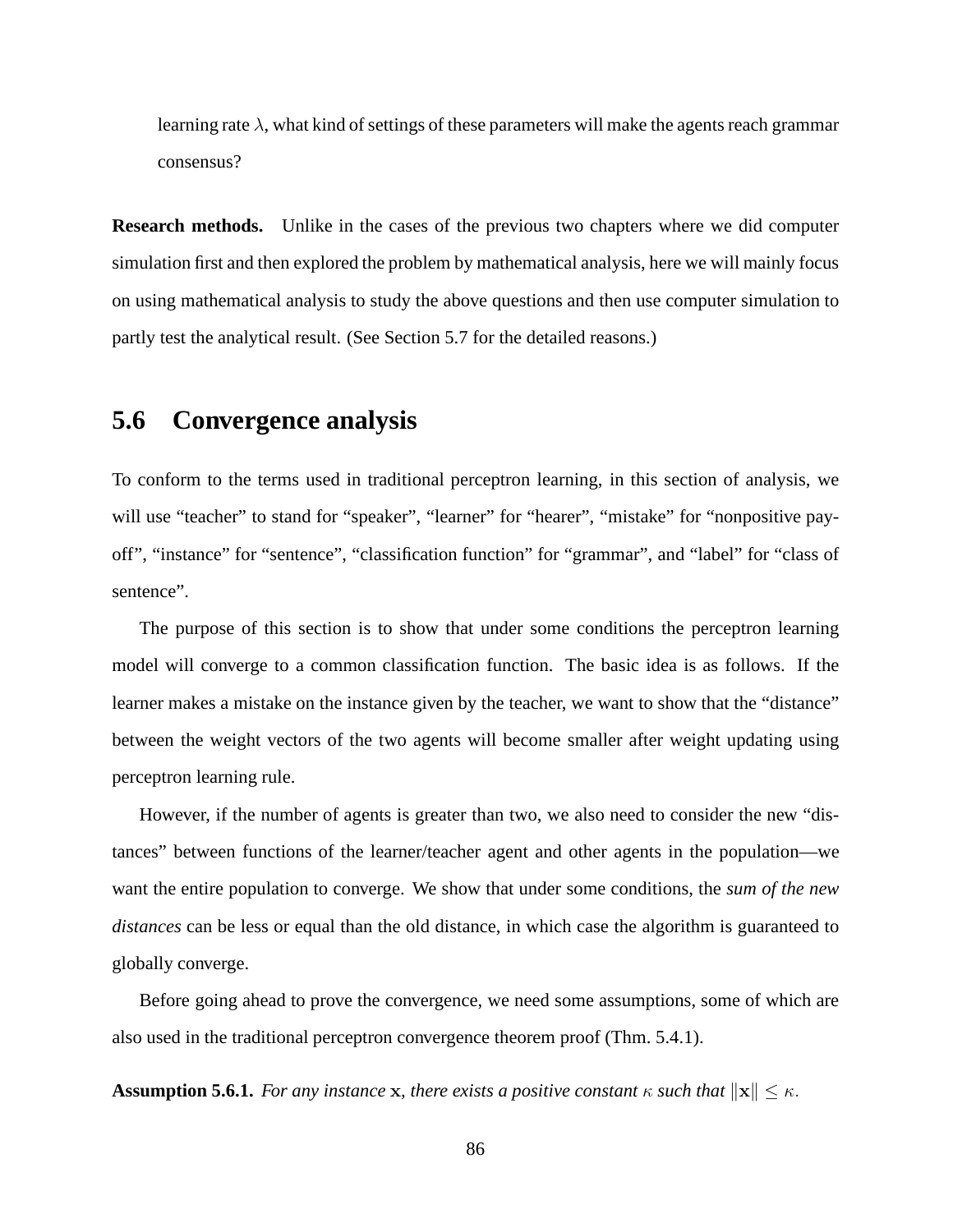**Assumption 5.6.2.** *For any weight vector* w *maintained by any agent, suppose for any instance and label pair*  $(x, y)$  *generated according to*  $y = sgn(w \cdot x)$ *, there exists a positive constant*  $\gamma$  *such that*  $y\mathbf{w} \cdot \mathbf{x} \ge \gamma > 0$ .

To make the proof readable, we will first introduce some definitions as follows.

**Definition 5.6.1.** *Given two agents with weight vectors*  $w_A$  *and*  $w_B$ *, the distance between them is defined as:*

$$
d(\mathbf{w}_A, \mathbf{w}_B) = ||\mathbf{w}_A - \mathbf{w}_B||^2
$$

*where*  $\|\cdot\|$  *is the 2-norm (i.e., the Euclidean norm).* 

**Definition 5.6.2.** At time step t, the weight vectors of two agents A and B are  $w_A$  and  $w_B$ . At time step  $t + 1$ , the weight vectors become  $w'_{A}$  and  $w'_{B}$ . The variance of distance between the two *agents from time t to*  $t + 1$  *is defined as:* 

$$
\Delta(\mathbf{w}_A, \mathbf{w}_B) = d(\mathbf{w}'_A, \mathbf{w}'_B) - d(\mathbf{w}_A, \mathbf{w}_B) = \Delta
$$

**Definition 5.6.3.** *Distance reduction is defined as*  $-\Delta$  *if*  $\Delta < 0$ *.* 

**Definition 5.6.4.** *Distance introduction is defined as*  $\Delta$  *if*  $\Delta > 0$ *.* 

**Lemma 5.6.1.** *Suppose on a round of the game, a learner* L *makes a mistake on the instance* x *given by a teacher* T*, and both agents use the perceptron learning rule to update their weight vectors*  $w_L$  *and*  $w_T$ . Then there exists a positive constant  $\delta = \frac{\gamma^2}{\kappa^2}$  such that:

$$
\Delta(\mathbf{w}_T, \mathbf{w}_L) \le -\delta. \tag{5.4}
$$

*when the learning rate*  $\lambda = \frac{\gamma}{2\kappa^2}$ *.* 

*Proof.* When the learner L makes a wrong prediction for the label of the instance x sent by the teacher T, it will modify its weight vector from  $w_L$  to  $w'_L$ . According to the definition of label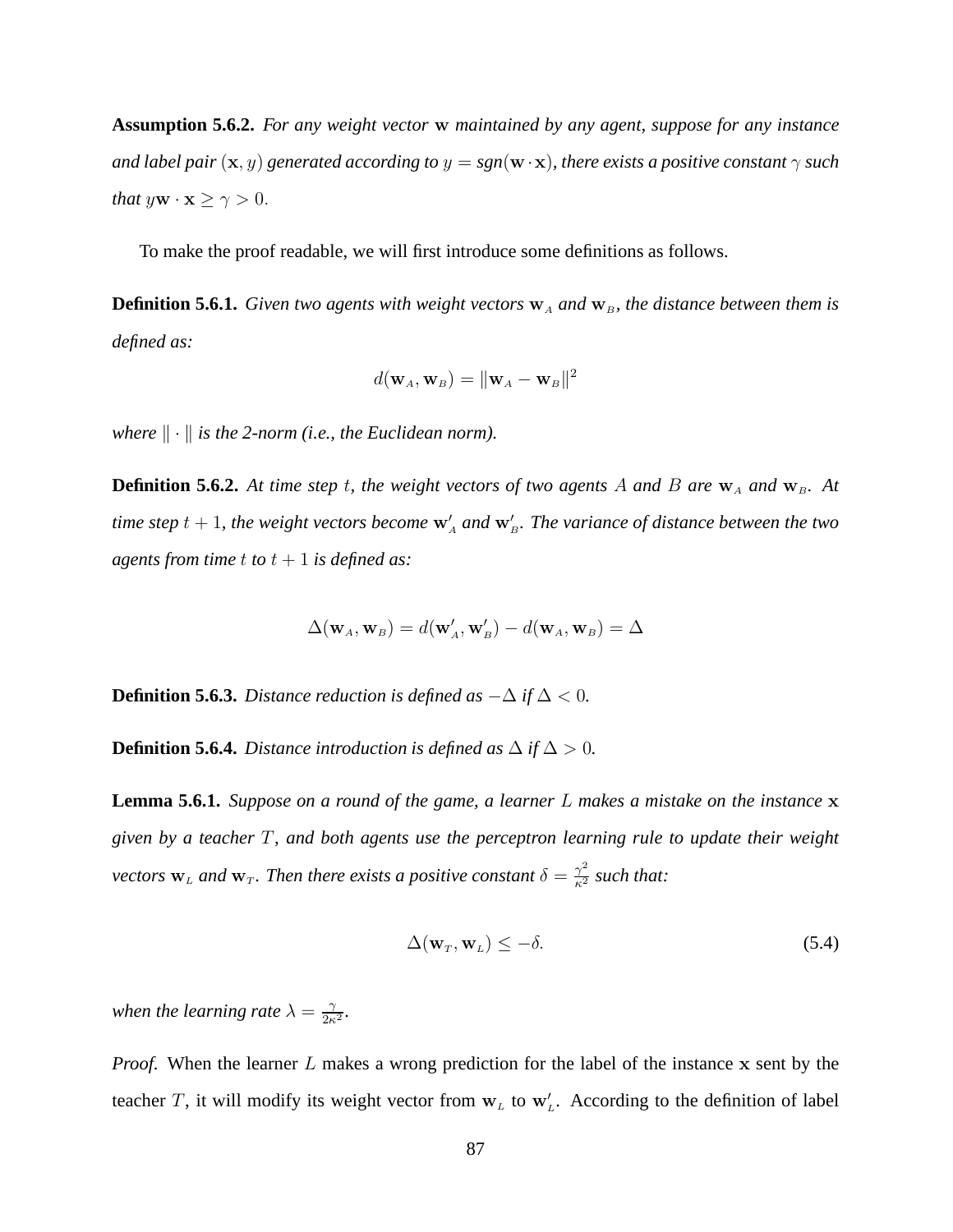generation and prediction, we have:

$$
\begin{cases}\n y = \text{sgn}(\mathbf{w}_T \cdot \mathbf{x}) \\
 -y = \text{sgn}(\mathbf{w}_L \cdot \mathbf{x})\n\end{cases}
$$
\n(5.5)

Then we have the following inequalities

$$
\begin{cases}\n y \cdot \mathbf{w}_T \cdot \mathbf{x} > 0 \\
 y \cdot \mathbf{w}_L \cdot \mathbf{x} < 0\n\end{cases} \tag{5.6}
$$

With the above Assumptions 5.6.1 and 5.6.2, we have

$$
\Delta(\mathbf{w}_T, \mathbf{w}_L) = d(\mathbf{w}_T', \mathbf{w}_L') - d(\mathbf{w}_T, \mathbf{w}_L)
$$
  
\n
$$
= ||(\mathbf{w}_T - \lambda y \mathbf{x}) - (\mathbf{w}_L + \lambda y \mathbf{x})||^2 - ||\mathbf{w}_T - \mathbf{w}_L||^2
$$
  
\n
$$
= -4\lambda y \mathbf{w}_T \mathbf{x} + 4\lambda y \mathbf{w}_L \mathbf{x} + 4\lambda^2 ||\mathbf{x}||^2
$$
  
\n
$$
\leq -4\lambda (\gamma - \lambda \kappa^2)
$$

When the learning rate  $\lambda = \frac{\gamma}{2\kappa^2}$ , we have

$$
\Delta(\mathbf{w}_T, \mathbf{w}_L) \leq -\frac{\gamma^2}{\kappa^2}.
$$

Let  $\delta = \frac{\gamma^2}{\kappa^2}$  $\frac{\gamma^2}{\kappa^2}$ , then  $\Delta(\mathbf{w}_T, \mathbf{w}_L) \leq -\delta$  holds.

The above lemma shows that two agents can move their functions closer to each other through adaptation after making mistakes. However, for the situation of more than two agents, it is possible that moving one agent's function toward that of another agent will cause it to move farther away from the function of a third agent. Fig. 5.4 shows a very simple illustration.

We want to show that under some conditions, the total distance *reduction* (see Definition 5.6.3) is larger than the total distance *introduction* (see Definition 5.6.4) after updating the weight vectors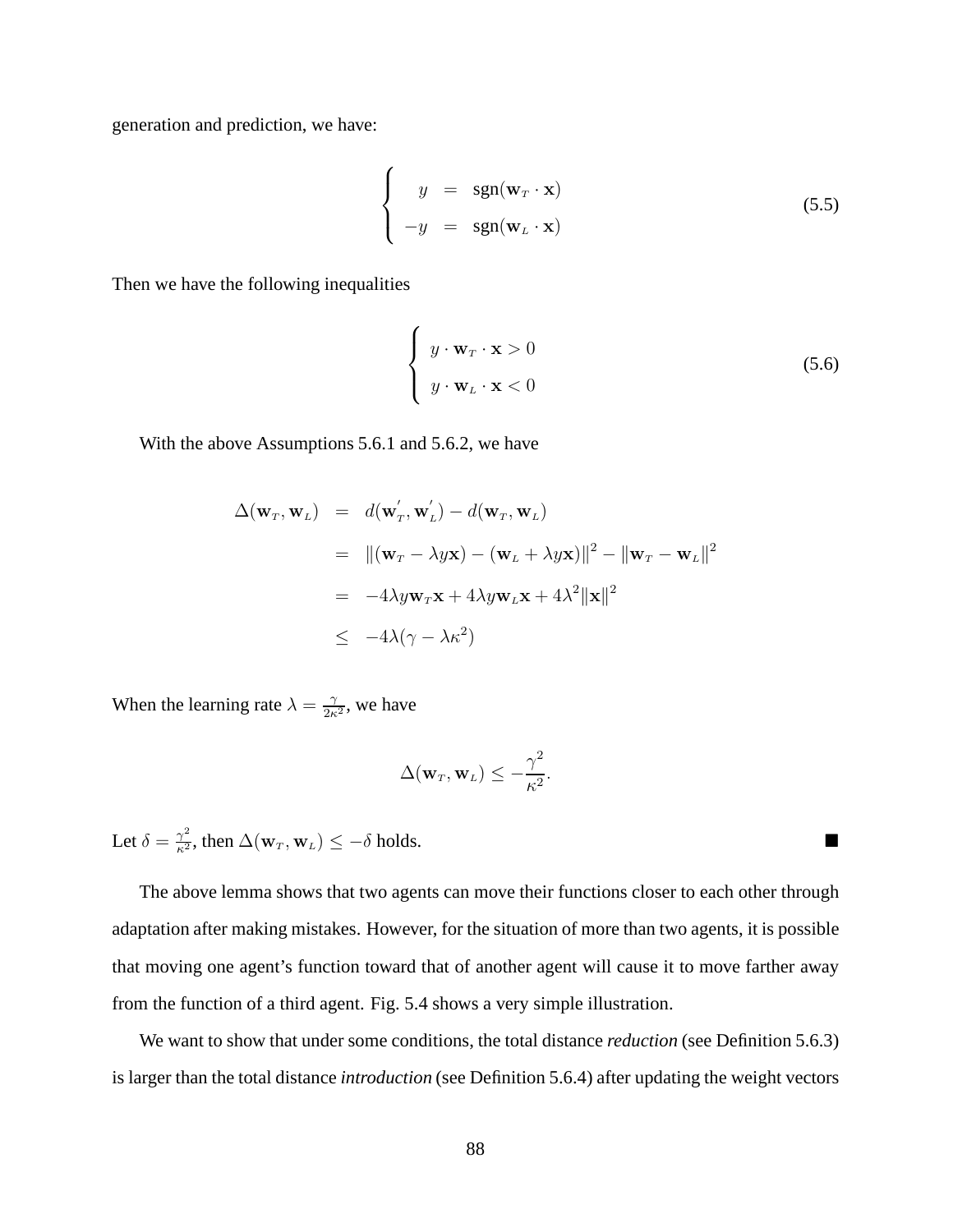

Figure 5.4: An illustration of the complexity of mutual perceptron learning. Agent  $B$  moves to  $B'$ which is closer to  $C$ , but the distance between  $B'$  and  $A$  becomes larger than before.

of the two agents (teacher and learner) in a game round. The following lemma says that when the learning rate is set to the positive constant described in Lemma 5.6.1, then the *reduction* in the distance between the learner/teacher and other agents' functions has a lower bound—there will be at least that much reduction in distance. Thus the point is that with such a learning rate, it is possible (but not yet certain) that the functions may converge.

**Lemma 5.6.2.** *Given an instance* x, and two agents A and B with weight vector  $w_A$  and  $w_B$ . *Suppose* A's label  $y_A$  *on*  $x$  *is different from* B's label  $y_B$ *, and* A *changes its weight vector*  $w_A$  ←  $\mathbf{w}_A + y_B \mathbf{w}_A \mathbf{x}$ , while *B* keeps its weight vector  $\mathbf{w}_B$  unchanged. Let learning rate  $\lambda = \frac{\gamma}{2\kappa^2}$ , then there exists a constant  $\Delta_r = 3\gamma^2/4\kappa^2 > 0$  such that

$$
\Delta(\mathbf{w}_A, \mathbf{w}_B) \leq -\Delta_r.
$$

 $\Delta_r$  *is called the lower bound of distance reduction.* 

*Proof.*

$$
\Delta(\mathbf{w}_A, \mathbf{w}_B) = ||(\mathbf{w}_A + \lambda y_B \mathbf{x}) - \mathbf{w}_B||^2 - ||\mathbf{w}_A - \mathbf{w}_B||^2
$$
  
\n
$$
= 2\lambda y_B \mathbf{w}_A \mathbf{x} - 2\lambda y_B \mathbf{w}_B \mathbf{x} + \lambda^2 ||\mathbf{x}||^2
$$
  
\n
$$
\le -2\lambda \gamma + \lambda^2 \kappa^2
$$
  
\n
$$
= -3\gamma^2/4\kappa^2 = -\Delta_r
$$
 (5.7)

 $\blacksquare$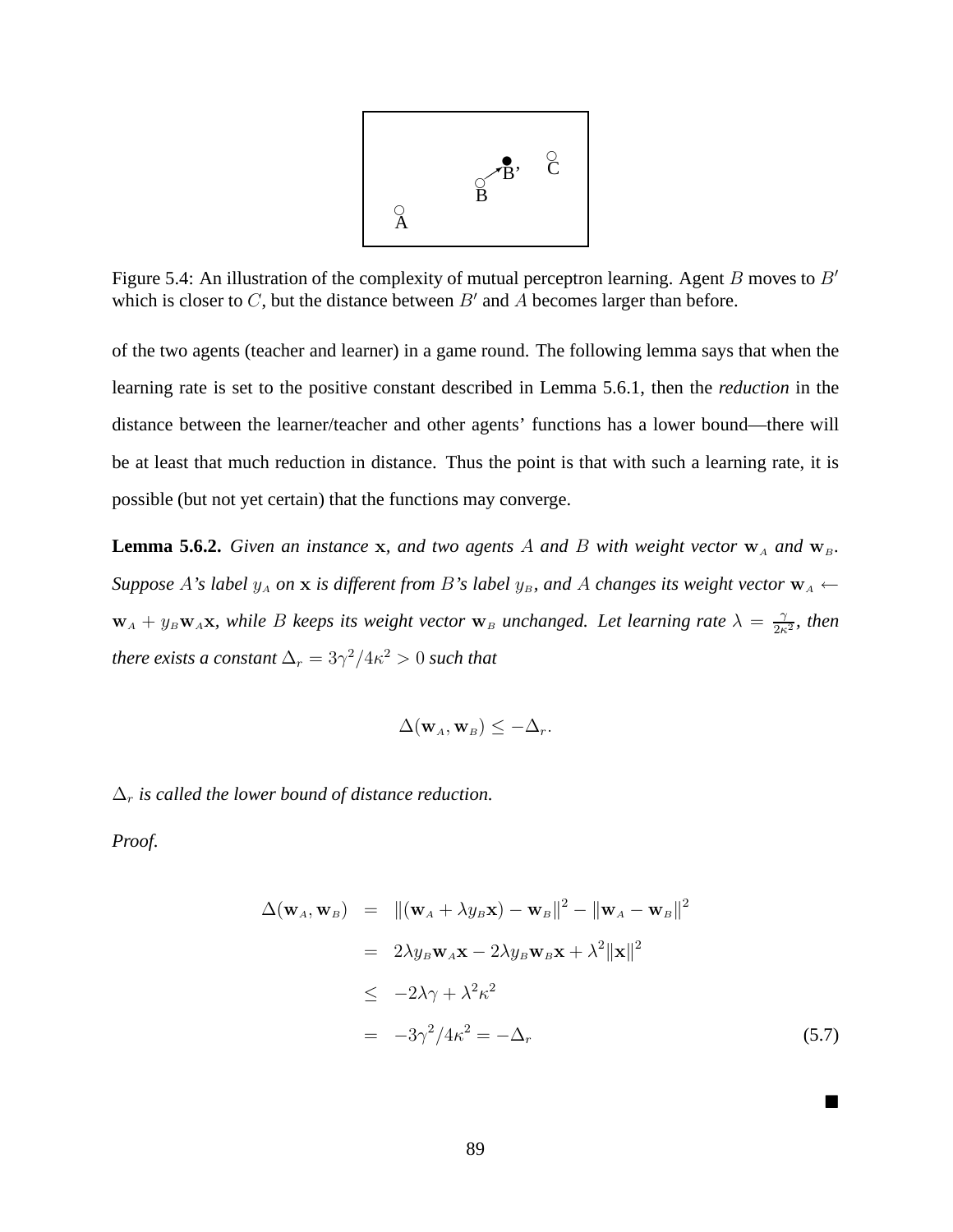**Assumption 5.6.3.** *For any weight vector* w *maintained by any agent, suppose for any instance and label pair*  $(x, y)$  *generated according to*  $y = sgn(w \cdot x)$ *, there exists a positive constant*  $\beta$ *such that*  $yw \cdot x \leq \beta$ .

Next, Lemma 5.6.3 says that the distance introduced between the functions of the learnerteacher pair and other agents has an upper bound.

**Lemma 5.6.3.** Given an instance x, and two agents A and B with weight vector  $w_A$  and  $w_B$ . *Suppose* A's label  $y_A$  *on*  $x$  *is the same as* B's label  $y_B$ *, and* A *changes its weight vector*  $w_A$  ← *(note, this is a mis-adaptation), while B keeps its weight vector* $**w**<sub>B</sub>$ *unchanged. Let learning rate*  $\lambda = \frac{\gamma}{2\kappa^2}$ , then there exists a constant  $\Delta_i = \frac{\gamma}{\kappa^2}(\beta - \frac{3\gamma}{4})$  $\frac{3\gamma}{4}) > 0$  such that

$$
\Delta(\mathbf{w}_A, \mathbf{w}_B) \leq \Delta_i.
$$

 $\Delta_i$  is called the upper bound of distance introduction.

*Proof.* It is obvious that  $\Delta_i = \frac{\gamma}{\kappa^2} (\beta - \frac{3\gamma}{4})$  $\frac{\delta \gamma}{4}$ ) > 0 from the fact  $\beta \ge \gamma$ .

$$
\Delta(\mathbf{w}_A, \mathbf{w}_B) = ||(\mathbf{w}_A - \lambda y_B \mathbf{x}) - \mathbf{w}_B||^2 - ||\mathbf{w}_A - \mathbf{w}_B||^2
$$
  
\n
$$
= 2\lambda y_B \mathbf{w}_A \mathbf{x} - 2\lambda y_B \mathbf{w}_B \mathbf{x} + \lambda^2 ||\mathbf{x}||^2
$$
  
\n
$$
\leq 2\lambda \beta - 2\lambda \gamma + \lambda^2 \kappa^2
$$
  
\n
$$
= \frac{\gamma}{\kappa^2} (\beta - \frac{3\gamma}{4}) = \Delta_i
$$
 (5.8)

 $\blacksquare$ 

Now we are ready to give the proof of the convergence of the perceptron learning model.

**Theorem 5.6.4.** *If*  $\frac{\beta}{\gamma} \leq \frac{3}{2}$  $\frac{3}{2}$  holds, then a population of agents which use the perceptron learning *rule can converge to a shared function after making a finite number of mistakes.*

We call  $\frac{\beta}{\gamma} \leq \frac{3}{2}$  $\frac{3}{2}$  as the *convergence condition*.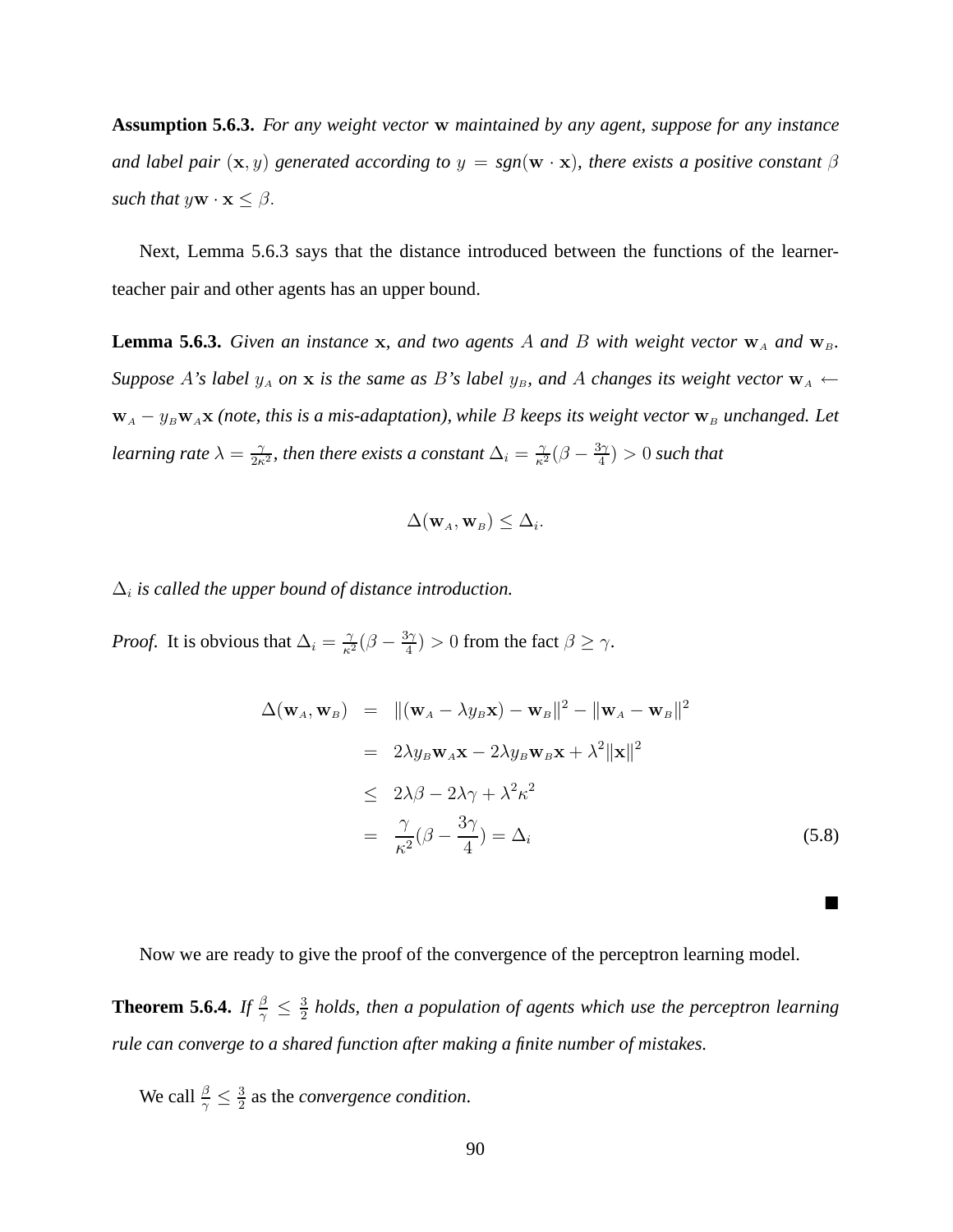*Proof.* The idea is simple. After a learner makes a mistake, we hope that by using our mutual perceptron learning rule for each weight vector update, the sum of new inter-function distances among all agents is smaller than before. Suppose there are  $N$  agents. Among these  $N$  agents, there are two agents, learner and teacher respectively, whose corresponding weight vectors are  $w_L, w_T$ . The weight vectors of other agents are  $w_1, ..., w_{N-2}$ . (To be consistent, let  $w_L = w_{N-1}$ , and  $w_T = w_N$ .) Then the sum of distances can be written as:

$$
\sum_{i,j=1}^{N} d(\mathbf{w}_i, \mathbf{w}_j) = d(\mathbf{w}_T, \mathbf{w}_L) + \sum_{i,j=1}^{N-2} d(\mathbf{w}_i, \mathbf{w}_j)
$$
  
+ 
$$
\sum_{i=1}^{N-2} d(\mathbf{w}_T, \mathbf{w}_i) + \sum_{i=1}^{N-2} d(\mathbf{w}_L, \mathbf{w}_i)
$$
 (5.9)

And the sum of new distances after the learning is written as:

$$
\sum_{i,j=1}^{N} d'(\mathbf{w}_i, \mathbf{w}_j) = d'(\mathbf{w}_T, \mathbf{w}_L) + \sum_{i,j=1}^{N-2} d'(\mathbf{w}_i, \mathbf{w}_j)
$$
  
+ 
$$
\sum_{i=1}^{N-2} d'(\mathbf{w}_T, \mathbf{w}_i) + \sum_{i=1}^{N-2} d'(\mathbf{w}_L, \mathbf{w}_i)
$$
(5.10)

where  $d'(\mathbf{w}_i, \mathbf{w}_j)$  is the brief notation of  $d(\mathbf{w}'_i, \mathbf{w}'_j)$ .

Now let us compute the new total distances. Let  $x$  be the instance on which the learner made a mistake. Denote by  $y_L$  the label computed by the learner, and by  $y_T$  the label from the teacher. On the instance x, other  $N-2$  agents also have their own labels, denoted by  $y_1, ..., y_{N-2}$ . Among these  $N-2$  agents, suppose there are p agents whose labels are the same as  $y_T$ , and q agents whose labels are the same as  $y_L$ , where  $p + q = N - 2$ . Without loss of generality, suppose  $y_1 = \cdots = y_p = y_T$ and  $y_{p+1} = \cdots = y_{p+q} = y_L$ .

So, according to the Lemma 5.6.2 and 5.6.3, the total distance variance between the teacher's function and those of the other agents (excluding the learner) is at most  $-p\Delta_r + q\Delta_i$ . This is because we have

$$
\sum_{i=1}^{N-2} d'(\mathbf{w}_T, \mathbf{w}_i) = \sum_{i=1}^{p} d'(\mathbf{w}_T, vwi) + \sum_{i=p+1}^{N-2} d'(\mathbf{w}_T, \mathbf{w}_i)
$$
  
\n
$$
\leq \sum_{i=1}^{p} d(\mathbf{w}_T, \mathbf{w}_i) - p \cdot \Delta_r
$$
  
\n
$$
+ \sum_{i=p+1}^{N-2} d(\mathbf{w}_T, \mathbf{w}_i) + q \cdot \Delta_i
$$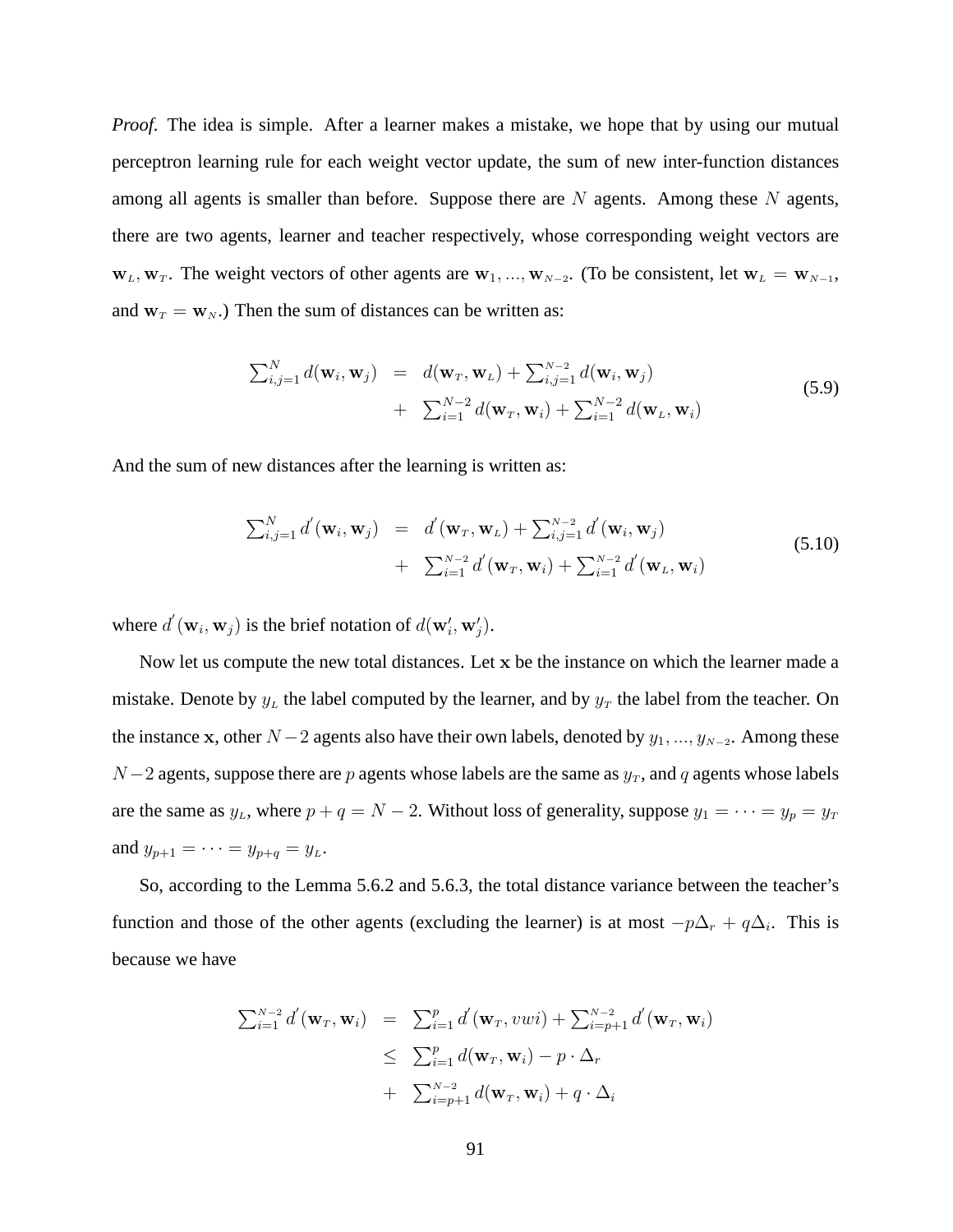and similarly, the total distance variance between the learner's function and those of the other agents (excluding the teacher) also is at most  $p\Delta_i - q\Delta_r$ . Again, this is because we have:

$$
\sum_{i=1}^{N-2} d'(\mathbf{w}_L, \mathbf{w}_i) = \sum_{i=1}^p d'(\mathbf{w}_L, \mathbf{w}_i) + \sum_{i=p+1}^{N-2} d'(\mathbf{w}_L, \mathbf{w}_i)
$$
  
\n
$$
\leq \sum_{i=1}^p d(\mathbf{w}_L, \mathbf{w}_i) + p \cdot \Delta_i
$$
  
\n
$$
+ \sum_{i=p+1}^{N-2} d(\mathbf{w}_L, \mathbf{w}_i) - q \cdot \Delta_r
$$

Putting these two inequalities together, plus

$$
\sum_{i,j=1}^{N-2} d'(\mathbf{w}_i, \mathbf{w}_j) = \sum_{i,j=1}^{N-2} d(\mathbf{w}_i, \mathbf{w}_j)
$$

and Eq (5.4):

$$
d'(\mathbf{w}_T, \mathbf{w}_L) \leq d(\mathbf{w}_T, \mathbf{w}_L) - \delta,
$$

we can express the total distance between all agents as follows (following Eqs (5.9) and (5.10) ):

$$
\sum_{i,j=1}^N d'(\mathbf{w}_i, \mathbf{w}_j) \le \sum_{i,j=1}^N d(\mathbf{w}_i, \mathbf{w}_j) + (p+q) \cdot (\Delta_i - \Delta_r) - \delta
$$

If the convergence condition  $\frac{\beta}{\gamma} \leq \frac{3}{2}$  $\frac{3}{2}$  holds, then the amount of *reduction* in distance is equal or greater than the *introduction* in distance, i.e., the difference is less than or equal to zero:

$$
\Delta_i - \Delta_r = \frac{\gamma}{\kappa^2} (\beta - \frac{3\gamma}{4}) - \frac{3\gamma^2}{4\kappa^2}
$$

$$
= \frac{\gamma}{\kappa^2} (\beta - \frac{3}{2}\gamma)
$$

$$
\leq 0
$$

Therefore, the sum of new inter-function distances among all agents *is* smaller than before:

$$
\sum_{i,j=1}^N d'(\mathbf{w}_i, \mathbf{w}_j) \leq \sum_{i,j=1}^N d(\mathbf{w}_i, \mathbf{w}_j) - \delta
$$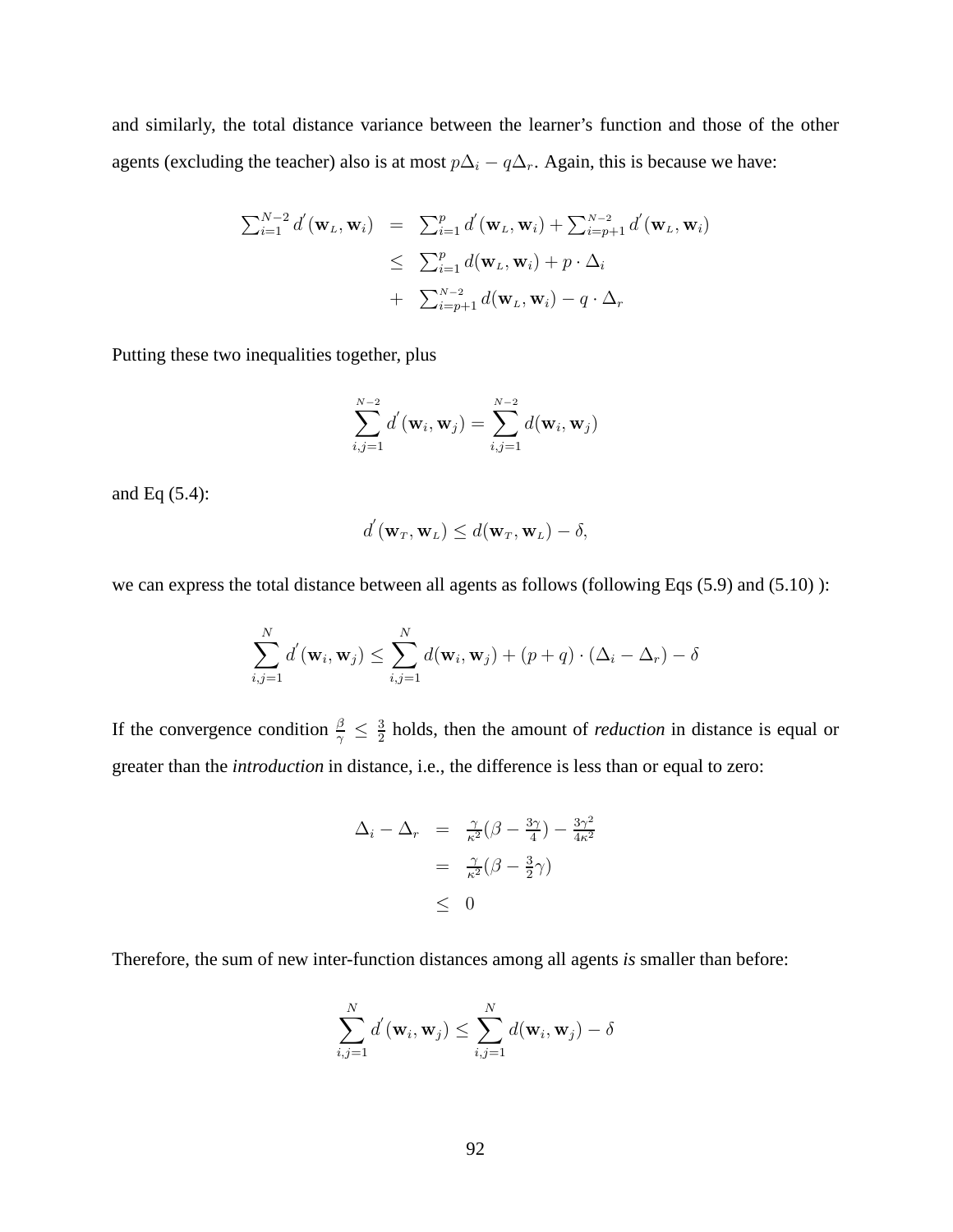where  $\delta = \frac{\gamma^2}{\kappa^2}$ .

Suppose the initial total distances among all agents is  $\Delta_{\sigma}$ , then the algorithm will converge after making at most  $\frac{\kappa^2}{\gamma^2} \Delta_\sigma$  mistakes.

#### **Discussion of the convergence condition.** What is the interpretation of  $\frac{\beta}{\gamma} \leq \frac{3}{2}$  $rac{3}{2}$ ?

We want to show that there is a relationship between the quality of the function instance produced by the teacher, and the possibility of convergence. From Assumptions 5.6.2 and 5.6.3 we know that,

$$
\gamma = \min_{y, \mathbf{w}, \mathbf{x}} \|y\mathbf{w}\mathbf{x}\|
$$
\n(5.11)

$$
\beta = \max_{y, \mathbf{w}, \mathbf{x}} \|y\mathbf{w}\mathbf{x}\| \tag{5.12}
$$

Without loss of generality, suppose all instances have unit length. So, rewriting, we have:

$$
||y\mathbf{w}\mathbf{x}|| = |y| \cdot ||\mathbf{w}|| \cdot ||\mathbf{x}|| \cdot |cos(\mathbf{w}, \mathbf{x})| = ||\mathbf{w}|| \cdot |cos(\mathbf{w}, \mathbf{x})|
$$

Then, the ratio between  $\gamma$  and  $\beta$  can be rewritten as:

$$
\frac{\gamma}{\beta} = \frac{\min_{\mathbf{w}, \mathbf{x}} \| \mathbf{w} \| |\cos(\mathbf{w}, \mathbf{x})|}{\max_{\mathbf{w}, \mathbf{x}} \| \mathbf{w} \| |\cos(\mathbf{w}, \mathbf{x})|}
$$

Suppose

$$
\max |\cos(\mathbf{w}, \mathbf{x})| = 1
$$

and let

$$
\max \|\mathbf{w}\| = \rho \min \|\mathbf{w}\|
$$

where  $\rho \geq 1$ .

Now we have

$$
\gamma/\beta = \frac{1}{\rho} \min_{\mathbf{w}, \mathbf{x}} |\cos(\mathbf{w}, \mathbf{x})|
$$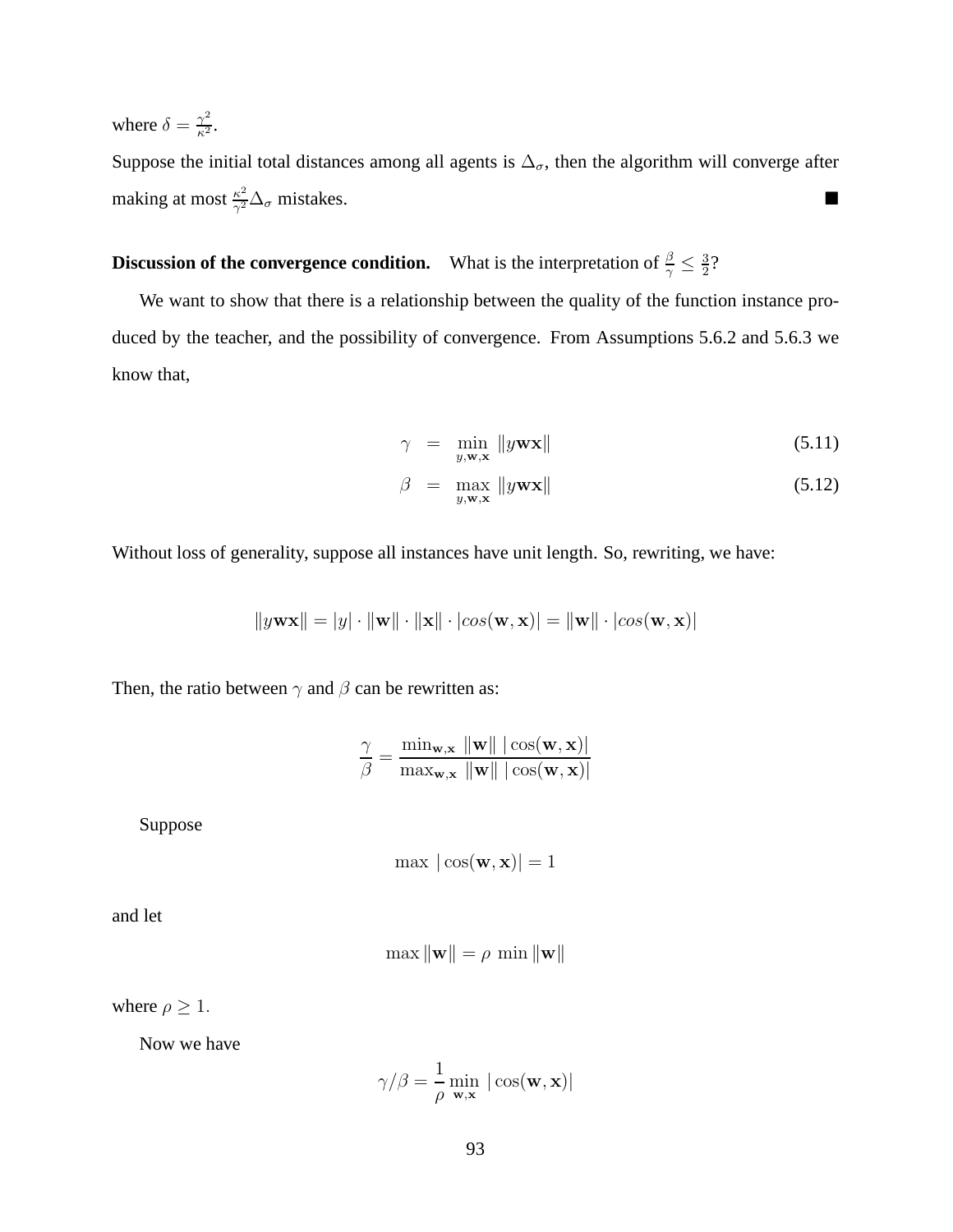Given all above assumptions,  $\frac{\beta}{\gamma} \leq \frac{3}{2}$  $\frac{3}{2}$  is equivalent to:

$$
\min_{\mathbf{w}, \mathbf{x}} |\cos(\mathbf{w}, \mathbf{x})| \ge \frac{2}{3}\rho
$$

where  $1 \leq \rho \leq \frac{3}{2}$  $\frac{3}{2}$ .

This analysis means that a sufficient condition for convergence is that the instance generated by a teacher falls within a certain distance region within the space of all possible instances. This idea is expressed visually in Fig. 5.5.

The *most* representative instance, represented by the dark vector in Fig. 5.5, occurs when  $x =$  $\eta$ w, where  $\eta \in \Re$  and  $\eta \neq 0$ , that is, when the instance coincides with the weight vector or negative weight vector exactly.



Figure 5.5: Region of instances satisfying the mutual convergence condition ( $\rho = 1.06$ )

The shaded area of Fig. 5.5 shows the region of instances that, when generated by the teacher, will satisfy the mutual convergence condition given  $\rho = \frac{3\sqrt{2}}{4} \approx 1.06$ . Happily, this region occupies half of the entire instance space.

## **5.7 Simulations**

Above we have given the convergence analysis to the mutual perceptron learning model. In this section we want to test by computer simulation if the agents using the mutual perceptron learning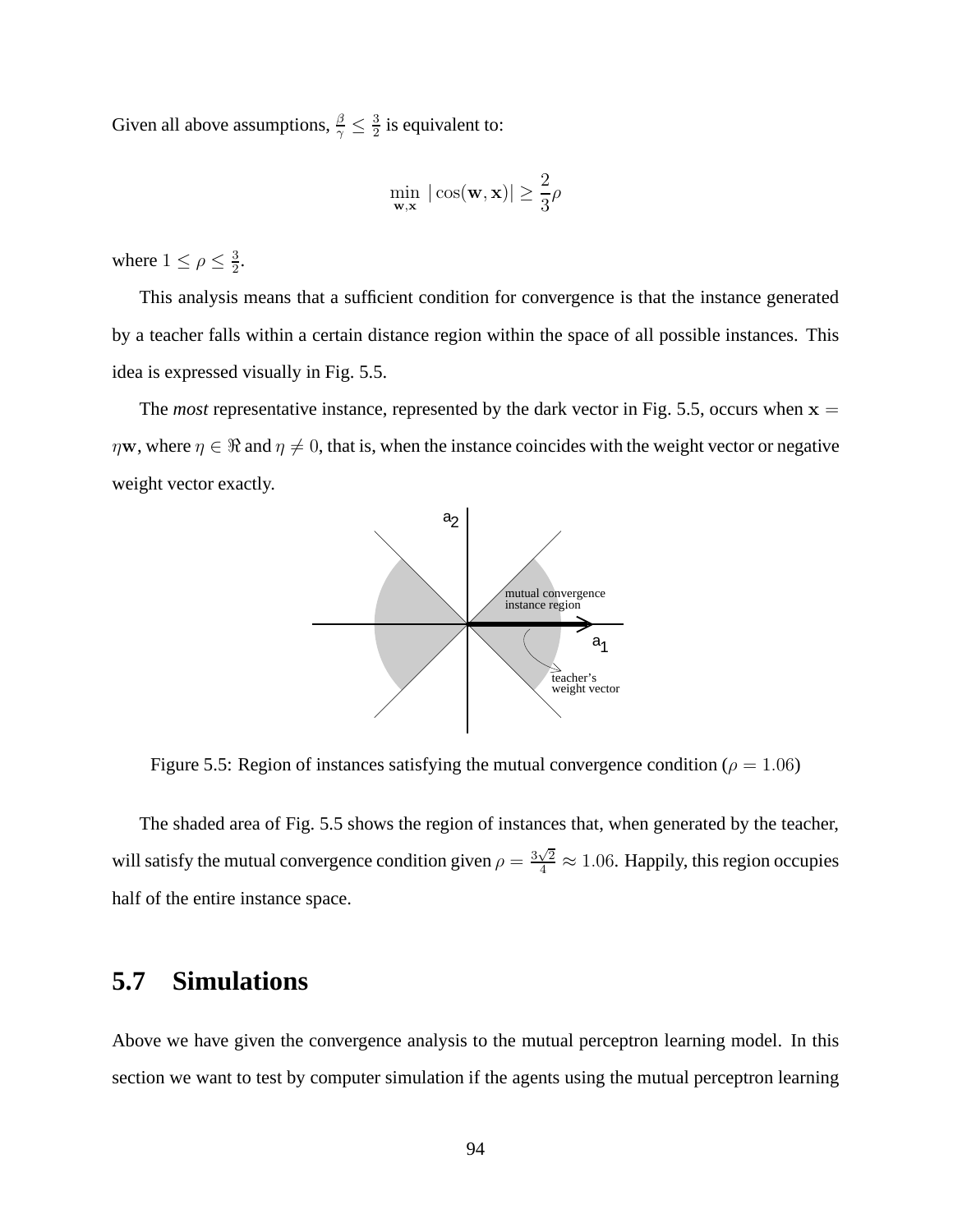rule can actually converge to a common function. To this end, we design two experiments. In the first experiment, like the experiments we did in previous chapters, we suppose the initial states (weight vectors) of the agents are randomized. In the second experiment, we set the initial weight vectors of the agents to be orthogonal so that the population coherence could be 0 at the beginning of the self-organization.

The settings for both experiments are as follows. There are 10 agents, the instance space is  $\{0, 1\}^{10}$ , and the learning rate is  $\lambda = 0.1$ . In each iteration, every agent has a chance to interact with every other agent twice, once as speaker (teacher) and once as hearer (learner). Together, there are 90 games in an iteration. After each iteration, population coherence is calculated according to Eq (5.3) and is plotted. Fig. 5.6 shows the result of the first experiment with random initial weight vectors, and Fig. 5.6 shows the result of the second experiment with orthogonal initial weight vectors. An example of orthogonal vectors is

> $(1, 0, 0, \cdots, 0)$  $(0, 1, 0, \cdots, 0)$ · · ·  $(0, 0, \cdots, 0, 1)$

In both experiments, the convergence condition  $\beta/\gamma \leq 3/2$  is satisfied. The values of  $\gamma$  and  $\beta$ are obtained during the simulation according to their definitions in Assumptions 5.6.2 and 5.6.3. From the figures, we can see that the agents can converge to a common weight vector (i.e., linear threshold function) with high coherence. We can also see that there is a difference between the two experiments: the one with random initial states has much higher coherence at the beginning, and the experiment with orthogonal initial states has a zero coherence. This difference can be easily interpreted according to the definition of coherence given in Eq (5.3).

So far we can only show by simulation that in some cases when the agents converge to a common classification function, the analytical convergence condition ( $\beta/\gamma \leq 3/2$ ) is satisfied. We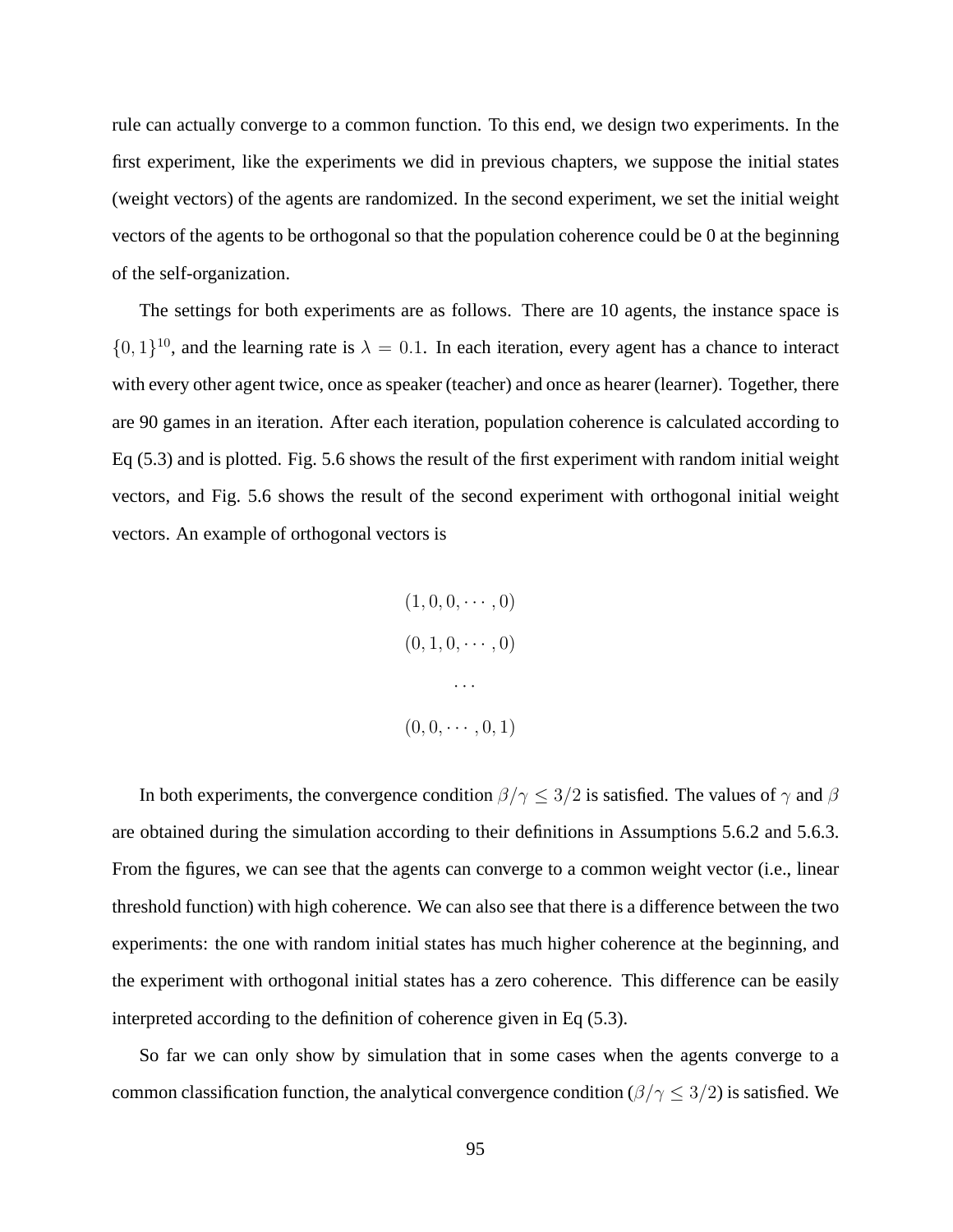

Figure 5.6: Simulation on the convergence of 10 agents.

have not figured out how to test whether the convergence condition holds true or not by conducting systematic simulations on the whole space of  $\beta/\gamma$ . This is because the values of  $\beta$  and  $\gamma$ , according to their definitions in Assumptions 5.6.2 and 5.6.3, depend on the initial weights and the instances generated during the self-organization. Recall that in the previous two chapters, we did not have this problem because the learning behavior in those models are much simpler than that in the mutual perceptron learning model in this chapter.

#### **5.8 Summary**

In this chapter we studied our third linguistic consensus case: grammar consensus. The grammar consensus problem concerns how a group of agents can converge to a common grammar by which the sentences generated by one agent using his grammar can be recognized by another agent using her grammar.

In terms of the game-based self-organizing language framework given in Chapter 2, we designed a grammar consensus model that focuses on the following two components: (1) the 2-player grammar game, and (2) the agent learning model. In the design of the grammar game, grammar is modeled as a Boolean classification function and sentences are modeled as instances, and the payoff function was defined as follows: if the hearer can correctly predict the class of the instance produced by the speaker, both agents receive a positive payoff; otherwise 0. In the design of agents,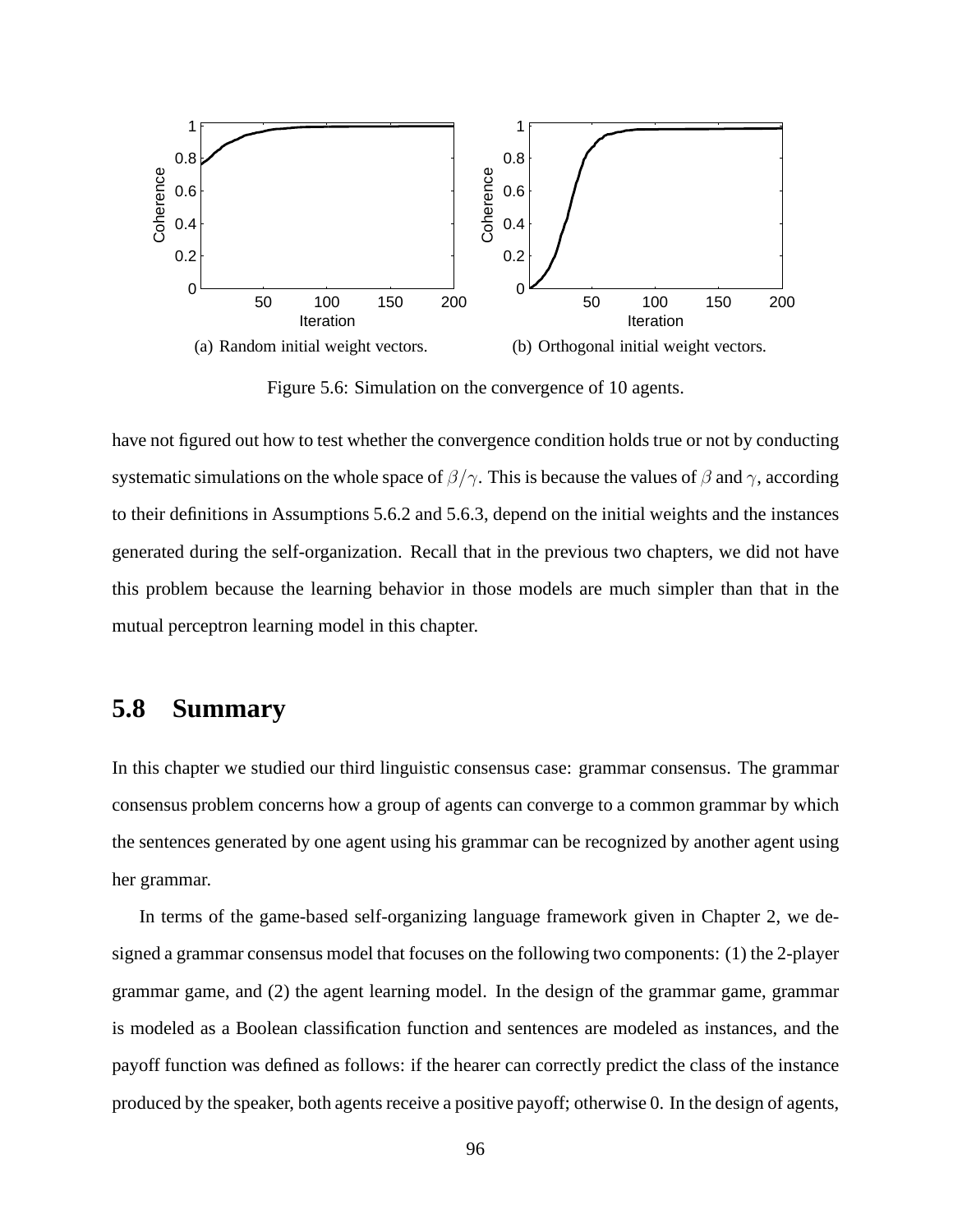perceptron learning algorithm was used.

Our work has the following contributions. First, we showed by mathematical analysis that agents in our model can converge to a common grammar (i.e., a common classification function) under some conditions, and we gave those conditions. Second, compared with existing work on the grammar consensus problem (which has mainly been done within the observational learning paradigm), ours is the first that uses reinforcement learning as the learning mechanism of agents.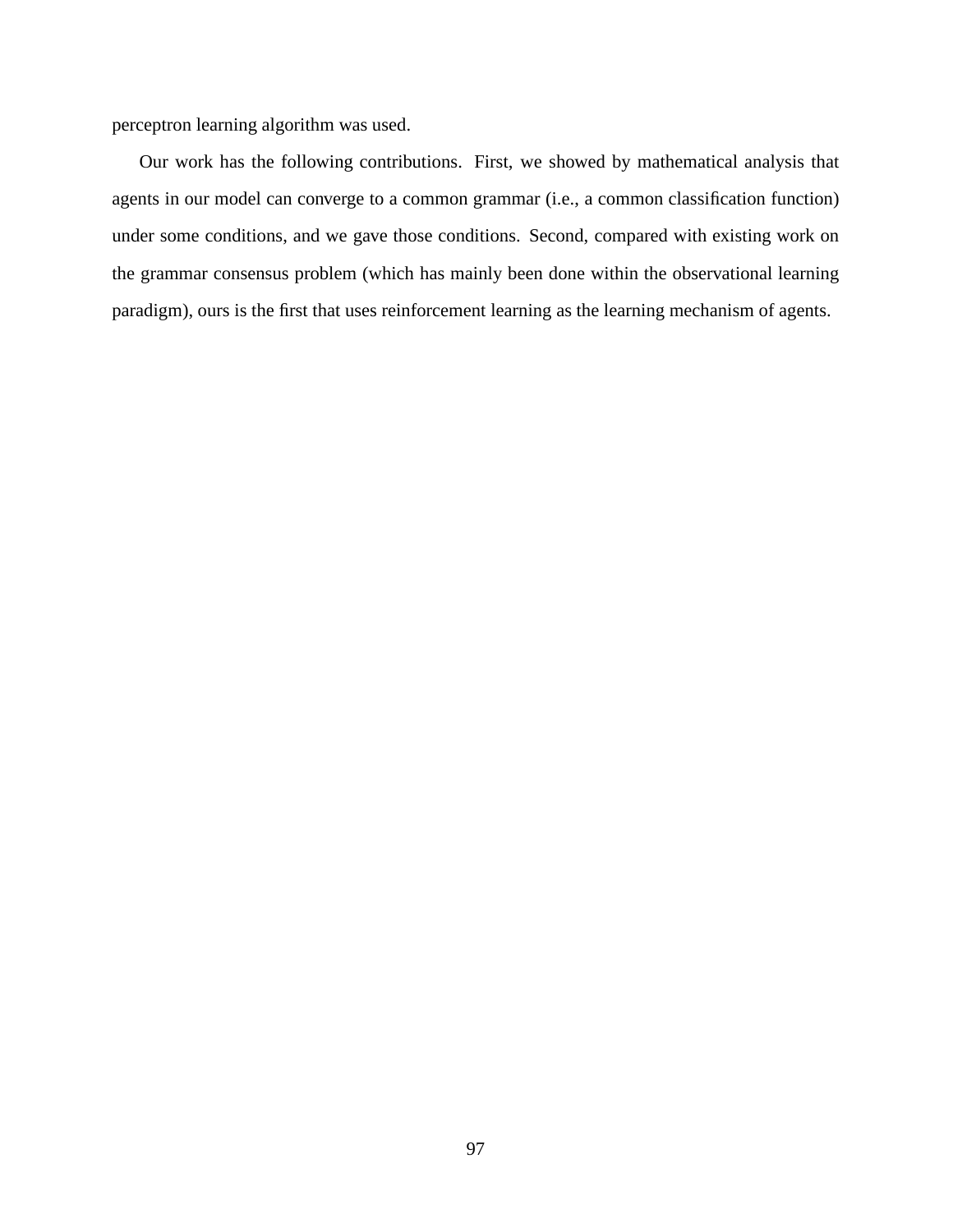# **Chapter 6 Conclusions**

#### **6.1 Summary**

The primary objective of this study has been to design and analyze mechanisms that allow a group of agents to converge to a common language from a set of initially different languages. Specifically, our research aimed at studying how agents can converge to a common language using reinforcement learning, a learning mechanism that only requires a minimum of feedback information.

We presented a game-based self-organizing language framework into which reinforcement learning can be naturally fit. Using the framework, we studied three cases of reaching linguistic consensus: word consensus, coherent communication, and grammar consensus. The word consensus problem concerns how agents can converge to a common word out of many different words to represent a single shared meaning. The coherent communication problem concerns how agents can converge to a communication system in which the word used by a sender to represent some meaning can be interpreted correctly by a receiver to extract the same meaning. The grammar consensus problem concerns how agents can converge to a common grammar, so that the sentences generated by one agent using his grammar can be recognized by another agent using her grammar.

In the case study of word consensus, we proposed a win-stay lose-shift (WSLS) model that was based on the original social convention model introduced by Shoham and Tennenholtz (1997) and the WSLS learning rule (Matsen and Nowak, 2004). The main results obtained from computer simulation and mathematical analysis include the following:

1. Agents in the model can converge to a common word when their aspiration level—basically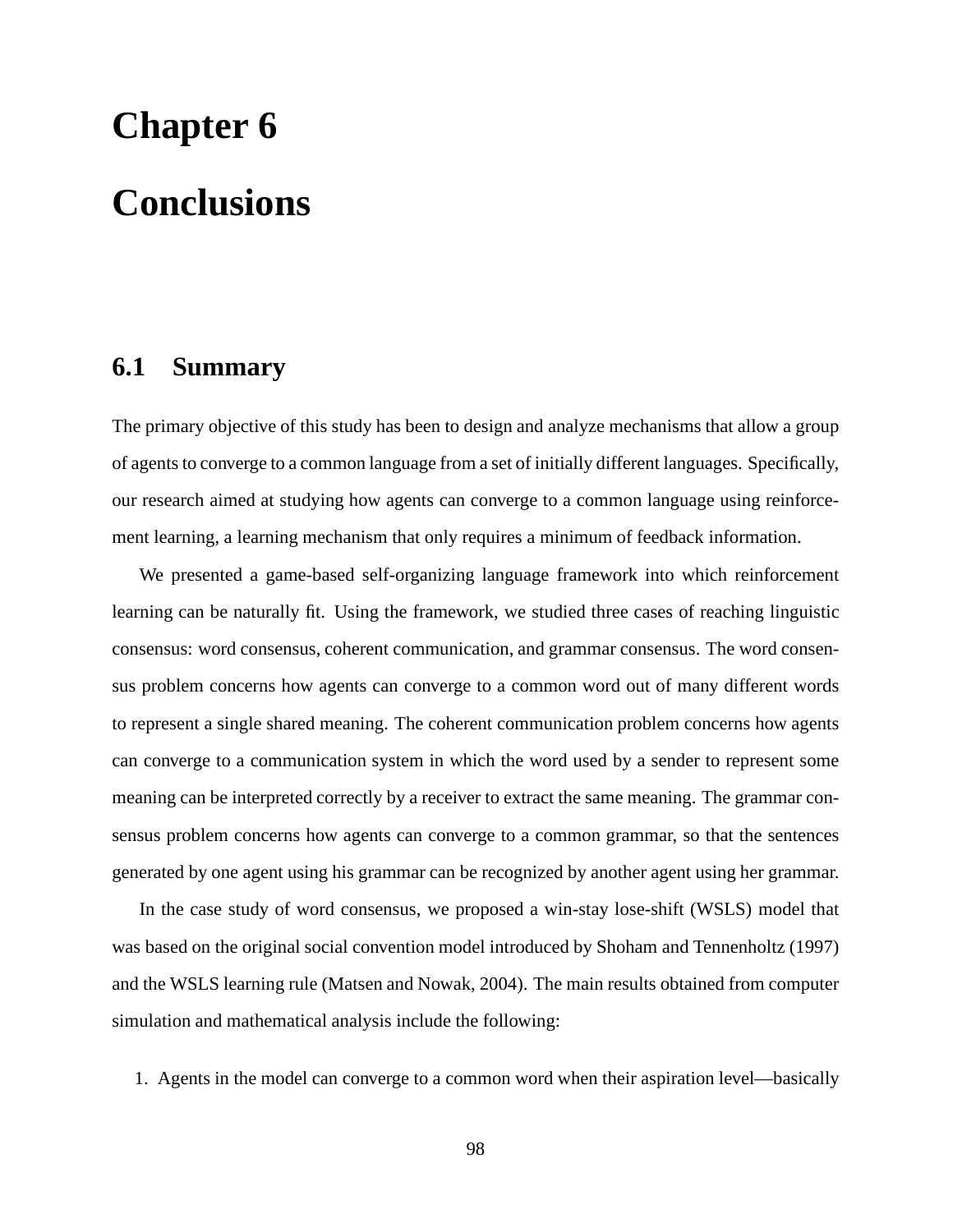the ratio of successes to uses in the history of word agreement—is set to some appropriate values (see Section 3.5);

- 2. We obtained an analytical result on the convergence conditions, from which we can tell for a given number of agents and words how high the aspiration level should be in order for the agents to reach word consensus (see Section 3.6.2);
- 3. We obtained a dynamics equation that captures how coherence changes over time when the convergence condition is satisfied. From this equation, we can tell how much time is needed to reach a given level of coherence (see Section 3.6.3).

In the case study of coherent communication, we proposed a minimum reinforcement learning model which consists of two agents (a sender and a receiver). The main results obtained from computer simulation and mathematical analysis include:

- 1. Unlike existing work on coherent communication which showed that the learning rates (i.e., reward and punishment rates) do not have critical effects on agents converging to a shared communication system, we found that there exists a critical reward-punishment ratio above which the agents can converge to a coherent communication system, below which the agents cannot (see Section 4.6);
- 2. We obtained an approximate analytical result on the convergence condition that tells how the critical reward-punishment ratio depends on the number of words and the number of meanings in a communication or vocabulary system (see Section 4.7.1);
- 3. We also obtained a dynamics equation that captures how communication coherence changes over time when the convergence condition is satisfied. From this equation, we can tell how much time is needed to reach a given level of communication coherence (see Section 4.7.2).

In the case study of grammar consensus, we have proposed a mutual perceptron learning model in which grammars are modeled as Boolean functions that can be used to classify or recognize Boolean instances (sentences). We have presented the following main results: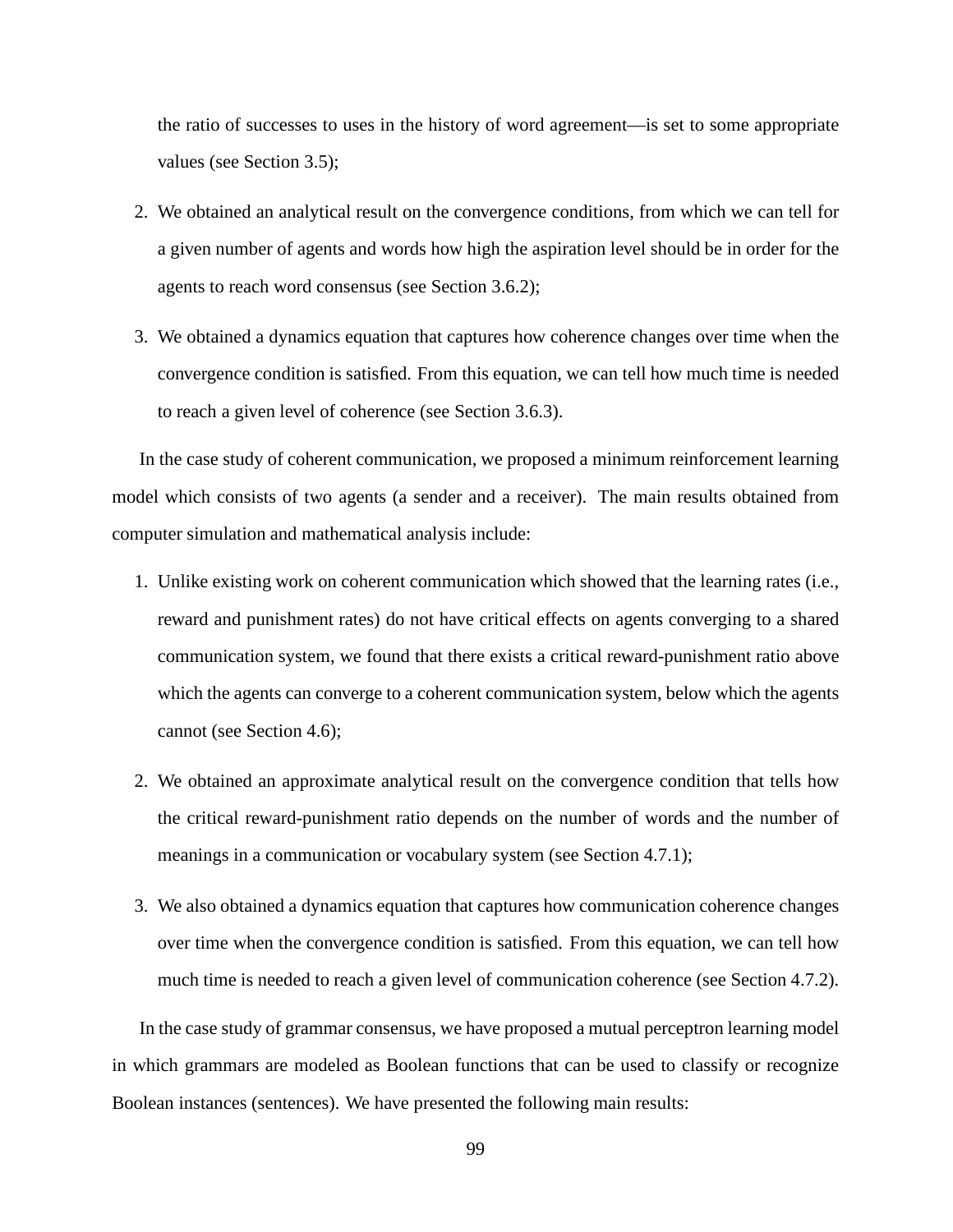- 1. We obtained an analytical result on the convergence condition, which implies that a speaker should generate representative instances, under which the agents can converge to a common grammar using perceptron learning rule. (see Section 5.6);
- 2. We showed by computer simulation that the agents can converge to a common grammar when the convergence condition is satisfied (see Section 5.7).

#### **6.2 Limitations and future research**

First, in all of our models, we used an interaction model under which the likelihood on any agent interacting with any other agent is equal. This means that the underlying interaction network is a completely connected graph. However, it is more realistic to assume some restrictions in the interaction pattern an agent may have. For example, we could assume that the interaction networks are regular graphs, or complex networks such as small-world networks (Watts and Strogatz, 1998) or scale-free networks (Barabasi and Albert, 1999). The new interaction patterns of agents under these networks will provide a rich source for future work. Will the agents constrained by these networks be able to converge or not? Will the convergence speed be faster or not? Many interesting questions await exploration along this dimension.

Second, the models studied in this thesis are very abstract. Though of theoretical value, they are far from realistic. To overcome this limitation, one future direction would be to use data from real human-based language games such as the ESP image labeling game, collaborative tagging systems, or historical linguistics. For example, it would be interesting to build a straightforward model of the real ESP game and then analyze its dynamics. We could also imagine other kinds of realistic language games such as games that allow more than two players to play. Thinking along the direction of realistic language games would open up many chances for the future research.

Third, the studies presented here assume that agents stay with their converged language once the agents reach a consensus. However, in reality, agents' environments are in a flux of constant change; for example, new agents may be introduced into the population, the meaning distribu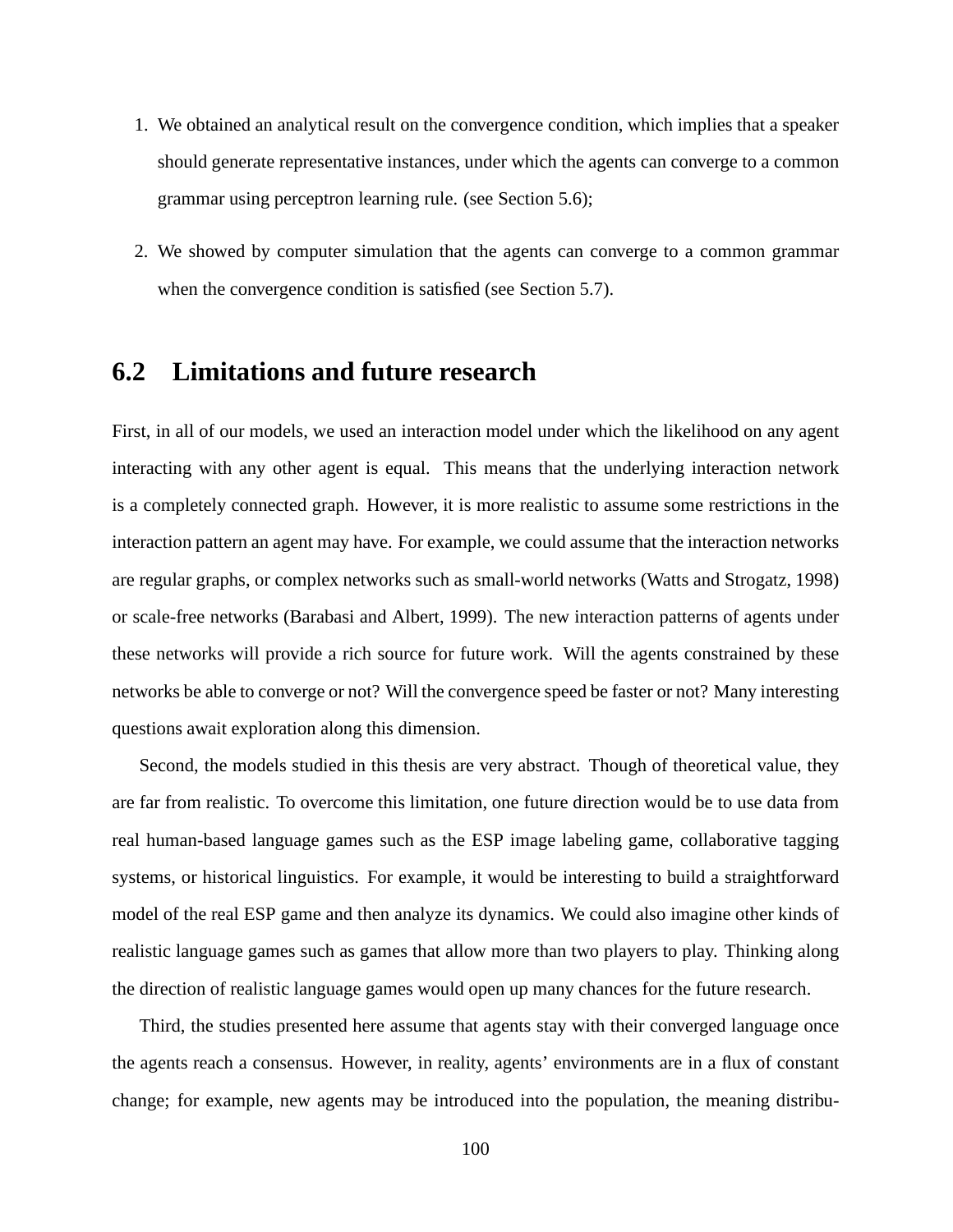tion may change to reflect newly-important topics for agent conversations, etc. All of these situations imply there has to be in the long term a way for agents to innovate, de-converging and re-converging on new languages. We must explore the extent to which our current models do capture these dynamics, find ways to better characterize this sort of dynamics, and explore additional approaches to modeling continuous agent-environment-language relationships.

Last, we believe the study of self-organizing languages will open up many new possibilities of developing novel approaches to information organization and access, as already seen by the successful applications of social tagging systems, the ESP game, and other realms of "semiotic dynamics" (Staab et al., 2002). The theoretical analysis of lexicon and grammar consensus in this thesis represents only a small step in exploring the full potential of self-organizing language systems.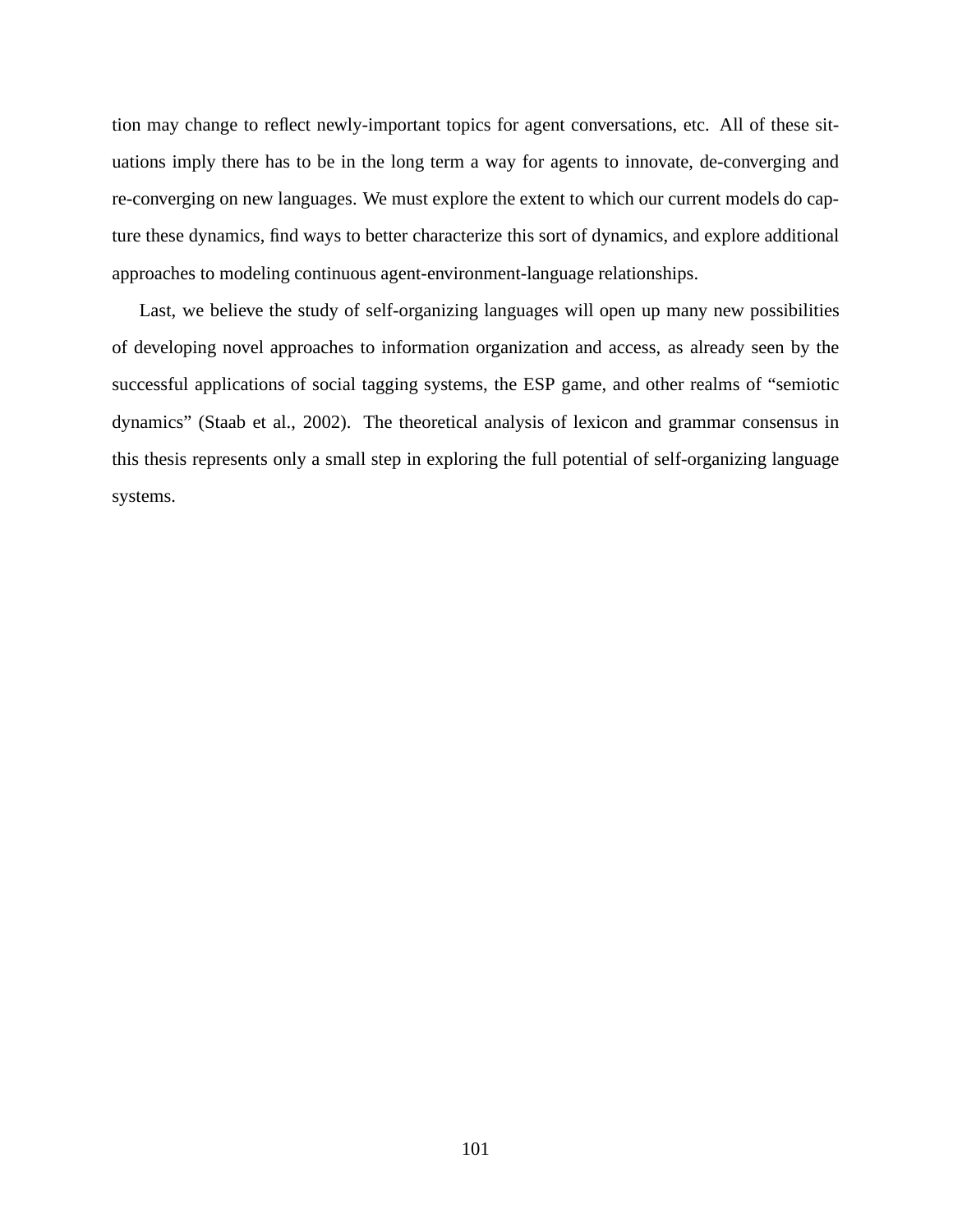## **References**

- Axelrod, R. (1984). *The Evolution of Cooperation*. New York: Basic Books.
- Axelrod, R. (1997). Advancing the art of simulation in the social sciences. In Conte, R., Hegselmann, R., and Terna, P., editors, *Simulating Social Phenomena*, pages 21–40. Berlin: Springer-Verlag.
- Barabasi, A.-L. and Albert, R. (1999). Emergence of scaling in random networks. *Science*, 286:509–512.
- Batali, J. (1998). Computational simulations of the emergence of grammar. In Hurford, J. R., Studdert-Kennedy, M., and C., K., editors, *Approaches to the Evolution of Language - Social and Cognitive Bases*. Cambridge University Press, Cambridge.
- Brighton, H., Smith, K., and Kirby, S. (2005). Language as an evolutionary system. *Physics of Life Reviews*, 2(3):177–226.
- Cangelosi, A. and Parisi, D., editors (2002). *Simulating the evolution of language*. Springer-Verlag.
- Chomsky, N. (1981). *Lectures on government and binding*. Foris: Dordrecht.
- Christiansen, M. H. and Kirby, S., editors (2003). *Language Evolution: The States of the Art*. Oxford University Press.
- Cover, T. M. and Thomas, J. A. (1990). *Elements of Information Theory*. John Wiley & Sons.
- Cucker, F., Smale, S., and Zhou, D.-X. (2004). Modeling language evolution. *Foundations of Computational Mathematics*, 4(3):315–343.
- De Jong, E. D. and Steels, L. (2003). A distributed learning algorithm for communication development. *Complex Systems*, 14(4).
- Delgado, J. (2002). Emergence of social conventions in complex networks. *Artificial Intelligence*, 141:171–185.
- Duda, R. O., Hart., P. E., and Stork, D. G. (2000). *Pattern Classification*. John Wiley & Sons.
- Egghe, L. and Rousseau, R. (1990). *Introduction to Informetrics*. Elsevier.
- Golder, S. and Huberman, B. A. (2006). Usage patterns of collaborative tagging systems. *Journal of Information Science*, 32(2):198–208.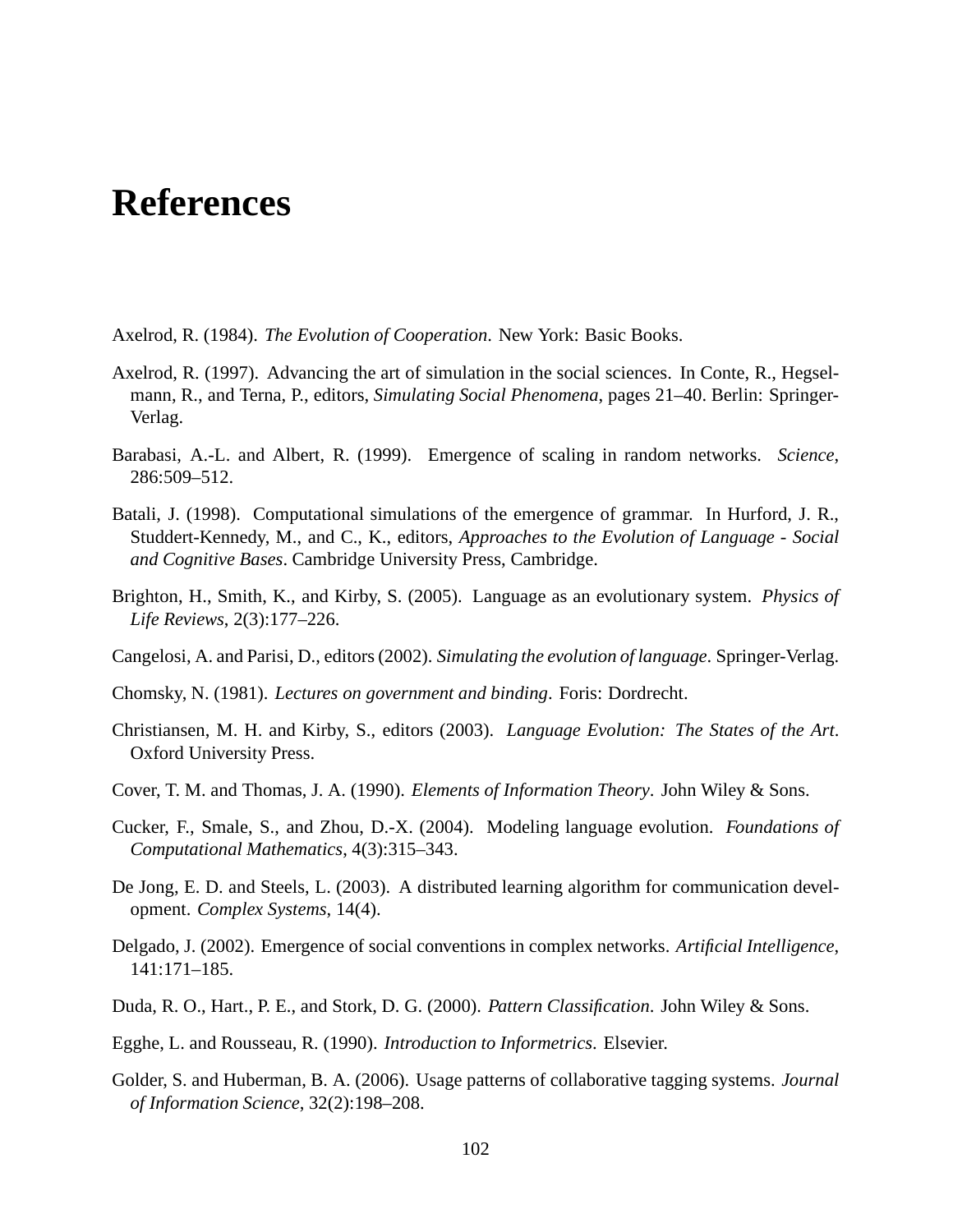- Hurford, J. (1989). Biological evolution of the saussurean sign as a component of the language acquisition device. *Lingua*, 77(2):187–222.
- Kaplan, F. (2000). Semiotic schemata: Selection units for linguistic cultural evolution. In Bedau, M., McCaskill, J., Packard, N., and Rasmussen, S., editors, *Artificial Life VII*. The MIT Press.
- Kaplan, F. (2005). Simple models of distributed co-ordination. *Connection Science*, 17(3-4):249– 270.
- Kittock, J. (1993). Emergent conventions and the structure of multi-agent systems. In L. Nadel, D. S., editor, *Lectures in Complex Systems, SFI Studies in the Sciences of Complexity*. Addison-Wesley, Reading, MA.
- Kreps, D. M. (1990). *A Course in Microeconomic Theory*. Princeton University Press.
- Lakkaraju, K. and Gasser, L. (2006). A unified framework for multi-agent agreement. Technical Report UIUCDCS-R-2006-2803, Department of Computer Science, University of Illinois at Urbana-Champsign.
- Lenaerts, T., Jansen, B., Tuyls, K., and de Vylder, B. (2005). The evolutionary language game: An orthogonal approach. *Journal of Theoretical Biology*, 235(4):566–582.
- Lewis, D. (1969). *Convention: A Philosophical Study*. Cambridge, MA: Harvard University Press.
- Lewis, H. R. and Papadimitriou, C. H. (1997). *Elements of the Theory of Computation*. Prentice Hall.
- Mathes, A. (2004). Folksonomies cooperative classification and communication through shared metadata. Computer Mediated Communication - LIS590CMC, Graduate School of Library and Information Science, University of Illinois Urbana-Champaign.
- Matsen, F. A. and Nowak, M. A. (2004). Win-stay, lose-shift in language learning from peers. *PNAS*, 101(52):18053–18057.
- Maynard-Smith, J. and Szathmary, E. (1997). *The Major Transitions in Evolution*. New York: Oxford University Press.
- Minsky, M. and Papert, S. (1969). *Perceptrons: An Introduction to Computational Geometry*. MIT Press.
- Narendra, K. S. and Thathachar, M. A. (1989). *Learning automata: An introduction*. Prentice Hall.
- Neumaier, A. (1998). Solving ill-conditioned and singular linear systems: A tutorial on regularization. *SIAM Review*, 40:636–666.
- Norris, J. R. (1997). *Markov Chains*. Cambridge University Press.
- Novikoff, A. B. (1962). On convergence proofs on perceptrons. In *Symposium on the Mathematical Theory of Automata*, volume 12, pages 615–622. Polytechnic Institute of Brooklyn.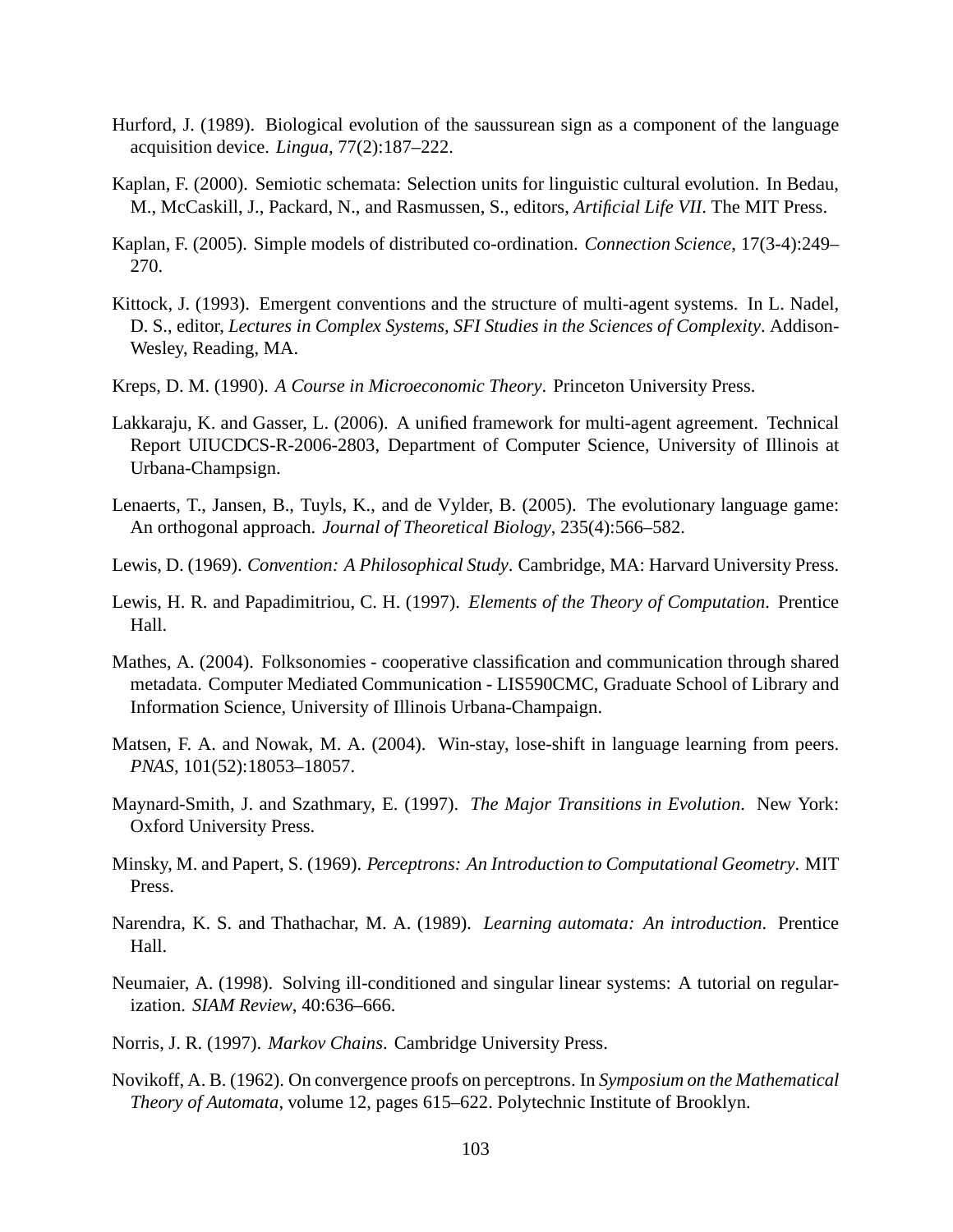- Nowak, M. A. and May, R. M. (1992). Evolutionary games and spatial chaos. *Nature*, 359:826– 829.
- Nowak, M. A., Plotkin, J. B., and Jansen, V. A. A. (2000). The evolution of syntactic communication. *Nature*, 404:495–498.
- Nowak, M. A., Plotkin, J. B., and Krakauer, D. C. (1999). The evolutionary language game. *Journal of Theoretical Biology*, 200:147–162.
- Oliphant, M. and Batali, J. (1997). Learning and the emergence of coordinated communication. *The newsletter of the Center for Research in Language*, 11(1).
- Osborne, M. and Rubinstein, A. (1994). *A Course in Game Theory*. The MIT Press.
- Pinker, S. (2000). Survival of the clearest. *Nature*, 404:441–442.
- Plotkin, J. B. and Nowak, M. A. (2000). Language evolution and information theory. *Journal of Theoretical Biology*, 205(1):147–159.
- Posch, M., Pichler, A., and Sigmund, K. (1999). The efficiency of adapting aspiration levels. *Proc. R. Soc. Lond. B*, 266(1427):1427–1435.
- Rosen, K. H., Michaels, J. G., Gross, J. L., Grossman, J. W., and Shier, D. R. (2000). *Handbook of Discrete and Combinatorial Mathematics*. CRC Press.
- Rosenblatt, F. (1958). The perceptron: A probabilitic model for information storage and organization in the brain. *Psychological Review*, 65:386–407.
- Sen, S., Lam, S. K., Rashid, A. M., Cosley, D., Frankowski, D., Osterhouse, J., Harper, M. F., and Riedl, J. (2006). Tagging, communities, vocabulary, evolution. In *CSCW '06: Proceedings of the 2006 20th anniversary conference on Computer supported cooperative work*, pages 181– 190, New York, NY, USA. ACM Press.
- Senghas, A., Kita, S., and Ozyurek, A. (2004). Children creating core properties of language: Evidence from an emerging sign language in nicaragua. *Science*, 305(5691):1779–1782.
- Shalizi, C. R. (2003). Methods and techniques of complex systems science: An overview. In Deisboeck, T. S., Kresh, J. Y., and Kepler, T. B., editors, *Complex Systems Science in Biomedicine*. Kluwer.
- Shoham, Y. and Tennenholtz, M. (1993). Co-learning and the evolution of social activity. Technical report, Computer Science Department, Stanford University.
- Shoham, Y. and Tennenholtz, M. (1997). On the emergence of social conventions: modeling, analysis, and simulations. *Artificial Intelligence*, 94:139–166.
- Smith, K. (2004). The evolution of vocabulary. *Journal of Theoretical Biology*, 228(1):127–142.
- Staab, S., Santini, S., Nack, F., Steels, L., and Maedche, A. (2002). Emergent semantics. *IEEE Intelligent Systems*, 17(1):78–86.